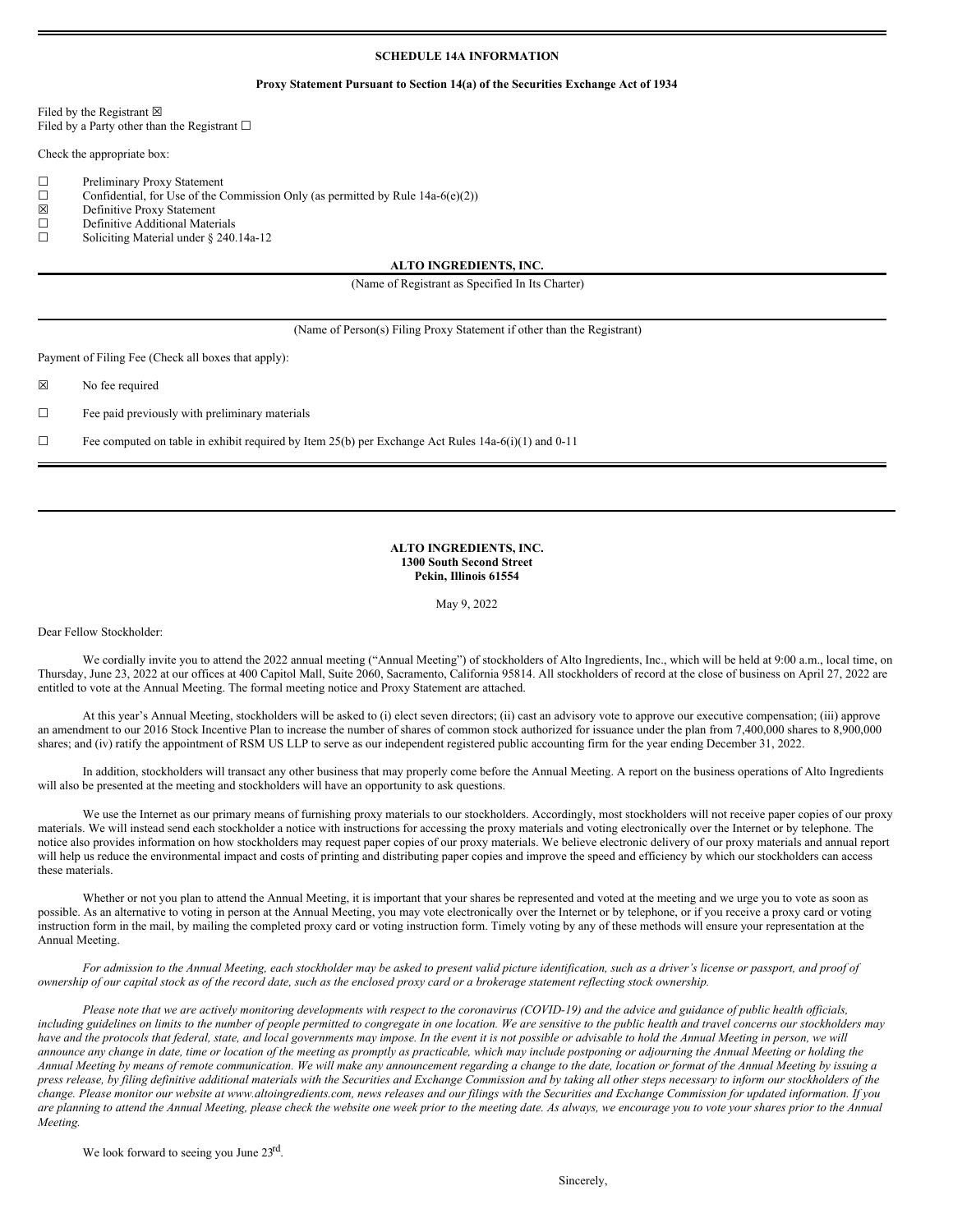William L. Jones, Chairman of the Board

# **ALTO INGREDIENTS, INC. NOTICE OF THE 2022 ANNUAL MEETING OF STOCKHOLDERS TO BE HELD JUNE 23, 2022**

NOTICE IS HEREBY GIVEN that the 2022 annual meeting ("Annual Meeting") of stockholders of Alto Ingredients, Inc., a Delaware corporation, will be held at 9:00 a.m., local time, on Thursday, June 23, 2022 at our offices at 400 Capitol Mall, Suite 2060, Sacramento, California 95814, for the following purposes, as more fully described in the Proxy Statement accompanying this notice:

- 1. To elect seven directors to serve on our Board of Directors until the next annual meeting of stockholders and/or until their successors are duly elected and qualified. The nominees for election are William L. Jones, Michael D. Kandris, Terry L. Stone, Maria G. Gray, Douglas L. Kieta, Gilbert E. Nathan and Dianne S. Nury.
- 2. To cast a non-binding advisory vote to approve our executive compensation ("say-on-pay").
- 3. To approve an amendment to our 2016 Stock Incentive Plan to increase the number of shares of common stock authorized for issuance under the plan from 7,400,000 shares to 8,900,000 shares.
- 4. To ratify the appointment of RSM US LLP as our independent registered public accounting firm for the year ending December 31, 2022.
- 5. To transact such other business as may properly come before the Annual Meeting or any adjournment(s) or postponement(s) thereof.

All stockholders of record at the close of business on April 27, 2022 are entitled to notice of and to vote at the Annual Meeting and any adjournment(s) or postponement(s) thereof.

We cordially invite all stockholders to attend the Annual Meeting in person. Whether or not you plan to attend, it is important that your shares be represented and voted at the meeting. As an alternative to voting in person at the Annual Meeting, you can vote your shares electronically over the Internet, or if you receive a proxy card or voting instruction form in the mail, by mailing the completed proxy card or voting instruction form. For detailed information regarding voting instructions, please refer to the section entitled "How do I vote?" on page 4 of the Proxy Statement.

For admission to the Annual Meeting, each stockholder may be asked to present valid picture identification, such as a driver's license or passport, and proof of ownership of our capital stock as of the record date, such as the enclosed proxy card or a brokerage statement reflecting stock ownership.

By Order of the Board of Directors,

William L. Jones Chairman of the Board

Pekin, Illinois May 9, 2022

## INTERNET AVAILABILITY OF PROXY MATERIALS

WE USE THE INTERNET AS OUR PRIMARY MEANS OF FURNISHING PROXY MATERIALS TO OUR STOCKHOLDERS. CONSEQUENTLY, MOST STOCKHOLDERS WILL NOT RECEIVE PAPER COPIES OF OUR PROXY MATERIALS. WE WILL INSTEAD SEND EACH STOCKHOLDER A NOTICE OF INTERNET AVAILABILITY OF PROXY MATERIALS WITH INSTRUCTIONS FOR ACCESSING OVER THE INTERNET THE PROXY MATERIALS, INCLUDING OUR PROXY STATEMENT AND ANNUAL REPORT, AND VOTING ELECTRONICALLY OVER THE INTERNET. THE NOTICE OF INTERNET AVAILABILITY OF PROXY MATERIALS ALSO PROVIDES INFORMATION ON HOW STOCKHOLDERS MAY OBTAIN PAPER COPIES OF OUR PROXY MATERIALS IF THEY SO CHOOSE. WE BELIEVE ELECTRONIC DELIVERY OF OUR PROXY MATERIALS AND ANNUAL REPORT WILL HELP ALTO INGREDIENTS, INC. REDUCE THE ENVIRONMENTAL IMPACT AND COSTS OF PRINTING AND DISTRIBUTING PAPER COPIES AND IMPROVE THE SPEED AND EFFICIENCY BY WHICH YOU CAN ACCESS THESE MATERIALS. IF YOU PREVIOUSLY ELECTED TO RECEIVE OUR PROXY MATERIALS ELECTRONICALLY, THESE MATERIALS WILL CONTINUE TO BE SENT VIA EMAIL UNLESS YOU CHANGE YOUR ELECTION.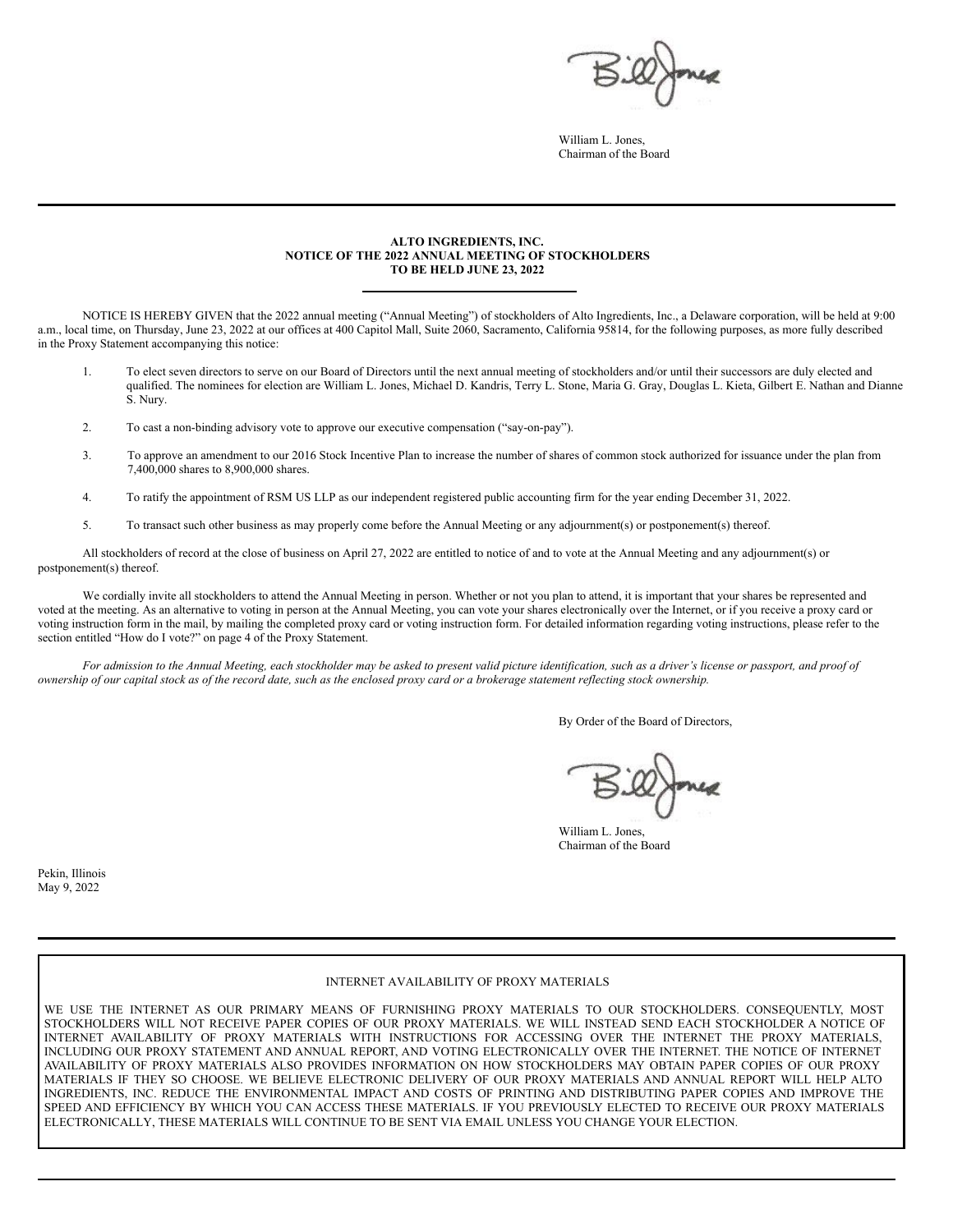# **ALTO INGREDIENTS, INC.**

# **PROXY STATEMENT FOR THE 2022 ANNUAL MEETING OF STOCKHOLDERS JUNE 23, 2022**

## **TABLE OF CONTENTS**

|                                                                                            | Page     |
|--------------------------------------------------------------------------------------------|----------|
| <b>Voting and Proxy</b>                                                                    |          |
| Proposal One—Election of Directors                                                         | h        |
| Information About Our Board of Directors, Board Committees and Related Matters             | 8        |
| Proposal Two—Advisory Vote On Executive Compensation                                       | 23       |
| Proposal Three—Approval of Amendment to 2016 Stock Incentive Plan                          | 24       |
| Proposal Four—Ratification of Appointment of Independent Registered Public Accounting Firm | 36       |
| <b>Other Matters</b>                                                                       | 36       |
| <b>Audit Matters</b>                                                                       | 37       |
| <b>Audit Committee Report</b>                                                              | 38       |
| Security Ownership of Certain Beneficial Owners and Management                             | 40       |
| <b>Equity Compensation Plan Information</b>                                                | 42       |
| <b>Executive Compensation and Related Information</b>                                      | 43       |
| <b>Executive Officers</b>                                                                  | 43       |
| <b>Compensation Discussion and Analysis</b>                                                | 45       |
| <b>Compensation Committee Report</b>                                                       | 64       |
| <b>Compensation Risk Analysis</b>                                                          | 65       |
| <b>Summary Compensation Table</b>                                                          | 66       |
| Grants of Plan-Based Awards - 2021                                                         | 70       |
| Outstanding Equity Awards at Fiscal Year-End - 2021                                        | 71       |
| <b>Option Exercises and Stock Vested</b>                                                   | 72       |
| Severance and Change in Control Arrangements with Named Executive Officers                 | 72       |
| Calculation of Potential Payments upon Termination or Change in Control                    | 73<br>74 |
| <b>CEO</b> Pay Ratio                                                                       |          |
| <b>Certain Relationships and Related Transactions</b><br><b>Other Information</b>          | 75<br>78 |
|                                                                                            |          |
| <b>APPENDIX</b>                                                                            |          |
|                                                                                            |          |
| $APPENDIX A - 2016 Stock Incentive Plan (As Amented Through June 23, 2022)$                | $A-1$    |
|                                                                                            |          |

[APPENDIX](#page-52-0) B – List of Companies Included in Third-Party Survey Data B-1

**ALTO INGREDIENTS, INC. 1300 South Second Street Pekin, Illinois 61554**

i

# **PROXY STATEMENT FOR THE 2022 ANNUAL MEETING OF STOCKHOLDERS**

# <span id="page-2-0"></span>**VOTING AND PROXY**

This Proxy Statement is being furnished in connection with the solicitation of proxies by our Board of Directors ("Board") for use at the 2022 annual meeting ("Annual Meeting") of stockholders to be held on Thursday, June 23, 2022, at 9:00 a.m., local time, at our offices at 400 Capitol Mall, Suite 2060, Sacramento, California 95814, and at any adjournment(s) or postponement(s) of the Annual Meeting. We are providing this Proxy Statement and the accompanying proxy card to our stockholders on or about May 9, 2022. Our stockholders are invited to attend the Annual Meeting and are requested to vote on the proposals described in this Proxy Statement.

Please note that we are continuing to monitor the public health and safety concerns related to the coronavirus (COVID-19) and the various measures being implemented to reduce its spread. If we determine it is advisable not to hold the Annual Meeting in person, we may decide to change the date, time or location of the meeting, including to hold it "virtually." If we do make such a change, we will promptly provide public notice in a manner compliant with applicable Securities and Exchange Commission guidance.

## **IMPORTANT NOTICE REGARDING THE INTERNET AVAILABILITY OF PROXY MATERIALS FOR THE 2022 ANNUAL MEETING OF STOCKHOLDERS TO BE HELD JUNE 23, 2022**

This Proxy Statement and our Annual Report on Form 10-K for the year ended December 31, 2021 are available at the website address at http://proxyvote.com. You will need your control number located in our Notice of Internet Availability of Proxy Materials sent to you to access the proxy materials. Your control number is also located in your proxy card and your voting instruction form. You are encouraged to access and review all of the important information contained in the proxy materials before voting. The Annual Report is not to be regarded as proxy soliciting material or as a communication through which any solicitation of proxies is made.

#### **What items will be voted on at the Annual Meeting?**

Stockholders will vote on four items at the Annual Meeting:

Proposal 1 – Election to our Board of the seven nominees named in this Proxy Statement;

Proposal 2 – A non-binding advisory vote to approve our executive compensation ("say-on-pay");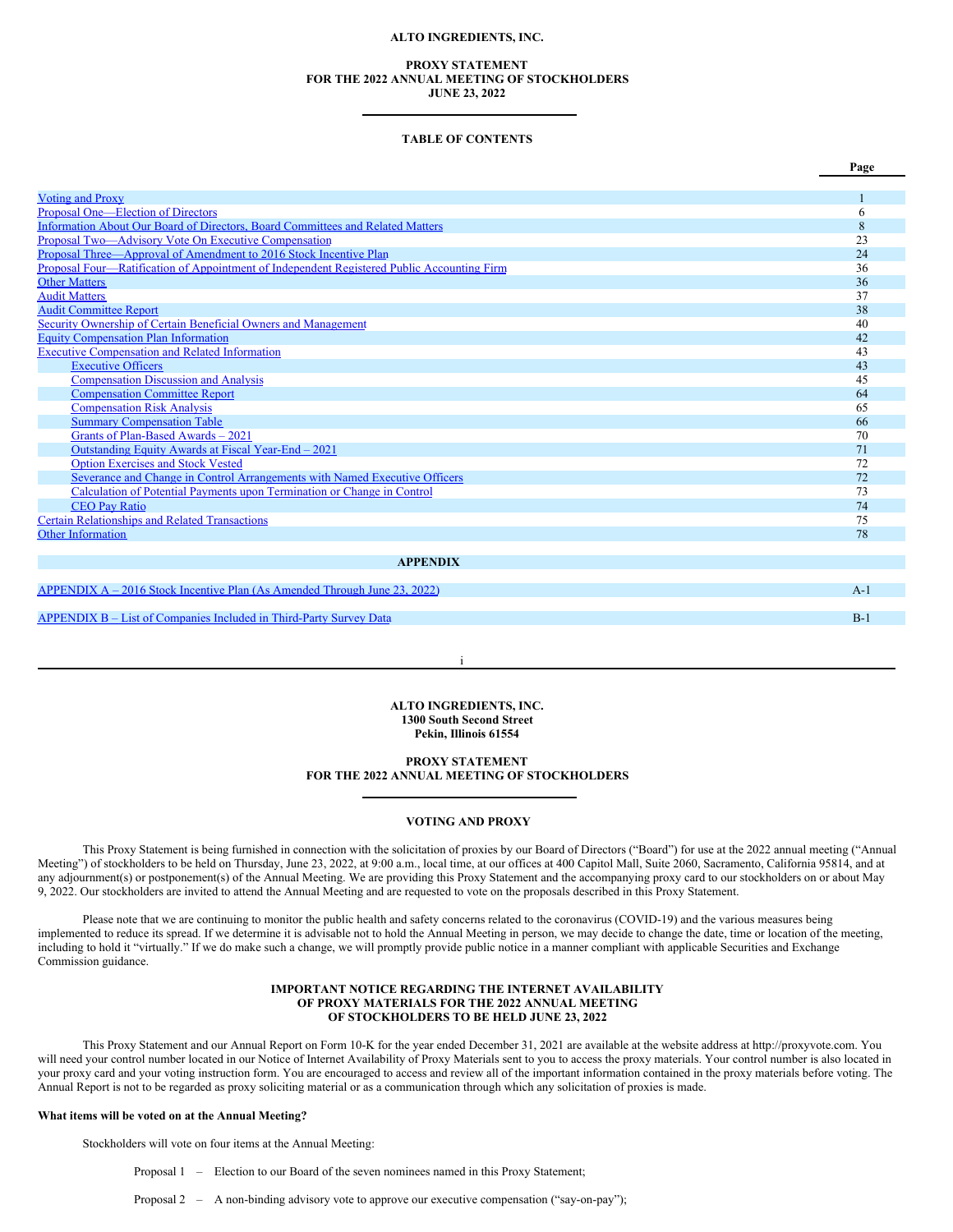Proposal 3 – A proposal to amend our 2016 Stock Incentive Plan (the "2016 Plan") to increase the number of shares of common stock authorized for issuance under the 2016 Plan; and

Proposal 4 – Ratification of the appointment of RSM US LLP as our independent registered public accounting firm for 2022.

1

### **What are the Board's Voting Recommendations?**

The Board recommends that you vote your shares as follows:

- Proposal 1 "**FOR**" each of the nominees to our Board;
- Proposal 2 "**FOR**" the approval of our executive compensation ("say-on-pay");
- Proposal 3 "FOR" the proposal to amend our 2016 Plan to increase the number of shares of common stock authorized for issuance under the 2016 Plan; and
- Proposal 4 "**FOR**" the ratification of the appointment of RSM US LLP as our independent registered public accounting firm for 2022.

## **Who is entitled to vote?**

To be able to vote, you must have been a stockholder on April 27, 2022, the record date for determination of stockholders entitled to notice of and to vote at the Annual Meeting. As of the record date, 74,075,166 shares of our voting common stock, par value \$0.001 per share ("common stock"), and 926,942 shares of our Series B Cumulative Convertible Preferred Stock, par value \$0.001 per share ("Series B Preferred Stock"), were issued and outstanding.

As of the record date, 896 shares of our non-voting common stock, par value \$0.001 per share ("Non-Voting Common Stock"), were also issued and outstanding. Holders of our Non-Voting Common Stock are entitled to notice of and to attend the Annual Meeting but are not entitled to vote on any matters in respect of their shares of Non-Voting Common Stock.

# **How many votes do I have?**

Holders of common stock and Series B Preferred Stock will vote at the Annual Meeting as a single class on all matters. Each holder of common stock is entitled to one vote per share held, and each holder of Series B Preferred Stock is entitled to approximately 0.03 votes per share held. As a result, a total of 74,101,647 votes may be cast at the Annual Meeting, of which holders of common stock will be entitled to cast 74,075,166 votes and holders of Series B Preferred Stock will be entitled to cast 26,481 votes.

### **What is a quorum?**

For business to be conducted at the Annual Meeting, a quorum must be present. The presence at the Annual Meeting, either in person or by proxy, of holders of shares of outstanding common stock and Series B Preferred Stock entitled to vote and representing at least a majority of our outstanding voting power will constitute a quorum for the transaction of business. Accordingly, shares representing 37,050,824 votes must be present in person or by proxy at the Annual Meeting to constitute a quorum.

Abstentions and broker non-votes will be counted for the purpose of determining whether a quorum is present for the transaction of business.

If a quorum is not present, the Annual Meeting will be adjourned until a quorum is obtained.

#### **What are abstentions and broker non-votes?**

An "abstention" is the voluntary act of not voting by a stockholder who is present at a meeting in person or by proxy and entitled to vote. "Broker non-votes" refers to shares held by a brokerage firm or other nominee (for the benefit of its client) that are represented at the meeting, but with respect to which such broker or nominee is not instructed to vote on a particular proposal and does not have discretionary authority to vote on that proposal.

2

If you are a beneficial owner whose shares are held in street name and you do not submit voting instructions to your broker, your broker may generally vote your shares in its discretion on routine matters. We believe that Proposal Four is routine and may be voted on by your broker if you do not submit voting instructions. However, pursuant to the rules of The NASDAQ Stock Market ("NASDAQ"), brokers do not have the discretion to vote their clients' shares on non-routine matters, unless the broker receives voting instructions from the beneficial owner. Proposals One, Two and Three are considered non-routine matters. Consequently, if your shares are held in street name, you must provide your broker with instructions on how to vote your shares in order for your shares to be voted on Proposals One, Two and Three.

# **What are the general effects of abstentions and broker non-votes?**

Brokers who hold shares for the accounts of their clients may vote such shares either as directed by their clients or in their own discretion as permitted under NASDAQ's listing rules. For purposes of the Annual Meeting, brokers or nominees are permitted to vote their clients' proxies in their own discretion as to the ratification of the appointment of our independent registered public accounting firm if the clients have not furnished voting instructions within 10 days of the meeting. Certain proposals other than the ratification of the appointment of the independent registered public accounting firm, such as the election of directors, are "non-discretionary" and brokers or nominees who have received no instructions from their clients do not have discretion to vote on those items. Abstentions and broker non-votes will not be counted as a vote "for" or "against" any matter, though in certain cases abstentions will have the same effect as votes against a matter as they will be counted toward the tabulation of votes present or represented on the matter. Broker non-votes will not be counted as shares entitled to vote and accordingly will not affect the outcome with respect to any matter to be voted on at the Annual Meeting.

Please note that brokers may not vote your shares on the election of directors or other non-routine matters in the absence of your specific instructions as to how to vote, thus we strongly encourage you to provide instructions to your broker regarding the voting of your shares you hold in "street name" or through a broker **or other nominee.**

### **What vote is required to approve each proposal?**

# *Proposal One*

The seven nominees receiving the highest number of affirmative votes of the outstanding shares of common stock and Series B Preferred Stock, voting together as a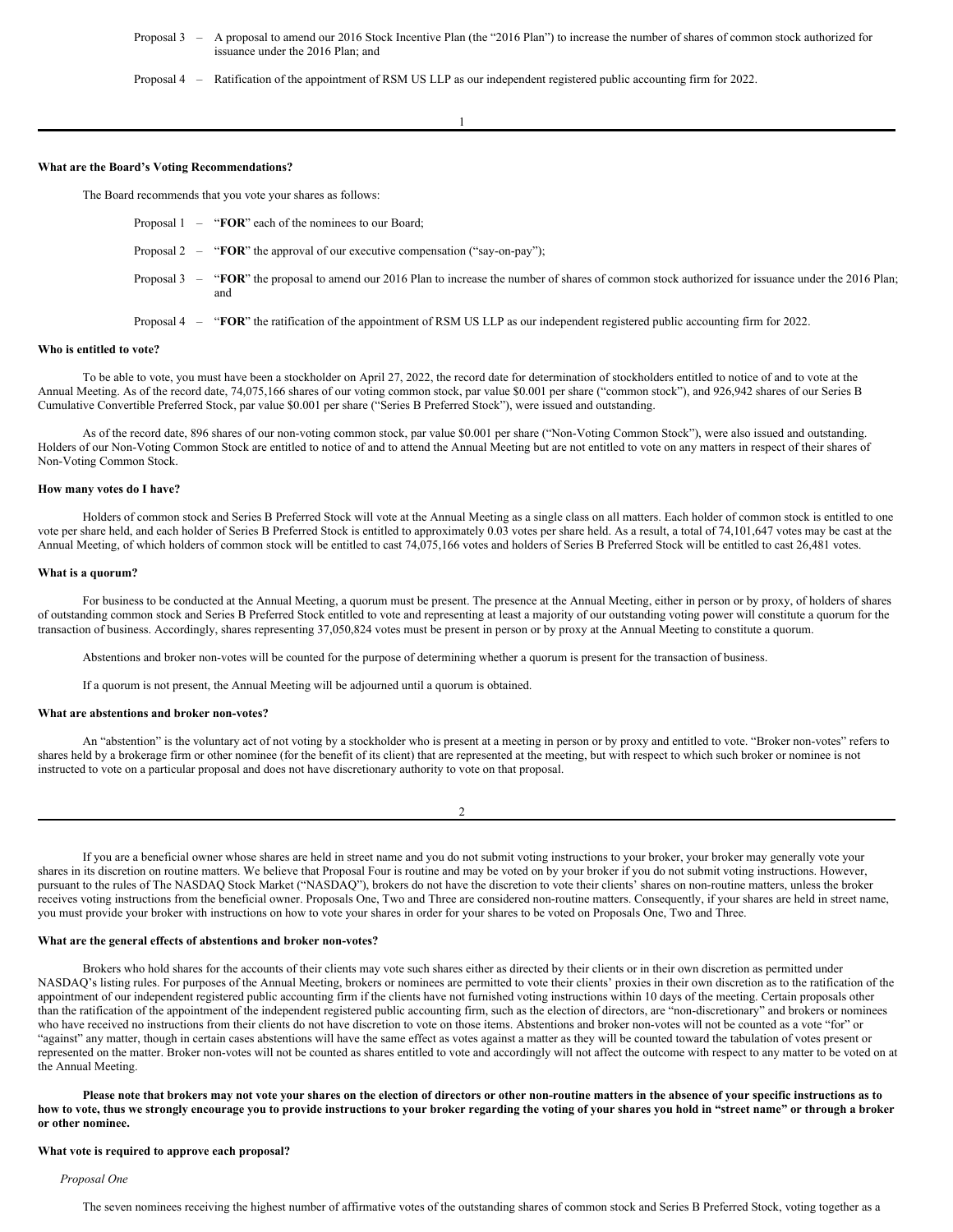single class, present at the Annual Meeting in person or represented by proxy and entitled to vote, will be elected as directors to serve until the next annual meeting of stockholders and/or until their successors are duly elected and qualified. Abstentions will have no effect on the outcome of the election of nominees for director. Should any nominee(s) become unavailable to serve before the Annual Meeting, the proxies will be voted by the proxy holders for such other person(s) as may be designated by our Board or for such lesser number of nominees as may be prescribed by the Board. Votes cast for the election of any nominee who has become unavailable will be disregarded.

# *Proposal Two*

Under Proposal Two, our stockholders will have an advisory vote on executive compensation as described in this Proxy Statement (commonly referred to as "say-onpay"). The votes under Proposal Two are, however, only advisory in nature, and the outcome of stockholder votes on Proposal Two will not be binding upon us, or our Compensation Committee or full Board. However, our Compensation Committee and our full Board will consider the results of the votes when making future decisions regarding our executive compensation policies and practices and in determining the frequency of future say-on-pay votes.

### *Proposals Three and Four*

The affirmative vote of a majority of the votes of the shares of our common stock and Series B Preferred Stock, voting together as a single class, present at the Annual Meeting in person or represented by proxy and entitled to vote, is required for approval of Proposals Three and Four. Abstentions will be counted toward the tabulation of votes present or represented on these proposals and will have the same effect as votes against Proposals Three and Four.

# **How do I vote?**

If you are a "registered holder," that is, your shares are registered in your own name through our transfer agent, and you are viewing this proxy over the Internet you may vote electronically over the Internet. For those stockholders who receive a paper proxy in the mail, you may also vote electronically over the Internet or by telephone, or by completing and mailing the proxy card provided. The website identified in our Notice of Internet Availability of Proxy Materials provides specific instructions on how to vote electronically over the Internet. Those stockholders who receive a paper proxy by mail, and who elect to vote by mail, should complete and return the mailed proxy card in the prepaid and addressed envelope that was enclosed with the proxy materials.

If your shares are held in "street name," that is, your shares are held in the name of a brokerage firm, bank or other nominee, you will receive instructions from your record holder that must be followed for your record holder to vote your shares per your instructions. Your broker will send you a Notice of Internet Availability of Proxy Materials which contains instructions on how to access the website to vote your shares electronically over the Internet or by telephone. If, however, you have elected to receive paper copies of our proxy materials from your brokerage firm, bank or other nominee, you will receive an enclosed voting instruction form. Please complete and return the enclosed voting instruction form in the addressed, postage paid envelope provided.

Stockholders who have previously elected to access our proxy materials and annual report electronically over the Internet will continue to receive an email, referred to in this Proxy Statement as an email notice, with information on how to access the proxy information and voting instructions.

Only proxy cards and voting instruction forms that have been signed, dated and timely returned, and only shares that have been timely voted electronically or by telephone will be counted in the quorum and voted. The Internet and telephone voting facilities will close at 11:59 p.m. Eastern Time, Wednesday, June 22, 2022 for shares held *directly and at 11:59 p.m. Eastern Time, Monday, June 20, 2022 for shares held in a plan.*

Stockholders who vote over the Internet or by telephone need not return a proxy card or voting instruction form by mail, but may incur costs, such as usage charges, from telephone companies or Internet service providers. You may also vote your shares in person at the Annual Meeting. If you are a registered holder, you may request a ballot at the Annual Meeting. If your shares are held in street name and you wish to vote in person at the meeting, you must obtain a proxy issued in your name from the record holder (e.g., your broker) and bring it with you to the Annual Meeting. We recommend that you vote your shares in advance as described above so that your vote will be counted if you later decide not to attend the Annual Meeting.

4

# What if I receive more than one Notice of Internet Availability of Proxy Materials, email notice, proxy card or voting instruction form?

If you receive more than one Notice of Internet Availability of Proxy Materials, email notice, proxy card or voting instruction form because your shares are held in multiple accounts or registered in different names or addresses, please vote your shares held in *each account* to ensure that all of your shares will be voted.

# I share an address with another stockholder and we received only one paper copy of the proxy materials. How may I obtain an additional copy of the proxy **materials?**

We have adopted a Securities and Exchange Commission approved procedure called "householding." Under this procedure, we deliver a single copy of the Notice of Internet Availability of Proxy Materials and, if applicable, our proxy materials to multiple stockholders who share the same address unless we have received contrary instructions from one or more of such stockholders. This procedure reduces our printing costs, mailing costs and fees. Stockholders who participate in householding will continue to be able to access and receive separate proxy cards. Upon written or oral request, we will deliver promptly a separate copy of the Notice of Internet Availability of Proxy Materials and, if applicable, our proxy materials to any stockholder at a shared address to which we delivered a single copy of any of these materials. To receive a separate copy, or, if a stockholder is receiving multiple copies, to request that we only send a single copy of the Notice of Internet Availability of Proxy Materials and, if applicable, our proxy materials, such stockholder may contact us as follows:

> Alto Ingredients, Inc. Attention: Investor Relations 1300 South Second Street Pekin, Illinois 61554 telephone (916) 403-2123

Stockholders who hold shares in street name may contact their brokerage firm, bank, broker-dealer, or other similar organization to request information about householding.

# **Who will count the votes and how will my vote(s) be counted?**

All votes will be tabulated by the inspector of elections appointed for the Annual Meeting, who will separately tabulate affirmative and negative votes, abstentions and broker non-votes.

If your proxy is properly submitted, the shares represented thereby will be voted at the Annual Meeting in accordance with your instructions. If you are a registered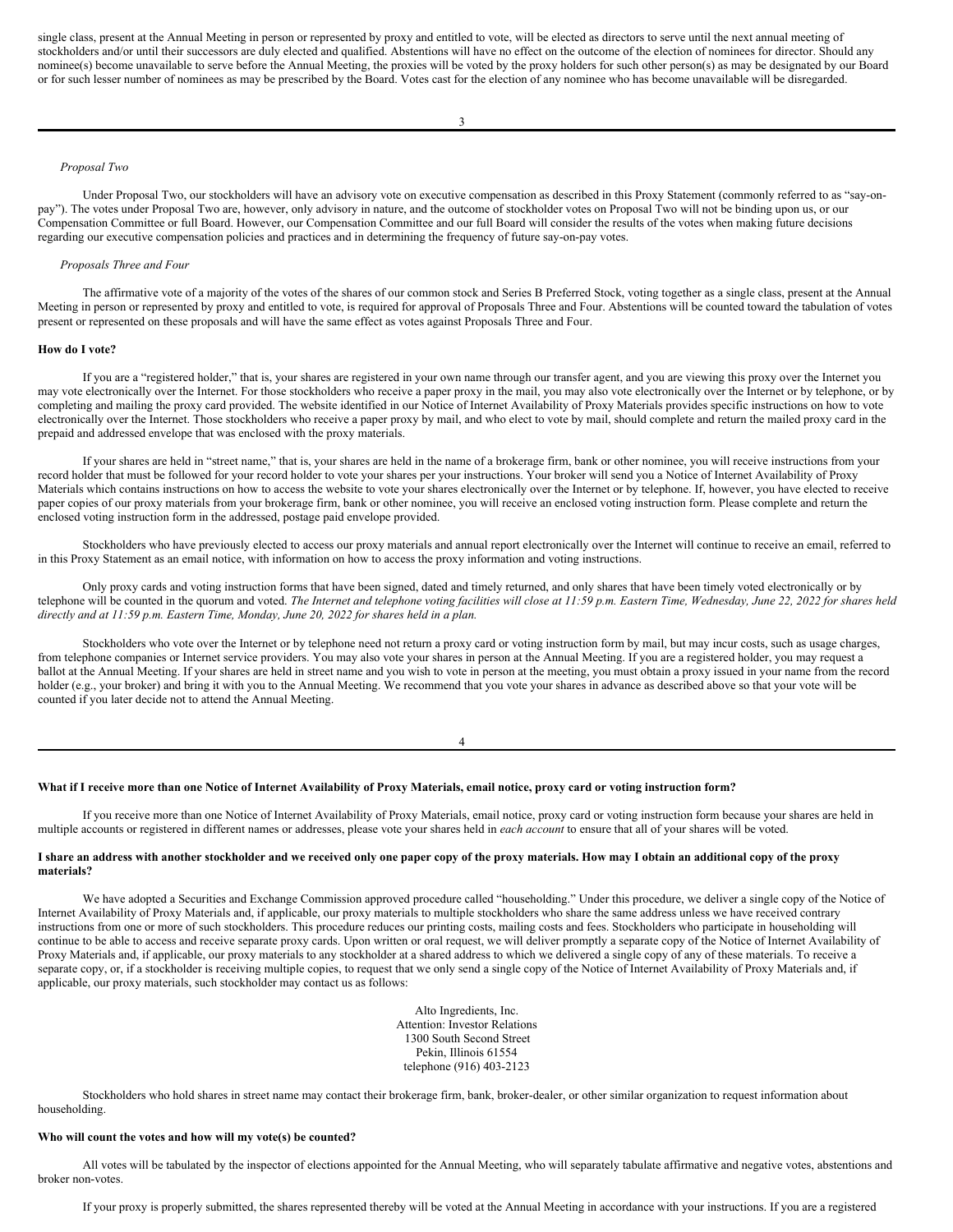holder and you do not specify how the shares represented thereby are to be voted, your shares will be voted "**FOR**" the election of each of the seven nominees to our Board listed in the proxy, "**FOR**" the approval of each of Proposals Two, Three and Four, and in the discretion of the proxy holder(s) as to any other matters that may properly come before the Annual Meeting or any adjournment(s) or postponement(s) of the Annual Meeting, as well as any procedural matters. If your shares are held in street name and you do not specify how the shares represented thereby are to be voted, your broker may exercise its discretionary authority to vote on Proposal Four.

### **Can I change my vote after I have voted?**

If your shares are registered in your name, you may revoke or change your vote at any time before the Annual Meeting by voting again electronically over the Internet or telephone, or by filing a notice of revocation or another proxy card with a later date with our Secretary at Alto Ingredients, Inc., 1300 South Second Street, Pekin, Illinois 61554. If you are a registered stockholder and attend the Annual Meeting and vote by ballot, any proxy that you submitted previously to vote the same shares will be revoked automatically and only your vote at the Annual Meeting will be counted. If your shares are held in street name, you should contact the record holder to obtain instructions if you wish to revoke or change your vote before the Annual Meeting. Please note that if your shares are held in street name, your vote in person at the Annual Meeting will not be effective unless you have obtained and present a proxy issued in your name from the record holder.

### **Who will bear the cost of soliciting proxies?**

We will bear the entire cost of soliciting proxies for the Annual Meeting, including the cost of preparing, assembling, printing and mailing the Notice of Internet Availability of Proxy Materials, this Proxy Statement, the proxy card and any additional solicitation materials furnished to our stockholders. Copies of solicitation materials will be furnished to brokerage firms, fiduciaries and custodians holding shares in their names that are beneficially owned by others so that they may forward the solicitation materials to the beneficial owners. We may reimburse such persons for their reasonable expenses in forwarding solicitation materials to beneficial owners. The original solicitation of proxies may be supplemented by solicitation by personal contact, telephone, facsimile, email or any other means by our directors, officers or employees, and we will reimburse any reasonable expenses incurred for that purpose. No additional compensation will be paid to those individuals for any such services.

The matters to be considered and acted upon at the Annual Meeting are referred to in the preceding notice and are discussed below more fully.

## <span id="page-5-0"></span>**PROPOSAL ONE**

#### **ELECTION OF DIRECTORS**

Our bylaws provide for seven directors unless otherwise changed by resolution of our Board. Directors are elected annually and hold office until the next annual meeting of stockholders and/or until their respective successors are duly elected and qualified. Stockholders who desire to nominate any person for election to our Board must comply with our bylaws, including our advance-notice bylaw provisions relating to the nomination of persons for election to our Board. See "Information about our Board of Directors, Board Committees and Related Matters—Board Committees and Meetings, Nominating and Corporate Governance Committee" below. It is intended that the proxies solicited by our Board will be voted "**FOR**" election of the following seven nominees unless a contrary instruction is made on the proxy: William L. Jones, Michael D. Kandris, Terry L. Stone, Maria G. Gray, Douglas L. Kieta, Gilbert E. Nathan and Dianne S. Nury. If, for any reason, one or more of the nominees is unavailable as a candidate for director, an event that is not expected, the person named in the proxy will vote for another candidate or candidates nominated by our Nominating and Corporate Governance Committee. However, under no circumstances may a proxy be voted in favor of a greater number of persons than the number of nominees named above. Six of the seven nominees for director are present directors of Alto Ingredients. All of the nominees have been nominated by our Nominating and Corporate Governance Committee and ratified by our full Board.

# **Required Vote of Stockholders**

The seven nominees receiving the highest number of affirmative votes of the outstanding shares of our common stock and Series B Preferred Stock, voting together as a single class, present at the Annual Meeting in person or by proxy and entitled to vote, will be elected as directors to serve until the next annual meeting of stockholders and/or until their successors are duly elected and qualified. Votes against a candidate, abstentions and broker non-votes will be counted for purposes of determining whether a quorum is present for this proposal, but will not be included in the vote totals for this proposal and, therefore, will have no effect on the vote.

| ٧<br>I<br>٦<br>۰, |
|-------------------|
|-------------------|

## *Majority Voting Guidelines*

We have adopted corporate governance guidelines that implement a majority voting standard for uncontested elections of directors—that is, an election where the only nominees are those recommended by the Board. Notwithstanding that a nominee may be within the group of seven nominees receiving the highest number of affirmative votes, as determined above, if an incumbent nominee for director in an uncontested election receives a greater number of votes against his or her election than votes in favor of his or her election (a "Majority Against Vote"), our corporate governance guidelines require that the nominee promptly tender his or her resignation following certification of the vote. Our Nominating and Corporate Governance Committee will promptly consider the tendered resignation and recommend to the full Board whether to accept the tendered resignation or take other action, such as rejecting the tendered resignation and addressing the apparent underlying causes of the Majority Against Vote.

In making this recommendation, our Nominating and Corporate Governance Committee will consider all factors deemed relevant, including the underlying ascertainable reasons why stockholders voted against the director, the length of service and qualifications of the director, the director's contributions to Alto Ingredients, whether by accepting the resignation we will no longer be in compliance with any applicable law, rule, regulation or governing document, and whether or not accepting the resignation is in the best interests of Alto Ingredients and our stockholders. Any director who tenders his or her resignation under these guidelines is not to participate in the Nominating and Corporate Governance Committee recommendation or Board consideration regarding whether or not to accept the tendered resignation. We will promptly and publicly disclose the Board's decision and process in a report filed with or furnished to the Securities and Exchange Commission.

## **Recommendation of the Board of Directors**

<span id="page-5-1"></span>OUR BOARD UNANIMOUSLY RECOMMENDS A VOTE "**FOR**" THE ELECTION OF EACH OF THE SEVEN DIRECTOR NOMINEES LISTED ABOVE.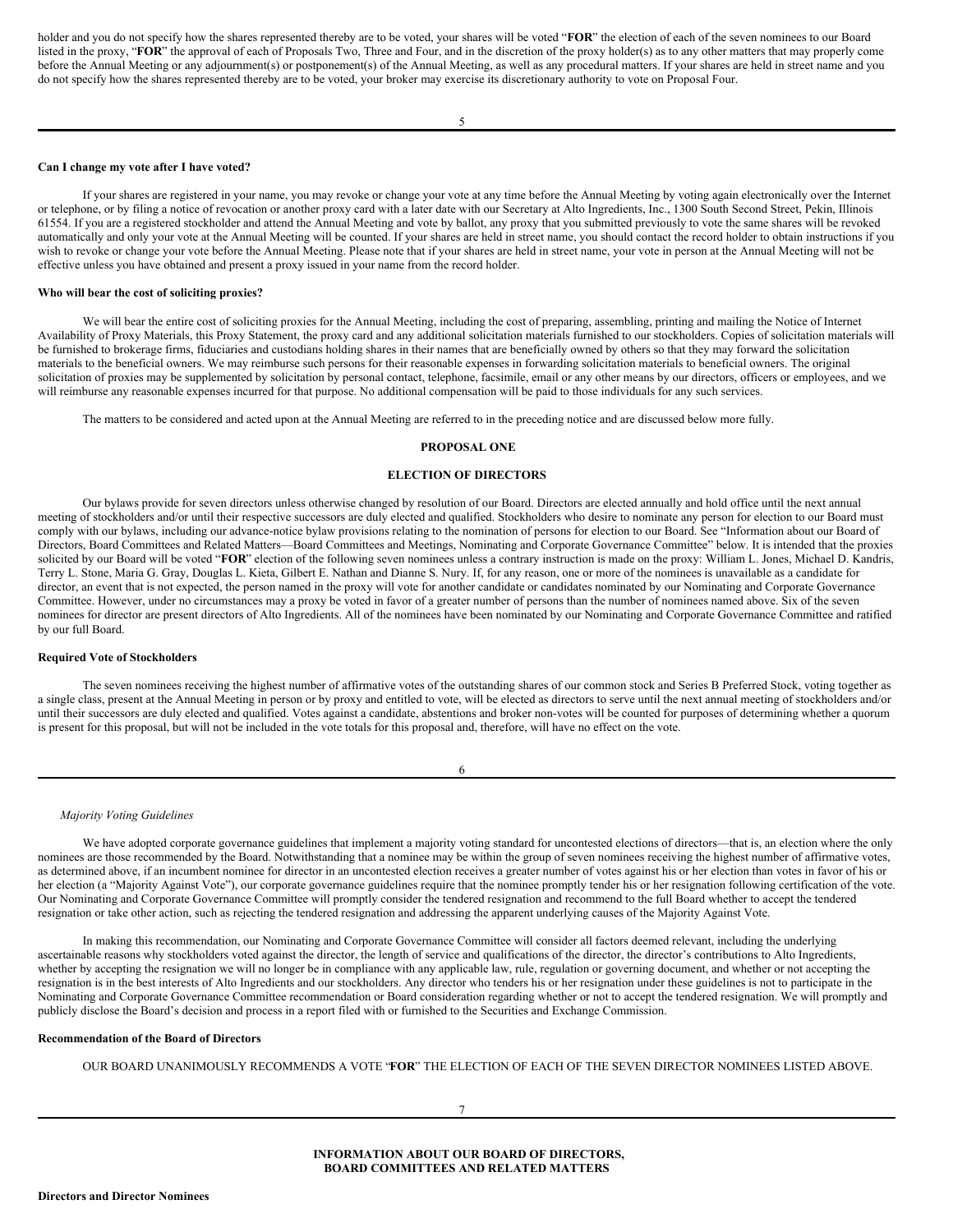The following table sets forth certain information regarding our directors and director nominees as of April 27, 2022:

| Name                            | Age          | Position(s) Held                                                                           |
|---------------------------------|--------------|--------------------------------------------------------------------------------------------|
| William L. Jones $(1)$          | $72^{\circ}$ | Chairman of the Board, Director and Director Nominee                                       |
| Michael D. Kandris              | 74           | President, Chief Executive Officer, Chief Operating Officer, Director and Director Nominee |
| Terry L. Stone <sup>(2)</sup>   | 72           | Director and Director Nominee                                                              |
| John L. Prince $(3)$            | 79           | Director                                                                                   |
| Maria G. Gray                   | 45           | Director Nominee                                                                           |
| Douglas L. Kieta <sup>(4)</sup> | 79           | Director and Director Nominee                                                              |
| Gilbert E. Nathan $(5)$         | 42           | Director and Director Nominee                                                              |
| Dianne S. Nury $(6)$            | 62           | Director and Director Nominee                                                              |

(1) Member of the Audit and Nominating and Corporate Governance Committees.

(2) Member of the Audit and Compensation Committees.

(3) Member of the Audit, Compensation and Nominating and Corporate Governance Committees.

(4) Member of the Nominating and Corporate Governance Committee.

(5) Member of the Compensation and Nominating and Corporate Governance Committees.

(6) Member of the Audit and Compensation Committees.

## *Experience and Background*

The biographies below describe the skills, qualities, attributes and business experience of each of our directors, including the capacities in which they served during the past five years:

*William L. Jones* has served as Chairman of the Board and as a director since March 2005. Mr. Jones is a co-founder of Pacific Ethanol California, Inc., or PEI California, which is one of our predecessors, and served as Chairman of the Board of PEI California since its formation in January 2003 through March 2004, when he stepped off the board of directors of PEI California to focus on his candidacy for one of California's United States Senate seats. Mr. Jones was California's Secretary of State from 1995 to 2003. Since May 2002, Mr. Jones has also been the owner of Tri-J Land & Cattle, a diversified farming and cattle company in Fresno County, California. Mr. Jones has a B.A. degree in Agribusiness and Plant Sciences from California State University, Fresno.

Mr. Jones's qualifications to serve on our Board include:

- co-founder of PEI California;
- knowledge gained through his extensive work as our Chairman since our inception in 2005;
- extensive knowledge of and experience in the agricultural and feed industries, as well as a deep understanding of operations in political environments; and
- background as an owner of a farming company in California, and his previous role in the California state government.

8

*Michael D. Kandris* has served as a director since June 2008, as our sole President and Chief Executive Officer since September 2020 and as our Chief Operating Officer since January 6, 2013. Mr. Kandris was appointed as our Co-President and Co-Chief Executive Officer in May 2020. Mr. Kandris served as an independent contractor with supervisory responsibility for plant operations, under the direction of our Chief Executive Officer, from January 1, 2012 to January 5, 2013. Mr. Kandris was President of the Western Division of Ruan Transportation Management Systems from November 2008 until his retirement in September 2009. From January 2000 to November 2008, Mr. Kandris served as President and Chief Operating Officer of Ruan Transportation Management Systems, where he had overall responsibility for all operations, finance and administrative functions. Mr. Kandris has 30 years of experience in all modes of transportation and logistics. Mr. Kandris served on the Executive Committee of the American Trucking Association and as a board member for the National Tank Truck Organization until his retirement from Ruan Transportation Management Systems in September 2009. Mr. Kandris has a B.S. degree in Business from California State University, Hayward.

Mr. Kandris's qualifications to serve on our Board include:

- extensive experience in various executive leadership positions;
- extensive experience in rail and truck transportation and logistics; and
- day-to-day leadership experience affords a deep understanding of business operations, challenges and opportunities.

*Terry L. Stone* has served as a director since March 2005. Mr. Stone is a Certified Public Accountant with over forty years of experience in accounting and taxation. He has been the owner of his own accountancy firm since 1990 and has provided accounting and taxation services to a wide range of industries, including agriculture, manufacturing, retail, equipment leasing, professionals and not-for-profit organizations. Mr. Stone has served as a part-time instructor at California State University, Fresno, teaching classes in taxation, auditing and financial and management accounting. Mr. Stone is also a financial advisor and franchisee of Ameriprise Financial Services, LLC. Mr. Stone has a B.S. degree in Accounting from California State University, Fresno.

Mr. Stone's qualifications to serve on our Board include:

- extensive experience with financial accounting and tax matters;
- recognized expertise as an instructor of taxation, auditing and financial and management accounting;
- "audit committee financial expert," as defined by the Securities and Exchange Commission;
- satisfies the "financial sophistication" requirements of NASDAQ's listing standards; and
- ability to communicate and encourage discussion, together with his experience as a senior independent director of all Board committees on which he serves make him an effective chairman of our Audit Committee.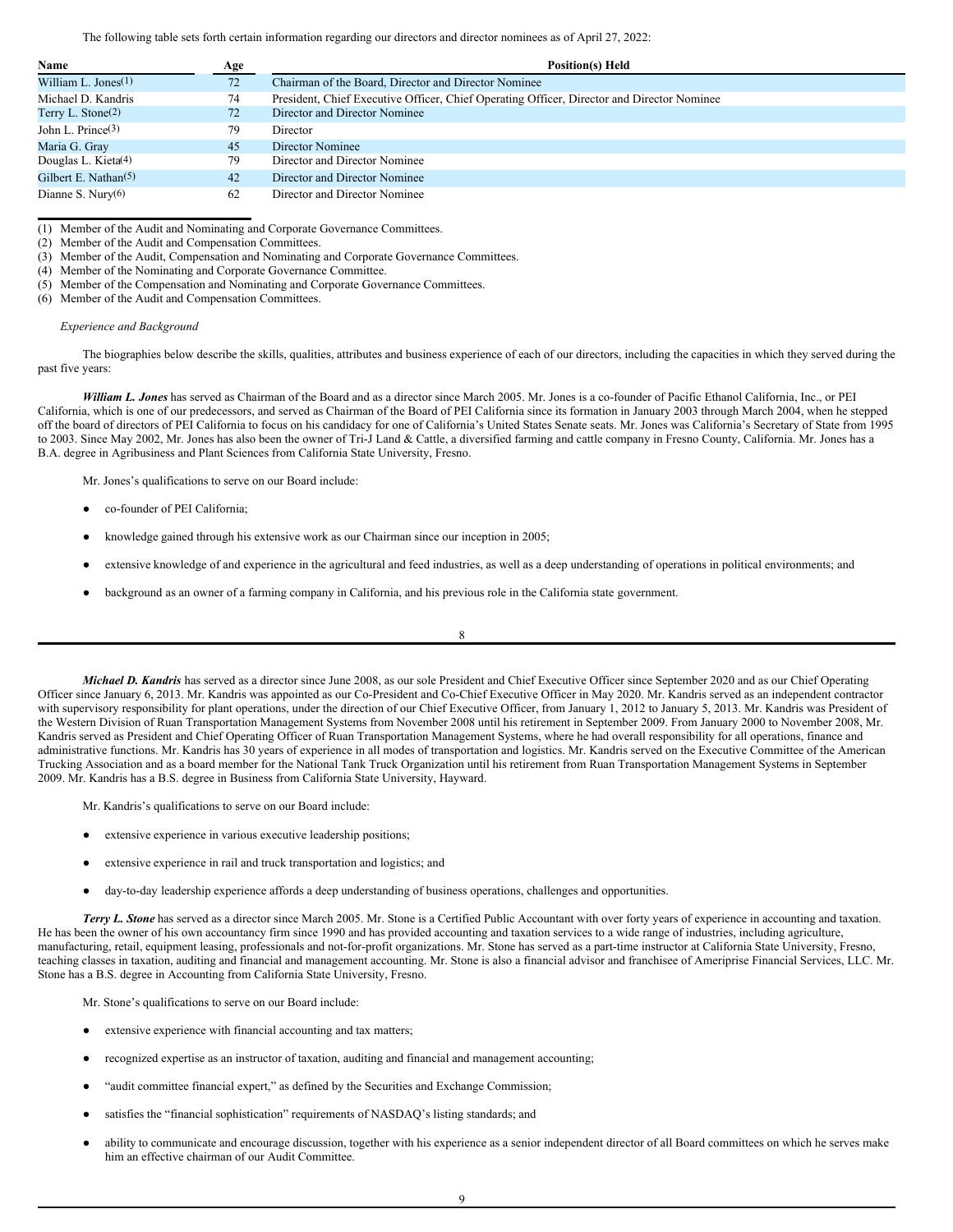*John L. Prince* has served as a director since July 2005. Mr. Prince is retired but also works as a consultant. Mr. Prince was an Executive Vice President with Land O' Lakes, Inc. from July 1998 until his retirement in 2004. Prior to that time, Mr. Prince was President and Chief Executive Officer of Dairyman's Cooperative Creamery Association located in Tulare, California, until its merger with Land O' Lakes, Inc. in July 1998. Land O' Lakes, Inc. is a farmer-owned, national branded organization based in Minnesota with annual sales in excess of \$6 billion and membership and operations in over 30 states. Prior to joining the Dairyman's Cooperative Creamery Association, Mr. Prince was President and Chief Executive Officer for nine years until 1994, and was Operations Manager for the preceding ten years commencing in 1975, of the Alto Dairy Cooperative in Waupun, Wisconsin. Mr. Prince has a B.A. degree in Business Administration from the University of Northern Iowa.

Mr. Prince's qualifications to serve on our Board include:

- extensive experience in various executive leadership positions;
- day-to-day leadership experience affords a deep understanding of business operations, challenges and opportunities; and
- ability to communicate and encourage discussion helps Mr. Prince discharge his duties effectively as chairman of our Nominating and Corporate Governance Committee.

*Maria G. Gray* has served as an advisor to our Board since June 2021. Ms. Gray served as a Senior Refining Engineer at Marathon Petroleum Company, an American petroleum refining, marketing, and transportation company headquartered in Findlay, Ohio. From 2012 to 2021, Ms. Gray served in several capacities including as a Senior Health, Safety, and Environmental Professional and as a Project Process Engineering Lead, at Marathon Petroleum Company. Ms. Gray also served in various engineering and supervisory capacities from 2001 to 2012 for Motiva Enterprises LLC, then a joint venture between Shell Oil Company and Saudi Refining Inc, a subsidiary of Saudi Aramco, that operates North America's largest refinery in Port Arthur, Texas, producing and distributing fuels and specialty chemicals. Ms. Gray also served as a Process Engineer for Union Carbide Corporation, a wholly-owned subsidiary of Dow Chemical Company, that produces specialty chemicals and polymers. Ms. Gray has a B.S. degree in Chemical Engineering, Minor in Business and Minor in Architecture from Tulane University.

Ms. Gray's qualifications to serve on our Board include:

- experience in energy-related roles pertaining to refining and chemical processes, understanding economics and driving results;
- day-to-day engineering experience with a deep understanding of production processes, including plant operations and optimization;
- experience in major capital project development and execution ranging from \$120 million to \$400 million dollar investments;
- experience in driving Process Safety Management initiatives and developing management systems to energize organizations around safety and regulatory compliance; and
- her membership on our Board would further our goal of increasing Board diversity.

*Douglas L. Kieta* has served as a director since April 2006. Mr. Kieta is currently retired but also works as a consultant through Century West Projects, Inc., of which he is the President and an owner, providing project and construction management services. Prior to his retirement in January 2009, Mr. Kieta was employed by BE&K, Inc., a large engineering and construction company headquartered in Birmingham, Alabama, where he served as the Vice President of Power from May 2006 to January 2009. From April 1999 to April 2006, Mr. Kieta was employed at Calpine Corporation where he was the Senior Vice President of Construction and Engineering. Calpine Corporation is a major North American power company which leases and operates integrated systems of fuel-efficient natural gas-fired and renewable geothermal power plants and delivers clean, reliable and fuel-efficient electricity to customers and communities in 21 states and three Canadian provinces. Mr. Kieta has a B.S. degree in Civil Engineering from Clarkson University and a Master's degree in Civil Engineering from Cornell University.

Mr. Kieta's qualifications to serve on our Board include:

- extensive experience in various leadership positions;
- day-to-day leadership experience affords a deep understanding of business operations, challenges and opportunities; and
- service with Calpine affords a deep understanding of large-scale construction and engineering projects as well as plant operations, which is particularly relevant to our alcohol production facility operations.

*Gilbert E. Nathan* has served as a director since November 2019 and, prior to formally joining our Board as a director, served as an advisor to our Board since November 2015. Mr. Nathan is the Managing Member of Jackson Square Advisors LLC, which he founded in 2015. He serves on the Board of Directors of Westmoreland Mining, LLC, and Ready Capital Corporation, a public company, and also serves as the Chief Executive Officer of Keycon Power Holdings LLC, a position he has held since November 2018. He previously served on the boards of directors of Owens Realty Mortgage, Inc. and Emergent Capital, Inc., and as a liquidating trust board member of Hercules Offshore Liquidating Trust. From 2013 to 2015, Mr. Nathan was a Senior Analyst with Candlewood Investment Group, an investment firm with significant debt and equity investments in the ethanol industry. From 2002 to 2012, Mr. Nathan was a Principal at Restoration Capital Management, an investment firm focused on distressed investments, event driven situations, and high-yield debt. Mr. Nathan has a B.S. degree in Management, Major in Finance from the A. B. Freeman School of Business at Tulane University.

Mr. Nathan's qualifications to serve on our Board include:

- experience in research, financial analysis and trading in debt and equity investments;
- experience in energy-related investments, including oil and gas exploration and production; renewable energy; power; and oil field services;
- experience in fiduciary roles, including service on boards of directors and special committees of public companies, and as a trustee;
- would qualify as an "audit committee financial expert," as defined by the Securities and Exchange Commission; and
- satisfies the "financial sophistication" requirements of NASDAQ's listing standards.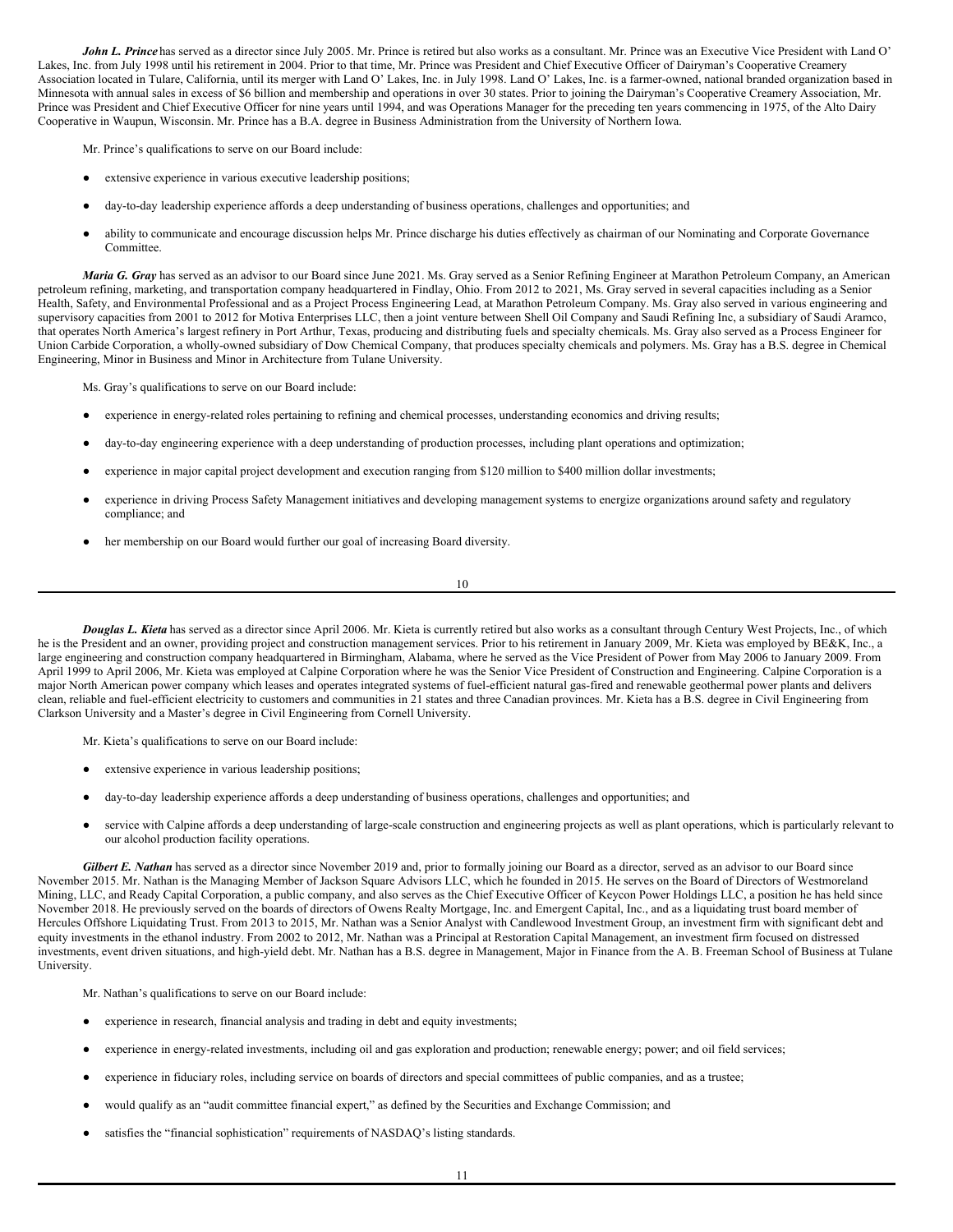*Dianne S. Nury* has served as a director since November 2019 and, prior to formally joining our Board as a director, served as an advisor to our Board since August 2018. Ms. Nury has served since 1990 as President and Chief Executive Officer of Vie-Del Company, a family-owned winery, distillery and fruit juice processor manufacturing liquid ingredients for spirits, wine, food and beverage companies. Ms. Nury serves on the Board of Directors and is a former Chairman of the Board of the Wine Institute, the largest advocacy and public policy association for California wine. Ms. Nury is a member of the Juice Products Association, the national trade association representing the fruit and juice products industry, and formerly served as Chairman of its Board of Directors. She is a member of the Board of Directors of the Agricultural Foundation for California State University at Fresno, where she serves as the Vice Chairman of the Viticulture and Enology Industry Advisory Board. Ms. Nury previously served on the USDA Fruit and Vegetable Industry Advisory Committee. Ms. Nury is a Board Member of the Foundation for Clovis Schools, Clovis, California, and previously served on the Board of Trustees of the Saint Agnes Medical Center, Fresno, California. Ms. Nury has a B.S. degree in Business from California State University at Fresno.

Ms. Nury's qualifications to serve on our Board include:

- experience in an executive management role as a chief executive officer;
- experience in alcohol, beverage and food ingredient industries;
- experience on boards of alcohol and food products industry associations; and
- her membership on our Board furthers our goal of increasing Board diversity.

### *Family Relationships*

There are no family relationships among our directors or director nominees.

### **Corporate Governance**

### *Corporate Governance Guidelines*

Our Board believes that good corporate governance is paramount to ensure that Alto Ingredients is managed for the long-term benefit of our stockholders. Our Board has adopted corporate governance guidelines that guide its actions with respect to, among other things, the composition of the Board and its decision-making processes, Board meetings and involvement of management, the Board's standing committees and procedures for appointing members of the committees, and its performance evaluation of our Chief Executive Officer.

Our Board has adopted a Code of Ethics that applies to all of our directors, officers, employees and consultants and an additional Code of Ethics that applies to our Chief Executive Officer and senior financial officers. The Codes of Ethics, as applied to our principal executive officer, principal financial officer and principal accounting officer constitutes our "code of ethics" within the meaning of Section 406 of the Sarbanes-Oxley Act of 2002 and is our "code of conduct" within the meaning of NASDAQ's listing standards. Our Codes of Ethics are available on our website at http://www.altoingredients.com/governance. Information on our website is not, and shall not be deemed to be, a part of this Proxy Statement or incorporated into any other filings we make with the Securities and Exchange Commission.

12

#### *Board Leadership Structure*

Our Chairman of the Board is William L. Jones, who is a non-employee director. Our Chief Executive Officer is Michael D. Kandris. Mr. Jones has served as our Chairman of the Board since our inception in 2005. Mr. Kandris has served as our sole Chief Executive Officer since September 2020 and prior to that time served as our Co-Chief Executive Officer beginning in May 2020. Although we do not have a policy mandating the separation of the roles of Chairman and Chief Executive Officer, our Board, under our corporate governance guidelines, reserves the right to determine the appropriate leadership structure for our Board on a case-by-case basis. Our Board believes this separation remains appropriate as it allows our Chief Executive Officer to focus on the day-to-day business matters while the Chairman focuses on leading the Board in its responsibilities of acting in the best interests of Alto Ingredients and our stockholders. Under our corporate governance guidelines, our Board will appoint a lead independent director, nominated by our independent directors, whenever the offices of Chairman and Chief Executive Officer are held by the same individual, and at other times if requested by our independent directors.

Our Chairman of the Board is responsible for managing the business of the Board, including setting the Board agenda (with Board member and management input), facilitating communication among directors, presiding at meetings of the Board and stockholders, sitting as chair at executive sessions at each regularly scheduled Board meeting, and providing support and counsel to the Chief Executive Officer. Our lead independent director, if separately appointed, and who is currently John L. Prince, is responsible for coordinating the activities of the independent directors and performing such other duties as the Board may determine. We believe that this Board leadership structure is appropriate in maximizing the effectiveness of our Board oversight and in providing perspective to our business that is independent from management.

# *Risk Oversight*

Our Board has an active role, as a whole and also at the committee level, in overseeing the management, including the identification, assessment and mitigation, of Alto Ingredients' risks. Our Board regularly reviews information regarding our credit, liquidity and operations, as well as the risks associated with each of these areas, and assesses options for risk mitigation. Certain Board committees oversee various categories of risks based on the committee's scope of duties, but our entire Board stays informed such as with respect to strategic, competitive, economic, operational, financial, legal, compliance, regulatory and compensatory risks. Our Compensation Committee is responsible for overseeing the management of risks relating to our executive compensation plans and arrangements. Our Audit Committee oversees management of financial risks, including compliance matters, tax matters and internal controls. Our Nominating and Corporate Governance Committee manages risks associated with the independence of members of our Board, potential conflicts of interest, the composition of our Board and other corporate governance matters. While each committee is responsible for evaluating certain risks and overseeing the management of those risks, our entire Board is regularly informed through committee reports about such risks.

## *Policy on Hedging*

Our insider trading policy prohibits all employees, officers and directors from engaging in any short sale of company securities, as well as any transaction involving puts, calls, collars, forward sales contracts, warrants or other options on company securities. Additionally, our executive officers are restricted from pledging company securities as collateral for a loan.

### **Environmental, Social and Governance**

We have embraced environmental, social and governance ("ESG") initiatives as three core focus areas of our strategy and culture. In late 2021, we engaged NASDAQ as our third-party consultant to review our ESG strategy and disclosures, with ultimate oversight maintained by our Board. We have surveyed all company departments with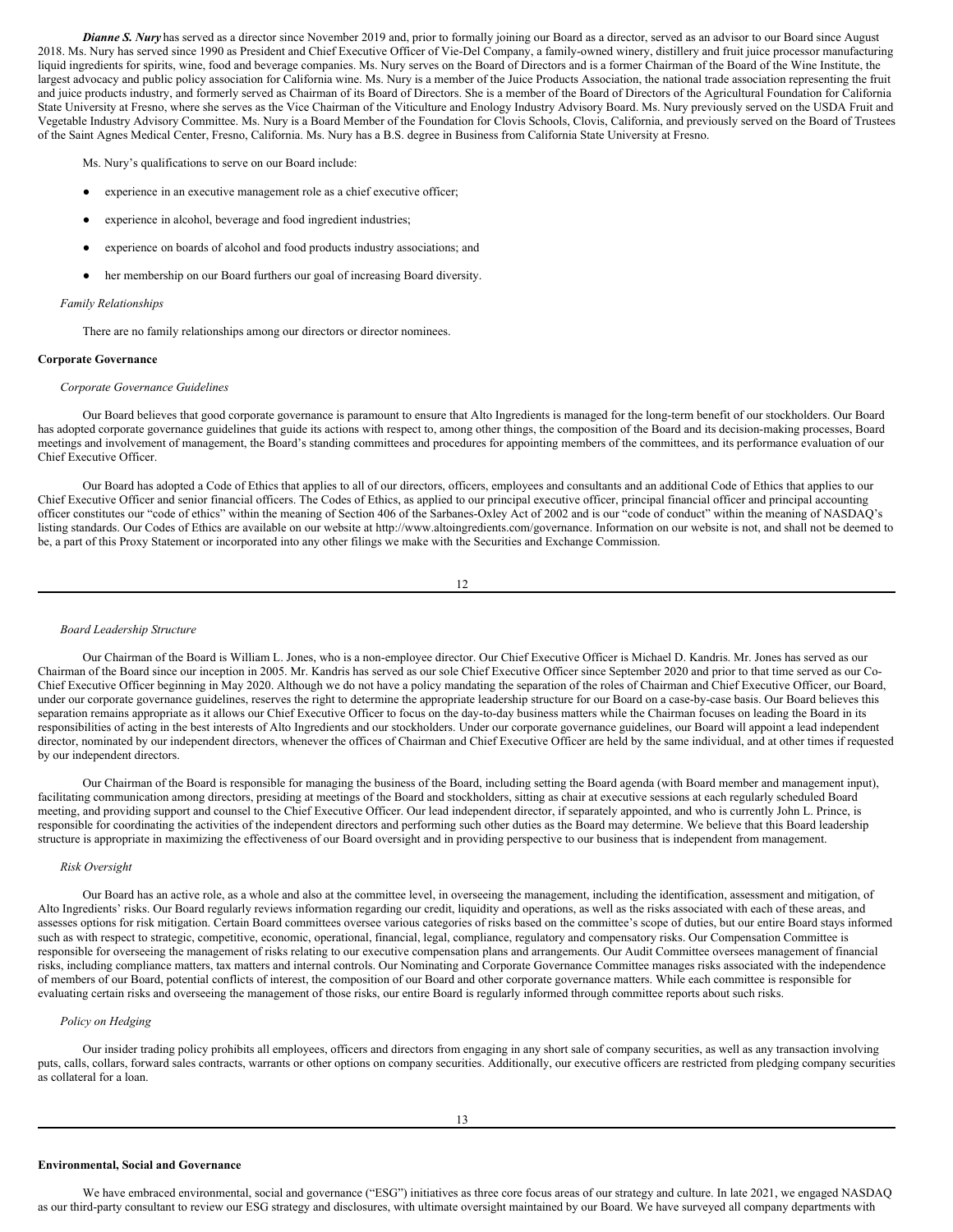responsibility for activities that impact our ESG profile, including operations, quality, commercial, legal, human resources, and accounting. This internal review and refinement of our ESG strategy, together with the careful consideration of her deep experience and well-suited qualifications, has led to the internal promotion of Stacy Swanson into the newly created position of Vice President of Quality and Sustainability, and the creation of the Board's ESG committee in 2022. Identification and execution of day-to-day ESG themes will be managed by our ESG Board committee, in collaboration with our executive committee and other members of management. Going forward, we plan to align with Sustainability Accounting Standards Board (SASB) – Biofuels standards and the Task Force on Climate-Related Financial Disclosures (TCFD), with reference to standards included in the Global Reporting Initiative (GRI). We are dedicated to maintaining a safe and healthy workplace, reducing environmental impact, and ensuring compliance with all laws and regulations.

## *Environmental*

Fueling a low-carbon economy was a founding value of our company and continues to be a key pillar of our commitment to sustainability. As a global producer of high-quality, bio-based alcohols, Alto Ingredients is committed to moving our country towards a greener environment. All production and office facilities are located in regions categorized as Low to Low-Medium Baseline Water Stress as classified by Aqueduct, the World Resources Institute's (WRI) Water Risk Atlas tool. Our specialty alcohol products are in high demand, and we are capitalizing on ethanol's beneficial low-carbon characteristics integral to the ultimate de-carbonization of our environment. We are optimistic about industry discussions around carbon reduction. Our Pekin campus sits on top of the Mount Simon Sandstone formation, considered to be one of the most significant potential carbon storage resources in the United States. As a member of the Carbon Capture Coalition, we are actively engaged in discussions to develop a carbon capture and sequestration program at our Pekin site and look forward to sharing more information regarding this uniquely profitable opportunity as activities progress. We believe Alto Ingredients will be an active player in the carbon capture space.

*Environmental, Health and Safety*. In 2022, we launched our environmental, health and safety refresh initiative, setting baselines and tracking resources with a focus on reducing risks to employee health and safety, and further reducing environmental impacts. We conduct our operations in compliance with applicable laws, directives and regulations. Each facility operates under OSHA requirement-based health and safety policies, and undergoes twice-yearly safety audits. All operating facility employees undergo annual safety training. Our robust process safety and risk management program is assessed via third-party auditor, with our most recent audit in 2020 resulting in an operating facility average score over 90%.

#### *Social*

As of April 27, 2022, we had a total of approximately 420 employees, of whom approximately 45 are remote/hybrid and approximately 375 are on-site. Of those personnel, 145 of our employees at our Pekin operating facility are members of United Steel, Paper and Forestry, Rubber, Manufacturing, Energy, Allied Industrial and Service Workers International Union ("USW Union"), and 44 of our employees at our ICP distillery are members of United Food & Commercial Workers Union ("UFC Union"). We consider our employee relations to be good, and our recent transition to twelve-hour operating facility shifts provides our union employees with a better work-life balance through improved scheduling practices. Our employees are among our most valuable assets, and they have directly and significantly contributed to our success. We continue to focus on employee safety and wellness; talent acquisition, retention and promotion; employee engagement; development and training; diversity and inclusion; and compensation and pay equity. These efforts have resulted in strong employee retention, resulting in an overall median employment tenure of 7 years for our employees, compared to a median employment tenure of 5.1 years for wage and salary workers in the United States manufacturing industry. The average tenure of our USW Union employees is 12 years and the average tenure of our UFC Union employees is 13 years compared to an average tenure of 9 years for non-union employees company-wide.

14

*Human Capital Management*. The well-being of our employees is paramount to our success. All full-time employees are offered a comprehensive and competitive benefits package to benefit the whole-person, including medical, dental and vision benefits; flexible spending account; life and disability insurance; paid parental and caregiver leave; a 401(k) plan with dollar-for-dollar matching contribution on the first 6% contributed by the employee, a program in which 98% of our employees participate; and access to a complementary health and wellness program, participation in which qualifies employees for additional insurance reimbursements and contributions. To complement our community outreach programs, we offer our employees a community service day. Since March 2020, in response to the COVID-19 pandemic, we implemented significant changes to our work policies, enabling our employees to work from home wherever possible, and for employees who could not, or chose not, to work from home, we implemented safety measures to help prevent the spread of COVID-19 and protect our employees, such as mandatory face-coverings, social distancing, hand hygiene, and limited face-to-face meetings. We paid for pandemic-related leave to ensure that our employees could stay home for periods of time above and beyond applicable federal, state, and local regulatory requirements, which we believe greatly reduced the spread of infections.

*Diversity, Equity and Inclusion*. We are committed to fostering a culture that focuses on the importance of diversity, equity and inclusion. One of our core tenets is the care for our employees regardless of race, color, national origin, ancestry, religion, creed, physical or mental disability, marital status, medical condition, gender, sexual orientation, age, family care or medical leave status, veteran status and any other basis protected by federal, state or local law. We are analyzing employee demographic information collected for years 2020 and 2021, and we are conducting an analysis of that information to ensure we are reaching a diverse employee pool. Our diversity initiatives in 2022 include, among others, practices and policies of recruitment and selection, ensuring that we evaluate and hire candidates that are the most qualified and wellsuited for the positions; continued measuring and monitoring of employee demographics (gender and race) in comparison to demographics of operating facility locations; and the ongoing development of a work environment that encourages and enforces respectful communication and teamwork that reflect the significance of the principles of diversity to us.

*Products*. We are committed to producing ingredients for our customers that embody the highest levels of integrity, purity and quality for products that touch multiple areas of people's lives. Our sustainable alcohols are derived from a bio-based, renewable raw material, rigorously tested, and evaluated twice for an optimal organoleptic experience by qualified experts, and free from artificial flavors, coloring, or chemical preservatives. We believe in transparency that extends to our labels and we are committed to making clean ingredients that are Kosher, gluten-free, vegan, GMP/HACCP Certified, and SMETA 4-Pillar. In 2021, we obtained multi-site ISO 9001 certification for our corporate facilities and our Pekin campus. We are also evaluating the addition of our other facilities into our ISO 9001 Quality Management System, as well as evaluating other ISO systems including: ISO 45001 (Occupational Health & Safety), ISO 14001 (Environmental Management), ISO 26000 (Social Responsibility), and ISO 37000 (Governance of Organizations). With more than 150 years of distilling experience, our 190 and 200 proof alcohols are manufactured to meet the highest standards for quality and reliability. We not only qualify, monitor, and review performance of all material and service vendors, but for those deemed critical to our product quality, we also conduct on-site auditing to ensure commitment to quality and ethical sources, and all operating facility employees and contractors working on-site undergo annual safety training.

*Governance*

Our Board is committed to bringing a diversity of viewpoints among its members. In 2022, our Board will undergo continued refreshment with the retirement of one of its members to allow for the nomination of Maria G. Gray. With her election, our Board will have continued to increase its diversity, so that in June 2022, more than one-fourth of our Board will be diverse.

*ESG Governance*. Since our prior annual meeting, we have created an ESG committee consisting of senior executives, subject matter experts, and members of our Board. While our Board holds primary oversight of ESG initiatives and strategy, our ESG committee works with our executive team, our Vice President of Quality and Sustainability, and others within our company on the day-to-day identification and execution of our initiatives and to ensure compliance with the Securities and Exchange Commission's recent proposals to require disclosure to investors of climate-related matters.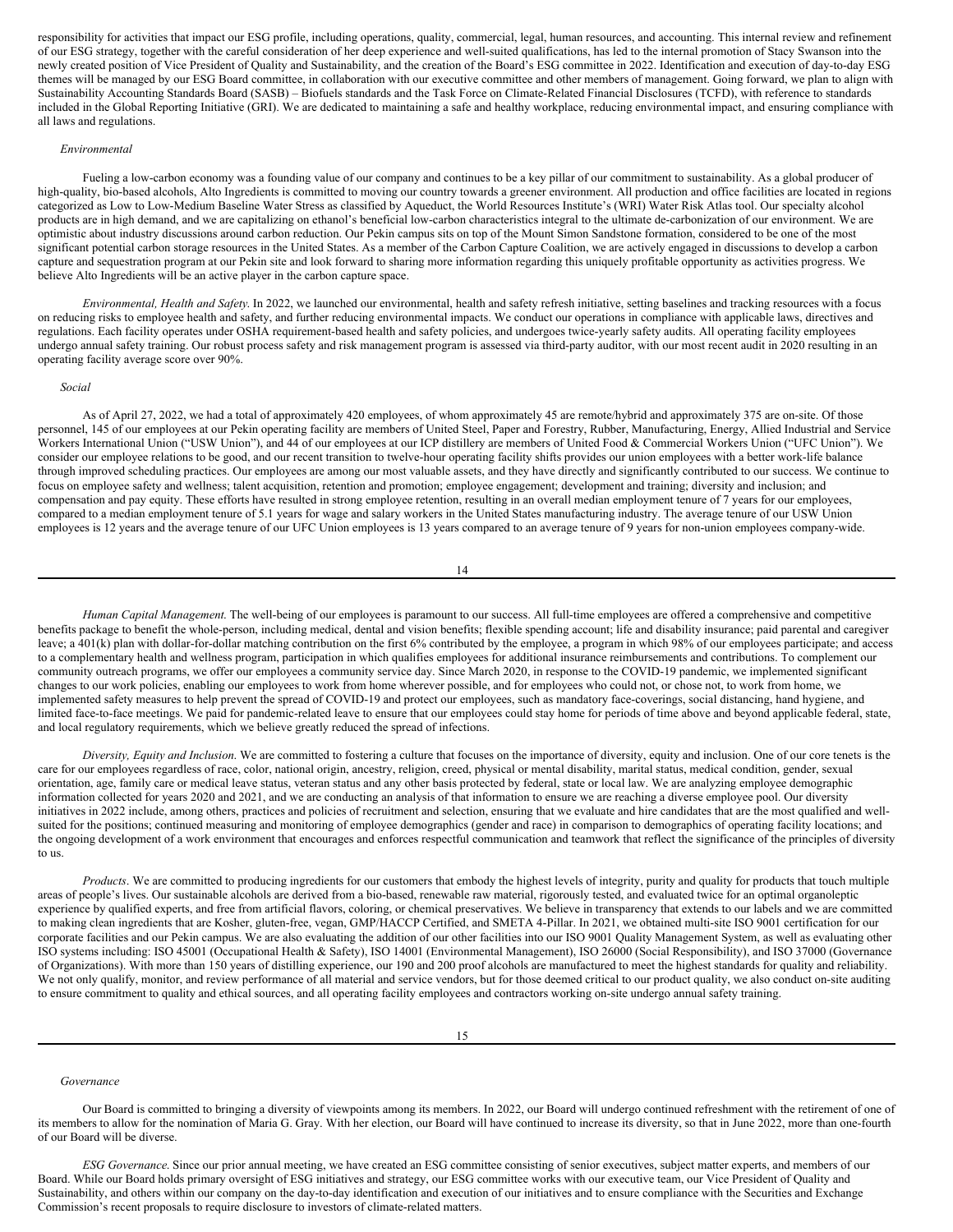## **Director Independence**

Our corporate governance guidelines provide that a majority of the Board and all members of our Audit, Compensation and Nominating and Corporate Governance Committees shall be independent. On an annual basis, each director and executive officer is obligated to complete a Director and Officer Questionnaire that requires disclosure of any transactions with Alto Ingredients in which a director or executive officer, or any member of his or her immediate family, have a direct or indirect material interest. Following completion of these questionnaires, the Board, with the assistance of the Nominating and Corporate Governance Committee, makes an annual determination as to the independence of each director using the current standards for "independence" established by the Securities and Exchange Commission and NASDAQ, additional criteria contained in our corporate governance guidelines and consideration of any other material relationship a director may have with Alto Ingredients.

The Board has determined that all of its directors and director nominees are independent under these standards, except for Michael D. Kandris, who serves as our President, Chief Executive Officer and Chief Operating Officer. Mr. Kandris is deemed not to be independent due to his employment relationship with Alto Ingredients.

## **Stockholder Communications with our Board of Directors**

Our Board has implemented a process by which stockholders may send written communications directly to the attention of our Board or any individual member of our Board. The Chairman of our Audit Committee, Terry L. Stone, is responsible for monitoring communications from stockholders and providing copies of such communications to the other directors as he considers appropriate. Communications will be forwarded to all directors if they relate to substantive matters and include suggestions or comments that the Chairman considers to be important for the directors to consider. Stockholders who wish to communicate with our Board can write to Chairman of the Audit Committee, The Board of Directors, Alto Ingredients, Inc., 1300 South Second Street, Pekin, Illinois 61554.

# **Board Committees and Meetings**

Our business, property and affairs are managed under the direction of our Board. Our directors are kept informed of our business through discussions with our executive officers, by reviewing materials provided to them and by participating in meetings of our Board and its committees. During 2021, our Board held eleven meetings. All directors attended at least 75% of all meetings of our Board and of the committees on which they served or that were held during the period they were directors or committee members.

16

During 2021, members of our Board and its committees consulted informally with management from time to time and also acted by written consent without a meeting. Additionally, the independent members of our Board met in executive session regularly without the presence of management.

It is our policy to invite and encourage our directors to attend our annual meetings. At the date of our 2021 annual meeting, we had seven members on our Board, all of whom attended the meeting.

Our Board has established standing Audit, Compensation and Nominating and Corporate Governance Committees. Each committee operates pursuant to a written charter that has been approved by our Board and the corresponding committee and that is reviewed annually and revised as appropriate. Each charter is available on our website at http://www.altoingredients.com/governance. Information on our website is not, and shall not be deemed to be, a part of this Proxy Statement or incorporated into any other filings we make with the Securities and Exchange Commission.

### *Audit Committee*

Our Audit Committee's general functions include monitoring the integrity of our financial reporting process; overseeing processes for monitoring auditor independence; overseeing the implementation of new accounting standards; overseeing and participating in the resolution of internal control issues, when and if identified; communicating with our independent auditors on matters related to the conduct of audits; and reviewing and understanding non-GAAP measures, and related company policies and disclosure controls. Moreover, our Audit Committee selects our independent auditors, reviews the results and scope of the audit and other services provided by our independent auditors, reviews our financial statements for each interim period and for the full year and implements and manages our enterprise risk management program. The Audit Committee also has the authority to retain consultants, and other advisors. Messrs. Stone, Jones and Prince and Ms. Nury served on our Audit Committee for all of 2021. Our Board has determined that each member of the Audit Committee is "independent" under the current NASDAQ listing standards and satisfies the other requirements under NASDAQ listing standards and Securities and Exchange Commission rules regarding audit committee membership. Our Board has determined that Mr. Stone qualifies as an "audit committee financial expert" under applicable Securities and Exchange Commission rules and regulations governing the composition of the Audit Committee, and satisfies the "financial sophistication" requirements of NASDAQ's listing standards. During 2021, our Audit Committee held six meetings. The Audit Committee Report for 2021 can be found on page 38 of this Proxy Statement.

### *Compensation Committee*

Our Compensation Committee is responsible for establishing, updating and administering our compensation program for executive officers including, among other things, annual salaries and bonuses, stock options, stock grants, other stock-based awards, and other incentive compensation arrangements. The Compensation Committee establishes the elements and mix of total compensation, sets the parameters and specific target metrics of our performance-based incentive compensation plan, and determines the target compensation of our executive officers. In addition, our Compensation Committee establishes the compensation philosophy and objectives, and oversees the administration of our compensation program for all other employees. Our Compensation Committee also has the authority to administer our equity incentive plans with respect to grants to executive officers and directors, and has authority to make equity awards under our equity incentive plans to all other eligible individuals. However, our Board may retain, reassume or exercise from time to time the power to administer our equity incentive plans. Equity awards made to members of the Compensation Committee must be authorized and approved by a disinterested majority of our Board.

Our Compensation Committee believes that our compensation program offered to our executive officers should attract, retain, motivate and reward key executive officers responsible for our success; align and strengthen the mutuality of interests of our executive officers, our company and our stockholders; deliver compensation that reflects our financial and operational performance, while providing the opportunity to earn above-targeted total compensation for exceptional performance; and provide total compensation to each executive officer that is internally equitable, competitive, and influenced by company and individual performance.

Our Compensation Committee has the authority to retain consultants and other advisors, and in furtherance of the foregoing objectives, our Compensation Committee in 2020 engaged Korn Ferry to conduct reviews of our compensation program for our executive officers and other employees. From those reviews, Korn Ferry provided our Compensation Committee with relevant market data and alternatives to consider when making compensation decisions as to our executive officers and other employees.

Messrs. Nathan, Stone and Prince and Ms. Nury served on our Compensation Committee for all of 2021. Our Board has determined that each member of the Compensation Committee is "independent" under the current NASDAQ listing standards. During 2021, our Compensation Committee held one meeting and took action by written consent on two occasions.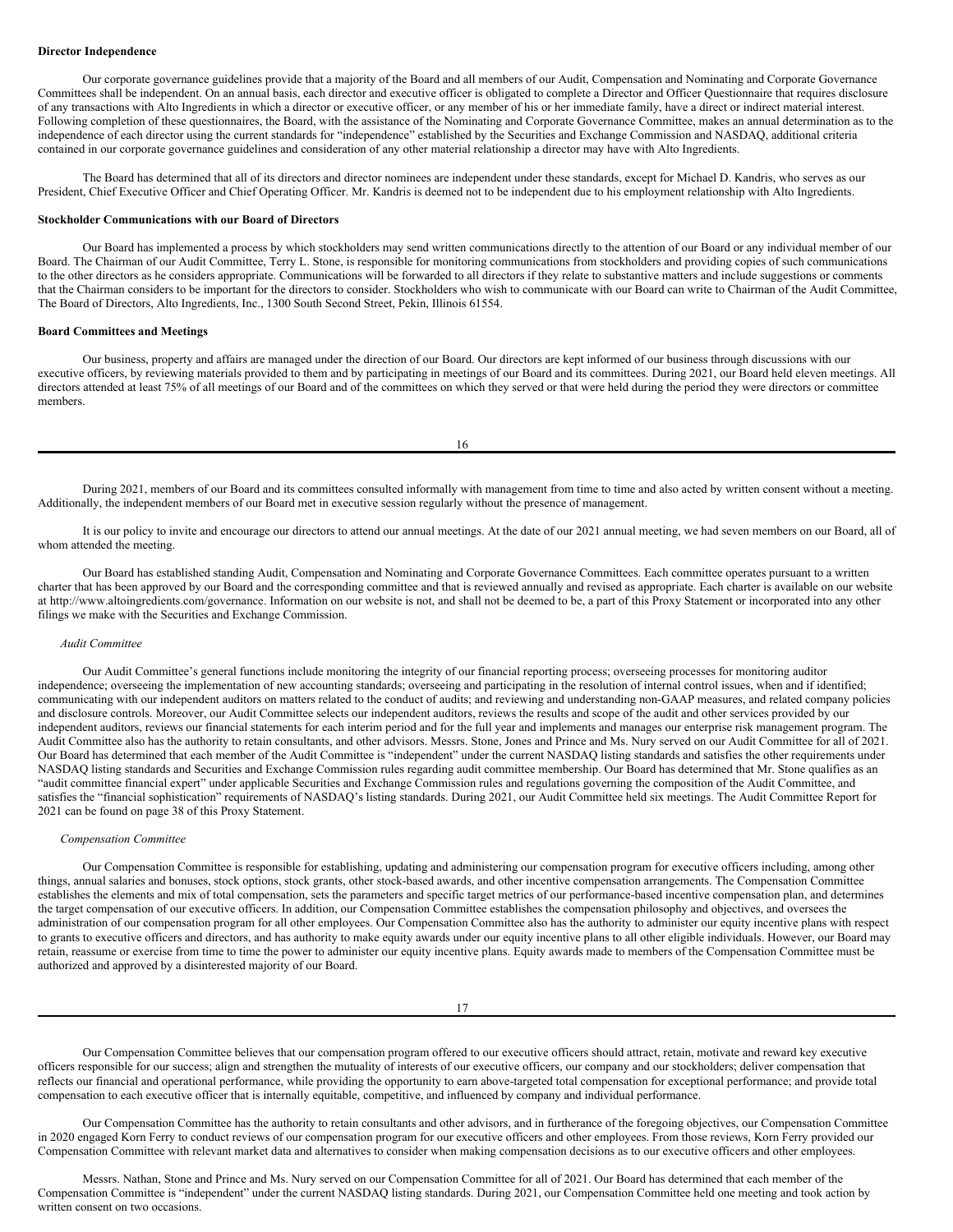### *Nominating and Corporate Governance Committee*

Our Nominating and Corporate Governance Committee considers and reports periodically to the Board on matters related to the identification, selection and qualification of Board members and candidates nominated to the Board. Our Nominating and Corporate Governance Committee also advises and makes recommendations to the Board with respect to corporate governance matters. The Nominating and Corporate Governance Committee also has the authority to retain consultants and other advisors. Messrs. Prince, Kieta, Jones and Nathan served on our Nominating and Corporate Governance Committee for all of 2021. Our Board has determined that each member of the Nominating and Corporate Governance Committee is "independent" under the current NASDAQ listing standards. During 2021, our Nominating and Corporate Governance Committee held two meetings.

The Nominating and Corporate Governance Committee will consider candidates for director recommended by any stockholder that is the beneficial owner of shares representing more than 1.0% of the then-outstanding shares of our common stock and who has beneficially owned those shares for at least one year. The Nominating and Corporate Governance Committee will evaluate those recommendations by applying its regular nominee criteria and considering the additional information described in the Nominating and Corporate Governance Committee's charter. Stockholders who desire to recommend candidates for the Board for evaluation may do so by contacting Alto Ingredients in writing, identifying the potential candidate and providing background and other relevant information. Stockholders must also comply with our bylaws, including our advance notice bylaw provisions relating to the nomination of persons for election to our Board that, among other things, require that nominations of persons for election to our Board at annual meetings be submitted to our Secretary at Alto Ingredients, Inc., 1300 South Second Street, Pekin, Illinois 61554, unless otherwise notified, by the close of business on the 45<sup>th</sup> day before the first anniversary of the date on which we first mailed our proxy materials for the prior year's annual meeting. We first mailed our proxy materials for our 2021 annual meeting on or about May 4, 2021 and anticipate mailing our proxy materials for our Annual Meeting on or about May 9, 2022. We have received no stockholder nominations of persons for election to our Board for our Annual Meeting.

18

Our Nominating and Corporate Governance Committee utilizes a variety of methods for identifying and evaluating nominees for director. Candidates may also come to the attention of the Nominating and Corporate Governance Committee through current Board members, professional search firms and other persons. In evaluating potential candidates, our Nominating and Corporate Governance Committee will take into account a number of factors, including, among others, the following:

- the candidate's independence from management;
- whether the candidate has relevant business experience:
- judgment, skill, integrity and reputation;
- existing commitments to other businesses;
- corporate governance background;
- financial and accounting background, to enable the committee to determine whether the candidate would be suitable for Audit Committee membership; and
- the size and composition of our Board.

In addition, our Board and our Nominating and Corporate Governance Committee are committed to seeking out highly qualified women and minority candidates as well as candidates with diverse backgrounds, skills and experiences as part of each Board member candidate search the Nominating and Corporate Governance Committee undertakes. When searching for director nominees, our Nominating and Corporate Governance Committee will include highly qualified diverse candidates (including gender, race and ethnicity) in the pool from which nominees are chosen.

Our Nominating and Corporate Governance Committee has the authority to retain and terminate any search firm to be used to identify director nominees, including the authority to approve the firm's fees and other retention terms. Our Nominating and Corporate Governance Committee will direct any search firm it retains to include qualified women and minority candidates in the firm's list of potential director candidates. We will provide funding, as determined by our Nominating and Corporate Governance Committee, for the payment of compensation to any such search firms.

We intend to evaluate our diversity policy's effectiveness by periodically reviewing our ability to successfully include highly qualified diverse candidates in the pool from which nominees are chosen.

# **Compensation of Directors**

We use a combination of cash and equity-based incentive compensation to attract and retain qualified candidates to serve on our Board. In setting the compensation of directors, we consider the significant amount of time that Board members spend in fulfilling their duties to Alto Ingredients as well as the experience level we require to serve on our Board. The Board, through its Compensation Committee, annually reviews the compensation and compensation policies for Board members. In recommending director compensation, the Compensation Committee is guided by the following three goals:

● compensation should pay directors fairly for work required in a company of our size and scope;

## 19

- compensation should align directors' interests with the long-term interests of our stockholders; and
- the structure of the compensation should be clearly disclosed to our stockholders.

In making compensation decisions for 2021 as to our directors, our Compensation Committee compared our cash and equity compensation payable to directors against market data obtained by Korn Ferry in 2020. The data included a blend of results from two published surveys to identify companies with revenue and market capitalization comparable to ours. Korn Ferry used a revenue range in one survey that included companies with revenue of \$0.5 billion to \$2.5 billion and used a market capitalization threshold in the second survey that included companies with a market capitalization of less than \$1.0 billion. The surveys did not specifically identify the companies surveyed. For 2021, our Compensation Committee targeted compensation for our directors at approximately the median of compensation paid to directors of the survey group companies.

# *Cash Compensation*

Our annual cash compensation program for directors includes the following:

annual cash compensation provided to the Chairman of our Board is \$112,500;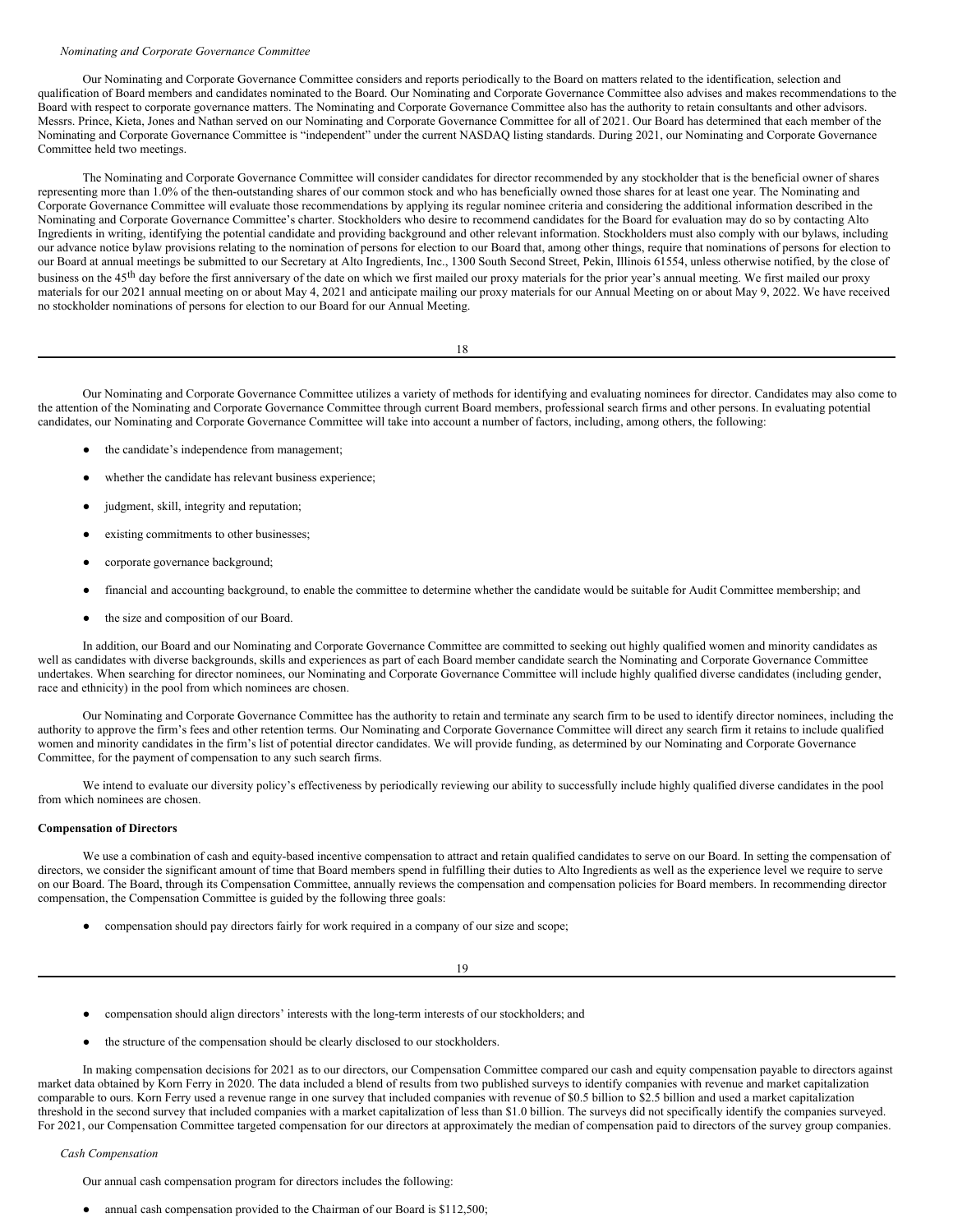- base annual cash compensation provided to our non-employee directors, other than our Chairman, is \$75,000;
- additional annual cash compensation provided to each of our Board committee chairs is \$25,000; and
- additional annual cash compensation provided to our lead independent director is \$12,000.

These amounts are paid in advance in bi-weekly installments. In addition, directors are reimbursed for specified reasonable and documented expenses in connection with attendance at meetings of our Board and its committees. Employee directors do not receive director compensation in connection with their service as directors. In lieu of cash compensation, directors may elect to receive additional equity compensation having the same cash value.

### *Equity Compensation*

Our Compensation Committee or our full Board typically grants equity compensation to our newly elected or reelected directors which normally vests as to 100% of the grants at the earlier of our next annual meeting or approximately one year after the date of grant. Vesting is typically subject to continued service on our Board during the full year.

In determining the amount of equity compensation for 2021, the Compensation Committee determined a target value of total compensation of approximately the median of compensation paid to directors of the comparable companies identified by Korn Ferry. The Compensation Committee then determined the cash component based on this market data. The balance of the total compensation target was then allocated to equity awards, and the number of shares to be granted to our directors was based on the estimated value of the underlying shares on the expected grant date.

20

Our annual equity compensation program for directors includes the following:

- the value of annual equity compensation provided to the Chairman of our Board is \$147,500; and
- the value of annual equity compensation provided to our non-employee directors, other than our Chairman, is \$110,000.

In addition, our Compensation Committee may grant, and has from time to time granted, additional equity compensation to directors at its discretion.

# **Compensation of Employee Directors**

Mr. Kandris was compensated as a full-time employee and officer and therefore received no additional compensation for service as a Board member during 2021. Information regarding the compensation awarded to Mr. Kandris is included in "Executive Compensation and Related Information—Summary Compensation Table" below.

# **Director Compensation Table – 2021**

The following table summarizes the compensation of our non-employee directors for the year ended December 31, 2021:

|                   | <b>Fees Earned</b> |              |     |                 |              |
|-------------------|--------------------|--------------|-----|-----------------|--------------|
|                   |                    | or Paid      |     |                 |              |
|                   |                    | in Cash      |     | <b>Stock</b>    | <b>Total</b> |
| Name              |                    | $(S)^{(1)}$  |     | Awards (\$)     | $(S)^{(2)}$  |
| William L. Jones  |                    | 112,500      |     | $142,963(3)$ \$ | 255,463      |
| Terry L. Stone    |                    | $100,000$ \$ |     | $106.616(4)$ \$ | 206,616      |
| John L. Prince    |                    | 112,000      | - S | $106.616(5)$ \$ | 218,616      |
| Douglas L. Kieta  |                    | $100,000$ \$ |     | $106.616(6)$ \$ | 206,616      |
| Gilbert E. Nathan |                    | $3,846$ \$   |     | $196.089(7)$ \$ | 199,935      |
| Dianne S. Nury    |                    | 75,000       |     | $106,616(8)$ \$ | 181,616      |

(1) For a description of annual director fees and fees for chair and lead independent director positions, see the disclosure above under "Compensation of Directors—Cash Compensation."

(2) The value of perquisites and other personal benefits was less than \$10,000 in aggregate for each director.

(3) At December 31, 2021, Mr. Jones held 183,388 vested shares from stock awards. Mr. Jones was granted 23,867 shares of our common stock on June 17, 2021 having an aggregate grant date fair value of \$142,963, calculated based on the fair market value of our common stock on the grant date. The shares vest on June 23, 2022. (4) At December 31, 2021, Mr. Stone held 159,849 vested shares from stock awards. Mr. Stone was granted 17,799 shares of our common stock on June 17, 2021 having an

aggregate grant date fair value of \$106,616, calculated based on the fair market value of our common stock on the grant date. The shares vest on June 23, 2022.

(5) At December 31, 2021, Mr. Prince held 142,103 vested shares from stock awards. Mr. Prince was granted 17,799 shares of our common stock on June 17, 2021 having an aggregate grant date fair value of \$106,616, calculated based on the fair market value of our common stock on the grant date. The shares vest on June 23, 2022.

(6) At December 31, 2021, Mr. Kieta held 171,823 vested shares from stock awards. Mr. Kieta was granted 17,799 shares of our common stock on June 17, 2021 having an aggregate grant date fair value of \$106,616, calculated based on the fair market value of our common stock on the grant date. The shares vest on June 23, 2022.

21

- (7) At December 31, 2021, Mr. Nathan held 93,112 vested shares from stock awards. Mr. Nathan was granted 32,736 shares of our common stock on June 17, 2021 having an aggregate grant date fair value of \$196,089, calculated based on the fair market value of our common stock on the grant date. The shares vest on June 23, 2022. In 2021, in lieu of cash compensation for service on our Board and its committees, Mr. Nathan elected to receive additional equity compensation having the same cash value.
- (8) At December 31, 2021, Ms. Nury held 68,969 vested shares from stock awards. Ms. Nury was granted 17,799 shares of our common stock on June 17, 2021 having an aggregate grant date fair value of \$106,616, calculated based on the fair market value of our common stock on the grant date. The shares vest on June 23, 2022.

### **Indemnification of Directors and Officers**

Section 145 of the Delaware General Corporation Law permits a corporation to indemnify its directors and officers against expenses, judgments, fines and amounts paid in settlement actually and reasonably incurred in connection with a pending or completed action, suit or proceeding if the officer or director acted in good faith and in a manner the officer or director reasonably believed to be in the best interests of the corporation.

Our certificate of incorporation provides that, except in certain specified instances, our directors shall not be personally liable to us or our stockholders for monetary damages for breach of their fiduciary duty as directors, except liability for the following: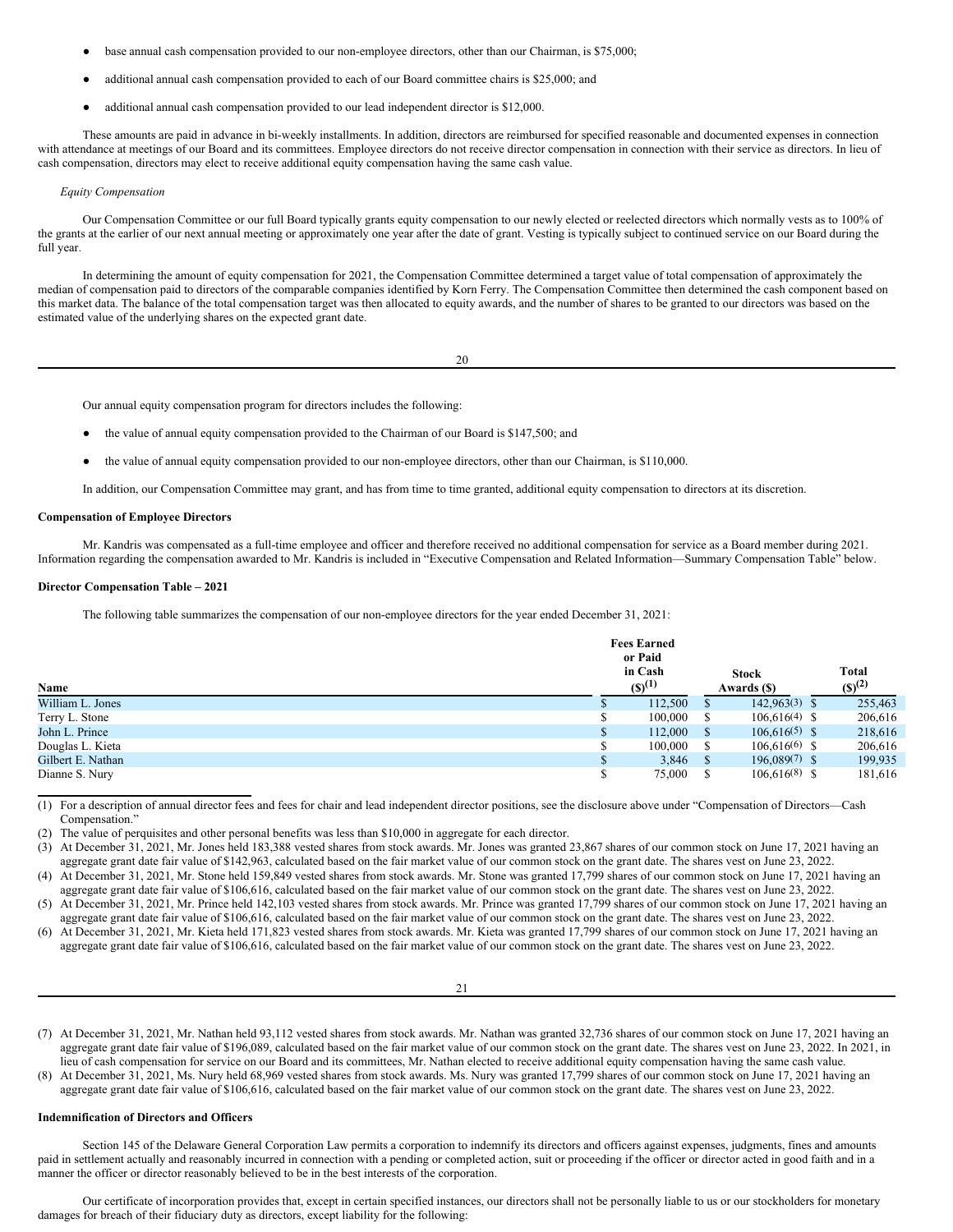- any breach of their duty of loyalty to Alto Ingredients or our stockholders;
- acts or omissions not in good faith or which involve intentional misconduct or a knowing violation of law;
- unlawful payments of dividends or unlawful stock repurchases or redemptions as provided in Section 174 of the Delaware General Corporation Law; and
- any transaction from which the director derived an improper personal benefit.

In addition, our certificate of incorporation and bylaws obligate us to indemnify our directors and officers against expenses and other amounts reasonably incurred in connection with any proceeding arising from the fact that such person is or was an agent of ours. Our bylaws also authorize us to purchase and maintain insurance on behalf of any of our directors or officers against any liability asserted against that person in that capacity, whether or not we would have the power to indemnify that person under the provisions of the Delaware General Corporation Law. We have entered and expect to continue to enter into agreements to indemnify our directors and officers as determined by our Board. These agreements provide for indemnification of related expenses including attorneys' fees, judgments, fines and settlement amounts incurred by any of these individuals in any action or proceeding. We believe that these bylaw provisions and indemnification agreements are necessary to attract and retain qualified persons as directors and officers. We also maintain directors' and officers' liability insurance.

The limitation of liability and indemnification provisions in our certificate of incorporation and bylaws may discourage stockholders from bringing a lawsuit against our directors for breach of their fiduciary duty. They may also reduce the likelihood of derivative litigation against our directors and officers, even though an action, if successful, might benefit us and other stockholders. Furthermore, a stockholder's investment may be adversely affected to the extent that we pay the costs of settlement and damage awards against directors and officers as required by these indemnification provisions.

| -- |
|----|
|    |

Insofar as indemnification for liabilities arising under the Securities Act of 1933, as amended ("Securities Act"), may be permitted to our directors, officers and controlling persons under the foregoing provisions of our certificate of incorporation or bylaws, or otherwise, we have been informed that in the opinion of the Securities and Exchange Commission, this indemnification is against public policy as expressed in the Securities Act and is therefore unenforceable.

# <span id="page-13-0"></span>**PROPOSAL TWO**

# **ADVISORY VOTE ON EXECUTIVE COMPENSATION**

We are providing our stockholders with the opportunity to vote on a non-binding, advisory resolution to approve the compensation paid to our named executive officers, as disclosed in this Proxy Statement pursuant to the compensation disclosure rules of the Securities and Exchange Commission under Section 14A of the Securities Exchange Act of 1934, as amended ("Exchange Act"), including the compensation tables and any narrative discussion of our compensation arrangements. This proposal, commonly known as a "say-on-pay" proposal, gives our stockholders the opportunity to express their views on the compensation paid to our named executive officers.

Our compensation program for our executive officers utilizes elements including base salary, annual performance-based cash incentive compensation, long-term equity incentive compensation, and health and other benefits to achieve the following goals:

- attract, retain, motivate and reward key executive officers responsible for our success;
- align and strengthen the mutuality of interests of our executive officers, our company and our stockholders;
- deliver compensation that reflects our financial and operational performance, while providing the opportunity to earn above-targeted total compensation for exceptional performance; and
- provide total compensation to each executive officer that is internally equitable, competitive, and influenced by company and individual performance.

We believe that our success depends in large part on our ability to attract, retain and motivate qualified executives through competitive compensation arrangements. We also believe that the compensation paid to our executive officers should be influenced by the value we create for our stockholders. For these reasons, our Compensation Committee believes that our compensation program should provide incentives to attain both short- and long-term financial and other business objectives and reward those executive officers who contribute meaningfully to attaining those objectives. The Compensation Committee supports a pay-for-performance philosophy within a compensation structure that is competitive, internally equitable and responsible.

Our Compensation Committee's process for determining overall target compensation for each executive officer is based in part on an analysis of compensation of similarly situated personnel at third-party survey group companies derived from market data provided by the Compensation Committee's compensation consultant.

23

This vote is not intended to address any specific item of compensation, but rather the overall compensation of our named executive officers and the philosophy, policies and practices described in this Proxy Statement. Accordingly, we will ask our stockholders to vote "**FOR**" the following resolution at the Annual Meeting:

> "RESOLVED, that the compensation paid to Alto Ingredients, Inc.'s named executive officers, as disclosed in Alto Ingredients, Inc.'s proxy statement for its 2022 annual meeting of stockholders pursuant to the compensation disclosure rules of the Securities and Exchange Commission, including the compensation tables and related disclosure, is hereby APPROVED."

Please read the "Executive Compensation and Related Information" section of this Proxy Statement for additional details about our executive compensation program and the different components of the program, including information about the total compensation of our named executive officers in 2021. See also "Information About our Board of Directors, Board Committees and Related Matters – Board Committees and Meetings – Compensation Committee" of this Proxy Statement.

The say-on-pay vote is advisory, and therefore not binding on us, our Compensation Committee or our Board. The vote will provide our Compensation Committee and our Board with information relating to the opinions of our stockholders which the Compensation Committee will consider as it makes determinations with respect to future action regarding executive compensation and our executive compensation program.

# **Recommendation of the Board of Directors**

OUR BOARD UNANIMOUSLY RECOMMENDS A VOTE "**FOR**" APPROVAL OF THE 2021 COMPENSATION PAID TO OUR NAMED EXECUTIVE OFFICERS, AS DISCLOSED IN THIS PROXY STATEMENT PURSUANT TO THE COMPENSATION DISCLOSURE RULES OF THE SECURITIES AND EXCHANGE COMMISSION.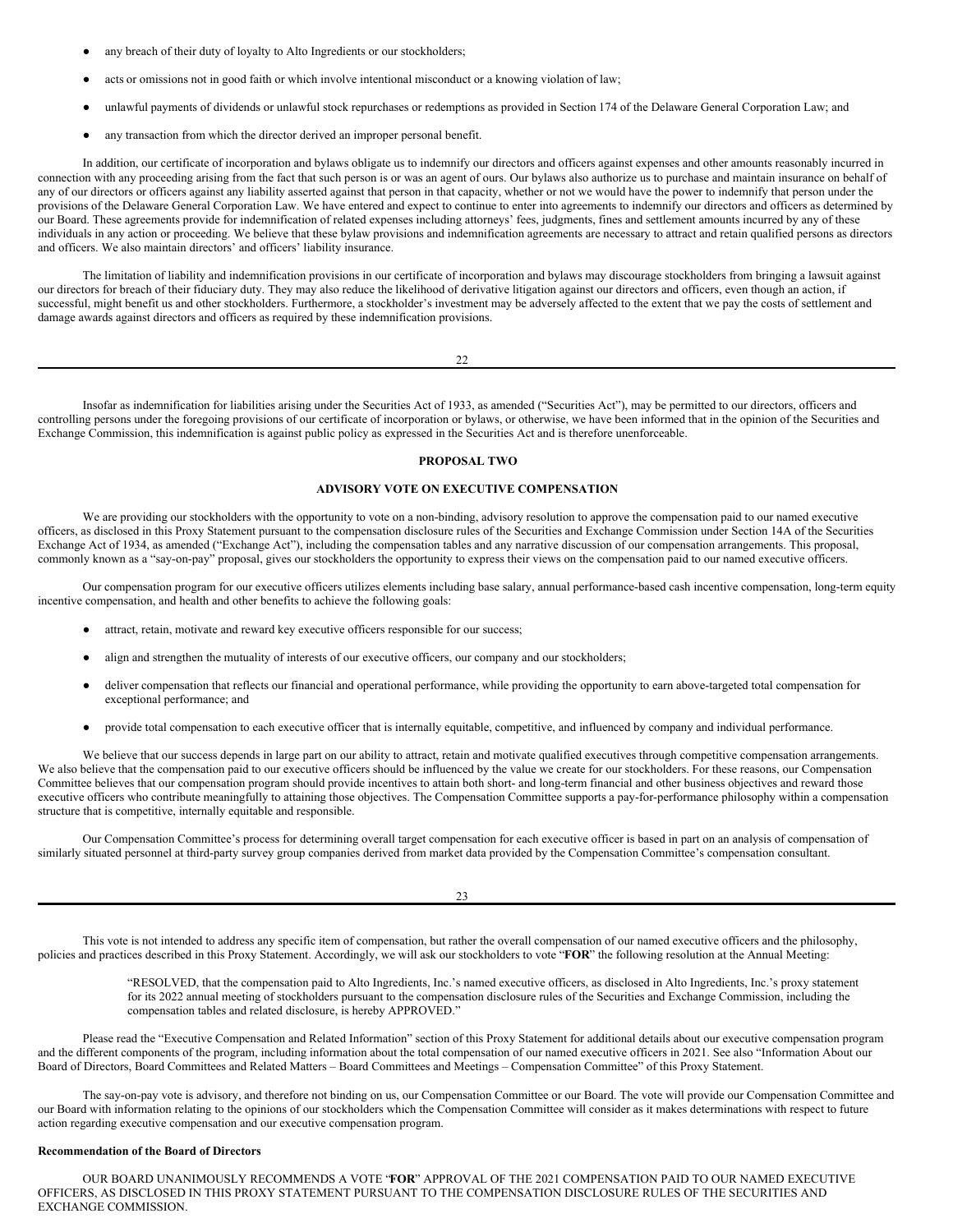## <span id="page-14-0"></span>**PROPOSAL THREE**

# **APPROVAL OF AMENDMENT TO 2016 STOCK INCENTIVE PLAN**

In 2016, our Board adopted and our stockholders ratified and approved the adoption of our 2016 Plan. On March 29, 2018, our Board approved, and on June 14, 2018 our stockholders approved, an increase in the number of shares of common stock authorized for issuance under our 2016 Plan from 1,150,000 shares to 3,650,000 shares. On August 6, 2019, our Board approved, and on November 7, 2019 our stockholders approved, a further increase in the number of shares of common stock authorized for issuance under our 2016 Plan from 3,650,000 shares to 5,650,000 shares as well as other amendments to the Plan. On September 2, 2020, our Board approved, and on November 18, 2020 our stockholders approved, a further increase in the number of shares of common stock authorized for issuance under our 2016 Plan from 5,650,000 to 7,400,000 shares. On March 30, 2022, our Board approved, subject to stockholder approval, a further increase in the number of shares of common stock authorized for issuance under our 2016 Plan from 7,400,000 shares to 8,900,000 shares.

Our Board recommends approval of the amendment to the 2016 Plan to enable the continued use of the 2016 Plan for stock-based grants consistent with the objectives of our compensation program. The 2016 Plan is intended to promote our interests by providing eligible persons in our service with the opportunity to acquire a proprietary or economic interest, or otherwise increase their proprietary or economic interest, in Alto Ingredients as an incentive for them to remain in service and render superior performance during their service. The 2016 Plan consists of two equity-based incentive programs, the Discretionary Grant Program and the Stock Issuance Program. Principal features of each program are summarized below.

| - |
|---|
|   |
|   |

A total of 7,400,000 shares of common stock are authorized for issuance under the 2016 Plan. A total of 8,900,000 shares of common stock will be authorized for issuance under the 2016 Plan upon stockholder approval of this proposal. Currently, equity awards totaling 6,543,067 shares of common stock have been issued under the 2016 Plan. We believe that the 2016 Plan will be exhausted of shares available for issuance in 2023, leaving insufficient shares available for equity grants in 2023 and future years. By increasing the number of shares authorized for issuance under the 2016 Plan by 1,500,000, a total of 8,900,000 shares of common stock would be available for issuance. This increase would, in essence, provide us with the flexibility to continue to make stock-based grants in amounts deemed appropriate by our Compensation Committee. We believe that our equity incentive program and grants made under the program are essential to retaining critical personnel and aligning the incentives of our personnel with our stockholders.

The proposed share increase amendment will not be implemented unless approved by our stockholders, and no additional equity awards beyond the existing 7,400,000 shares of common stock have been or will be issued under the 2016 Plan unless and until stockholder approval of the amended 2016 Plan is obtained. If the proposed share increase amendment is not approved by our stockholders, the 2016 Plan will remain in effect in its present form.

Set forth below is information concerning awards of restricted stock under our 2016 Plan for each of the years ended December 31, 2017, 2018, 2019, 2020 and 2021. No other equity incentive compensation, whether under the 2016 Plan or otherwise, was awarded in such years.

|                                         | <b>Year Ended December 31.</b> |            |            |            | <b>Three-Year</b> |            |
|-----------------------------------------|--------------------------------|------------|------------|------------|-------------------|------------|
|                                         | 2017                           | 2018       | 2019       | 2020       | 2021              | Average    |
| Shares granted                          | 663.823                        | 1.175.477  | 1,433,771  | 1.663.372  | 750.451           | 1,282,531  |
| Shares outstanding at year-end          | 43.985.871                     | 45,772,318 | 55.508.314 | 72,486,962 | 72,777,694        | 66,924,323 |
| Annual run rate <sup>(1)</sup>          | 1.5%                           | 2.6%       | 2.6%       | 2.3%       | $1.0\%$           | 1.9%       |
| Unvested shares outstanding at year-end | 1.077.408                      | 1.864.991  | 2.201.924  | 2,260,028  | .388.363          | .950.105   |
| Overhang <sup>(2)</sup>                 | 2.4%                           | 4.1%       | 4.0%       | 3.1%       | 1.9%              | 2.9%       |

(1) Annual run rate is the number of shares of common stock and options granted during the year, divided by the number of shares of common stock outstanding at year-end. (2) Overhang is the number of unvested shares of restricted common stock and options outstanding at year-end, divided by the total number of shares of common stock

outstanding at year-end.

The following is a summary of the principal features of our 2016 Plan. The summary does not purport to be a complete description of all provisions of our 2016 Plan and is qualified in its entirety by the text of the 2016 Plan, a copy of which (as amended to reflect the proposed plan amendment) is attached to this Proxy Statement as Appendix A.

## **Administration**

The Compensation Committee of our Board has the exclusive authority to administer the Discretionary Grant and Stock Issuance Programs with respect to option grants, restricted stock awards, restricted stock units, stock appreciation rights, direct stock issuances and other stock-based awards ("equity awards") made to executive officers and non-employee Board members, and also has the authority to make equity awards under those programs to all other eligible individuals. However, the Board may retain, reassume or exercise from time to time the power to administer those programs. Equity awards made to members of the Compensation Committee must be authorized and approved by a disinterested majority of the Board.

 $25$ 

The term "plan administrator," as used in this summary, means the Compensation Committee or the Board, to the extent either entity is acting within the scope of its administrative jurisdiction under the 2016 Plan.

# **Share Reserve**

An aggregate of 7,400,000 shares of common stock are currently authorized for issuance under the 2016 Plan. A total of 8,900,000 shares of common stock will be authorized for issuance under the 2016 Plan upon stockholder approval of this proposal. No additional equity awards beyond the existing 7,400,000 shares of common stock have been or will be issued under the 2016 Plan unless and until stockholder approval is obtained.

No participant in the 2016 Plan may be granted equity awards for shares of common stock having a value in excess of \$1,000,000 per calendar year.

The shares of common stock issuable under the 2016 Plan may be drawn from shares of our authorized but unissued shares or from shares reacquired by us, including shares repurchased on the open market.

Shares of common stock subject to outstanding awards under the 2016 Plan shall in no event become eligible for reissuance under the 2016 Plan, whether as a result of expiration or termination of an award, cancellation or repurchase of unvested shares, tender of shares in connection with a net/cashless exercise program, withholding of shares to cover withholding taxes, or otherwise.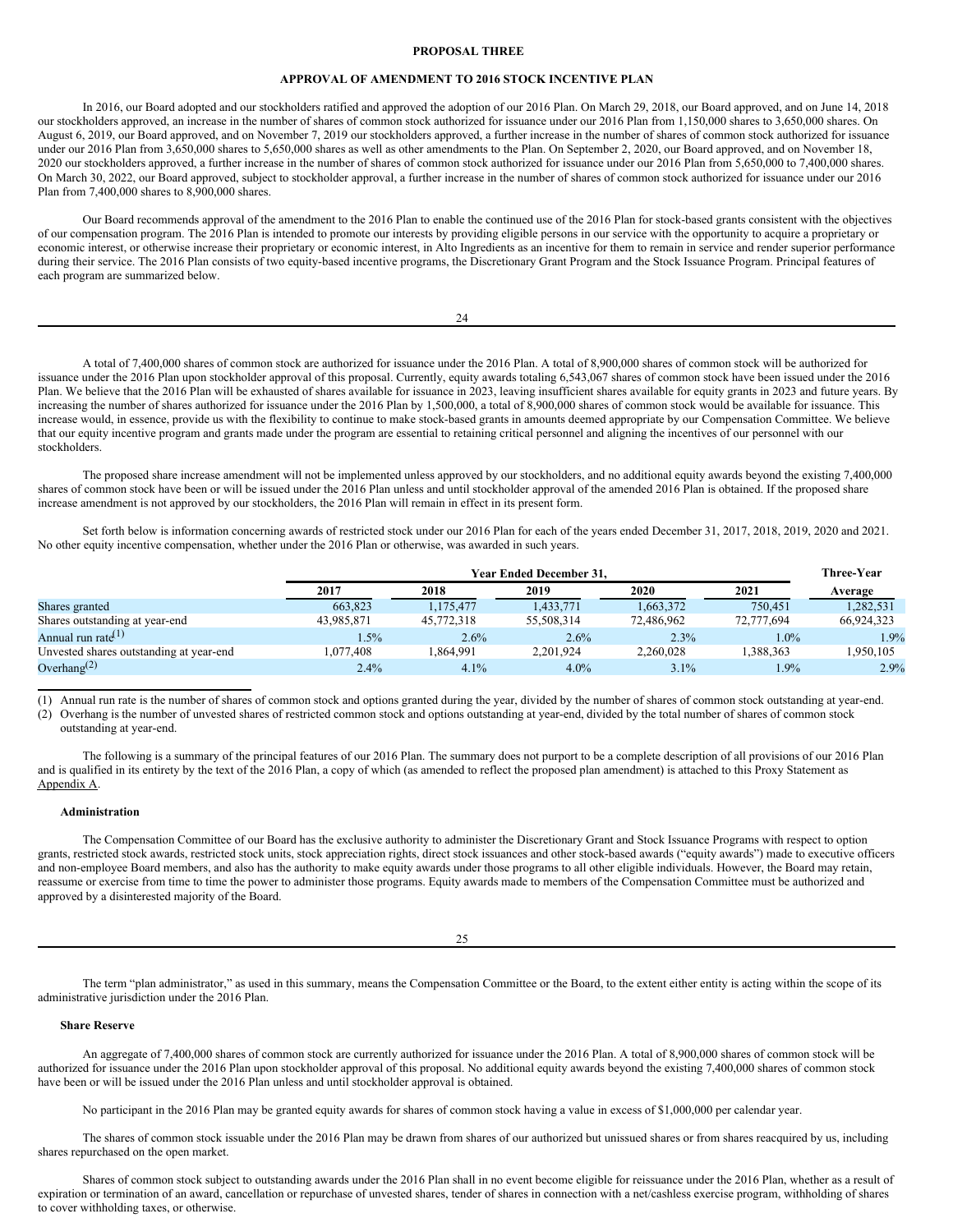We have registered the issuance of all of the shares of common stock currently authorized for issuance under our 2016 Plan on Form S-8 under the Securities Act. As soon as practicable following stockholder approval to increase the number of shares of common stock authorized for issuance under the 2016 Plan, we intend to register the issuance of those securities under the 2016 Plan under a registration statement on Form S-8 under the Securities Act.

## **Eligibility**

Officers, employees, non-employee directors, and consultants and independent advisors who are under written contract and whose securities issued under the 2016 Plan could be registered under a registration statement on Form S-8, all of whom are in our service or the service of any parent or subsidiary of ours, whether now existing or subsequently established, are eligible to participate in the Discretionary Grant and Stock Issuance Programs.

As of April 27, 2022, five executive officers, 415 other employees, six non-executive officer members of our Board and an indeterminate number of consultants and independent advisors were eligible to participate in the 2016 Plan.

### **Valuation**

The fair market value per share of our common stock on any relevant date under the 2016 Plan will be deemed to be equal to the closing price per share of our common stock at the close of regular trading hours on that date on The NASDAQ Capital Market (or any other primary successor exchange or market on which our securities are listed or traded). If there is no closing price for our common stock on the date in question, the fair market value will be the closing price on the last preceding date for which a quotation exists. On April 27, 2022, the fair market value determined on that basis was \$5.75 per share.

26

### **Discretionary Grant Program**

The plan administrator has complete discretion under the Discretionary Grant Program to determine which eligible individuals are to receive equity awards under that program, the time or times when those equity awards are to be made, the number of shares subject to each award, the time or times when each equity award is to vest and become exercisable (subject to a minimum initial vesting period of one (1) year), the maximum term for which the equity award is to remain outstanding and the status of any granted option as either an incentive stock option or a non-statutory option under the federal tax laws.

*Stock Options.* Each granted option will have an exercise price per share determined by the plan administrator, provided that the exercise price will not be less than 85% or 100% of the fair market value of a share on the grant date in the case of non-statutory or incentive options, respectively. No granted option will have a term in excess of ten years. Incentive options granted to an employee who beneficially owns more than 10% of our outstanding common stock must have exercise prices not less than 110% of the fair market value of a share on the grant date and a term of not more than five years measured from the grant date. Options generally will become exercisable in one or more installments over a specified period of service measured from the grant date. Any unvested shares acquired under options will be subject to repurchase, at the exercise price paid per share, if the optionee ceases service with us prior to vesting in those shares.

An optionee who ceases service with us other than due to misconduct will have a limited time within which to exercise outstanding options for any shares for which those options are vested and exercisable at the time of cessation of service. The plan administrator has complete discretion to extend the period following the optionee's cessation of service during which outstanding options may be exercised (but not beyond the expiration date) and/or, solely in connection with the optionee's retirement, to accelerate the exercisability or vesting of options in whole or in part. Discretion may be exercised at any time while the options remain outstanding, whether before or after the optionee's actual cessation of service.

*Stock Appreciation Rights.* The plan administrator has the authority to issue the following three types of stock appreciation rights under the Discretionary Grant Program:

- Tandem stock appreciation rights, which provide the holders with the right, upon approval of the plan administrator, to surrender their options for an appreciation distribution in an amount equal to the excess of the fair market value of the vested shares of common stock subject to the surrendered option over the aggregate exercise price payable for those shares.
- Standalone stock appreciation rights, which allow the holders to exercise those rights as to a specific number of shares of common stock and receive in exchange an appreciation distribution in an amount equal to the excess of the fair market value on the exercise date of the shares of common stock as to which those rights are exercised over the aggregate base price in effect for those shares. The base price per share may not be less than the fair market value per share of the common stock on the date the standalone stock appreciation right is granted, and the right may not have a term in excess of ten years.
- Limited stock appreciation rights, which may be included in one or more option grants made under the Discretionary Grant Program to executive officers or directors who are subject to the short-swing profit liability provisions of Section 16 of the Exchange Act. Upon the successful completion of a hostile takeover for more than 50% of our outstanding voting securities or a change in a majority of our Board as a result of one or more contested elections for Board membership over a period of up to 36 consecutive months, each outstanding option with a limited stock appreciation right may be surrendered in return for a cash distribution per surrendered option share equal to the excess of the fair market value per share at the time the option is surrendered or, if greater and the option is a non-statutory option, the highest price paid per share in the transaction, over the exercise price payable per share under the option.

27

Payments with respect to exercised tandem or standalone stock appreciation rights may, at the discretion of the plan administrator, be made in cash or in shares of common stock. All payments with respect to exercised limited stock appreciation rights will be made in cash. Upon cessation of service with us, the holder of one or more stock appreciation rights will have a limited period within which to exercise those rights as to any shares as to which those stock appreciation rights are vested and exercisable at the time of cessation of service. The plan administrator will have complete discretion to extend the period following the holder's cessation of service during which his or her outstanding stock appreciation rights may be exercised and/or, solely in connection with the optionee's retirement, to accelerate the exercisability or vesting of the stock appreciation rights in whole or in part. Discretion may be exercised at any time while the stock appreciation rights remain outstanding, whether before or after the holder's actual cessation of service.

### **Stock Issuance Program**

Shares of common stock may be issued under the Stock Issuance Program for valid consideration under the Delaware General Corporation Law as the plan administrator deems appropriate, including cash, past services or other property. In addition, restricted shares of common stock may be issued under restricted stock awards that vest in one or more installments over the recipient's period of service or upon attainment of specified performance objectives. Shares of common stock may also be issued under the program under restricted stock units or other stock-based awards that entitle the recipients to receive the shares underlying those awards upon the attainment of designated performance goals, the satisfaction of specified service requirements and/or upon the expiration of a designated time period following the vesting of those awards or units, including a deferred distribution date following the termination of the recipient's service with us.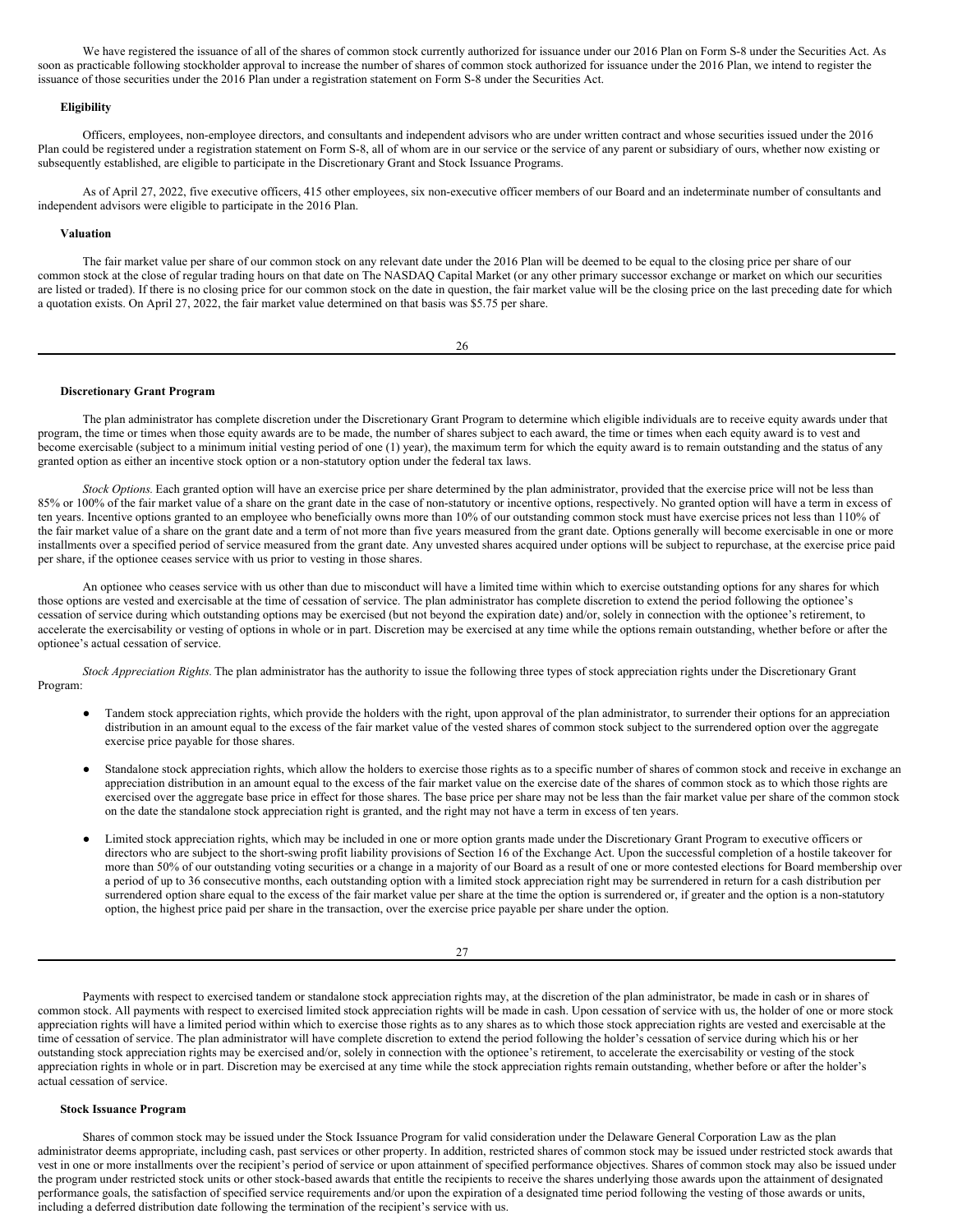The plan administrator will have complete discretion under the Stock Issuance Program to determine which eligible individuals are to receive equity awards under the program, the time or times when those equity awards are to be made, the number of shares subject to each equity award, the vesting schedule to be in effect for the equity award (subject to a minimum initial vesting period of one (1) year), and the consideration, if any, payable per share. The shares issued under an equity award may vest upon the completion of a designated service period (subject to a minimum initial vesting period of one (1) year), and/or the attainment of pre-established performance goals.

The plan administrator will also have the discretionary authority to structure one or more equity awards under the Stock Issuance Program so that the shares subject to those particular awards will vest only upon the achievement of pre-established corporate performance goals. Goals may be based on one or more of the following criteria: (i) return on total stockholders' equity; (ii) net income per share; (iii) net income or operating income; (iv) earnings before interest, taxes, depreciation, amortization and stockbased compensation costs, or operating income before depreciation and amortization; (v) sales or revenue targets; (vi) return on assets, capital or investment; (vii) cash flow; (viii) market share; (ix) cost reduction goals; (x) budget comparisons; (xi) implementation or completion of projects or processes strategic or critical to our business operations; (xii) measures of customer satisfaction; (xiii) any combination of, or a specified increase in, any of the foregoing; and (xiv) the formation of joint ventures, research and development collaborations, marketing or customer service collaborations, or the completion of other corporate transactions intended to enhance our revenue or profitability or expand our customer base; provided, however, that for purposes of items (ii), (iii) and (vii) above, the plan administrator may, at the time the equity awards are made, specify adjustments to those items as reported in accordance with United States generally accepted accounting principles ("GAAP"), which will exclude from the calculation of those performance goals one or more of the following: charges related to acquisitions, stock-based compensation, employer payroll tax expense on stock option exercises, settlement costs, restructuring costs, gains or losses on strategic investments, non-operating gains, other non-cash charges, valuation allowance on deferred tax assets, and the related income tax effects, purchases of property and equipment, and any extraordinary non-recurring items, provided that those adjustments are in conformity with those reported by us on a non-GAAP basis. In addition, performance goals may be based upon the attainment of specified levels of our performance under one or more of the measures described above relative to the performance of other entities and may also be based on the performance of any of our business groups or divisions thereof or any parent or subsidiary. Performance goals may include a minimum threshold level of performance below which no award will be earned, levels of performance at which specified portions of an award will be earned, and a maximum level of performance at which an award will be fully earned. The plan administrator may provide that, if the actual level of attainment for any performance objective is between two specified levels, the amount of the award attributable to that performance objective shall be interpolated on a straight-line basis.

28

No vesting requirements tied to the attainment of performance objectives may be waived with respect to shares that were intended at the time of issuance to qualify as performance-based compensation under Section 162(m) of the Internal Revenue Code of 1986, as amended (the "Code"), except in the event of specified involuntary terminations or changes in control or ownership.

Outstanding restricted stock units or other stock-based awards under the Stock Issuance Program will automatically terminate, and no shares of common stock will actually be issued in satisfaction of those awards, if the performance goals or service requirements established for those awards are not attained.

### **General Provisions**

*Acceleration*. If a change in control occurs, each outstanding equity award under the Discretionary Grant Program will automatically accelerate and vest in full, unless (i) that award is assumed by the successor corporation or otherwise continued in effect; (ii) the award is replaced with a cash retention program that preserves the spread existing on the unvested shares subject to that equity award (the excess of the fair market value of those shares over the exercise or base price in effect for the shares) and provides for subsequent payout of that spread in accordance with the same vesting schedule in effect for those shares; or (iii) the acceleration of the award is subject to other limitations imposed by the plan administrator. In addition, all unvested shares outstanding under the Discretionary Grant and Stock Issuance Programs will immediately vest upon the change in control, except to the extent our repurchase rights with respect to those shares are to be assigned to the successor corporation or otherwise continued in effect or accelerated vesting is precluded by other limitations imposed by the plan administrator. Each outstanding equity award under the Stock Issuance Program will vest as to the number of shares of common stock subject to that award immediately prior to the change in control, unless that equity award is assumed by the successor corporation or otherwise continued in effect or replaced with a cash retention program similar to the program described in clause (ii) above or unless vesting is precluded by its terms. Immediately following a change in control, all outstanding awards under the Discretionary Grant Program will terminate and cease to be outstanding except to the extent assumed by the successor corporation or its parent or otherwise expressly continued in full force and effect under the terms of the change in control transaction.

The plan administrator will have the discretion to structure one or more equity awards under the Discretionary Grant and Stock Issuance Programs so that those equity awards will vest in full in the event the individual's service with us or the successor entity is terminated (actually or constructively) within a designated period following a change in control transaction, whether or not those equity awards are to be assumed or otherwise continued in effect or replaced with a cash retention program.

29

A change in control will be deemed to have occurred if, in a single transaction or series of related transactions:

(i) any person (as that term is used in Section 13(d) and 14(d) of the Exchange Act), or persons acting as a group, other than a trustee or fiduciary holding securities under an employment benefit program, is or becomes a beneficial owner (as defined in Rule 13-3 under the Exchange Act), directly or indirectly of securities representing 51% or more of the combined voting power of our company;

(ii) there is a merger, consolidation, or other business combination transaction of us with or into another corporation, entity or person, other than a transaction in which the holders of at least a majority of the shares of our voting capital stock outstanding immediately prior to the transaction continue to hold (either by the shares remaining outstanding or by their being converted into shares of voting capital stock of the surviving entity) a majority of the total voting power represented by the shares of voting capital stock of our company (or the surviving entity) outstanding immediately after the transaction; or

(iii) all or substantially all of our assets are sold.

*Stockholder Rights and Option Transferability.* The holder of an option or stock appreciation right will have no stockholder rights with respect to the shares subject to that option or stock appreciation right unless and until the holder exercises the option or stock appreciation right and becomes a holder of record of shares of common stock distributed upon exercise of the award. Incentive options are not assignable or transferable other than by will or the laws of inheritance following the optionee's death, and during the optionee's lifetime, may only be exercised by the optionee. However, non-statutory options and stock appreciation rights may be transferred or assigned during the holder's lifetime to one or more members of the holder's family or to a trust established for the benefit of the holder and/or one or more family members or to the holder's former spouse, to the extent the transfer is in connection with the holder's estate plan or under a domestic relations order.

A participant will have a number of rights with respect to shares of common stock issued to the participant under the Stock Issuance Program, whether or not the participant's interest in those shares is vested. Accordingly, the participant will have the right to vote the shares but will not have the right to receive any regular cash dividends paid on unvested shares or the right to transfer the shares prior to vesting; however, we will withhold and retain any dividends on unvested shares until such time as the shares vest, if at all, and will thereafter pay to the participant any such dividends withheld and retained or, if the shares do not vest, return any such dividends to the corporate treasury. A participant will not have any stockholder rights with respect to the shares of common stock subject to restricted stock units or other stock-based awards until the awards vest and the shares of common stock are actually issued. However, dividend-equivalent units may be paid or credited, either in cash or in actual or phantom shares of common stock, on outstanding restricted stock units or other stock-based awards, subject to terms and conditions the plan administrator deems appropriate and subject to the withholding and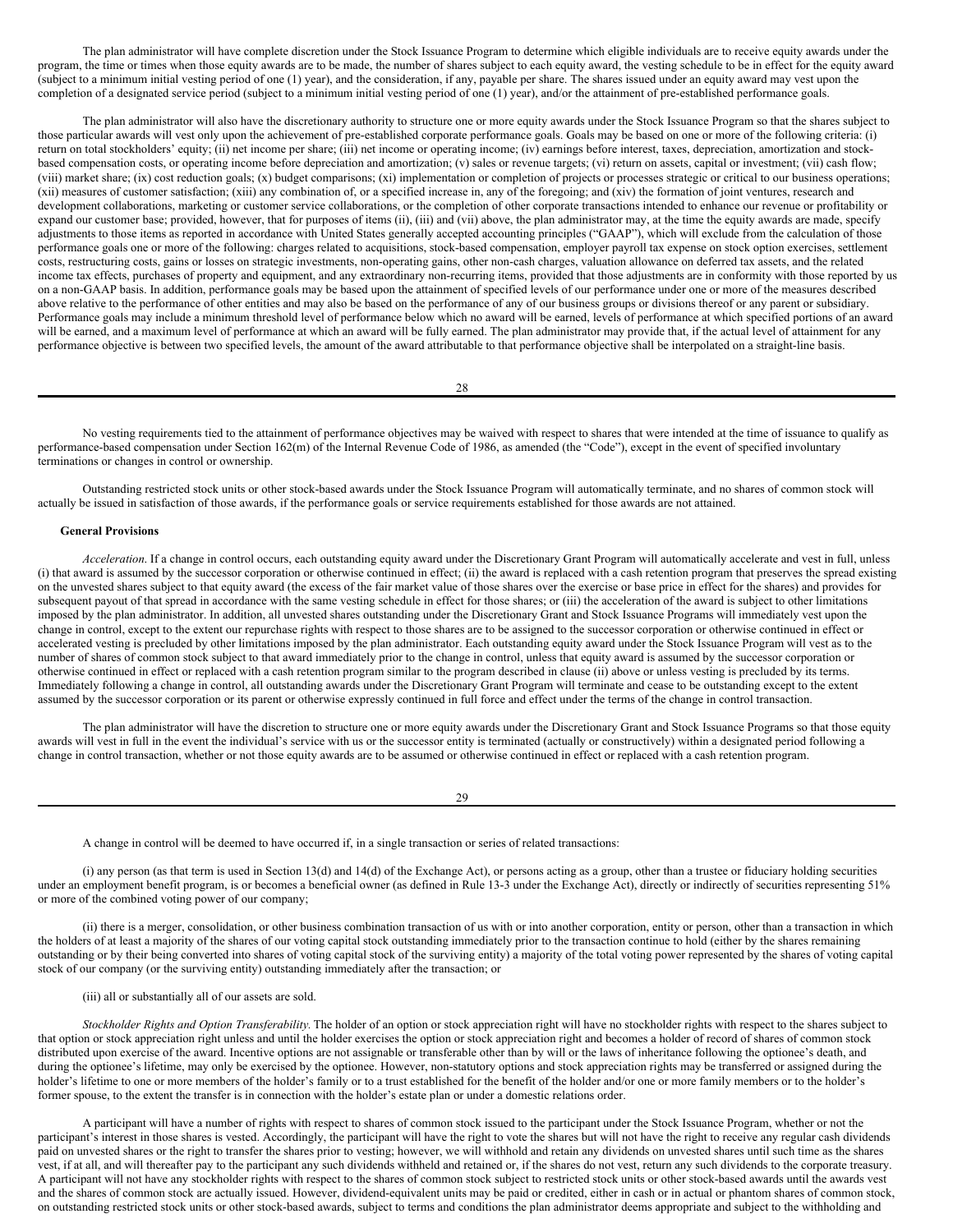retention of dividends with respect to any unvested awards on the same terms as set forth above.

*Changes in Capitalization.* If any change is made to the outstanding shares of common stock by reason of any recapitalization, stock dividend, stock split, combination of shares, exchange of shares or other change in corporate structure effected without our receipt of consideration, appropriate adjustments will be made to (i) the maximum number and/or class of securities issuable under the 2016 Plan; (ii) the maximum number and/or class of securities for which any one person may be granted equity awards under the 2016 Plan per calendar year; (iii) the number and/or class of securities and the exercise price or base price per share in effect under each outstanding option or stock appreciation right; and (iv) the number and/or class of securities subject to each outstanding restricted stock unit or other stock-based award under the 2016 Plan and the cash consideration, if any, payable per share. All adjustments will be designed to preclude any dilution or enlargement of benefits under the 2016 Plan and the outstanding equity awards thereunder.

*Special Tax Election.* Subject to applicable laws, rules and regulations, the plan administrator may permit any or all holders of equity awards to utilize any or all of the following methods to satisfy all or part of the federal and state income and employment withholding taxes to which they may become subject in connection with the issuance, exercise or vesting of those equity awards:

- *Stock Withholding*. The election to have us withhold, from the shares otherwise issuable upon the issuance, exercise or vesting of an equity award, a portion of those shares with an aggregate fair market value equal to the percentage of the withholding taxes (not to exceed 100%) designated by the holder and make a cash payment equal to the fair market value directly to the appropriate taxing authorities on the individual's behalf.
- *Stock Delivery*. The election to deliver to us shares of common stock previously acquired by the holder (other than in connection with the issuance, exercise or vesting that triggered the withholding taxes) with an aggregate fair market value equal to the percentage of the withholding taxes (not to exceed 100%) designated by the holder.
- Sale and Remittance. The election to deliver to us, to the extent the award is issued or exercised for vested shares, through a special sale and remittance procedure under which the optionee or participant will concurrently provide irrevocable instructions to a brokerage firm to effect the immediate sale of the purchased or issued shares and remit to us, out of the sale proceeds available on the settlement date, sufficient funds to cover the withholding taxes we are required to withhold by reason of the issuance, exercise or vesting.

### **Amendment, Suspension and Termination**

Our Board may suspend or terminate the 2016 Plan at any time. Our Board may amend or modify the 2016 Plan, subject to any required stockholder approval. Stockholder approval will be required for any amendment that materially increases the number of shares available for issuance under the 2016 Plan, materially expands the class of individuals eligible to receive equity awards under the 2016 Plan, materially increases the benefits accruing to optionees and other participants under the 2016 Plan or materially reduces the price at which shares of common stock may be issued or purchased under the 2016 Plan, materially extends the term of the 2016 Plan, expands the types of awards available for issuance under the 2016 Plan, or as to which stockholder approval is required by applicable laws, rules or regulations.

Unless sooner terminated by our Board, the 2016 Plan will terminate on the earliest to occur of: (i) March 25, 2026; (ii) the date on which all shares available for issuance under the 2016 Plan have been issued as fully-vested shares; (iii) and the termination of all outstanding equity awards upon specified changes in control or ownership. If the 2016 Plan terminates on March 25, 2026, then all equity awards outstanding at that time will continue to have force and effect in accordance with the provisions of the documents evidencing those awards.

## **Federal Income Tax Consequences**

The following discussion summarizes the principal income tax consequences of equity awards granted under the 2016 Plan under current federal income tax law, which is subject to change, and is intended for general information only. In addition, the tax consequences described below may be subject to the limitations of Code Section 162(m), as discussed in further detail below. Other federal taxes and foreign, state and local income taxes are not discussed, and may vary depending upon individual circumstances and from locality to locality. We will not summarize the special rules that may apply if the recipient pays the exercise price of any equity award or any associated tax withholdings by delivery of shares the recipient already owns or will acquire with respect to the equity award.

31

*Option Grants*. Options granted under the 2016 Plan may be either incentive stock options, which satisfy the requirements of Code Section 422, or non-statutory stock options, which are not intended to meet those requirements. The federal income tax treatment for the two types of options differs as follows:

*Incentive Stock Options.* No taxable income is recognized by the optionee at the time of the option grant, and, if there is no disqualifying disposition of the underlying shares at the time of exercise, no taxable income is recognized for regular tax purposes at the time the option is exercised, although taxable income may arise at that time for alternative minimum tax purposes equal to the excess of the fair market value of the purchased shares at the time over the exercise price paid for those shares.

The optionee will recognize taxable income in the year in which the purchased shares are sold or otherwise made the subject of some dispositions. For federal tax purposes, dispositions are divided into two categories: qualifying and disqualifying. A qualifying disposition occurs if the sale or other disposition is made more than two years after the date the option for the shares involved in the sale or disposition was granted and more than one year after the date the option was exercised for those shares. If either of these two requirements is not satisfied, a disqualifying disposition will result.

Upon a qualifying disposition, the optionee will recognize long-term capital gain in an amount equal to the excess of the amount realized upon the sale or other disposition of the purchased shares over the exercise price paid for the shares or long-term capital loss to the extent the amount realized is less than the exercise price paid for the shares. If there is a disqualifying disposition of the shares, the excess of the fair market value of those shares on the exercise date over the exercise price paid for the shares will be taxable as ordinary income to the optionee if the amount realized exceeds the sum of that excess plus the exercise price paid for the shares. Otherwise, only the excess of the amount realized over the price paid for the shares will be treated as ordinary income to the optionee. Any additional gain or any loss recognized upon the disposition will be taxable as a capital gain or capital loss (long-term if the shares were held for more than one year and short-term otherwise).

If the optionee makes a disqualifying disposition of the purchased shares, we will generally be entitled to an income tax deduction, for our taxable year in which the disposition occurs, equal to the amount of ordinary income the optionee is to recognize. If the optionee makes a qualifying disposition, we will not be entitled to any income tax deduction.

*Non-Statutory Stock Options.* No taxable income is generally recognized by an optionee upon the grant of a non-statutory option (assuming the option is exempt from Code Section 409A). The optionee will, in general, recognize ordinary income, in the year in which the option is exercised, equal to the excess of the fair market value of the purchased shares on the exercise date over the exercise price paid for the shares, and we will be required to collect withholding taxes from the optionee on that amount of ordinary income. A participant's subsequent disposition of shares acquired upon the exercise of an option generally will result in only capital gain or loss.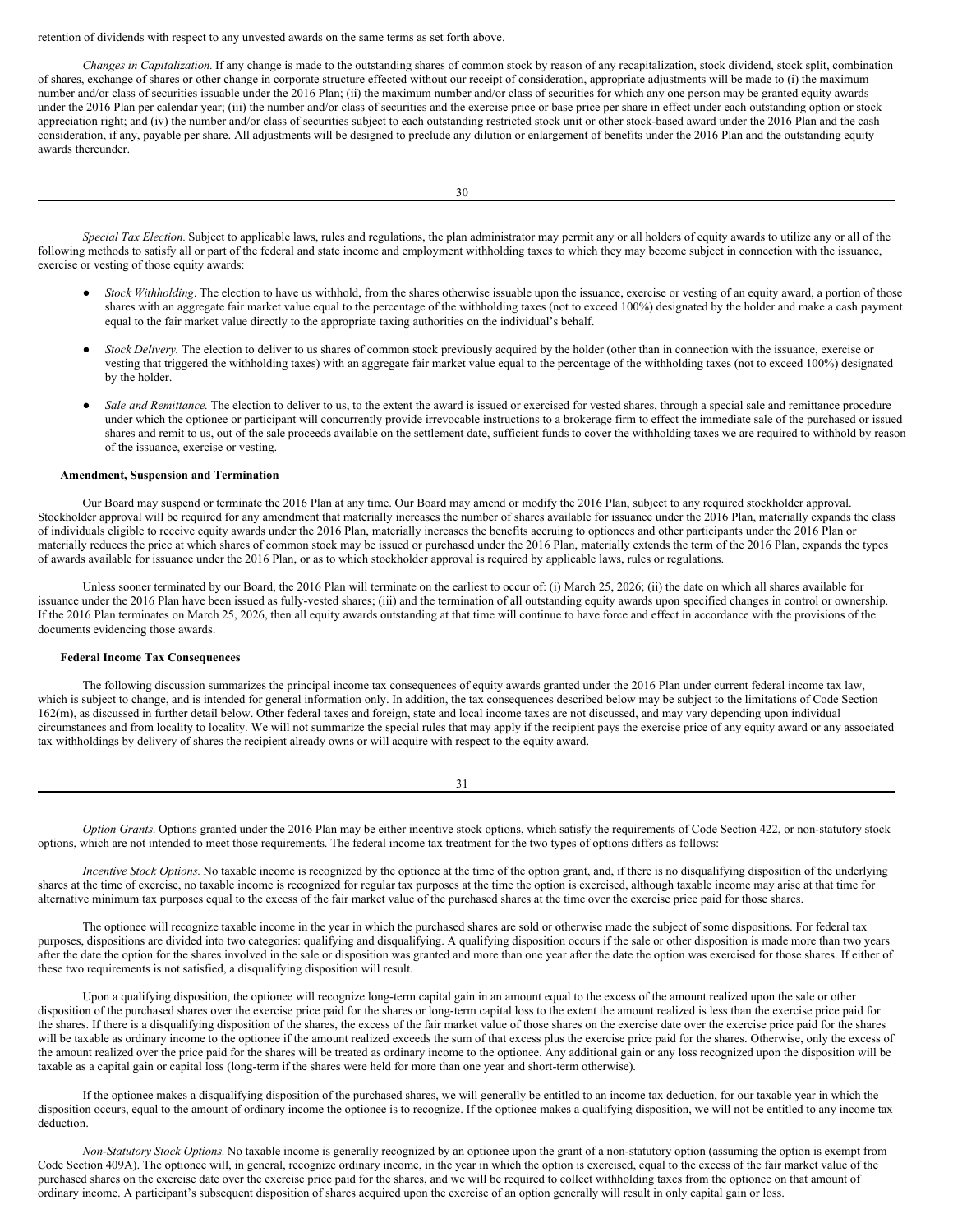We will generally be entitled to an income tax deduction equal to the amount of any ordinary income recognized by the optionee with respect to an exercised nonstatutory option. The deduction will in general be allowed for our taxable year in which the ordinary income is recognized by the optionee.

32

If the shares acquired upon exercise of the non-statutory option are unvested and subject to repurchase in the event of the optionee's cessation of service prior to vesting in those shares, however the optionee will not recognize any taxable income at the time of exercise but will have to report as ordinary income (and we will have to withhold with respect thereto), as and when our repurchase right lapses, an amount equal to the excess of the fair market value of the shares on the date the repurchase right lapses over the exercise price paid for the shares. The optionee may elect under Code Section 83(b) to include as ordinary income in the year of exercise of the option an amount equal to the excess of the fair market value of the purchased shares on the exercise date over the exercise price paid for the shares. If a timely Code Section 83(b) election is made, the optionee will not recognize any additional income as and when the repurchase right lapses.

*Stock Appreciation Rights.* No taxable income is generally recognized upon receipt of a stock appreciation right. The holder will recognize ordinary income in the year in which the stock appreciation right is settled in an amount equal to the cash and the fair market value of the shares of common stock on the settlement date received for the right, and we will be required to collect withholding taxes from the holder on that ordinary income. A participant's subsequent disposition of shares acquired upon the exercise of a stock appreciation right generally will result in only capital gain or loss.

We will generally be entitled to an income tax deduction equal to the amount of any ordinary income recognized by the holder in connection with the exercise of a stock appreciation right. The deduction will in general be allowed for our taxable year in which the ordinary income is recognized by the holder.

*Direct Stock Issuances.* Stock granted under the 2016 Plan may include issuances of unrestricted stock, restricted stock and restricted stock units.

*Unrestricted Stock Grants*. The holder will recognize ordinary income in the year in which shares are actually issued to the holder. The amount of that income will be equal to the fair market value of the shares on the date of issuance (minus the amount, if any, paid by the participant for the shares), and we will be required to collect withholding taxes from the holder on that ordinary income. A participant's subsequent disposition of shares issued pursuant to an unrestricted stock grant generally will result in only capital gain or loss.

We generally will be entitled to an income tax deduction equal to the amount of ordinary income recognized by the holder at the time the shares are issued. The deduction will in general be allowed for our taxable year in which the ordinary income is recognized by the holder.

*Restricted Stock Grants*. No taxable income is recognized upon receipt of stock that qualifies as restricted stock unless the recipient elects to have the value of the stock (without consideration of any effect of the vesting conditions) included in income on the date of receipt. In that event, the recipient may elect under Code Section 83(b) to include as ordinary income in the year the shares are actually issued an amount equal to the fair market value of the shares at the time of issuance (and we will be required to withhold on that amount). If a timely Code Section 83(b) election is made, the holder will not recognize any additional income when the vesting conditions lapse and will not be entitled to a deduction in the event the stock is forfeited as a result of failure to vest.

If the recipient does not file an election under Code Section 83(b), he will not recognize income until the shares vest. At that time, the holder will recognize ordinary income in an amount equal to the fair market value of the shares on the date the shares vest. We will be required to collect withholding taxes from the holder at that time on that ordinary income. A participant's subsequent disposition of shares issued pursuant to a restricted stock grant generally will result in only capital gain or loss.

33

The holder also will recognize ordinary income and be subject to withholdings with respect to any cash dividends that are paid in connection with a restricted stock grant if they are paid prior to the time the shares vest (and assuming the holder does not make the election under Code Section 83(b)). If the holder makes the Code Section 83(b) election, all dividends received on a restricted stock award will be taxed as an ordinary dividend.

We generally will be entitled to an income tax deduction equal to the amount of ordinary income recognized by the holder at the time the shares are issued, if the holder elects to file an election under Code Section 83(b), or we will be entitled to an income tax deduction equal to the amount of ordinary income recognized by the holder at the time the vesting conditions occur if the holder does not elect to file an election under Code Section 83(b).

*Restricted Stock Units*. No taxable income is generally recognized upon receipt of a restricted stock unit award. The holder will recognize ordinary income in the year in which the cash is paid and/or shares subject to that unit are actually issued to the holder. The amount of that income will be equal to the cash and the fair market value of the shares received on the date of issuance, and we will be required to collect withholding taxes from the holder on that ordinary income. A participant's subsequent disposition of shares issued pursuant to a restricted stock unit grant generally will result in only capital gain or loss.

We will generally be entitled to an income tax deduction equal to the amount of ordinary income recognized by the holder at the time the shares are issued. The deduction will in general be allowed for our taxable year in which the ordinary income is recognized by the holder.

*Code Section 409A*. A number of awards, including non-statutory stock options and stock appreciation rights granted with an exercise price that is less than fair market value, and some restricted stock units, might be considered "non-qualified deferred compensation" and subject to Code Section 409A. Awards that are subject to but do not meet the requirements of Code Section 409A will result in an additional 20% tax obligation, plus penalties and interest to the recipient, and may result in accelerated imposition of income tax at the time of vesting (as opposed to settlement) and the related withholding. The foregoing tax discussion assumes that the applicable equity award is exempt from Code Section 409A. Equity awards subject to Code Section 409A may only be paid on certain trigger events and are subject to a myriad number of other requirements.

## **Deductibility of Executive Compensation**

Any compensation deemed paid by us in connection with awards under the 2016 Plan may be taken into account for purposes of the annual \$1,000,000 limitation per covered individual on the deductibility of compensation paid to certain executive officers under Code Section 162(m).

# **Accounting Treatment**

In accordance with accounting standards established by the Financial Accounting Standards Board's Accounting Standards Codification Topic 718,*Stock Compensation*, we are required to recognize all share-based payments, including grants of stock options, restricted stock and restricted stock units, in our financial statements. Accordingly, stock options are valued at fair value as of the grant date under an appropriate valuation formula, and that value will be charged as stock-based compensation expense against our reported earnings over the designated vesting period of the award. For shares issuable upon the vesting of restricted stock units that may be awarded under the 2016 Plan, we are required to expense over the vesting period a compensation cost equal to the fair market value of the underlying shares on the date of the award. Restricted stock issued under the 2016 Plan results in a direct charge to our reported earnings equal to the excess of the fair market value of those shares on the issuance date over the cash consideration (if any) paid for the shares. If the shares are unvested at the time of issuance, then any charge to our reported earnings is amortized over the vesting period. This accounting treatment for restricted stock units and restricted stock issuances is applicable whether vesting is tied to service periods or performance criteria.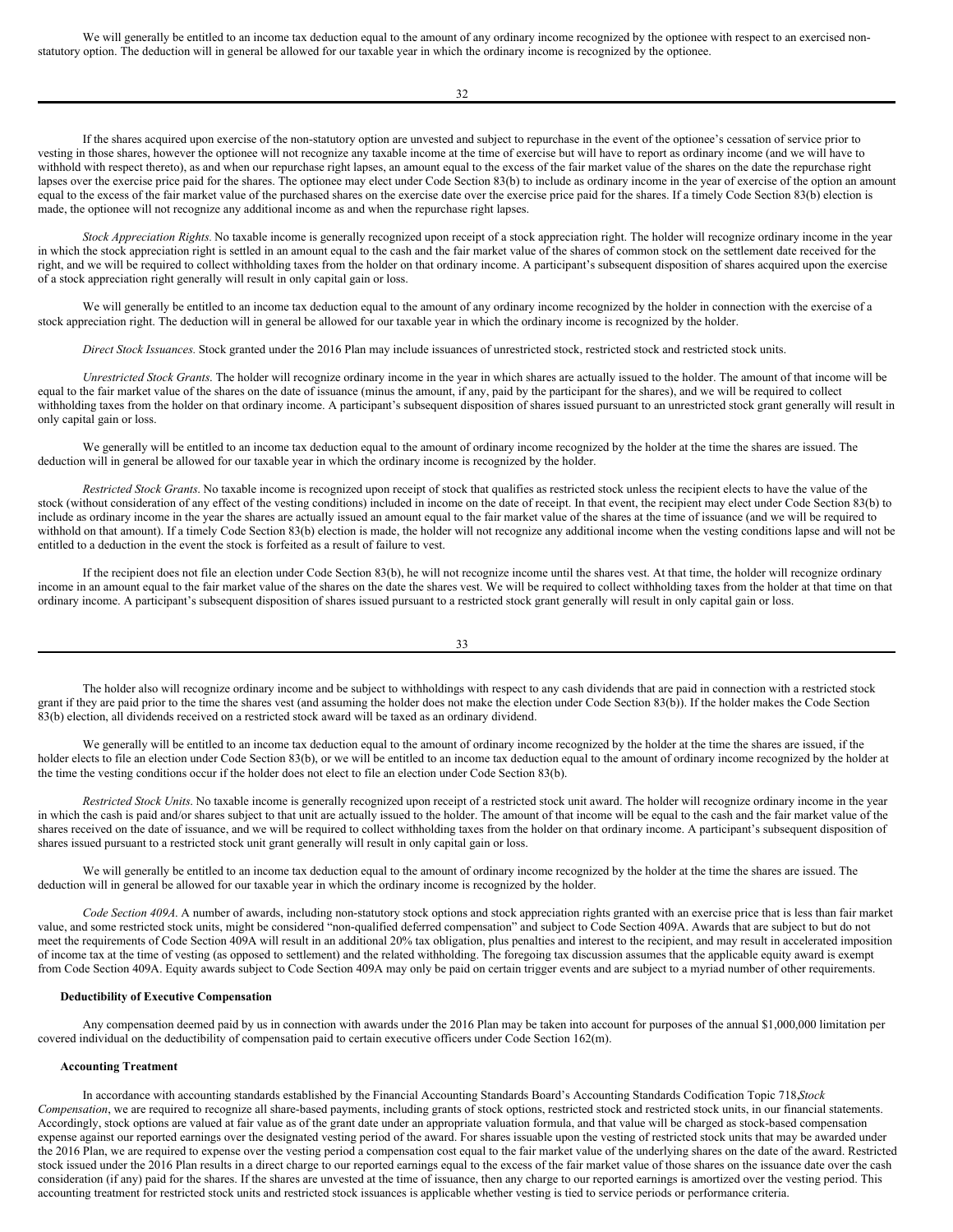# **New Plan Benefits**

No additional awards under the 2016 Plan are determinable at this time because awards under the 2016 Plan are discretionary and no specific additional awards have been approved by the plan administrator beyond currently outstanding unvested restricted stock grants in respect of 2,076,025 shares of common stock.

### **Other Arrangements Not Subject to Stockholder Action**

Information regarding our equity compensation plan arrangements that existed as of the end of 2019 is included in this Proxy Statement under the heading "Equity Compensation Plan Information."

## **Interests of Related Parties**

The 2016 Plan provides that our officers, employees, non-employee directors, and some consultants and independent advisors will be eligible to receive awards under the 2016 Plan. However, if this proposal is not approved by our stockholders, then no awards in excess of the existing 7,400,000 shares authorized for issuance under the 2016 Plan will be made under the 2016 Plan unless stockholder approval is otherwise obtained.

As discussed above, we may be eligible in some circumstances to receive a tax deduction for some executive compensation resulting from awards under the 2016 Plan that would otherwise be disallowed under Section 162(m).

## **Possible Anti-Takeover Effects**

Although not intended as an anti-takeover measure by our Board, one of the possible effects of the 2016 Plan could be to place additional shares, and to increase the percentage of the total number of shares outstanding, or to place other incentive compensation, in the hands of the directors and officers of Alto Ingredients. Those persons may be viewed as part of, or friendly to, incumbent management and may, therefore, under some circumstances be expected to make investment and voting decisions in response to a hostile takeover attempt that may serve to discourage or render more difficult the accomplishment of the attempt.

In addition, options or other incentive compensation may, in the discretion of the plan administrator, contain provisions providing for the acceleration of the exercisability or vesting of outstanding options and other incentive compensation upon a hostile takeover or other change in control, including a tender or exchange offer, merger, consolidation, other business combination, sale of all or substantially all of our assets, significant changes in the composition of our Board, or other attempted changes in the control of Alto Ingredients. In the opinion of our Board, this acceleration provision merely ensures that optionees under the 2016 Plan will be able to exercise their options or obtain their incentive compensation as intended by our Board and stockholders prior to any extraordinary corporate transaction which might serve to limit or restrict that right. Our Board is, however, presently unaware of any threat of hostile takeover involving Alto Ingredients.

35

#### **Clawback Policy**

The plan administrator has the power and authority, and is required, to terminate any vested or unvested award or require repayment to us of the proceeds received by our executive officers, including any named executive officer, arising from any award, to apply our Policy for Recoupment of Incentive Compensation dated March 29, 2018. The plan administrator will also apply any amended or successor "clawback" or similar policy adopted by us, including any policy or policy changes mandated by or implemented pursuant to the Dodd-Frank Wall Street Reform and Consumer Protection Act or the applicable listing requirements or rules and regulations of The NASDAQ Capital Market, if applicable, and any other stock exchange or other market on which our common stock is then quoted or listed for trading.

### **Required Vote of Stockholders**

NASDAQ Listing Rule 5635(c) generally requires us to obtain stockholder approval of compensation plans pursuant to which our stock may be acquired by officers, directors, employees or consultants. The approval of this Proposal Four requires the affirmative vote of a majority of the votes of the shares of our common stock and Series B Preferred Stock, voting together as a single class, present at the Annual Meeting in person or by proxy and entitled to vote.

# **Recommendation of the Board of Directors**

OUR BOARD UNANIMOUSLY RECOMMENDS A VOTE "**FOR**" APPROVAL OF PROPOSAL THREE.

## <span id="page-19-0"></span>**PROPOSAL FOUR**

# **RATIFICATION OF APPOINTMENT OF INDEPENDENT REGISTERED PUBLIC ACCOUNTING FIRM**

Our Audit Committee has appointed the independent registered public accounting firm RSM US LLP to audit and comment on our financial statements for the year ending December 31, 2022, and to conduct whatever audit functions are deemed necessary. RSM US LLP audited our financial statements for the year ended December 31, 2021 that were included in our most recent Annual Report on Form 10-K.

A representative of RSM US LLP will not be present at the Annual Meeting.

# **Required Vote of Stockholders**

Although a vote of stockholders is not required on this proposal, our Board is asking our stockholders to ratify the appointment of our independent registered public accounting firm. The ratification of the appointment of our independent registered public accounting firm requires the affirmative votes of a majority of the votes of the shares of our common stock and Series B Preferred Stock, voting together as a single class, present at the Annual Meeting in person or by proxy and entitled to vote.

In the event that our stockholders do not ratify the appointment of RSM US LLP as our independent registered public accounting firm, the appointment will be reconsidered by our Audit Committee. Even if the appointment is ratified, our Audit Committee, in its discretion, may direct the appointment of a different independent registered public accounting firm at any time during the year if the Audit Committee believes that such a change would be in our and our stockholders' best interests.

## **Recommendation of the Board of Directors**

OUR BOARD UNANIMOUSLY RECOMMENDS A VOTE "**FOR**" RATIFICATION OF THE APPOINTMENT OF RSM US LLP TO SERVE AS OUR INDEPENDENT REGISTERED PUBLIC ACCOUNTING FIRM FOR THE YEAR ENDING DECEMBER 31, 2022.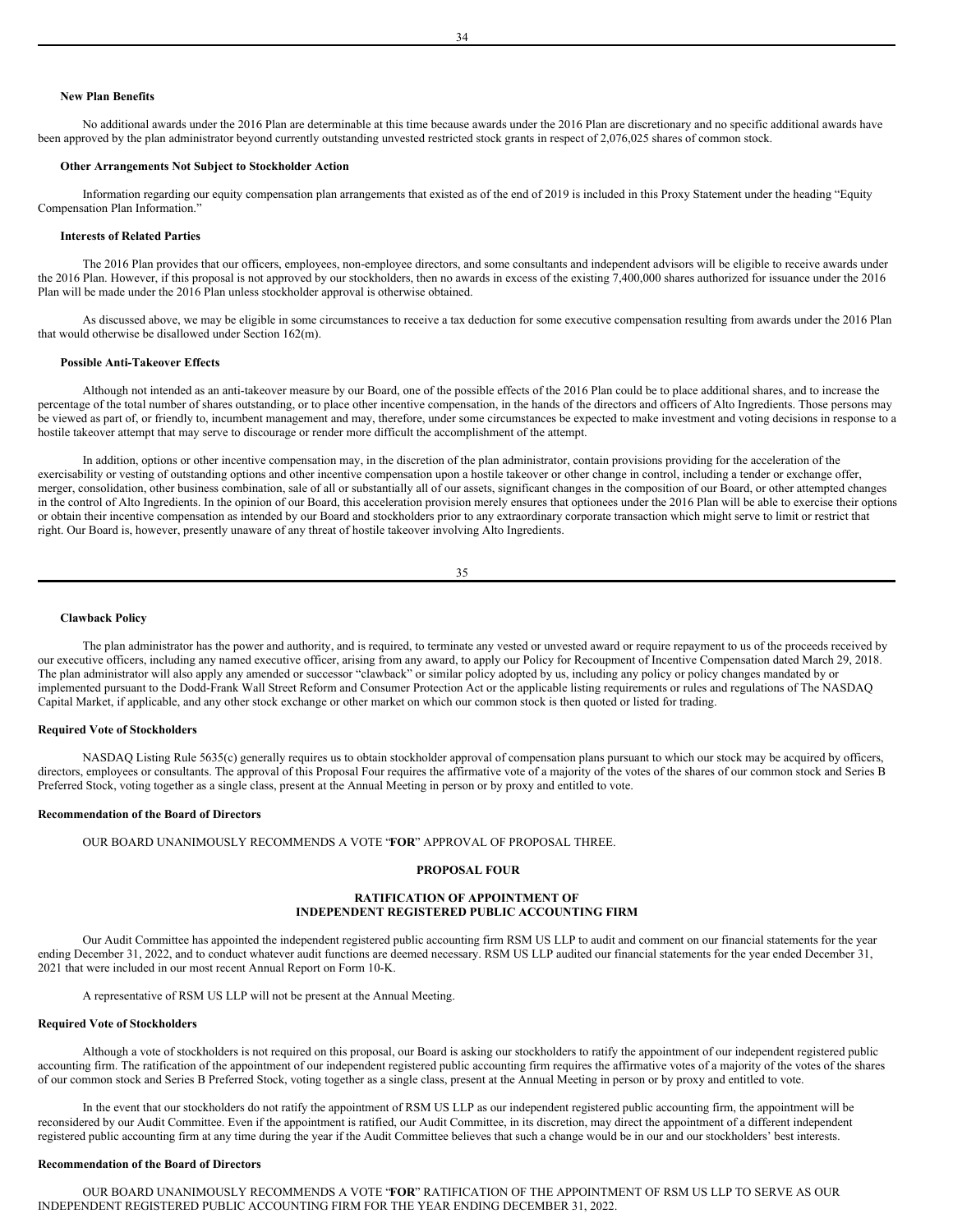# <span id="page-20-0"></span>**OTHER MATTERS**

Our Board knows of no other matters to be brought before the Annual Meeting. However, if other matters should come before the Annual Meeting, it is the intention of the person named in the proxy to vote such proxy in accordance with his or her judgment on such matters.

36

# <span id="page-20-1"></span>**AUDIT MATTERS**

### **Principal Accountant Fees and Services**

The following table presents fees for professional audit services rendered by RSM US LLP for the years ended December 31, 2021 and 2020.

|                           | 2021                     | 2020                     |
|---------------------------|--------------------------|--------------------------|
| <b>Audit Fees</b>         | 592,702                  | 549,419                  |
| <b>Audit-Related Fees</b> | 22,680                   | 21,945                   |
| Tax Fees                  | $\overline{\phantom{a}}$ | $\overline{\phantom{a}}$ |
| All Other Fees            | $\overline{\phantom{a}}$ | $\overline{\phantom{a}}$ |
| Total                     | 615.382                  | 571.364                  |

*Audit Fees*. Consist of amounts billed for professional services rendered for the audit of our annual consolidated financial statements included in our Annual Reports on Form 10-K, reviews of our interim consolidated financial statements included in our Quarterly Reports on Form 10-Q and our Registration Statements on Forms S-1, S-3 and S-8.

*Audit-Related Fees*. Audit-Related Fees consist of fees billed for professional services that are reasonably related to the performance of the audit or review of our consolidated financial statements but are not reported under "Audit Fees." Such fees would include amounts billed for professional services performed in connection with mergers and acquisitions, audits of 401(k) plans, pension plans and RIN audits.

*Tax Fees.* Tax Fees consist of fees for professional services for tax compliance activities, including the preparation of federal and state tax returns and related compliance matters.

*All Other Fees*. Consists of amounts billed for services other than those noted above.

Our Audit Committee considered all non-audit services provided by RSM US LLP and determined that the provision of such services was compatible with maintaining such firm's audit independence.

# **Audit Committee Pre-Approval Policy**

Our Audit Committee is responsible for approving all audit, audit-related, tax and other services. The Audit Committee pre-approves all auditing services and permitted non-audit services, including all fees and terms to be performed for us by our independent auditor at the beginning of the fiscal year. Non-audit services are reviewed and pre-approved by project at the beginning of the fiscal year. Any additional non-audit services contemplated by us after the beginning of the fiscal year are submitted to the Chairman of our Audit Committee for pre-approval prior to engaging our independent auditor for such services. These interim pre-approvals are reviewed with the full Audit Committee at its next meeting for ratification. During 2021 and 2020, all services performed by RSM US LLP were pre-approved by our Audit Committee in accordance with these policies and applicable Securities and Exchange Commission regulations.

## 37

# <span id="page-20-2"></span>**AUDIT COMMITTEE REPORT**

The Audit Committee is comprised entirely of independent directors who meet the independence requirements of the Listing Rules of NASDAQ and the Securities and Exchange Commission. The Audit Committee operates under a written charter adopted by the Board that is available on Alto Ingredients' website at http://www.altoingredients.com/audit-committee-charter. As described more fully in its charter, the Audit Committee oversees the financial reporting process, the internal control structure and disclosure controls and procedures on behalf of the Board.

Management is responsible for the preparation, presentation and integrity of Alto Ingredients' financial statements; the appropriateness of the accounting principles and reporting policies that are used; and procedures designed to reasonably assure compliance with accounting standards, and applicable laws and regulations. Management is also responsible for the effectiveness of Alto Ingredients' internal control over financial reporting, and reports to the Audit Committee on any deficiencies found.

Alto Ingredients' independent registered public accounting firm, RSM US LLP, is responsible for performing an independent audit of Alto Ingredients' consolidated financial statements in accordance with standards of the Public Company Accounting Oversight Board (United States) and, when required, expressing an opinion on the effectiveness of Alto Ingredients' internal control over financial reporting. The Audit Committee is directly responsible for the selection, compensation, evaluation and oversight, and retention of Alto Ingredients' independent registered public accounting firm, and evaluates its independence.

Under its written charter, the Audit Committee has the authority to conduct any investigation appropriate to fulfilling its responsibilities, has direct access to Alto Ingredients' independent registered public accounting firm as well as any of Alto Ingredients' employees, and has the ability to retain, at Alto Ingredients' expense, special legal, accounting, or other experts or advisors it deems necessary in the performance of its duties, apart from counsel or advisors hired by management.

Audit Committee members are not acting as professional accountants or auditors, and their functions are not intended to duplicate or to certify the activities of management or Alto Ingredients' independent registered public accounting firm. The Audit Committee serves a Board-level oversight role in which it provides advice, counsel, and direction to management and to the auditors on the basis of the information it receives, discussions with management and the auditors, and the experience of the Audit Committee's members in business, financial, and accounting matters.

In accordance with Audit Committee policy and the requirements of law, the Audit Committee pre-approves all services to be provided by Alto Ingredients' independent registered public accounting firm. Pre-approval includes audit services, audit-related services, tax services, and all other services.

The Audit Committee reviewed and discussed with management its assessment of and report on the effectiveness of Alto Ingredients' internal control over financial reporting as of December 31, 2021, which it made based on criteria established in Internal Control—Integrated Framework issued by the Committee of Sponsoring Organizations of the Treadway Commission (2013 framework).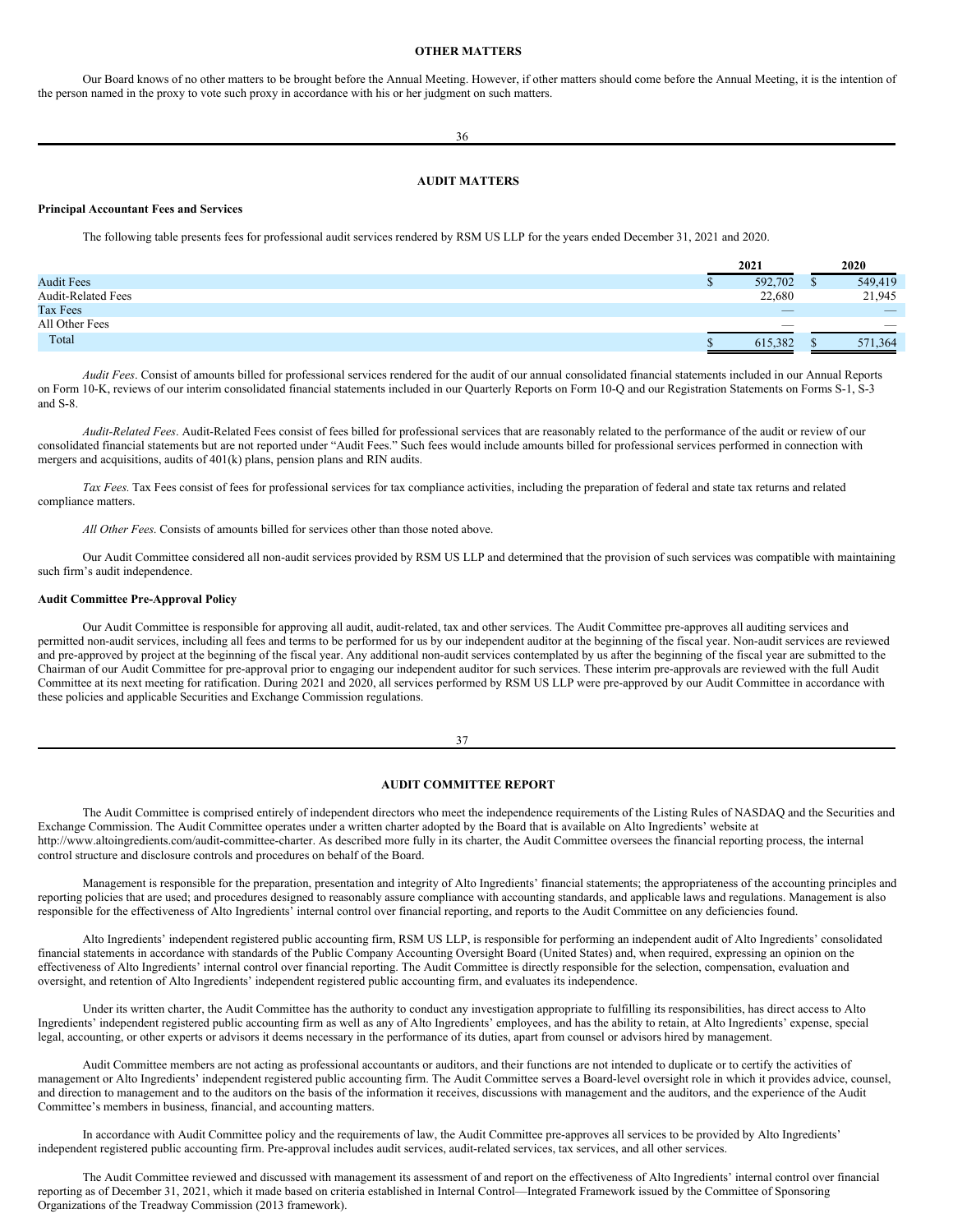The Audit Committee reviewed and discussed the audited financial statements in Alto Ingredients' Annual Report on Form 10-K for the fiscal year ended December 31, 2021 with management and RSM US LLP. The Audit Committee also discussed with RSM US LLP the matters required to be discussed by Auditing Standard No. 1301, "Communications with Audit Committees" issued by the Public Company Accounting Oversight Board. The Audit Committee has also discussed with RSM US LLP all other matters required to be discussed by the applicable requirements of the Public Company Accounting Oversight Board and the Securities and Exchange Commission. In addition, the Audit Committee obtained from RSM US LLP the written disclosures and the letter required by applicable requirements of the Public Company Accounting Oversight Board regarding the independent accountants' communications with the Audit Committee concerning independence and discussed with RSM US LLP its independence from Alto Ingredients, Inc. and management.

The Audit Committee considered all non-audit services provided by RSM US LLP and determined that the provision of such services was compatible with maintaining such firm's audit independence.

Based on the reviews and discussions referred to above, as well as such other matters deemed relevant and appropriate by the Audit Committee, the Audit Committee recommended to the Board, and the Board approved, the inclusion of the audited financial statements referred to above in Alto Ingredients' Annual Report on Form 10-K for the fiscal year ended December 31, 2021 for filing with the Securities and Exchange Commission.

> Respectfully submitted, Audit Committee

Terry L. Stone, Chairman William L. Jones John L. Prince Dianne S. Nury

39

# <span id="page-21-0"></span>**SECURITY OWNERSHIP OF CERTAIN BENEFICIAL OWNERS AND MANAGEMENT**

The following table sets forth information with respect to the beneficial ownership of our voting securities as of April 27, 2022, the date of the table, by:

- each of our named executive officers;
- each of our directors:
- all of our executive officers and directors as a group; and
- each person known by us to beneficially own more than 5% of the outstanding shares of any class of our voting capital stock.

Beneficial ownership is determined in accordance with the rules of the Securities and Exchange Commission, and includes voting or investment power with respect to the securities. To our knowledge, except as indicated by footnote, and subject to community property laws where applicable, the persons named in the table below have sole voting and investment power with respect to all shares of common stock shown as beneficially owned by them. Shares of common stock underlying derivative securities, if any, that currently are exercisable or convertible or are scheduled to become exercisable or convertible for or into shares of common stock within 60 days after the date of the table are deemed to be outstanding in calculating the percentage ownership of each listed person or group but are not deemed to be outstanding as to any other person or group. Except as indicated by footnote, percentage of beneficial ownership is based on 74,075,166 shares of common stock and 926,942 shares of Series B Preferred Stock outstanding as of the date of the table.

| ٦ | I           |
|---|-------------|
|   | ٦<br>×<br>٩ |

| Name and Address of Beneficial Owner <sup>(1)</sup>          | <b>Title of Class</b> | <b>Amount</b> and<br><b>Nature</b><br>of Beneficial<br>Ownership | Percent<br>of Class |
|--------------------------------------------------------------|-----------------------|------------------------------------------------------------------|---------------------|
| William L. Jones                                             | Common                | 196,723(2)                                                       |                     |
|                                                              | Series B Preferred    | 12,820                                                           | 1.38%               |
| Michael D. Kandris                                           | Common                | 568,115(3)                                                       | $*$                 |
| Bryon T. McGregor                                            | Common                | 362,456(4)                                                       | $\ast$              |
| Christopher W. Wright                                        | Common                | 82,155                                                           | $\ast$              |
| James R. Sneed                                               | Common                | 212,431(5)                                                       | $\ast$              |
| Terry L. Stone                                               | Common                | 159,849                                                          |                     |
| John L. Prince                                               | Common                | 146,103                                                          | $\ast$              |
| Douglas L. Kieta                                             | Common                | 172,803                                                          | $*$                 |
| Gilbert E. Nathan                                            | Common                | 490,000(6)                                                       | $\ast$              |
| Dianne S. Nury                                               | Common                | 68,969                                                           | $*$                 |
| Black Rock, Inc.                                             | Common                | 5,287,599(7)                                                     | 7.14%               |
| <b>State Street Corporation</b>                              | Common                | 4,486,518(8)                                                     | 6.06%               |
| Cooper Creek Partners Management LLC                         | Common                | 3,927,695(9)                                                     | 5.30%               |
| Lyles United, LLC                                            | Common                | 536,937(10)                                                      | $\ast$              |
|                                                              | Series B Preferred    | 512,820                                                          | 55.32%              |
| Neil M. Koehler                                              | Common                | 1,163,499(11)                                                    | 1.57%               |
|                                                              | Series B Preferred    | 256,410                                                          | 27.66%              |
| <b>SCF Investments LLC</b>                                   | Common                | 88,606(12)                                                       | $\ast$              |
|                                                              | Series B Preferred    | 85,180                                                           | 9.19%               |
| All executive officers and directors as a group (11 persons) | Common                | 2,520,313(13)                                                    | 3.40%               |
|                                                              | Series B Preferred    | 12.820                                                           | 1.38%               |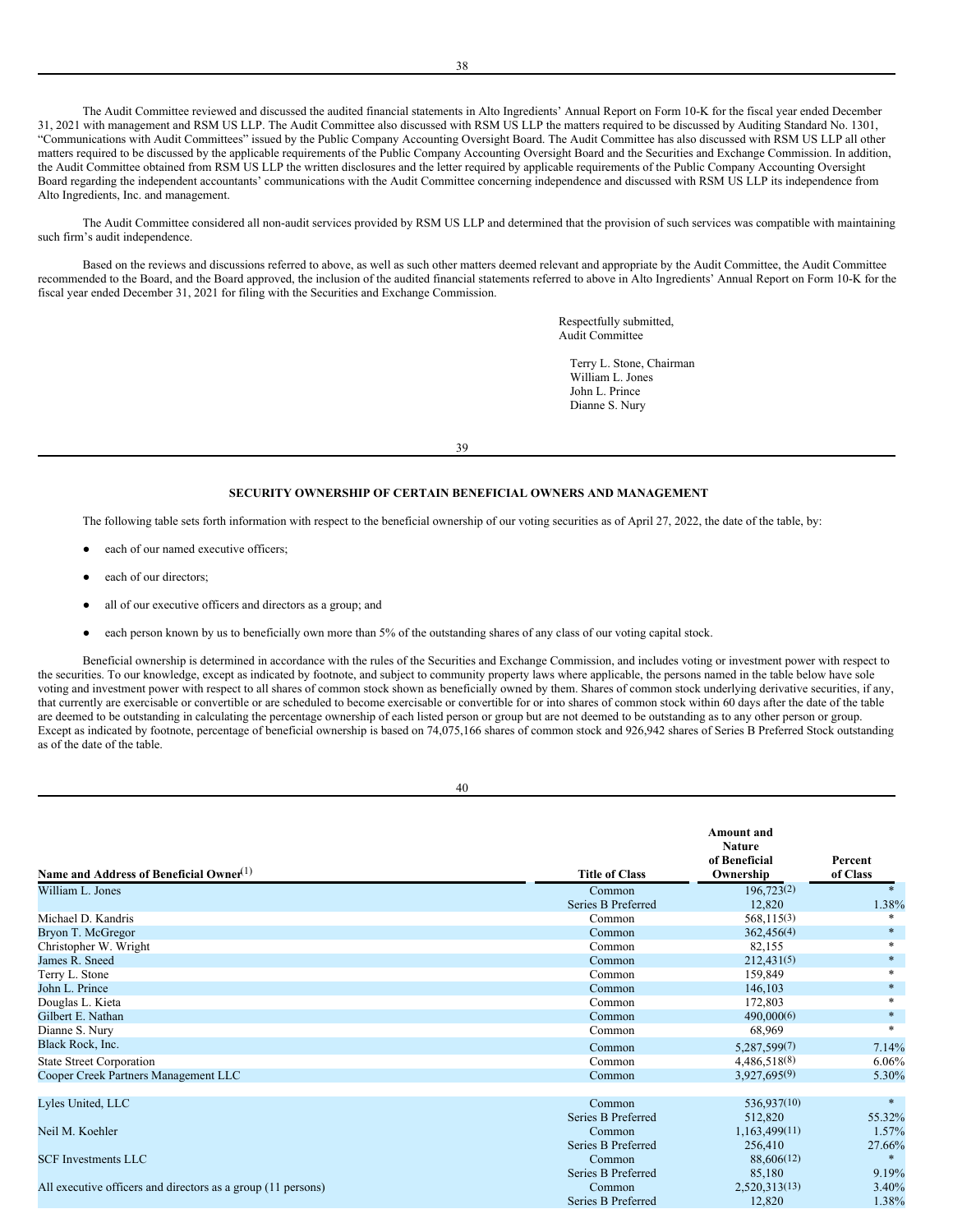- (3) Includes 31,746 shares of common stock underlying options.
- (4) Includes 31,746 shares of common stock underlying options.
- (5) Includes 10,204 shares of common stock underlying options.
- (6) Includes 26,200 shares of common stock held by Mr. Nathan's spouse.

- (8) The information with respect to State Street Corporation, including the information in this footnote, is based solely on the Schedule 13G/A filed with the Securities and Exchange Commission on February 10, 2022 by State Street Corporation as the reporting person. State Street Corporation beneficially owns 4,486,518 shares, holds shared voting power over 4,312,273 shares and holds shared dispositive power over 4,486,518 shares. The address of State Street Corporation is State Street Financial Center, 1 Lincoln Street, Boston, Massachusetts 02111.
- (9) The information with respect to Cooper Creek Partners Management LLC, including the information in this footnote, is based solely on the Schedule 13G filed with the Securities and Exchange Commission on February 14, 2022 by Cooper Creek Partners Management LLC as the reporting person. Cooper Creek Partners Management LLC beneficially owns and holds sole voting and dispositive power over 3,927,695 shares. The address of Cooper Creek Management LLC is 501 Madison Avenue, Suite 302, New York, New York 10022.

- (10) Amount includes 533,449 shares of common stock underlying our Series B Preferred Stock. In addition, The Lyles Foundation holds 3,488 shares of common stock. The address of Lyles United, LLC is P.O. Box 4376, Fresno, California 93744-4376.
- (11) Amount represents 896,775 shares of common stock held directly and 266,724 shares of common stock underlying our Series B Preferred Stock. The information with respect to Neil M. Koehler's shares of common stock held directly is based solely on our Proxy Statement filed with the Securities and Exchange Commission on April 27, 2021 as to which Mr. Koehler confirmed the number of shares of common stock set forth therein as held directly by him at that time.
- (12) Amount represents shares of common stock underlying our Series B Preferred Stock. The address of SCF Investments LLC is c/o SC Fuels, 1800 West Katella Ave., Suite 400, Orange, California 92867.
- (13) Amount represents 2,433,282 shares of common stock held directly, 73,696 shares of common stock underlying options and 13,335 shares of common stock underlying our Series B Preferred Stock.

# <span id="page-22-0"></span>**EQUITY COMPENSATION PLAN INFORMATION**

The following table provides information about our common stock that may be issued upon the exercise of options, warrants and rights under all of our existing equity compensation plans as of December 31, 2021.

| <b>Plan Category</b><br>Equity Compensation Plans Approved by Security Holders: | Number of<br>Securities to be<br><b>Issued Upon</b><br><b>Exercise of</b><br>Outstanding<br>Options,<br>Warrants<br>and Rights | Weighted-<br>Average<br><b>Exercise</b><br>Price of<br>Outstanding<br>Options,<br><b>Warrants and</b><br>Rights | Number of<br><b>Securities</b><br>Remaining<br>Available<br>for Future<br><b>Issuance</b><br><b>Under Equity</b><br>Compensation<br>Plans <sup>(1)(2)</sup> |
|---------------------------------------------------------------------------------|--------------------------------------------------------------------------------------------------------------------------------|-----------------------------------------------------------------------------------------------------------------|-------------------------------------------------------------------------------------------------------------------------------------------------------------|
| 2006 Stock Incentive Plan <sup>(1)</sup>                                        | 73.696                                                                                                                         | 3.74<br>-8                                                                                                      |                                                                                                                                                             |
| 2016 Stock Incentive Plan                                                       | $\hspace{0.1mm}-\hspace{0.1mm}$                                                                                                | $\overline{\phantom{a}}$                                                                                        | 1.550.922                                                                                                                                                   |

(1) Our 2006 Stock Incentive Plan terminated on July 19, 2016 except to the extent of unvested shares of our restricted common stock and options to purchase shares of our common stock outstanding as of that date.

Excludes an additional 1,500,000 shares of common stock available for future issuance upon approval by our stockholders of an amendment to the 2016 Plan. The amendment is included as Proposal Three of this Proxy Statement.

### 42

# <span id="page-22-1"></span>**EXECUTIVE COMPENSATION AND RELATED INFORMATION**

# <span id="page-22-2"></span>**Executive Officers**

The following table sets forth certain information regarding our executive officers as of April 27, 2022:

| Name                  | Age | <b>Position(s) Held</b>                                                  |
|-----------------------|-----|--------------------------------------------------------------------------|
| Michael D. Kandris    | 74  | President, Chief Executive Officer, Chief Operating Officer and Director |
| Bryon T. McGregor     | 58  | Chief Financial Officer                                                  |
| Auste M. Graham       | 42  | Vice President, General Counsel and Secretary                            |
| Christopher W. Wright | 69  | Senior Vice President                                                    |
| James R. Sneed        | 55  | Vice President and Chief Commercial Officer                              |

*Michael D. Kandris* has served as a director since June 2008, as our sole President and Chief Executive Officer since September 2020 and as our Chief Operating Officer since January 6, 2013. Mr. Kandris was appointed as our Co-President and Co-Chief Executive Officer in May 2020. Mr. Kandris served as an independent contractor with supervisory responsibility for plant operations, under the direction of our Chief Executive Officer, from January 1, 2012 to January 5, 2013. Mr. Kandris was President of the Western Division of Ruan Transportation Management Systems from November 2008 until his retirement in September 2009. From January 2000 to November 2008, Mr. Kandris served as President and Chief Operating Officer of Ruan Transportation Management Systems, where he had overall responsibility for all operations, finance and administrative functions. Mr. Kandris has 30 years of experience in all modes of transportation and logistics. Mr. Kandris served on the Executive Committee of the American Trucking Association and as a board member for the National Tank Truck Organization until his retirement from Ruan Transportation Management Systems in September 2009. Mr. Kandris has a B.S. degree in Business from California State University, Hayward.

Less than  $1.00\%$ 

<sup>(1)</sup> Messrs. Jones, Kandris, Stone, Prince, Kieta and Nathan, and Ms. Nury, are directors of Alto Ingredients, Inc. Messrs. Kandris, McGregor, Wright and Sneed are named executive officers of Alto Ingredients, Inc. The address of each of these persons is c/o Alto Ingredients, Inc., 1300 South Second Street, Pekin, Illinois 61554.

<sup>(2)</sup> Amount represents 183,388 shares of common stock held by William L. Jones and Maurine Jones, husband and wife, as community property and 13,335 shares of common stock underlying our Series B Preferred Stock held by Mr. Jones.

<sup>(7)</sup> The information with respect to Black Rock, Inc., including the information in this footnote, is based solely on the Schedule 13G filed with the Securities and Exchange Commission on February 4, 2022 by Black Rock, Inc. as the reporting person. Black Rock, Inc. beneficially owns 5,287,599 shares, holds sole voting power over 5,171,211 shares and holds sole dispositive power over 5,287,599 shares. The address of Black Rock, Inc. is 55 East 52nd Street, New York, New York 10055.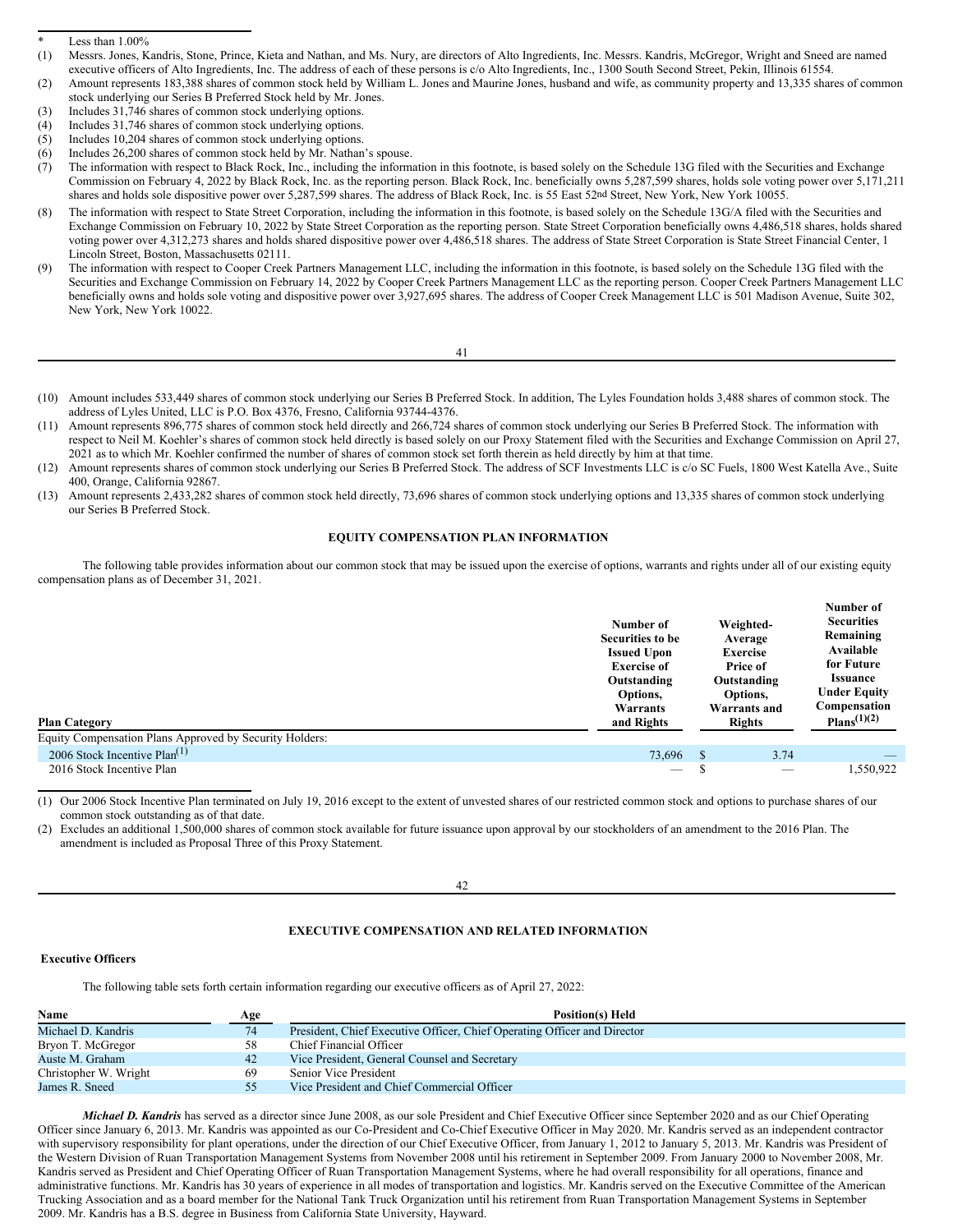*Bryon T. McGregor* has served as our Chief Financial Officer since November 19, 2009. Mr. McGregor served as Vice President, Finance at Alto Ingredients from September 2008 until he became Interim Chief Financial Officer in April 2009. Prior to joining Alto Ingredients, Mr. McGregor was employed as Senior Director for E\*TRADE Financial from February 2002 to August 2008, serving in various capacities including International Treasurer based in London, England from 2006 to 2008, Brokerage Treasurer and Director from 2003 to 2006 and Assistant Treasurer and Director of Finance and Investor Relations from 2002 to 2003. Prior to joining E\*TRADE, Mr. McGregor served as Manager of Finance and Head of Project Finance for BP (formerly Atlantic Richfield Company – ARCO) from 1998 to 2001. Mr. McGregor has extensive experience in banking and served as a Director of International Project Finance for Credit Suisse from 1992 to 1998, as Assistant Vice President for Sumitomo Mitsubishi Banking Corp (formerly The Sumitomo Bank Limited) from 1989 to 1992, and as Commercial Banking Officer for Bank of America from 1987 to 1989. Mr. McGregor has a B.S. degree in Business Management from Brigham Young University.

*Auste M. Graham* has served as Vice President, General Counsel and Secretary since February 2022. Prior to joining Alto Ingredients, Ms. Graham was employed as Vice President, Legal for Essentra plc, a packaging, components and filters manufacturer headquartered in the U.K., where she was responsible for all legal affairs in the Americas from January 2018 to February 2022. Prior to joining Essentra plc, Ms. Graham served as Senior Legal Counsel in the U.S. for AkzoNobel, a global paints, coatings and special chemicals company headquartered in the Netherlands, from 2015 to 2018. Ms. Graham began her career at Schiff Hardin LLP, where she provided general corporate representation to public and private companies, managing mergers and acquisitions, governance and compliance matters, and corporate and securities transactions, including corporate debt and equity offerings and private equity investments. Ms. Graham has a B.A. degree in Latin American Studies from Vassar College and a J.D. from Vanderbilt University Law School.

*Christopher W. Wright* served as Vice President, General Counsel and Secretary from June 2006 until stepping down from his position as General Counsel and Secretary in February 2022 in anticipation of his retirement. Mr. Wright now serves as Senior Vice President. From April 2004 until he joined Alto Ingredients in June 2006, Mr. Wright operated an independent consulting practice, advising companies on complex transactions, including acquisitions and financings. Prior to that time, from January 2003 to April 2004, Mr. Wright was a partner with Orrick, Herrington & Sutcliffe, LLP, and from July 1998 to December 2002, Mr. Wright was a partner with Cooley Godward LLP, where he served as Partner-in-Charge of the Pacific Northwest office. Mr. Wright has extensive experience advising boards of directors on compliance, securities matters and strategic transactions, with a particular focus on guiding the development of rapidly growing companies. He has acted as general counsel for numerous technology enterprises in all aspects of corporate development, including fund-raising, business and technology acquisitions, mergers and strategic alliances. Mr. Wright has an A.B. degree in History from Yale College and a J.D. from the University of Chicago Law School.

*James R. Sneed* has served as a Vice President since September 2012. Mr. Sneed has worked for over 20 years in various senior management and executive positions in the alcohol production industry. Prior to joining Alto Ingredients in 2012, Mr. Sneed was employed by Hawkeye Gold, LLC from April 2010 to September 2012, ultimately serving as Vice President – Ethanol Marketing and Trading. Prior to that time, from May 2003 to April 2010, Mr. Sneed was employed by Aventine Renewable Energy, an ethanol production and marketing company, where he helped build its operations from two ethanol plants in two states to marketing for fifteen production facilities in eight states, ultimately serving as Vice President, Marketing and Logistics. Mr. Sneed is a Certified Public Accountant, has a B.S. degree in Accounting from Olivet Nazarene University, and has an MBA degree from Northwestern University, Kellogg School of Management.

## *Family Relationships*

Our officers are appointed by and serve at the discretion of our Board. There are no family relationships among our executive officers and directors.

44

### <span id="page-23-0"></span>**Compensation Discussion and Analysis**

In this section, we explain the material elements of our executive compensation program for our Chief Executive Officer and our other named executive officers, or NEOs, identified below whose compensation is in the executive compensation tables beginning with the "Summary Compensation Table" below.

- **Michael D. Kandris**, *President*, *Chief Executive Of icer and Chief Operating Of icer*
- **Bryon T. McGregor**, *Chief Financial Of icer*
- **Christopher W. Wright**, *Senior Vice President and former General Counsel and Secretary*
- **James R. Sneed**, *Vice President and Chief Commercial Of icer*
- **Paul P. Koehler**, *former Vice President, Commodities and Corporate Development*

The executive compensation tables provide additional important information regarding the compensation and benefits awarded to, earned by or paid to our NEOs over our last three fiscal years, as well as the compensation program in which our NEOs are eligible to participate. You should read that section in conjunction with this section.

The Compensation Committee of our Board administers our executive compensation program. Each member of the Compensation Committee is "independent" under applicable NASDAQ listing standards, is an "outside director" within the meaning of Internal Revenue Code ("Code") Section 162(m), and is a non-employee director within the meaning of Section 16 of the Exchange Act.

# **Executive Summary**

Our executive compensation program is intended to achieve the following objectives:

- attract, retain, motivate and reward key executive officers responsible for our success;
- align and strengthen the mutuality of interests of our executive officers, our company and our stockholders;
- deliver compensation that reflects our financial and operational performance, while providing the opportunity to earn above-targeted total compensation for exceptional performance; and
- provide total compensation to each executive officer that is internally equitable, competitive, and influenced by company and individual performance.

We believe that our success depends in large part on our ability to attract, retain and motivate qualified executives through competitive compensation arrangements. We also believe that the compensation paid to our executive officers should be influenced by the value we create for our stockholders. For these reasons, our Compensation Committee believes that our compensation program should provide incentives to attain both short- and long-term financial and other business objectives and reward those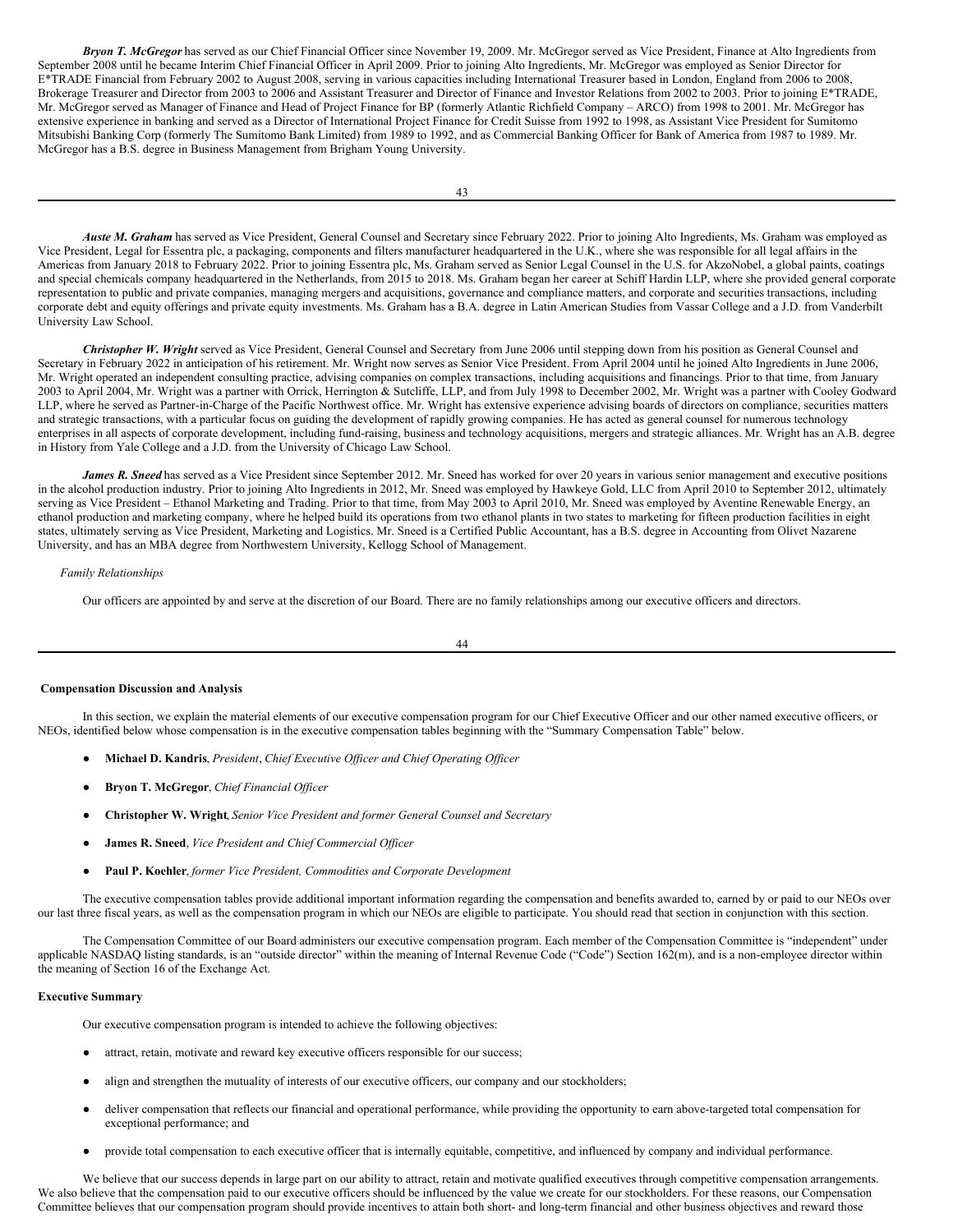executive officers who contribute meaningfully to attaining those objectives. The Compensation Committee supports a pay-for-performance philosophy within a compensation structure that is competitive, internally equitable and responsible.

45

Our executive compensation program consists of three primary elements:

- base salary:
- annual performance-based cash incentive compensation; and
- long-term equity incentive compensation.

## *2021 Pay Highlights*

Our base salary, annual performance-based cash incentive compensation and long-term equity incentive compensation decisions for 2021 described in this Executive Compensation section were made in March and May 2021. In 2021, we achieved progress towards our strategic and other business objectives. Highlights of 2021 include:

- *Completed our business realignment and repaid significant debt*. In May 2021 we sold our fuel-grade ethanol production facility in Madera, California and in November 2021, we sold our fuel-grade ethanol production facility in Stockton, California. The sale of these two facilities completed our business realignment and contributed significantly to the repayment of approximately \$150,000,000 in debt, achieving our goal of repaying our term debt by the end of 2021. Retiring this debt has also eliminated over \$16,000,000 in annual interest expense and has removed the structural and financial impediments that contributed to our prior financial challenges.
- *Completed company name change and rebranding*. In January 2021, we changed our name to Alto Ingredients, Inc. and rebranded our company to better align with our business focus of producing specialty alcohols, fuel-grade ethanol and essential ingredients, for four key markets: *Health, Home & Beauty*; *Food & Beverage*; *Essential Ingredients*; and *Renewable Fuels*.
- Completed the expansion of our beverage & USP alcohol production capacity. Starting in the fourth quarter of 2020 and finishing in the first quarter of 2021, we refurbished the grain-neutral spirits, or GNS, system, located at our Pekin wet mill, providing an additional 30 million gallons of annual production capacity of our highest quality product, the core ingredient used in the production of distilled spirits and USP grade alcohol. The expansion brought our total annual specialty alcohol production capacity to 140 million gallons and is available to domestic and international customers requiring products that meet stringent USP and GNS specifications. As a result, we became the largest producer of specialty alcohols in the United States based on annualized volumes.
- *Obtained important product certifications*. In February 2021, we obtained the internationally recognized ICH Q7 certification for our alcohol for use as an active pharmaceutical ingredient. In February 2021, we also obtained an EXCiPACT certification. EXCiPACT is an independent, globally recognized certification standard for the use of excipients in the pharmaceutical industry.
- *Implemented plant improvement initiatives*. We continued our plant improvement projects to optimize our production and generate meaningful returns. Among other projects, we:
	- o *Launched a project to produce enhanced protein*. We launched a project at our Magic Valley, Idaho dry-mill facility to produce enhanced protein. We plan to roll out similar projects at our other dry-mill production facilities and expect to achieve protein concentrations in excess of 50% and an improvement in corn oil production by 50%.

| I<br>×<br>٧ |
|-------------|
|-------------|

- o *Expanded yeast facility production capacity.* In 2021, we increased our yeast facility's annual production capacity by approximately 15%. We are also pursuing opportunities to expand our yeast product offerings to include higher quality, more versatile products marketable to the food industry
- o *Expanded corn oil production capacity at our Pekin campus*. We expanded our annual corn oil production capacity at our Pekin campus by approximately 4,000 tons.
- o *Implemented other equipment upgrades*. We implemented a variety of other equipment upgrades to many of our plants, such as increased corn oil storage, feed dryer upgrades and improved loading capabilities, electrical upgrades, and integration of alcohol products across our Pekin campus, which improved operating efficiencies, plant reliability, and increased our essential ingredients returns.
- Adjusted EBITDA. We achieved \$76,800,000 of unaudited net income/loss attributed to Alto Ingredients, Inc. before interest expense, interest income, provision/benefit for income taxes, asset impairments, loss on extinguishment of debt, purchase accounting adjustments, fair value adjustments and depreciation expense, or Adjusted EBITDA. Adjusted EBITDA is the financial performance measure under our annual cash incentive compensation plan. We believe this level of Adjusted EBITDA is impressive in light of the challenging industry and market conditions we faced throughout the pandemic.

As a result of our financial performance and other factors discussed under "Compensation Decisions for 2021" below and elsewhere in this Executive Compensation and Related Information section, total actual direct compensation for 2021—which includes actual base salary, annual performance-based cash incentive compensation and long-term equity incentive compensation—increased by approximately 151% for Michael D. Kandris, our President, Chief Executive Officer and Chief Operating Officer; increased by approximately 89% for Bryon T. McGregor, our Chief Financial Officer; increased by approximately 83% for Christopher W. Wright, our Senior Vice President and former General Counsel and Secretary; and increased by approximately 79% for James R. Sneed, our Vice President and Chief Commercial Officer. Paul P. Koehler retired and his employment relationship with us was terminated in February 2021.

These increases reflect our strong business performance in 2021, as noted above, and the strong individual performances of our named executive officers. Our NEOs received significant non-equity incentive plan compensation in 2021 but no such compensation in 2020 due to our financial challenges during the year. Our NEOs did receive discretionary bonuses for 2020, due to their excellent performance during our strategic realignment, but in much smaller amounts than non-equity incentive plan compensation paid for 2021. In addition, our NEOs received more substantial stock awards in 2021 as compared to 2020. The value of the grants in 2020 was below our ordinary targets because our Compensation Committee believed that grants of stock at very low market prices at the time would result in excessive dilution to our stockholders and was not justified in light of our performance at the time of the grants in first quarter of 2020. The increased value of awards in 2021 reflected a return to normal award levels.

The 2021 compensation information in this Proxy Statement includes actual results for 2021 under our performance-based annual cash incentive compensation plan. Our annual cash incentive compensation plan payouts were made in March 2022. Plan payouts were made in respect of the financial performance element of our annual cash incentive compensation plan because our Adjusted EBITDA of \$76,800,000 fell above the payout threshold for 2021 of Adjusted EBITDA of \$18,046,000. Our NEOs performed well in their execution of a number of strategic and other initiatives in 2021, as noted above, and consequently, our NEOs each received maximum payouts under the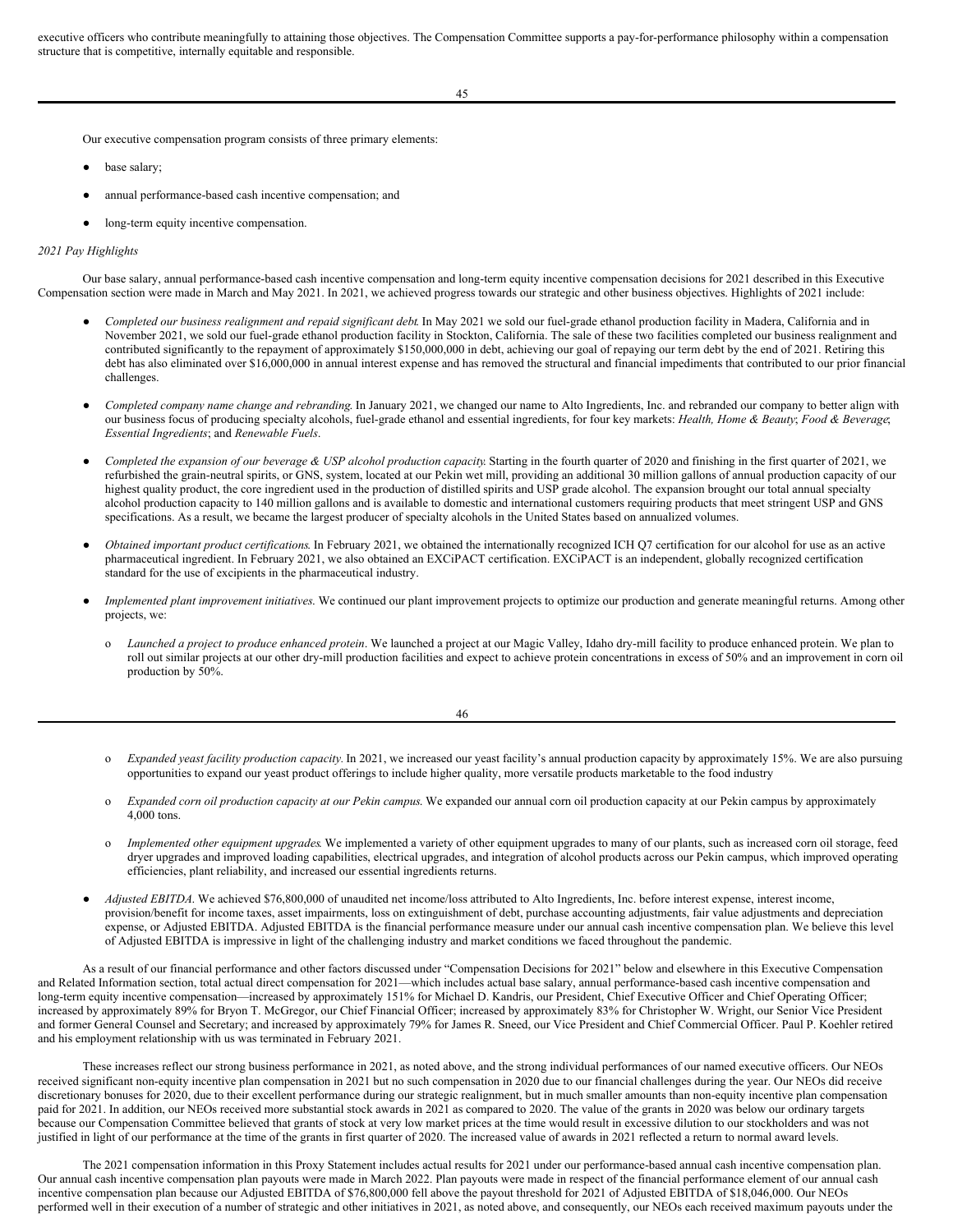# **Compensation Philosophy and Objectives**

Our compensation philosophy and objectives are to align the interests of our executive officers with those of our stockholders and incent our executive officers to attain our short- and long-term financial and other business goals. We also seek to ensure that our executive compensation structure and total compensation is fair, reasonable and competitive in the marketplace so that we can attract and retain superior personnel in key positions. In addition, we endeavor to provide an executive compensation structure and total compensation that are internally equitable based upon each executive officer's role and responsibilities. Our Compensation Committee seeks to make executive compensation decisions that embody this philosophy and that are directed towards attaining these objectives.

In implementing our compensation philosophy and objectives, our Compensation Committee reviews and analyzes each executive position, including the importance and scope of the role and how the position compares to other Alto Ingredients executive officers and personnel. Our Compensation Committee also compares these positions to similar positions at organizations from across the United States, including organizations engaged in the chemicals, light and heavy manufacturing, and construction and materials industries, as further described below under "Benchmarking." In addition, our Compensation Committee draws from other compensation-related market data. This information helps provide our Compensation Committee with an understanding of how total compensation for each executive officer relates to the value of his or her position.

We believe that structuring our executive officer compensation program to align the interests of our executive officers with our interests and those of our stockholders, and properly incenting our executive officers to attain our short- and long-term business goals, best serves the interests of our stockholders and creates stockholder value. We believe this occurs through motivating our executive officers to attain our short- and long-term business goals and retaining these executive officers by providing compensation opportunities that are competitive in the marketplace and internally equitable. We also endeavor to design our executive compensation program so that it is not reasonably likely to materially and adversely affect us, as discussed in more detail in "Compensation Risk Analysis" below. We intend that total compensation paid or available to our executive officers, including base salary, annual cash incentive compensation and any special discretionary bonuses, long-term equity incentive compensation and benefits, is consistent with our compensation philosophy and objectives described above.

### **Compensation Governance Practices**

Below we highlight various executive compensation governance practices intended to align the interests of our executive officers with those of our stockholders, incent the attainment of our short- and long-term business objectives, and attract and retain superior employees in key positions.

Pay-for-performance. We tie a substantial portion of pay to company and individual performance. We structure total compensation with significant annual cash incentives and a long-term equity component, thereby making a substantial portion of each NEO's targeted total compensation dependent upon company and individual performance as well as the performance of our stock price.

- Retention through long-term equity awards. We employ long-term equity awards through grants of restricted stock that vest in the future. These equity awards are designed to aid in our retention of key personnel in important positions and align the interests of our executive officers with those of our stockholders.
- Long vesting periods. Our equity awards to our NEOs generally vest in annual installments over a three year period.
- *Linkage of annual cash incentive compensation plan to company performance*. Our annual cash incentive compensation plan links a majority of targeted and potential payouts to our financial performance. The 2021 financial performance measure for the compensation pool for our annual incentive compensation plan was Adjusted EBITDA, which we weighted at 80% for our NEOs. The 2021 non-financial performance measure for funding the compensation pool of this incentive compensation plan was individual performance measured against pre-established goals, which we weighted at 20% for our NEOs.
- *Perquisites*. We do not currently offer our NEOs any significant perquisites, other than certain travel perquisites or those offered to our employees generally. Our executive officers are not guaranteed any retirement or pension benefits or any non-qualified deferred compensation plans. Instead, we offer our NEOs the opportunity to accumulate assets through their equity awards and the appreciation of their equity awards, and offer the opportunity to participate in our 401(k) plan and a health savings account plan on the same basis as our other employees.
- *Independent compensation consultant*. Our independent compensation consultant, Korn Ferry, is retained directly by our Compensation Committee.
- *No short selling, pledging or hedging*. Our insider trading policy prohibits all employees, officers and directors from engaging in any short sale of Alto Ingredients securities, as well as any transaction involving puts, calls, collars, forward sales contracts, warrants or other options on Alto Ingredients securities. Additionally, our executive officers are restricted from pledging Alto Ingredients securities as collateral for a loan.
- *No option re-pricing*. Our 2016 Plan does not permit options or stock appreciation rights to be repriced to a lower exercise price without the approval of our stockholders, except in connection with certain changes to our capital structure.
- *Clawback policy*. If we are required to restate our financial statements, regardless of cause, including, without limitation, due to: (i) material noncompliance with any financial reporting requirements under the federal securities laws; (ii) an error, miscalculation or omission; or (iii) the commission of an act of fraud or other misconduct, including dishonesty, unethical conduct or falsification of our records, then our Compensation Committee is required to recoup incentive compensation, including any cash or equity incentive compensation, awarded or paid to any executive officer, including any NEO, during at least a three-year recoupment period. See "Summary Compensation Table—Clawback Policy" below.

#### **Executive Compensation Program and Processes**

*Participants*

## *Compensation Committee*

Our Compensation Committee, with input from our management and one or more independent compensation consultants, establishes, updates and administers our executive compensation program. Our Compensation Committee establishes our compensation philosophy and objectives; oversees the design and administration of our executive compensation program; establishes the elements and mix of total compensation; sets the parameters and specific target metrics of our performance-based incentive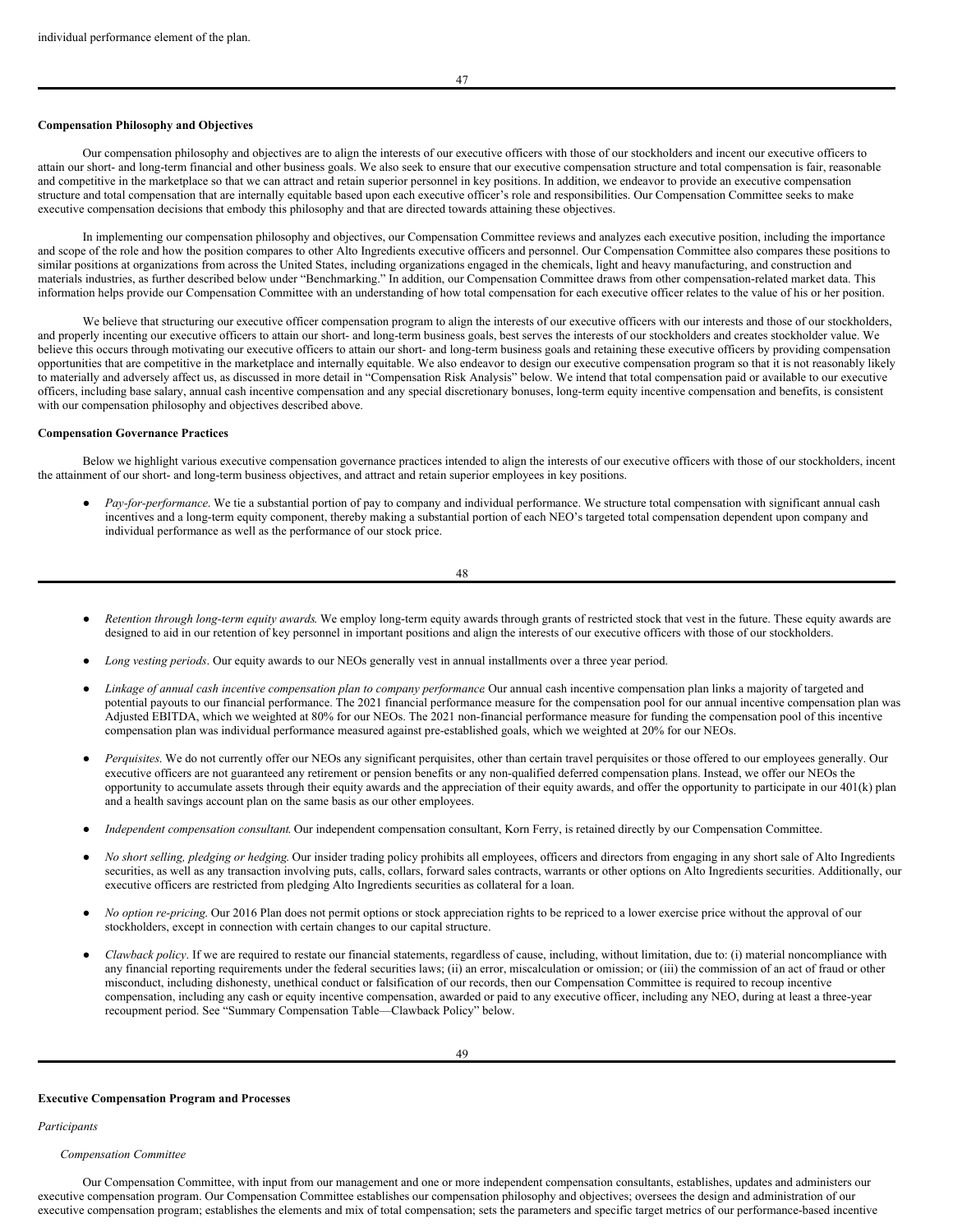### compensation plan; and determines the target compensation of our executive officers.

Our Compensation Committee has the authority to retain independent counsel, advisors and other experts to assist it in the compensation-setting process and receives adequate funding to engage those service providers.

# *Independent Compensation Consultant*

In October 2013, following a competitive request for proposal from three different compensation consultants, our Compensation Committee retained Korn Ferry as its independent advisor for its compensation review. Korn Ferry was selected based on its expertise and skilled team dedicated to meet the needs of our Compensation Committee and its experience with alcohol production and other companies closely tied to agriculture and commodity businesses. Our Compensation Committee reengaged Korn Ferry as its independent advisor in subsequent years, with the latest engagement occurring in 2021.

Korn Ferry furnishes independent data, market analyses and advice to our Compensation Committee concerning executive compensation, including regarding the competitiveness of compensation plan design and evolving executive compensation trends and practices. Korn Ferry is available to attend and participate in Compensation Committee meetings from time to time as and when requested by our Compensation Committee. Korn Ferry also advises our Compensation Committee on the principal aspects of our executive compensation program, including the implementation of our compensation philosophy and objectives, and specific elements of executive compensation.

In evaluating Korn Ferry's independence, our Compensation Committee considered multiple factors. In particular, our Compensation Committee reviewed all services Korn Ferry provided to Alto Ingredients since 2013. These services included consulting services to help us determine appropriate compensation each year for our NEOs as well as certain non-NEO personnel, including our non-employee directors. The fees for these consulting services were not segregated between consulting services in respect of NEO compensation and consulting services in respect of non-NEO compensation. In total, fees paid to Korn Ferry for services rendered to help us determine appropriate compensation for 2014-2017 were approximately \$214,000. We had no such expenses for 2021. The Compensation Committee also considered Alto Ingredients' purchase of survey data from Korn Ferry for purposes of benchmarking NEO and non-NEO compensation, which amounted to approximately \$19,000 for 2014-2017. We had no such expenses for 2018-2021. We did not engage Korn Ferry, and no fees were paid to Korn Ferry, in respect of any services other than Korn Ferry's work with our Compensation Committee and management to help us determine appropriate compensation for 2014 through 2021 for our NEOs and certain non-NEO personnel, including our non-employee directors. In evaluating Korn Ferry's independence, our Compensation Committee also considered Korn Ferry's internal mechanisms and policies to ensure Korn Ferry's ability to provide objective advice, including that:

- Korn Ferry is hired by the Compensation Committee and reports directly to the Compensation Committee; and
- Korn Ferry has a broad base of clients, which reduces its reliance on any specific account for achieving its business goals.

| I<br>I<br>$\sim$ | ٠<br>۰.<br>$\sim$ |
|------------------|-------------------|

Korn Ferry also represented to the Compensation Committee that there are no personal or business relationships between the Korn Ferry account manager and any member of the Compensation Committee or any NEO beyond the Alto Ingredients relationship. Further, the Korn Ferry account manager does not directly own any Alto Ingredients shares (although some of the account manager's investments controlled solely by independent, third-party managers may own Alto Ingredients shares by way of indexed funds). Based on the above and other factors, including the factors set forth under Rule 10C-1 of the Exchange Act, the Compensation Committee assessed Korn Ferry's independence and concluded that no conflict of interest exists that would prevent Korn Ferry from independently representing the Compensation Committee.

### *Management*

Our Chief Executive Officer and other executive officers attend Compensation Committee meetings as requested by the Compensation Committee. These individuals are not present during executive sessions of Compensation Committee meetings except at the invitation of the Compensation Committee. Our Vice President of Human Resources, under the direction of our Chief Executive Officer, leads our management in preparing recommendations on executive and employee compensation requested by the Compensation Committee.

# *Benchmarking*

Our Compensation Committee benchmarks the total compensation of our NEOs using compensation market data as a reference to assist it in understanding the competitive pay positioning of total compensation and each element of compensation. Our Compensation Committee reviews compensation for each executive officer in relation to the 25<sup>th</sup>, 50<sup>th</sup> and 75<sup>th</sup> percentiles of the compensation market data that, along with other factors, provides context for executive pay decisions. Korn Ferry provided, for comparative purposes, compensation data from surveys of third parties that includes information from United States industrial companies, including organizations engaged in the chemicals, light and heavy manufacturing, and construction and materials industries. We have included in Appendix B to this Proxy Statement the companies included in the survey data.

## *Other Factors Considered in Setting Compensation*

In addition to a review of our competitive market position, our Compensation Committee also took into account several other important factors in setting executive compensation for 2021, including company performance, such as progress towards our strategic and other business objectives; internal pay equity considerations; the experience and responsibilities of each NEO; budget constraints; market conditions; and individual performance, including individual contributions to company achievements.

As part of the 2021 compensation-setting process for our NEOs, our Compensation Committee also reviewed "tally sheets" comprised of spreadsheets and tabular information that indicated the dollar amount of each component of compensation, including current and proposed base salaries, the proposed actual cash incentives to be paid for the prior year and the targeted cash incentives for the current year, and current projected values for the proposed equity-based awards based on stock price assumptions. The purpose of those tally sheets was to provide our Compensation Committee with a comprehensive snapshot of both the actual compensation provided to our executive officers and the potential compensation that could result from the various components of their proposed 2021 compensation packages. The Compensation Committee did not take into account the potential payments under our severance and change-in-control arrangements as the Compensation Committee sought to maintain the appropriate incentives with regard to transactions that might result in severance and change-in-control payments. See "Other Policies and Factors Affecting Executive Officer Compensation—Severance and Change-in-Control Arrangements" below.

### *The Role of Stockholder Say-on-Pay Votes*

We provide our stockholders with the opportunity to cast an advisory vote on the compensation of our NEOs each year. At our 2021 annual meeting, approximately 69% of votes cast on our "say-on-pay" proposal were voted in favor of the proposal.

Our Compensation Committee considered the outcome of this advisory vote and believes it conveyed the support of our stockholders of the Compensation Committee's decisions and our executive compensation program and practices for 2020.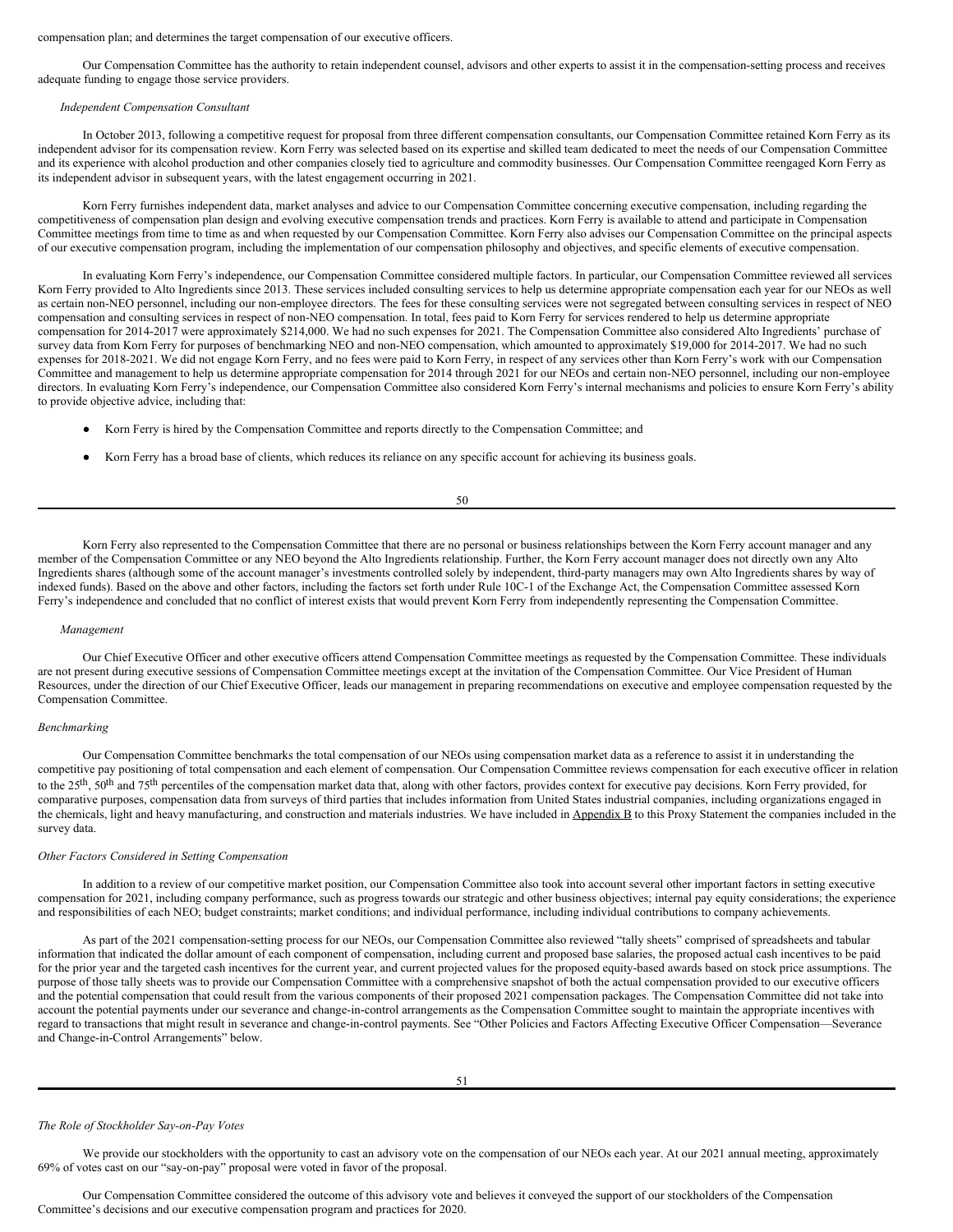In keeping with the approval of our proposal at our 2019 annual meeting to submit "say-on-pay" advisory proposals to our stockholders annually, we will continue to do so for the foreseeable future and our Compensation Committee will continue to consider the results of future "say-on-pay" advisory votes in its ongoing evaluation of our compensation program and practices.

# *Risk Considerations*

As discussed in "Compensation Risk Analysis" below, the Compensation Committee reviews our compensation program annually and for 2021 concluded that this program did not create risks that are reasonably likely to have a material adverse effect on us.

# *Elements of Compensation*

Our executive compensation program is comprised of three principal elements designed to operate together as part of an integrated compensation package to further our compensation objectives. The three principal elements of our executive compensation program are:

- cash compensation in the form of base salary;
- annual cash incentive compensation; and
- long-term equity incentive compensation.

In addition, our executive compensation program also includes indirect compensation in the form of standard employee benefits, limited perquisites and other executive benefits, and severance and change-in-control benefits. Our executive compensation program also allows for special discretionary cash or equity awards to address specific individual or other circumstances not fully addressed by the three principal elements of our executive compensation program.

In making compensation decisions, our Compensation Committee exercises its judgment on the overall level of compensation provided by this total compensation package as well as the mix of the three principal elements of compensation.

#### 52

### *Base Salary*

Our Compensation Committee reviews the base salary levels of our executive officers annually and makes such adjustments as it deems appropriate after taking into account the officer's level and scope of responsibility and experience, company and individual performance, competitive market data, and internal pay equity considerations.

#### *Annual Cash Incentive Compensation*

Annual cash incentive compensation for key employees, including our NEOs, consists of cash awards under our short-term incentive plan. We have an annual cash incentive compensation plan applicable to all NEOs. Participants are eligible for annual cash incentive compensation based upon the attainment of pre-established goals. Awards under the plan are based on two elements: company financial performance and the NEO's individual performance. Our Compensation Committee believes that these elements will best incent our NEOs to attain our short- and long-term financial and other business goals. The 2021 payout structure under our annual cash incentive compensation plan for our NEOs is set forth below:

| Target (\$)                                                                                                                      | X | <b>Performance Factor</b>                                                                                                                                                                                                                | $=$ | <b>Overall Payout</b>                                                                                    |
|----------------------------------------------------------------------------------------------------------------------------------|---|------------------------------------------------------------------------------------------------------------------------------------------------------------------------------------------------------------------------------------------|-----|----------------------------------------------------------------------------------------------------------|
| • Target $\frac{6}{5} = \frac{9}{6}$ of base salary<br>• NEO Target $\%$ :<br>$\ge$ CEO: 70%<br>$\triangleright$ Other NEOs: 50% |   | • Financial performance:<br>$\geq 80\%$ weight<br>$\triangleright$ Min/max payout for Adjusted EBITDA:<br>$0\%/200\%$ of target<br>• Individual performance:<br>$\geq 20\%$ weight<br>$\triangleright$ Min/max payout: 0%/100% of target |     | • Minimum payout: $0\%$ of target<br>• Target Payout: 100% of target<br>• Maximum payout: 180% of target |

Our Compensation Committee selected our annual cash incentive compensation plan as the vehicle for cash incentive compensation for 2021 for our executive officers because the Compensation Committee believes the plan properly incents our executive officers by focusing primarily on our financial performance, as further discussed below, while allowing awards to reflect other important factors, including an executive officer's individual performance and accomplishments.

## *Financial Performance*

We have an annual cash incentive compensation plan applicable to all NEOs. Our annual cash incentive compensation plan uses our Adjusted EBITDA as its sole financial performance element and is based on an Adjusted EBITDA goal established by our Compensation Committee. The Compensation Committee expects to change the numerical Adjusted EBITDA goal from year to year and may include financial performance measures other than Adjusted EBITDA in future years.

The Compensation Committee selected the Adjusted EBITDA metric because it believes that earnings before interest, provision/benefit for income taxes, and depreciation and amortization, or EBITDA, is an industry-accepted measure of overall financial performance and demonstrates our financial performance and ability to reinvest in our business. The Compensation Committee departed from the standard EBITDA metric because it believes Adjusted EBITDA better reflects Alto Ingredients' financial performance on a year-over-year basis by excluding non-recurring, non-cash charges or gains from asset impairments, loss on extinguishment of debt, purchase accounting adjustments, and fair value adjustments. Use of the Adjusted EBITDA metric also allowed the Compensation Committee to incent our executive officers to focus on factors over which they can exert control, such as attaining higher margins through managing production volumes relative to both specialty alcohol and essential ingredient sales prices and production input costs, increasing production efficiencies, and controlling operating costs such as selling, general and administrative expenses, all of which impact Adjusted EBITDA. The Compensation Committee also desired to omit from the financial performance metric factors over which the executive officers have less control and which it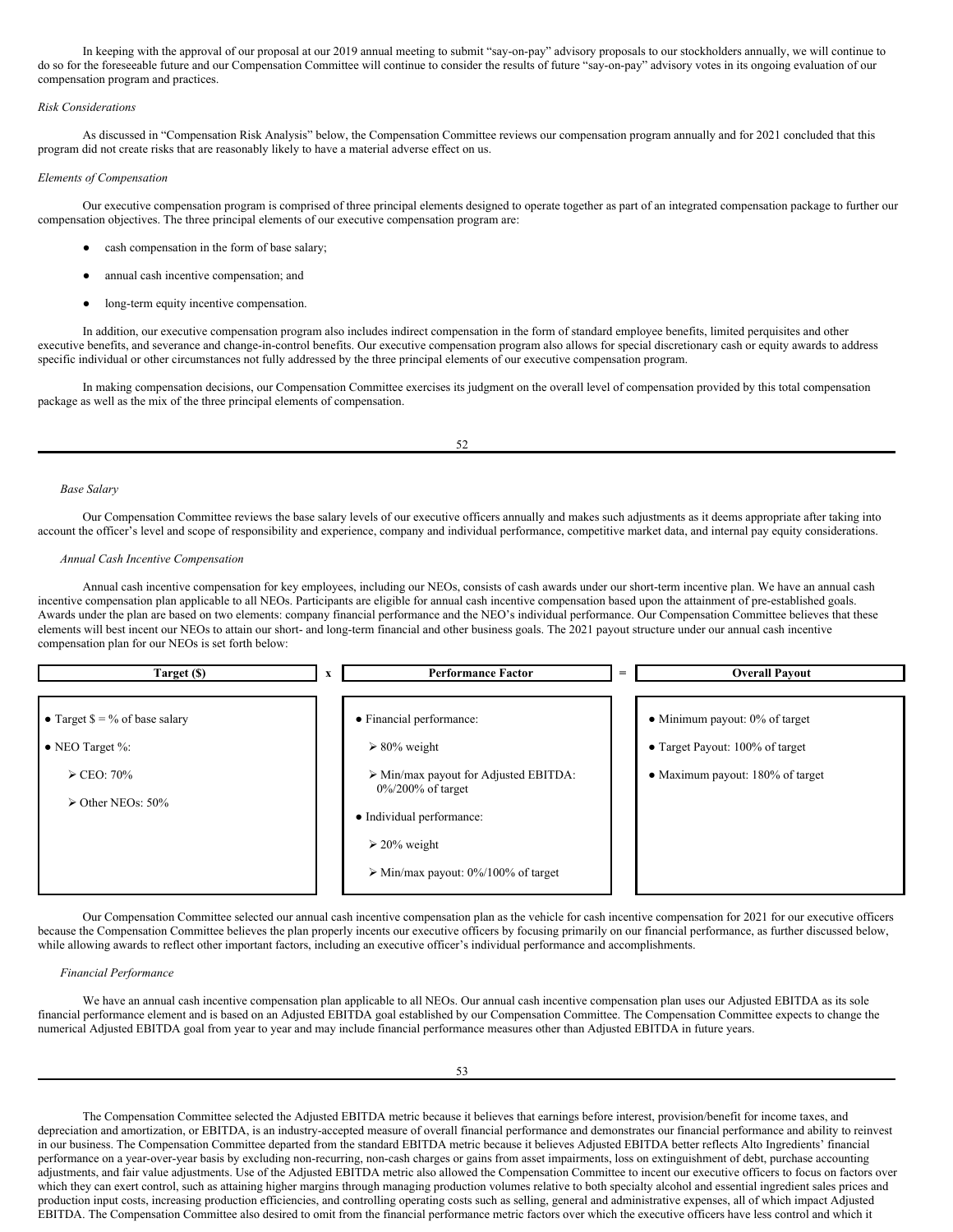viewed as less relevant to measuring year-over-year financial performance, such as recurring interest income/expense and taxes as well as non-cash charges or gains from depreciation and amortization, asset impairments, loss on extinguishment of debt, purchase accounting adjustments and fair value adjustments.

The financial performance element for 2021 was weighted at 80% and was the most heavily-weighted element. This element was assigned the highest weighting because the principal purpose of our annual cash incentive compensation plan is to motivate and reward participants for achieving our financial goals, while allowing significantly higher payouts for 2021 of up to 200% of the targeted payout amount for financial outperformance, and to align participant and stockholder interests.

## *Individual Performance*

The individual performance element for 2021 was weighted at 20% and is based on individual participant goals based on quantitative criteria and subjective elements established by each participant's supervisor, in consultation with our executive committee. The extent to which a participant is deemed to have achieved his or her individual performance goals is determined by our executive committee in consultation with the participant's supervisor. However, the extent to which a participant who is an executive officer is deemed to have achieved his or her individual performance goals is recommended by our Chief Executive Officer but ultimately determined by our Compensation Committee. Payout under the individual performance element is in the discretion of the Compensation Committee and could range from 0% to 100% of the participant's targeted payout amount; provided, that the Compensation Committee retained discretion to grant a payout in excess of 100% of a participant's targeted payout amount for his or her individual performance if the total amount granted to all participants for their individual performances did not exceed the total targeted payout amount for all participants for their individual performances.

# *Long-Term Equity Incentive Compensation*

Long-term equity incentive compensation for key employees, including our NEOs, generally consists of awards of restricted stock under our equity incentive plans. Although we have granted stock options in the past, awards under our equity incentive plans have primarily been in the form of restricted stock grants as a means of providing long-term equity incentive compensation. We believe that shares of restricted stock are less subject to market volatility than stock options and therefore offer a more balanced and competitive equity compensation arrangement.

The Compensation Committee approves equity awards for our NEOs in connection with the annual review of their individual performance and overall compensation. The annual awards are typically made near the end of the first quarter and represent the majority of the shares granted for the year under our long-term equity incentive compensation program. Each award is designed primarily as a retention tool, typically requiring the executive to remain with Alto Ingredients for at least one year to receive the benefit of one-third of the award on partial vesting and at least three years to receive the full benefit of the award on full vesting. We believe our equity incentive compensation aligns the interests of our NEOs with those of our stockholders and provides each NEO with a significant incentive to manage our company from the perspective of an owner with an equity stake in the business by tying significant portions of the recipients' compensation to the market price of our common stock.

54

Awards of restricted stock typically vest annually over a three-year period of continued service measured from the grant date. Each award of restricted stock will provide a return to the NEO only to the extent he or she remains employed with us during the partial or full vesting period.

In making long-term equity incentive awards, our Compensation Committee sets a target value for the award for each executive officer based on its judgment about the factors used in setting executive officer total compensation described under "Compensation Philosophy and Objectives" above as well as our Compensation Committee's judgment regarding the desired mix of base salary, annual cash incentives and long-term equity incentives. Our Compensation Committee also considers outstanding vested and unvested equity awards to executive officers, the stock ownership levels of executive officers and the potential dilutive effect on our stockholders.

For annual grants, once our Compensation Committee determines the target value of a recipient's long-term equity incentive award, we establish the specific number of shares subject to the award by dividing the target value of the equity grant by the closing price of a share of our common stock on March  $15<sup>th</sup>$  or a higher price determined appropriate under the circumstances by our Compensation Committee. We chose the date of March 15<sup>th</sup> to avoid the appearance of market-timing and because it is a consistent date year-to-year. However, the number of shares granted multiplied by the closing price of a share of our common stock on the date of grant is the valuation model we use for our financial statements determined in accordance with the Financial Accounting Standards Board's Accounting Standards Codification Topic 718, *Stock Compensation*.

# *Other Compensation and Benefits*

We do not currently offer retirement or pension benefits or any non-qualified deferred compensation plans. Instead, we provide our NEOs with the opportunity to accumulate retirement income primarily through a defined contribution plan and through the appreciation of the value of their equity awards. Consistent with our pay-forperformance compensation philosophy, we do not provide our executive officers with any significant perquisites, other than certain travel perquisites or those offered to our employees generally. Except as noted below, our NEOs are eligible to participate in the following employee benefit programs on the same basis as all other regular employees:

*401(k) Plan.* Each of our NEOs and other salaried employees are eligible to participate in a defined contribution plan qualified under Code Section 401(k). In 2021, we contributed \$1.00 for each \$1.00 of employee contributions, up to a maximum contribution of 6.0% of the participant's eligible compensation, and subject to a maximum matching contribution of \$17,400. We have included our contributions to the accounts of the NEOs for the applicable years in the "All Other Compensation" column in the Summary Compensation Table below to the extent "All Other Compensation" exceeded \$10,000 for a particular NEO.

*Group Life, Health and Disability Plans*. We have established group life, health and disability plans for our employees. The NEOs may participate in these plans on the same basis as other employees.

*Perquisites and Other Benefits*. We furnish a limited number of perquisites to our NEOs, of which only travel-related perquisites, together with matching contributions under our 401(k) plan, as discussed above, and contributions to health savings accounts, meet the threshold for reporting in the "All Other Compensation" column in the Summary Compensation Table under the rules of the Securities and Exchange Commission. Our corporate travel policy, applicable only to certain executive officers, covers commuting expenses of our Senior Vice President, and former General Counsel and Secretary for travel from his out-of-state residence to our principal offices as well as expenses for local lodging. Our travel policy does not provide for a "gross-up" for taxes on amounts we reimburse under the policy that are taxable compensation to the employee.

# **Other Policies and Factors Affecting Executive Officer Compensation**

# *Severance and Change-in-Control Arrangements*

We have established executive employment agreements that include severance and change-in-control arrangements with each of our NEOs. These arrangements set forth the terms and conditions upon which these NEOs would be entitled to receive certain benefits upon termination of employment.

These agreements are intended to help us attract and retain executive talent in a competitive marketplace; enhance the prospects that the NEOs would remain with us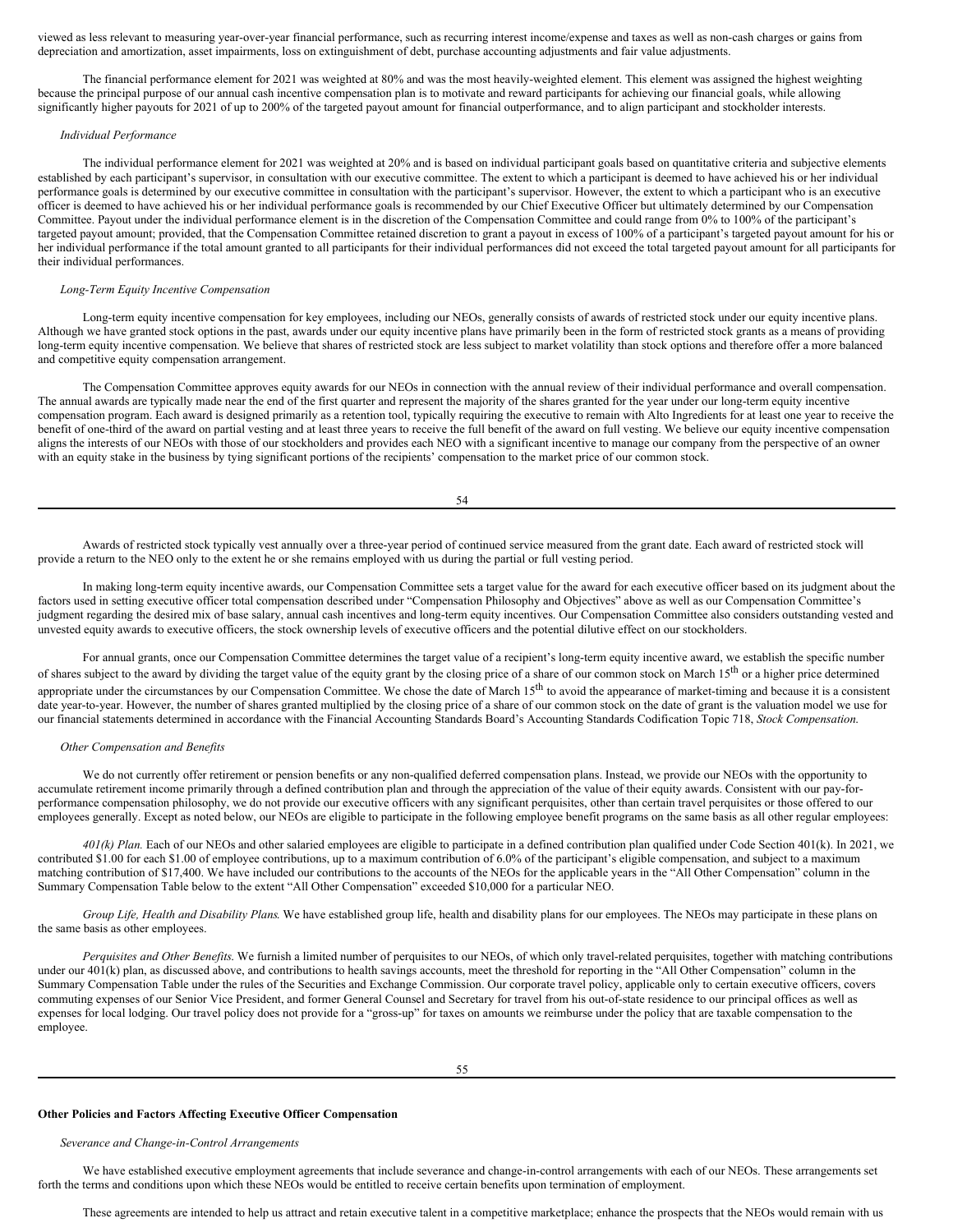and devote their attention to our performance in the event of a potential change in control; foster their objectivity in considering a change-in-control proposal; and facilitate their attention to our affairs without the distraction that could arise from the uncertainty inherent in severance and change-in-control situations.

The disclosure below under "—Summary Compensation Table—Executive Employment Agreements" and "—Severance and Change in Control Arrangements with Named Executive Officers" and "—Calculation of Potential Payments upon Termination or Change in Control" explains in detail the benefits under these arrangements and the circumstances under which these NEOs would be entitled to them.

# *Trading Policy*

Our insider trading policy prohibits all employees, officers and directors from engaging in any short sale of Alto Ingredients securities, as well as any transaction involving puts, calls, collars, forward sales contracts, warrants or other options on Alto Ingredients securities. Additionally, our executive officers are restricted from pledging Alto Ingredients securities as collateral for a loan.

### *Tax Considerations*

Code Section 162(m) generally disallows a tax deduction to publicly-held corporations for compensation paid to certain of their executive officers to the extent such compensation exceeds \$1,000,000 per covered officer in any year.

# *Compensation Recovery Policies*

Pursuant to Section 304 of the Sarbanes-Oxley Act of 2002, if we are required as the result of misconduct to restate our financial results due to our material noncompliance with any financial reporting requirements under the federal securities laws, our Chief Executive Officer and Chief Financial Officer may be legally required to reimburse us for any bonus or incentive-based or equity-based compensation they receive. In addition, on March 29, 2018, our Compensation Committee instituted a revised "clawback" policy with respect to incentive compensation that requires recoupment of incentive compensation, including any cash or equity incentive compensation, awarded or paid to any of our executive officers, including all of our NEOs, in the event we are required to restate our financial statements, regardless of cause. See "Summary Compensation Table—Clawback Policy" below.

56

We anticipate additional requirements once the Securities and Exchange Commission completes its rulemaking in this regard under the Dodd-Frank Wall Street Reform and Consumer Protection Act and we intend to fully comply with the requirements.

### **Compensation Decisions for 2021**

Our Compensation Committee established compensation for our NEOs in 2021 in a manner consistent with our executive compensation philosophy and objectives. Our Compensation Committee made its annual compensation decisions for 2021 in March and May 2021.

Our Compensation Committee's decisions were based upon its judgment about our financial and other business performance for 2020, expected and actual financial and other business performance for 2021, and the positions, scope and importance of the roles of our NEOs and how their positions compared to other Alto Ingredients executive officers and personnel. Our Compensation Committee's decisions were also based on comparing and adjusting the compensation of our NEOs in reference to the compensation of similarly situated personnel at other organizations through a benchmarking process. See "Benchmarking" above. The Compensation Committee also considered certain other factors such as budget constraints and executive officer recommendations. Through these efforts, our Compensation Committee established a desired level and mix of total compensation.

In setting the compensation of our executive officers, except as noted below, our Compensation Committee did not adhere to any specific formulas tied to market data, nor did it rely on market data to determine the specific mix of compensation components. Instead, our Compensation Committee used this data as a guide and a resource for tracking executive compensation trends.

### *Total Compensation*

Our Compensation Committee targeted total compensation for all of our NEOs to be competitive with similarly situated personnel at the  $5^{\text{th}}$  percentile relative to our third-party survey group companies based on the market data provided by Korn Ferry. Our Compensation Committee, based on Korn Ferry's advice, generally considers target compensation as competitive if, as to base salary, it falls within 10% of the 50<sup>th</sup> percentile of comparable market data; as to total cash compensation, if it falls within 15% of the  $50<sup>th</sup>$  percentile of comparable market data; and as to total direct compensation, if it falls within 20% of the  $5<sup>th</sup>$  percentile of comparable market data. The Compensation Committee determined that targeting total compensation for our NEOs to be competitive with similarly situated personnel at the 50<sup>th</sup> percentile was appropriate because that level is consistent with the Compensation Committee's intention for 2021 to target total compensation for our executive officers at the median of total compensation of similarly situated personnel at other organizations, subject to company-specific exigencies we experienced in 2020 and earlier years due to an exceedingly challenging market for fuelgrade ethanol. Although the Compensation Committee set targeted compensation for 2021 at less than the  $50<sup>th</sup>$  percentile, we anticipate that compensation will approach the 50<sup>th</sup> percentile as our financial performance continues to improve over time.

# *Base Salary*

Our Compensation Committee increased base salaries for our executive officers by 3.0% over 2020 levels, representing a merit adjustment, which we believe was inline with average industry increases.

Targeted base salaries for 2021 were at approximately the 25th percentile relative to base salaries of comparable executives among our third-party survey group companies based on the market data provided by Korn Ferry.

#### *Annual Cash Incentive Compensation*

Our Compensation Committee targeted 2021 annual cash incentive compensation at 70% of base salary for our President, Chief Executive Officer and Chief Operating Officer, at 50% of base salary for our Chief Financial Officer, at 50% of base salary for our Senior Vice President, and former General Counsel and Secretary, and at 50% of base salary for our Vice President and Chief Commercial Officer. These levels were generally consistent with the targeted percentage bonus amounts included in each executive officer's employment agreement.

Targeted annual cash incentive compensation for 2021 was between the  $25<sup>th</sup>$  and  $50<sup>th</sup>$  percentiles relative to annual cash incentive compensation of comparable executives among our third-party survey group companies based on the market data provided by Korn Ferry.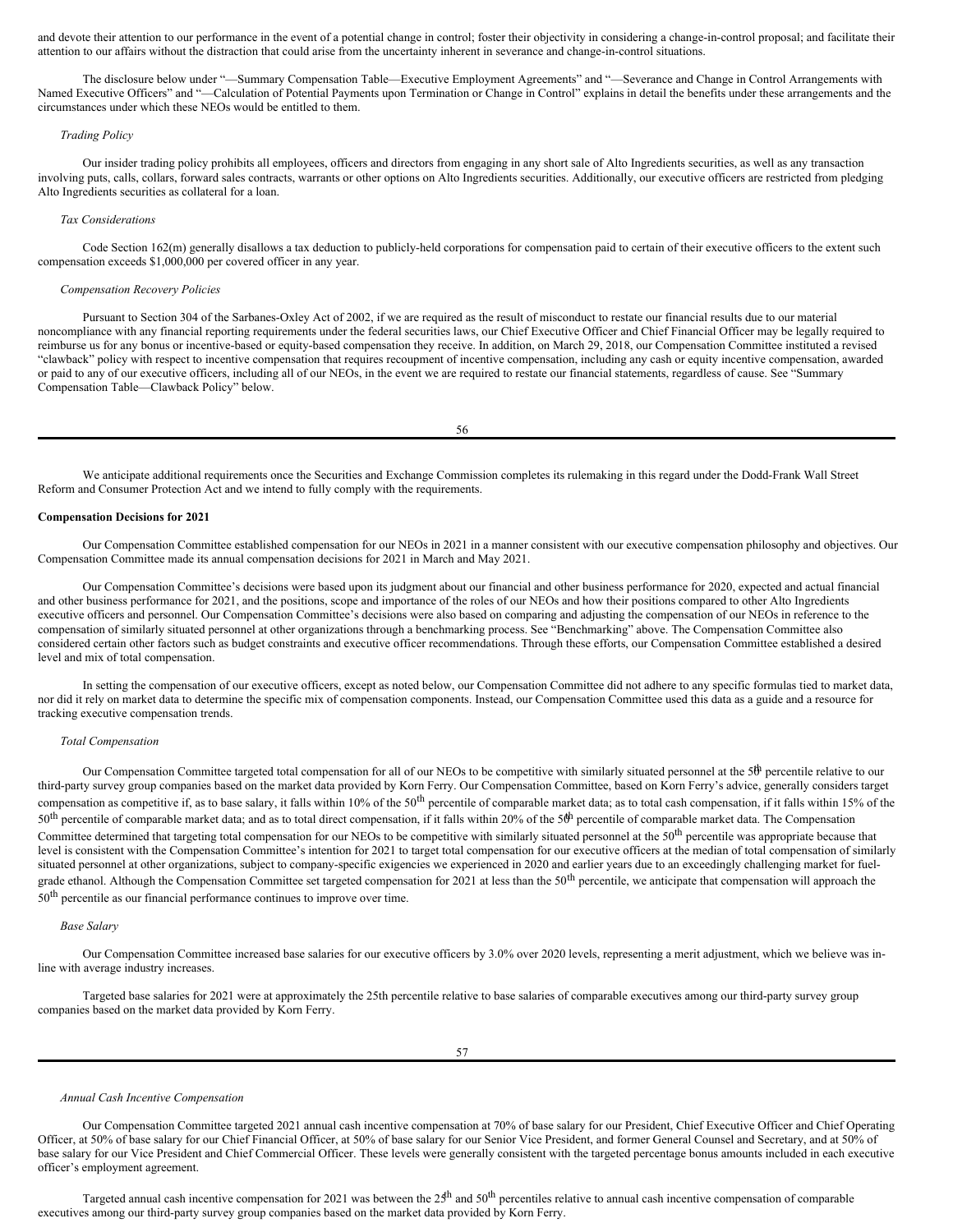As discussed above, awards under our annual cash incentive compensation plan are based on two elements: company financial performance and the NEO's individual performance. For 2021, our Compensation Committee weighted for each of our NEOs, company financial performance at 80% and individual NEO performance at 20%. In doing so, our Compensation Committee desired to incent most heavily activities that lead to strong overall financial performance while still rewarding individual performance.

Our Compensation Committee established our 2021 financial performance goal of Adjusted EBITDA at \$41,365,000 based on our financial projections established early in the year. Our Adjusted EBITDA goal of \$41,365,000 was viewed as attainable but aspirational at the time the projections were finalized. Payout under the financial performance element was non-discretionary and was funded at a rate of 0% to 200% of the participants' targeted payout amount for the financial performance element based on our actual Adjusted EBITDA for 2021 compared to our Adjusted EBITDA goal of \$41,365,000.

Our Compensation Committee approved a sliding scale of achievement and payout opportunities under which lower actual Adjusted EBITDA for 2021 corresponded to lower levels of goal achievement and lower payouts, subject to a minimum Adjusted EBITDA threshold; and higher actual Adjusted EBITDA for 2021 corresponded to higher levels of goal achievement and higher payouts, subject to a maximum payout.

The Compensation Committee established for 2021 a targeted payout amount of \$2,689,000 if all personnel covered by the plan attained all of their individual performance goals and we achieved our Adjusted EBITDA goal of \$41,365,000. The targeted payout amount of \$2,689,000 was comprised of \$1,173,000 attributable to individual performance and \$1,516,000 attributable to financial performance. The Compensation Committee established for 2021 a maximum aggregate plan pool of \$4,290,000 comprised of \$1,173,000 attributable to individual performance and \$3,117,000 attributable to financial performance.

In setting the targeted and maximum plan payout amounts, the Compensation Committee assumed that all eligible plan participants would continue their eligibility through 2021 and until final payment of amounts earned under the plan. In addition, in setting the targeted and maximum plan payout amounts, the Compensation Committee did not provide for an increase in the plan pool for any new eligible plan participants.

The \$1,601,000 difference between the maximum aggregate plan pool of \$4,290,000 and the targeted payout amount of \$2,689,000 was available if our actual Adjusted EBITDA for 2021 equaled or exceeded approximately 160% of our Adjusted EBITDA goal of \$41,365,000.

58

The Compensation Committee set an Adjusted EBITDA floor of approximately \$18,046,000 for 2021, or approximately 44% of our Adjusted EBITDA goal, above which a payout under the financial performance element would be made at 6.5% of incremental Adjusted EBITDA. This feature was intended to assure that we achieved an acceptable minimum level of financial performance before annual cash incentives would be paid to any participant, including our executive officers, under the financial performance element of the plan. The Compensation Committee set an Adjusted EBITDA ceiling of \$66,000,000 for 2021, above which there would be no additional incremental payout under the financial performance element. At the Adjusted EBITDA ceiling of \$66,000,000, the aggregate payout for the financial performance element would have been \$3,117,000; however, plan participants were capped at 200% of the participants' targeted payout amount for the financial performance element.

The payout under the financial performance element would be calculated on a straight-line prorated basis at 6.5% of actual Adjusted EBITDA levels below our Adjusted EBITDA goal of \$41,365,000, subject to the Adjusted EBITDA floor of \$18,046,00 for 2021. Likewise, the payout under the financial performance element would be calculated on a straight-line prorated basis at 6.5% of actual Adjusted EBITDA levels above our Adjusted EBITDA goal of \$41,365,000, subject to a maximum payout of \$3,117,000 corresponding to our Adjusted EBITDA ceiling of \$66,000,000 for 2021.

The targeted and maximum payout for the individual performance element was \$1,173,000 under all scenarios if all personnel covered by the plan attained 100% of their individual performance goals.

# *Long-Term Equity Incentive Compensation*

Our Compensation Committee targeted 2021 long-term equity incentive compensation for our NEOs at a level comparable to similarly situated personnel at the  $50^{\circ}$ percentiles relative to our third-party survey group companies based on the market data provided by Korn Ferry. In making equity awards, our Compensation Committee established the specific number of shares subject to the award of long-term equity incentive compensation by dividing the target value of the equity grant by the closing price of a share of our common stock on March  $15<sup>th</sup>$  or a higher price determined appropriate under the circumstances by our Compensation Committee.

Long-term equity incentive compensation decisions and grants were made in March 2021 based on the closing price of a share of our common stock on March  $1<sup>th</sup>$ . As noted above, we chose the date of March 15<sup>th</sup> to avoid the appearance of market-timing and because it is a consistent date year-to-year.

# *Individual Executive Of icer Compensation Targets*

Target direct compensation for each of our NEOs for 2021, other than Paul P. Koehler, who retired in February 2021, is set forth below.

Specific results against performance objectives that influenced the amount and mix of our NEOs' total direct compensation for 2021 included our actual Adjusted EBITDA, which exceeded the Adjusted EBITDA threshold of \$18,046,000, and full attainment by our NEOs of their respective individual performance goals under our annual cash incentive compensation plan. We attained our Adjusted EBITDA goal for 2021 due to our strong performance despite various challenging industry conditions, including those arising from the pandemic, resulting in maximum payout under the financial performance element of our annual cash incentive compensation plan to our NEOs. Our NEOs performed well under their individual performance elements, resulting in maximum payouts under that measure.

59

# *Michael D. Kandris, President, Chief Executive Of icer and Chief Operating Of icer*

The following table shows Mr. Kandris's direct target compensation for 2021 and 2020. The graph below shows the positioning of Mr. Kandris's 2021 and 2020 direct target compensation relative to similarly situated personnel at our third-party survey group companies based on the market data provided by Korn Ferry:

|                                         |         |         | Change         |         |
|-----------------------------------------|---------|---------|----------------|---------|
| <b>Michael D. Kandris</b>               | 2021    | 2020    | <b>Dollars</b> | Percent |
| Base Salary*                            | 515,515 | 500,500 | 15.015         | $3.0\%$ |
| Annual Cash Incentive Compensation      |         |         |                |         |
| Target Percent of Base Salary           | 70.0%   | 70.0%   |                |         |
| <b>Target Dollars</b>                   | 360,861 | 350,350 | 10.511         | $3.0\%$ |
| Long-Term Equity Incentive Compensation |         |         |                |         |
| Target Percent of Base Salary           | 135.8%  | 100.0%  |                | 35.8%   |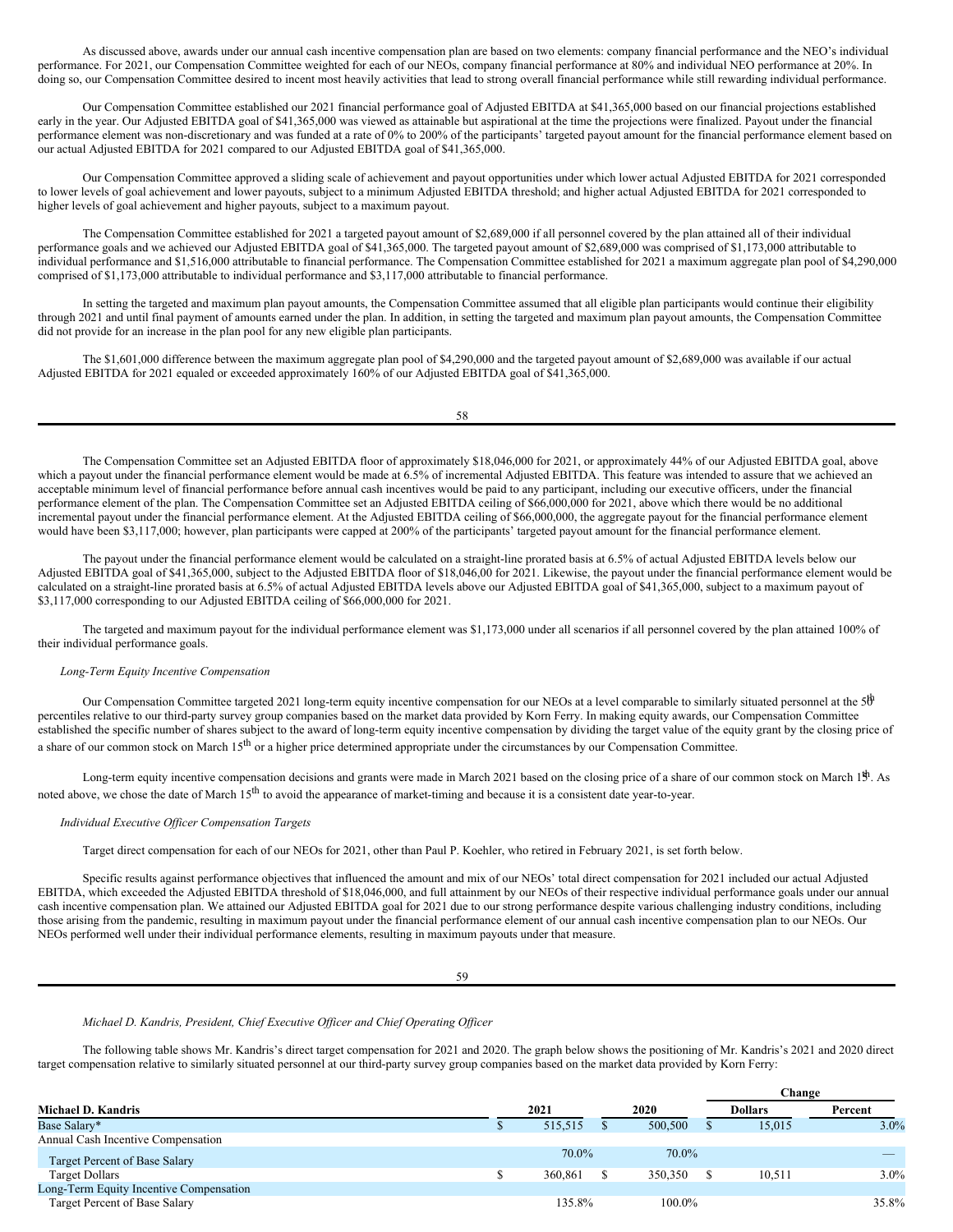| <b>Target Dollars</b>            | 700,000   | 500,000   | 200,000 | 40.0% |
|----------------------------------|-----------|-----------|---------|-------|
| Target Total Direct Compensation | 1.576.376 | 1.350.850 | 225,526 | 16.7% |

The base salary amounts represent Mr. Kandris's final annual base salary rates for 2021 and 2020. In May 2021, we increased Mr. Kandris's annual base salary rate to \$515,515, which remained in effect through December 31, 2021. On December 6, 2020, we increased Mr. Kandris's annual base salary to \$500,500. Prior to that time, Mr. Kandris's annual base salary was \$498,000 since May 25, 2020 and \$350,745 prior to that date since the beginning of 2020.



Our Compensation Committee increased Mr. Kandris's target total direct compensation by 16.7% for 2021 as compared to 2020. The increase in target total direct compensation for 2021 resulted from a merit increase in Mr. Kandris's base salary of 3.0%, a commensurate increase in his targeted annual cash incentive compensation, and a 40% increase in his targeted long-term equity incentive compensation.

60

# *Bryon T. McGregor, Chief Financial Of icer*

The following table shows Mr. McGregor's direct target compensation for 2021 and 2020. The graph below shows the positioning of Mr. McGregor's 2021 and 2020 direct target compensation relative to similarly situated personnel at our third-party survey group companies based on the market data provided by Korn Ferry:

|                                         |         |         | Change         |         |
|-----------------------------------------|---------|---------|----------------|---------|
| <b>Bryon T. McGregor</b>                | 2021    | 2020    | <b>Dollars</b> | Percent |
| Base Salary*                            | 339,862 | 329,963 | 9,899          | $3.0\%$ |
| Annual Cash Incentive Compensation      |         |         |                |         |
| Target Percent of Base Salary           | 50.0%   | 50.0%   |                |         |
| <b>Target Dollars</b>                   | 169.931 | 164,982 | 4.949          | $3.0\%$ |
| Long-Term Equity Incentive Compensation |         |         |                |         |
| Target Percent of Base Salary           | 73.6%   | 51.8%   |                | 42.1%   |
| <b>Target Dollars</b>                   | 250,000 | 171.030 | 78.970         | 46.2%   |
| <b>Target Total Direct Compensation</b> | 759,793 | 665,975 | 93,818         | 14.1%   |

The base salary amounts represent Mr. McGregor's final annual base salary rates for 2021 and 2020. In May 2021, we increased Mr. McGregor's annual base salary rate to \$339,862, which remained in effect through December 31, 2021. On December 6, 2020, we increased Mr. McGregor's annual base salary to \$329,963. Prior to that time, Mr. McGregor's annual base salary was \$317,963 since the beginning of 2020.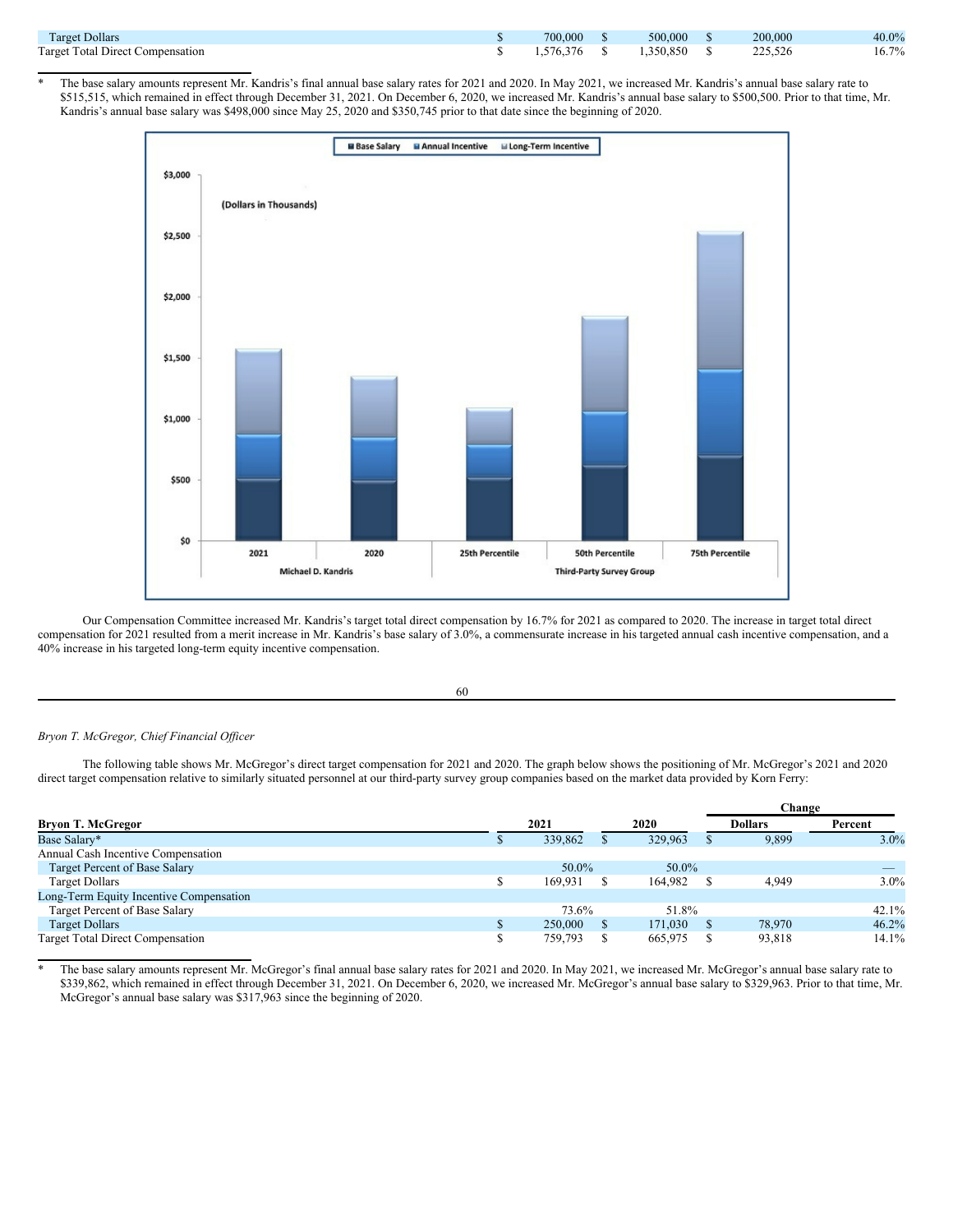

Our Compensation Committee increased Mr. McGregor's target total direct compensation by 14.1% for 2021 as compared to 2020. The increase in target total direct compensation for 2021 resulted from a merit increase in Mr. McGregor's base salary of 3.0%, a commensurate increase in his targeted annual cash incentive compensation, and a 46.2% increase in his targeted long-term equity incentive compensation.

```
61
```
# *Christopher W. Wright, Senior Vice President, and former General Counsel and Secretary*

The following table shows Mr. Wright's direct target compensation for 2021 and 2020. The graph below shows the positioning of Mr. Wright's 2021 and 2020 direct target compensation relative to similarly situated personnel at our third-party survey group companies based on the market data provided by Korn Ferry:

|                                         |         |         | Change         |          |
|-----------------------------------------|---------|---------|----------------|----------|
| <b>Christopher W. Wright</b>            | 2021    | 2020    | <b>Dollars</b> | Percent  |
| Base Salary*                            | 326,546 | 317,035 | 9,511          | $3.0\%$  |
| Annual Cash Incentive Compensation      |         |         |                |          |
| Target Percent of Base Salary           | 50.0%   | 50.0%   |                |          |
| <b>Target Dollars</b>                   | 163,273 | 158.518 | 4.755          | $3.0\%$  |
| Long-Term Equity Incentive Compensation |         |         |                |          |
| Target Percent of Base Salary           | 65.8%   | 53.9%   |                | $22.1\%$ |
| <b>Target Dollars</b>                   | 215,000 | 171.030 | 43,970         | 25.7%    |
| <b>Target Total Direct Compensation</b> | 704,819 | 646,583 | 58,236         | $9.0\%$  |

The base salary amounts represent Mr. Wright's final annual base salary rates for 2021 and 2020. In May 2021, we increased Mr. Wright's annual base salary rate to \$326,546, which remained in effect through December 31, 2021. On December 6, 2020, we increased Mr. Wright's annual base salary to \$317,035. Prior to that time, Mr. Wright's annual base salary was \$307,035 since the beginning of 2020.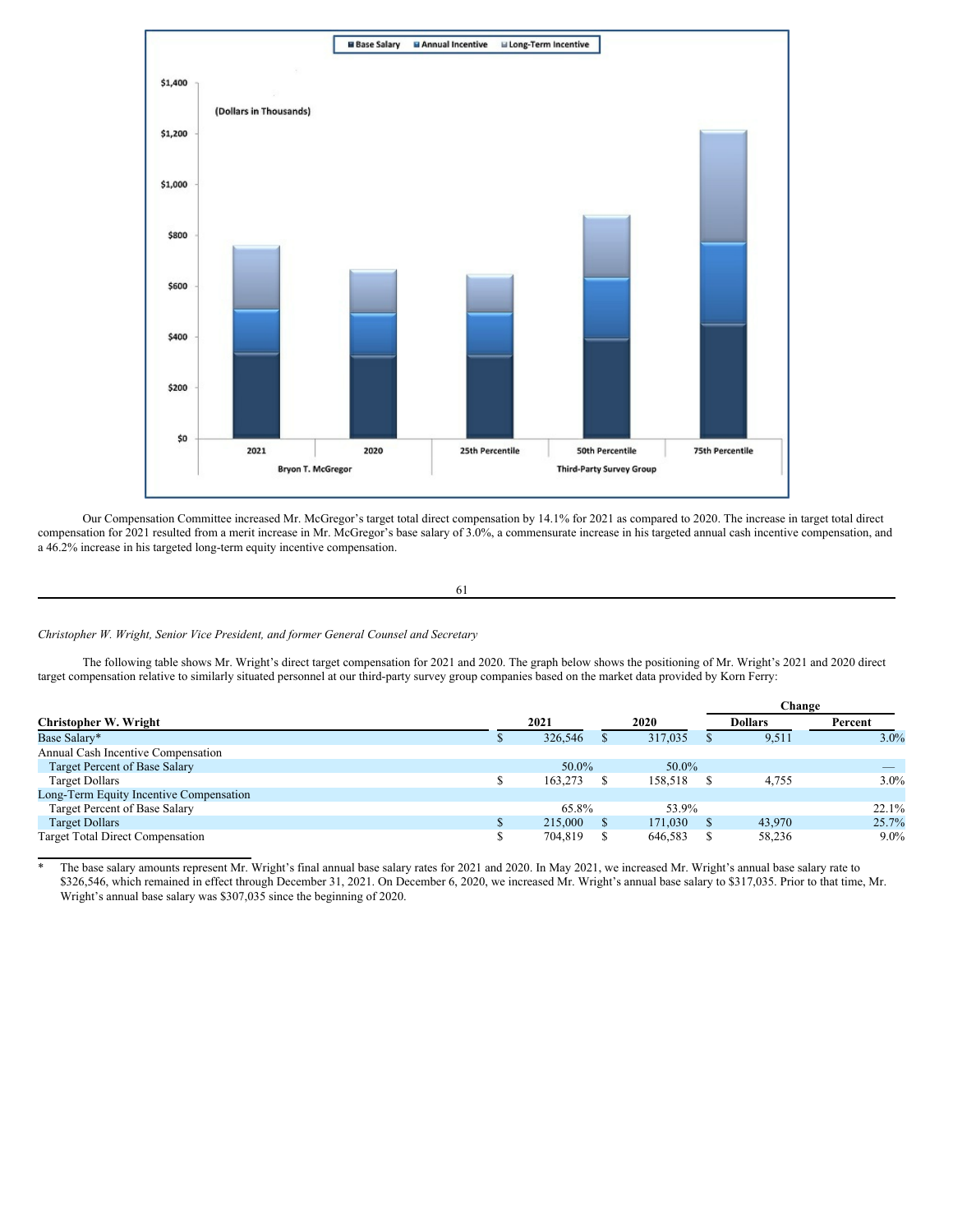

Our Compensation Committee increased Mr. Wright's target total direct compensation by 9.0% for 2021 as compared to 2020. The increase in target total direct compensation for 2021 resulted from a merit increase in Mr. Wright's base salary of 3.0%, a commensurate increase in his targeted annual cash incentive compensation, and a 25.7% increase in his targeted long-term equity incentive compensation.

62

# *James R. Sneed, Vice President and Chief Commercial Of icer*

The following table shows Mr. Sneed's direct target compensation for 2021 and 2020. The graph below shows the positioning of Mr. Sneed's 2021 and 2020 direct target compensation relative to similarly situated personnel at our third-party survey group companies based on the market data provided by Korn Ferry:

|                                         |         |         | Change         |         |
|-----------------------------------------|---------|---------|----------------|---------|
| <b>James R. Sneed</b>                   | 2021    | 2020    | <b>Dollars</b> | Percent |
| Base Salary*                            | 318,270 | 309,000 | 9,270          | $3.0\%$ |
| Annual Cash Incentive Compensation      |         |         |                |         |
| Target Percent of Base Salary           | 50.0%   | 50.0%   |                |         |
| <b>Target Dollars</b>                   | 159,135 | 154,500 | 4,635          | $3.0\%$ |
| Long-Term Equity Incentive Compensation |         |         |                |         |
| Target Percent of Base Salary           | 59.7%   | 55.3%   |                | $8.5\%$ |
| <b>Target Dollars</b>                   | 190,000 | 171.030 | 18.970         | 11.1%   |
| <b>Target Total Direct Compensation</b> | 667,405 | 634,530 | 32,875         | $5.2\%$ |

The base salary amounts represent Mr. Sneed's final annual base salary rates for 2021 and 2020. In May 2021, we increased Mr. Sneed's annual base salary rate to \$318,270, which remained in effect through December 31, 2021. On December 6, 2020, we increased Mr. Sneed's annual base salary to \$309,000. Prior to that time, Mr. Sneed's annual base salary was \$300,000 since the beginning of 2020.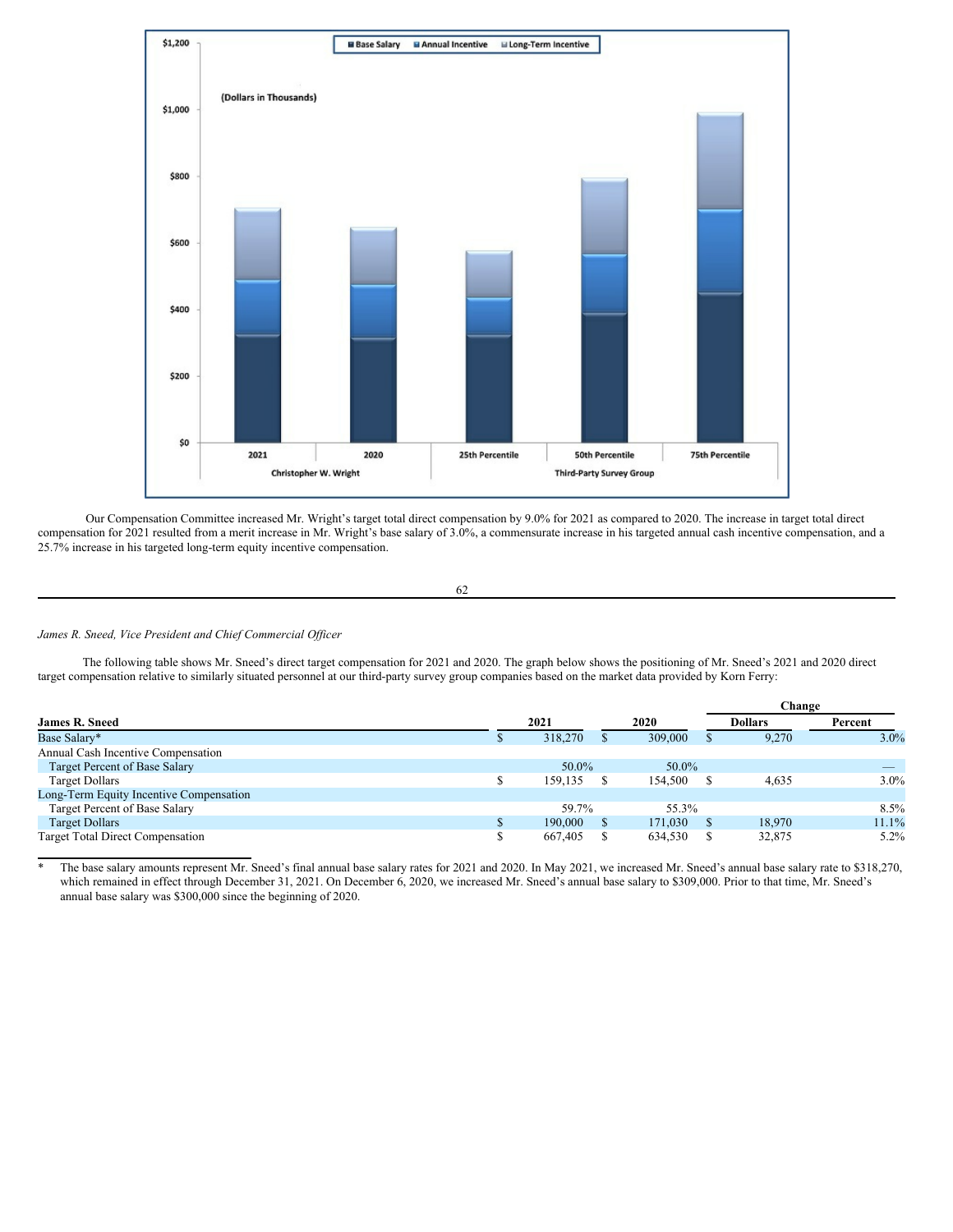

Our Compensation Committee increased Mr. Sneed's target total direct compensation by 5.2% for 2021 as compared to 2020. The increase in target total direct compensation for 2021 resulted from a merit increase in Mr. Sneed's base salary of 3.0%, a commensurate increase in his targeted annual cash incentive compensation, and an 11.1% increase in his targeted long-term equity incentive compensation.



### <span id="page-34-0"></span>**Compensation Committee Report**

The following Compensation Committee Report is not deemed filed with the Securities and Exchange Commission. Notwithstanding anything to the contrary set forth in any of our previous filings made under the Securities Act, or under the Exchange Act that might incorporate future filings made by Alto Ingredients under those statutes, the Compensation Committee Report will not be incorporated by reference into any such prior filings or into any future filings made by Alto Ingredients under those statutes.

# **COMPENSATION COMMITTEE REPORT**

The Compensation Committee has reviewed and discussed the foregoing Compensation Discussion and Analysis with management, and based on that review and discussion, the Compensation Committee recommended to the Board of Directors that the Compensation Discussion and Analysis be included in Alto Ingredients' Annual Report on Form 10-K for the year ended December 31, 2021 (incorporated by reference) and in this Proxy Statement.

> Respectfully submitted, Compensation Committee

Gilbert E. Nathan, Chairman Terry L. Stone John L. Prince Dianne S. Nury

64

### <span id="page-34-1"></span>**Compensation Risk Analysis**

Our Compensation Committee, with the advice of its independent compensation consultant and input from management, reviewed the design of our employee compensation policies and practices and concluded that those policies and practices do not create risks that are reasonably likely to have a material adverse effect on us. Significant factors considered by our Compensation Committee in reaching its conclusion include:

- the mix and balance of base salary, annual cash incentive compensation and long-term equity incentive compensation, with an emphasis on long-term equity incentive compensation that increases along with our executives' respective levels of responsibility;
- a long-term equity incentive compensation program under which grants of restricted stock are made, which is intended to mitigate the risk of actions intended to capture short-term stock appreciation gains at the expense of sustainable total stockholder return over the longer-term;
- vesting of long-term equity incentive awards over a number of years;
- caps on annual cash incentive compensation;
- broad performance ranges for minimum, target and maximum financial performance goals with small-tiered increments for annual cash incentive compensation that reduce the risk of accelerating or delaying revenue or expense recognition in order to satisfy the threshold or next tier for larger incentive payouts; and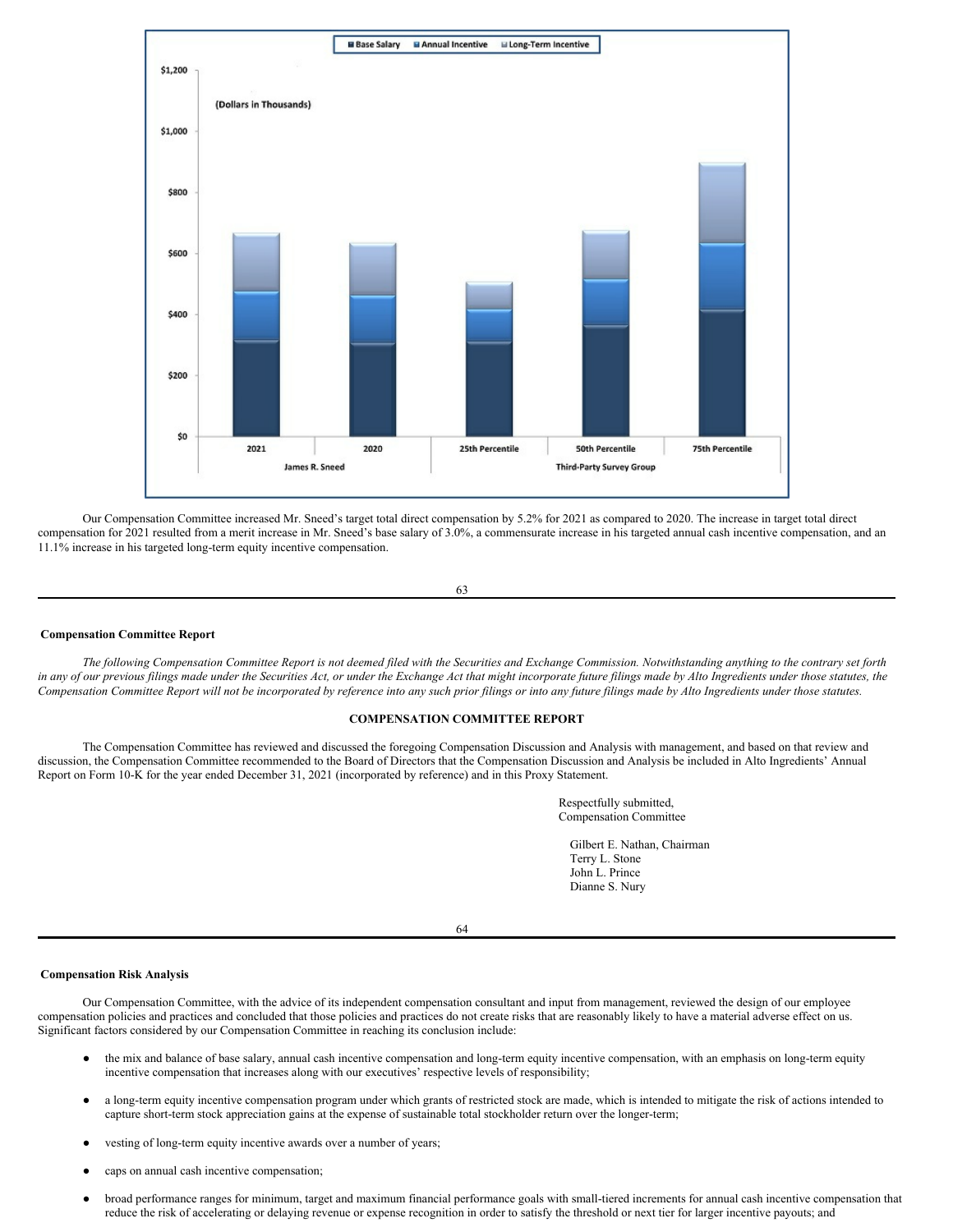● the financial performance measure we utilize under our annual cash incentive compensation plan is Adjusted EBITDA, which accounts for controllable factors such as attaining higher margins through managing production volumes relative to both specialty alcohol and essential ingredient sales prices and production input costs, increasing production efficiencies, and controlling operating costs such as selling, general and administrative expenses.

Other features in our incentive programs are intended to mitigate risks from our compensation program, particularly the risk of short-term decision-making. These features include the potential recoupment under our clawback policy of incentive awards from our executive officers, including all named executive officers, in the event of material noncompliance with any financial reporting requirement under the federal securities laws, including as a result of misconduct; and the ability of our Compensation Committee to exercise discretion to reduce or eliminate payouts under the discretionary components of our compensation program, such as the individual performance element in our annual cash incentive compensation plan, if it deems appropriate.

# <span id="page-35-0"></span>**Summary Compensation Table**

The following table sets forth summary information concerning the compensation of our NEOs for all services rendered in all capacities to us for the years ended December 31, 2021, 2020 and 2019.

| <b>Name and Principal Position</b>                      | Year |    | <b>Salary</b><br>(S) |               | <b>Bonus</b><br>$(S)^{(1)}$           |               | <b>Stock</b><br>Awards<br>$(S)^{(2)}$ |               | <b>Non-Equity</b><br><b>Incentive Plan</b><br>Compensation <sup>(3)</sup> |               | <b>All Other</b><br>Compensation <sup>(4)</sup> |     | Total<br>(S) |
|---------------------------------------------------------|------|----|----------------------|---------------|---------------------------------------|---------------|---------------------------------------|---------------|---------------------------------------------------------------------------|---------------|-------------------------------------------------|-----|--------------|
| Michael D. Kandris                                      | 2021 | \$ | 509,856              | \$            |                                       |               | 707,392                               | \$            | 642,500                                                                   | \$.           | 19,000                                          |     | \$1,878,748  |
| President, Chief Executive Officer                      | 2020 | \$ | 450,200              | S             | 100,000                               |               | 181,025                               | S             |                                                                           | \$            | 18,700                                          | \$  | 749,925      |
| and Chief Operating Officer <sup>(5)</sup>              | 2019 | S. | 350,745              | <sup>\$</sup> |                                       | \$.           | 64,400                                | <sup>\$</sup> |                                                                           | \$            | 18,400                                          | \$  | 433,545      |
| Bryon T. McGregor                                       | 2021 | S. | 336,130              | <sup>\$</sup> |                                       | S             | 252,640                               | \$            | 302,600                                                                   | <sup>\$</sup> | 19,000                                          | \$  | 910,370      |
| <b>Chief Financial Officer</b>                          | 2020 | S. | 331,115              | <sup>\$</sup> | 70,000                                | S             | 61,921                                | \$            |                                                                           | <sup>\$</sup> | 18,700                                          | \$  | 481,736      |
|                                                         | 2019 | S. | 317,963              | <sup>\$</sup> |                                       | \$.           | 64,400                                | S             |                                                                           | S.            | 18,600                                          | \$  | 400,963      |
| Christopher W. Wright                                   | 2021 | S. | 322,962              | S             |                                       |               | 217,270                               | \$            | 290,800                                                                   | <sup>\$</sup> | 19,000                                          |     | 850,032      |
| Senior Vice President                                   | 2020 | S. | 319,614              | <sup>\$</sup> | 65,000                                | S.            | 61,921                                | S             |                                                                           | \$            | 18,700                                          |     | 465,235      |
| and former General Counsel and Secretary <sup>(b)</sup> | 2019 | S. | 307,036              | <sup>S</sup>  |                                       | \$.           | 64,400                                | <sup>\$</sup> |                                                                           | \$.           | 35,237(7)                                       | -S  | 406,673      |
|                                                         |      |    |                      |               |                                       |               |                                       |               |                                                                           |               |                                                 |     |              |
| James R. Sneed                                          | 2021 | S. | 314,776              | S             |                                       |               | 192,003                               | \$            | 283,400                                                                   | <sup>S</sup>  | 19,000                                          | \$. | 809,179      |
| Vice President                                          | 2020 | S. | 312,231              | \$            | 60,000                                |               | 61,921                                | \$            |                                                                           | <sup>\$</sup> | 18,700                                          | \$. | 452,852      |
| and Chief Commercial Officer                            | 2019 | \$ | 280,252              | S             |                                       | \$.           | 65,941                                | \$            |                                                                           | \$            | 18,600                                          | \$. | 364,793      |
|                                                         |      |    |                      |               |                                       |               |                                       |               |                                                                           |               |                                                 |     |              |
| Paul P. Koehler                                         | 2021 | \$ | 21,041               | <sup>\$</sup> |                                       | <sup>\$</sup> |                                       | \$.           |                                                                           | <sup>\$</sup> | 781,617                                         |     | 802,658      |
| Former Vice President, Commodities                      | 2020 | \$ | 270,524              | S             | $\hspace{1.0cm} \rule{1.5cm}{0.15cm}$ | \$            | 45,256                                | S             |                                                                           | \$            | 19,225(9)                                       | -S  | 335,005      |
| and Corporate Development <sup>(8)</sup>                | 2019 | S. | 260,504              | \$            |                                       | \$            | 47,040                                | \$            |                                                                           | \$            | 18,700                                          |     | 326,244      |

(1) Amounts represent discretionary cash bonuses.<br>(2) The amounts shown are the fair value of stock a

The amounts shown are the fair value of stock awards on the date of grant. The fair value of stock awards is calculated by multiplying the number of shares of stock granted by the closing price of our common stock on the date of grant. The shares of common stock were issued under our 2016 Stock Incentive Plan. Information regarding the grants of restricted stock and vesting schedules for the named executive officers is included in the "Grants of Plan-Based Awards – 2021" and "Outstanding Equity Awards at Fiscal Year-End−2021" and "Option Exercises and Stock Vested" tables below and the footnotes to those tables.

(3) Amounts represent annual performance-based cash incentive compensation.

(4) Except as specifically noted, the amounts represent matching contributions under our 401(k) plan and contributions to the executive's health savings account. In addition, except as specifically noted, the value of perquisites and other personal benefits was less than \$10,000 in aggregate for each of the named executive officers.

(5) Mr. Kandris was appointed as our Co-President and Co-Chief Executive Officer in May 2020 and became our sole President and Chief Executive Officer in September 2020.

(6) In anticipation of his retirement, Mr. Wright stepped down as our General Counsel and Secretary in February 2022 upon the appointment of Auste M. Graham, our Vice President, General Counsel and Secretary. Mr. Wright now serves as Senior Vice President.

(7) Includes \$16,637 in perquisites or personal benefits relating to payment or reimbursement of commuting expenses from Mr. Wright's home to our offices in Sacramento, California, and housing and other living expenses.

(8) Mr. Koehler retired and his employment relationship with us was terminated in February 2021. In connection with Mr. Koehler's retirement, he received accelerated vesting of shares of restricted stock held by him having a vesting date fair value of \$494,512. See the "Option Exercises and Stock Vested" table below. In addition, Mr. Koehler received severance pay of \$272,406 and continuation of benefits valued at \$12,361. Mr. Koehler also received matching contributions under our 401(k) plan and contributions to his health savings account totaling \$2,338.

(9) Includes \$18,700 in matching contributions under our 401(k) plan, contributions to Mr. Koehler's health savings account and \$525 as a 15-year anniversary service bonus.

66

*Executive Employment Agreements*

*Michael D. Kandris*

Our Second Amended and Restated Employment Agreement with Michael D. Kandris provides for at-will employment as our President and Chief Executive Officer. Mr. Kandris's annual base salary is \$515,515 as of May 20, 2021, was \$500,500 as of December 6, 2020, was \$498,000 as of May 25, 2020 and was \$350,745 prior to that date for the balance of 2020 and for all of 2019. Mr. Kandris is eligible to participate in our short-term incentive plan with a pay-out target of 70% of his base salary, to be paid based upon performance criteria set by our Compensation Committee.

Upon termination by us without cause or resignation by Mr. Kandris for good reason, Mr. Kandris is entitled to receive (i) severance equal to eighteen months of his base salary, (ii) 150% of his total target short-term incentive plan award, (iii) continued health insurance coverage for eighteen months or until the earlier effective date of coverage under a subsequent employer's plan, and (iv) accelerated vesting of 25% of all shares or options subject to any equity awards granted to Mr. Kandris prior to Mr. Kandris's termination which are unvested as of the date of termination.

However, if Mr. Kandris is terminated without cause or resigns for good reason in anticipation of or twenty-four months after a change in control, Mr. Kandris is entitled to (i) severance equal to thirty-six months of base salary, (ii) 300% of his total target short-term incentive plan award, (iii) continued health insurance coverage for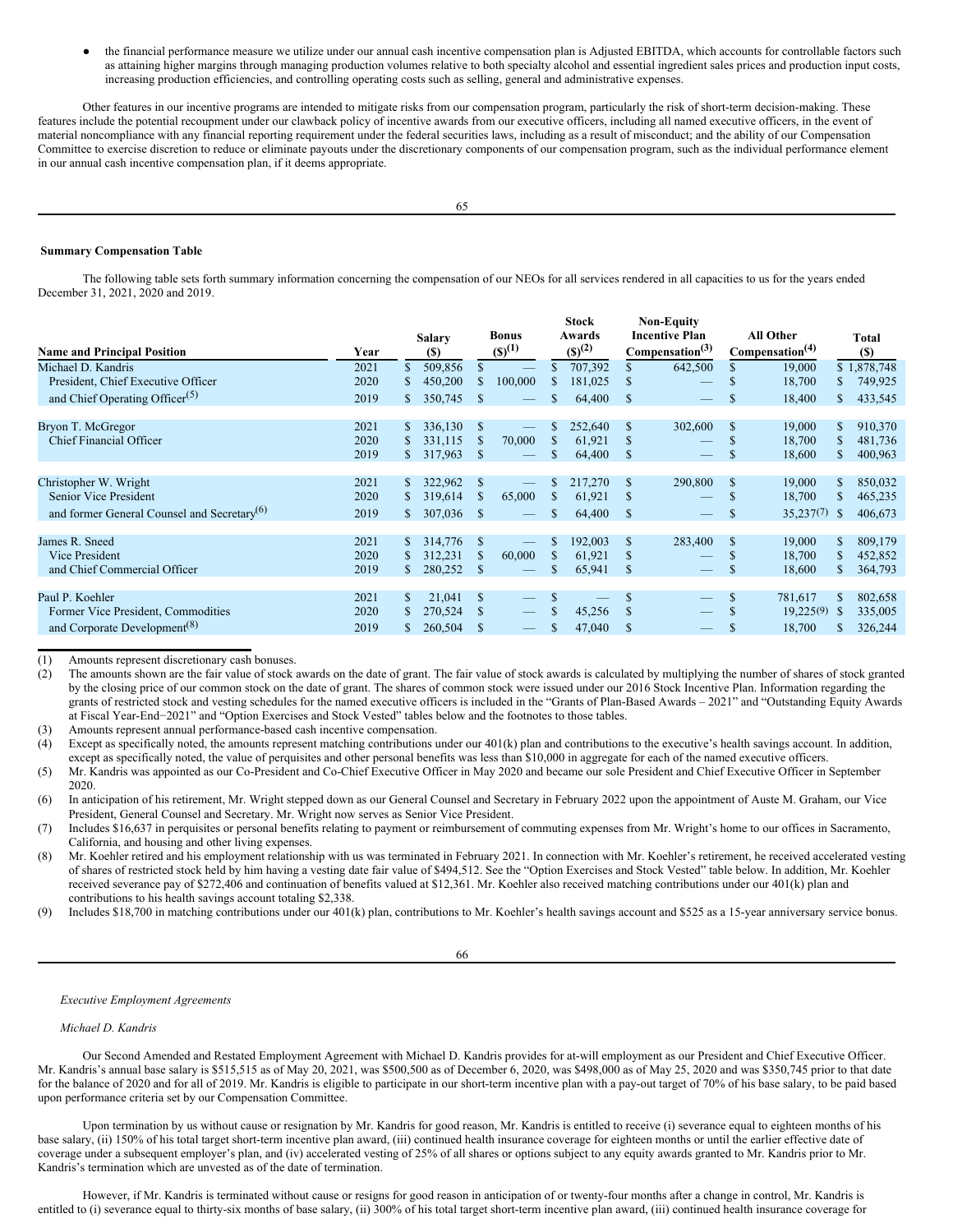thirty-six months or until the earlier effective date of coverage under a subsequent employer's plan, and (iv) accelerated vesting of 100% of all shares or options subject to any equity awards granted to Mr. Kandris prior to Mr. Kandris's termination that are unvested as of the date of termination.

If we terminate Mr. Kandris's employment upon his disability, Mr. Kandris is entitled to severance equal to twelve months of base salary. In addition, in the event of Mr. Kandris's disability and if he or someone authorized to act on his behalf executes and delivers an agreed release agreement and allows the release to become effective, we have agreed to accelerate the vesting of any equity awards granted to Mr. Kandris prior to the termination of his employment such that 100% of all shares or options subject to such awards which are unvested as of termination shall be accelerated and deemed fully vested as of the effectiveness of the release.

If Mr. Kandris dies, we have agreed to accelerate the vesting of any equity awards granted to Mr. Kandris prior to his death such that 100% of all shares or options subject to such awards which are unvested as of his death will be accelerated and deemed fully vested.

The term "cause" is defined in the Second Amended and Restated Employment Agreement as (i) Mr. Kandris's indictment or conviction of any felony or of any crime involving dishonesty, (ii) Mr. Kandris's participation in any fraud or other act of willful misconduct against us, (iii) Mr. Kandris's refusal to comply with any of our lawful directives, (iv) Mr. Kandris's material breach of his fiduciary, statutory, contractual, or common law duties to us, or (v) conduct by Mr. Kandris which, in the good faith and reasonable determination of our board of directors, demonstrates gross unfitness to serve; provided, however, that in the event that any of the foregoing events is reasonably capable of being cured, we shall provide written notice to Mr. Kandris describing the nature of the event and Mr. Kandris shall thereafter have three business days to cure the event.

The term "for good reason" is defined in the Second Amended and Restated Employment Agreement as (i) the assignment to Mr. Kandris of any duties or responsibilities that result in the material diminution of Mr. Kandris's authority, duties or responsibility, (ii) a material reduction by us in Mr. Kandris's annual base salary, except to the extent the base salaries of all of our other executive officers are accordingly reduced, (iii) a relocation of Mr. Kandris's place of work, or our principal executive offices if Mr. Kandris's principal office is at these offices, to a location that increases Mr. Kandris's daily one-way commute by more than thirty-five miles, or (iv) any material breach by us of any material provision of Mr. Kandris's employment agreement.

A "change in control" is deemed to have occurred if, in a single transaction or series of related transactions (i) any person (as the term is used in Section 13(d) and 14(d) of the Exchange Act), or persons acting as a group, other than a trustee or fiduciary holding securities under an employee benefit program, is or becomes a "beneficial owner" (as defined in Rule 13-3 under the Exchange Act), directly or indirectly of our securities representing a majority of our combined voting power, (ii) we merge, consolidate or otherwise engage in a business combination with or into another corporation, entity or person, other than a transaction in which the holders of at least a majority of our shares of voting capital stock outstanding immediately prior to the transaction continue to hold (either by the shares remaining outstanding or by their being converted into shares of voting capital stock of the surviving entity) a majority of the total voting power represented by our shares of voting capital stock (or the surviving entity) outstanding immediately after the transaction, or (iii) all or substantially all of our assets are sold.

# *Bryon T. McGregor*

Our Amended and Restated Employment Agreement with Bryon T. McGregor, as amended, provides for at-will employment as our Chief Financial Officer, Vice President and Assistant Secretary. Mr. McGregor's annual base salary is \$339,862 as of May 20, 2021, was \$329,963 as of December 6, 2020 and was \$317,963 prior to that date for the balance of 2020 and for all of 2019. Mr. McGregor is eligible to participate in our short-term incentive plan with a pay-out target of 50% of his base salary, to be paid based upon performance criteria set by our Compensation Committee.

Upon termination by us without cause or resignation by Mr. McGregor for good reason, Mr. McGregor is entitled to receive (i) severance equal to twelve months of his base salary, (ii) 100% of his total target short-term incentive plan award, (iii) continued health insurance coverage for twelve months or until the earlier effective date of coverage under a subsequent employer's plan, and (iv) accelerated vesting of 25% of all shares or options subject to any equity awards granted to Mr. McGregor prior to Mr. McGregor's termination which are unvested as of the date of termination.

However, if Mr. McGregor is terminated without cause or resigns for good reason in anticipation of or twenty-four months after a change in control, Mr. McGregor is entitled to (i) severance equal to twenty-four months of base salary, (ii) 200% of his total target short-term incentive plan award, (iii) continued health insurance coverage for twenty-four months or until the earlier effective date of coverage under a subsequent employer's plan, and (iv) accelerated vesting of 100% of all shares or options subject to any equity awards granted to Mr. McGregor prior to Mr. McGregor's termination that are unvested as of the date of termination.

All other terms and conditions of Mr. McGregor's employment agreement are substantially the same as those contained in Mr. Kandris's employment agreement described above.

# *Christopher W. Wright*

Our Amended and Restated Employment Agreement with Christopher W. Wright provides for at-will employment as our Vice President of Administration, General Counsel and Secretary. In February 2022, Mr. Wright stepped down from his position as General Counsel and Secretary in anticipation of his retirement. Mr. Wright's annual base salary is \$326,546 as of May 20, 2021, was \$317,035 as of December 6, 2020 and was \$307,035 prior to that date for the balance of 2020 and for all of 2019. Mr. Wright is eligible to participate in our short-term incentive plan with a pay-out target of 50% of his base salary, to be paid based upon performance criteria set by our Compensation Committee.

68

All other terms and conditions of Mr. Wright's Amended and Restated Employment Agreement are substantially the same as those contained in Mr. McGregor's Amended and Restated Employment Agreement described above.

*James R. Sneed*

Our Amended and Restated Employment Agreement with James R. Sneed provides for at-will employment as our Vice President of Supply & Trading, now retitled to Mr. Sneed's current position as Vice President and Chief Commercial Officer. Mr. Sneed's annual base salary is \$318,270 as of May 20, 2021, was \$309,000 as of December 6, 2020, was \$300,000 as of June 23, 2019 and was \$260,504 prior to that date for the balance of 2019. Mr. Sneed is eligible to participate in our short-term incentive plan with a pay-out target of 50% of his base salary, to be paid based upon performance criteria set by our Compensation Committee.

All other terms and conditions of Mr. Sneed's Amended and Restated Employment Agreement are substantially the same as those contained in Mr. McGregor's Amended and Restated Employment Agreement described above.

*Paul P. Koehler*

Our Amended and Restated Employment Agreement with Paul P. Koehler provided for at-will employment as our Vice President, Commodities and Corporate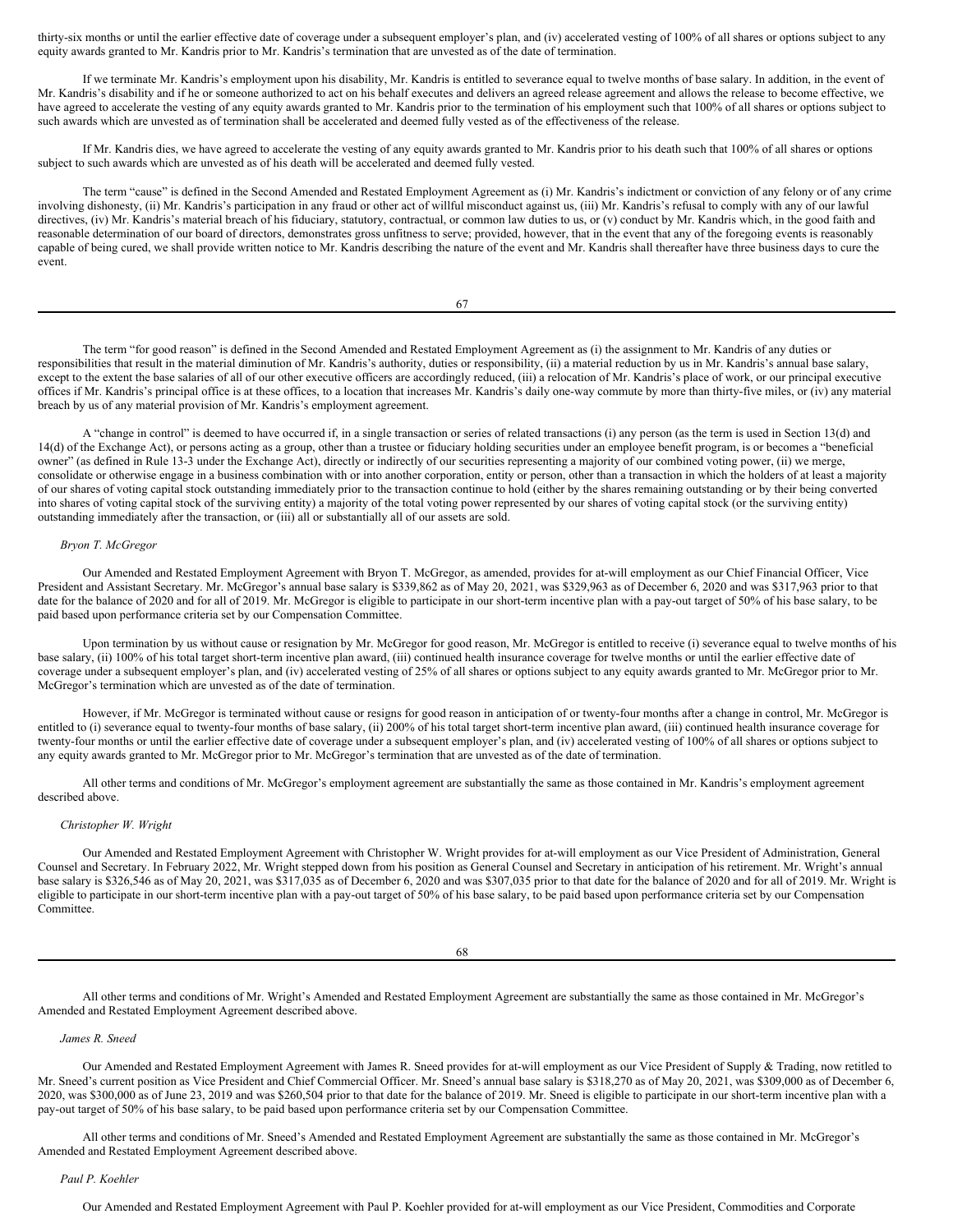Development. Mr. Koehler's annual base salary was \$260,514 for all of 2019 and through his retirement in February 2021. Mr. Koehler was eligible to participate in our shortterm incentive plan with a pay-out target of 50% of his base salary, to be paid based upon performance criteria set by our Compensation Committee.

All other terms and conditions of Mr. Koehler's Amended and Restated Employment Agreement were substantially the same as those contained in Mr. McGregor's Amended and Restated Employment Agreement described above.

## *Clawback Policy*

On March 29, 2018, our Compensation Committee instituted a new "clawback" policy with respect to incentive compensation. Except as otherwise required by applicable law and regulations, the clawback policy applies to any incentive compensation, including any cash or equity incentive compensation, awarded or paid after March 29, 2018. The clawback policy is intended to mitigate the risks associated with our compensation policies because our executive officers, including all of our named executive officers, will be required to repay compensation as provided under the policy.

The clawback policy requires recoupment of all incentive compensation, including any cash or equity incentive compensation, awarded or paid to any of our executive officers, including all of our named executive officers, in the event our financial statements are required to be restated, regardless of cause, including, without limitation, due to: (i) material noncompliance with any financial reporting requirements under the federal securities laws, (ii) an error, miscalculation or omission, or (iii) the commission of an act of fraud or other misconduct, including dishonesty, unethical conduct or falsification of our records. The recoupment period is the three-year period commencing from the date of the financial statement required to be restated; and if more than one financial statement is required to be restated, the date of the earliest dated financial statement. The amount of incentive compensation subject to recoupment is the amount received that exceeds the amount that otherwise would have been received had it been determined based on the accounting restatement, and is computed without regard to any taxes paid. We are prohibited under the policy from indemnifying or agreeing to indemnify any executive officer from the loss of any erroneously awarded incentive compensation.

Our clawback policy is a "no-fault" policy and applies even if the executive officer did not engage in any misconduct and even if the executive officer had no responsibility for the financial statement errors, miscalculations, omissions or other reasons requiring restatement.

Our Compensation Committee will reevaluate and, if necessary, revise our clawback policy to comply with the Dodd-Frank Wall Street Reform and Consumer Protection Act once the rules implementing the clawback requirements have been finalized by the Securities and Exchange Commission.

## <span id="page-37-0"></span>**Grants of Plan-Based Awards** – **2021**

The following table sets forth summary information regarding all grants of plan-based awards made to our NEOs during the year ended December 31, 2021. The awards were made under our annual performance-based cash incentive compensation plan and our long-term equity incentive compensation plan and are described in "Compensation Discussion and Analysis—Compensation Decisions for 2021" above.

|                                             |                        | <b>Estimated Possible Payouts</b><br><b>Under Non-Equity Incentive</b><br>Plan Awards <sup><math>(1)</math></sup> |                         |   |               |   |                               | <b>All Other Stock</b><br>Awards:<br>Number of<br><b>Shares</b> |          | <b>Grant Date Fair</b><br><b>Value of Stock</b> |  |
|---------------------------------------------|------------------------|-------------------------------------------------------------------------------------------------------------------|-------------------------|---|---------------|---|-------------------------------|-----------------------------------------------------------------|----------|-------------------------------------------------|--|
| Name                                        | <b>Grant Date</b>      |                                                                                                                   | <b>Threshold</b><br>(S) |   | Target<br>(S) |   | <b>Maximum</b><br><b>(\$)</b> | of Stock or<br>Units $(\#)^{(2)}$                               |          | and Option<br>Awards $(5)^{(3)}$                |  |
| Michael D. Kandris                          | 3/23/2021<br>3/23/3021 | Эħ.                                                                                                               | 71,394                  |   | 356,971       | S | 642,500                       | 123,239                                                         | - \$     | 707,392                                         |  |
| Bryon T. McGregor                           | 3/23/2021<br>3/23/2021 | \$                                                                                                                | 33,623                  | S | 168.116       | S | 302,600                       | 44,014                                                          | <b>S</b> | 252,640                                         |  |
| Christopher W. Wright                       | 3/23/2021<br>3/23/2021 | $\mathbb{S}$                                                                                                      | 32,306                  | S | 161,532       | S | 290,800                       | 37,852 \$                                                       |          | 217,270                                         |  |
| James R. Sneed                              | 3/23/2021<br>3/23/2021 | S.                                                                                                                | 31,488                  | S | 157,442       | S | 283,400                       | 33,450                                                          |          | 192,003                                         |  |
| Paul P. Koehler <sup><math>(4)</math></sup> | N/A                    |                                                                                                                   |                         |   |               |   |                               |                                                                 |          |                                                 |  |

(1) The amounts represent the threshold, target and maximum annual incentive award payout for the January 1, 2021 to December 31, 2021 performance period under our annual performance-based cash incentive compensation plan, and assume full achievement of the NEO's individual performance element. The actual 2021 payout is reported in the "Summary Compensation Table" above under the "Non-Equity Incentive Plan Compensation" column.

(2) The stock awards reported in the above table represent shares of stock granted under our 2016 Plan. The grant vested as to 33% of the shares on April 1, 2022 and vests as to 33% and 34% of the shares on April 1, 2023 and 2024, respectively.

70

(3) The dollar value of grants of common stock shown represents the grant date fair value calculated based on the fair market value of our common stock on the grant date. The actual value that an executive will realize on the award will depend on the price per share of our common stock at the time shares are sold. There is no assurance that the actual value realized by an executive will be at or near the grant date fair value of the shares awarded.

(4) Mr. Koehler retired and his employment relationship with us was terminated in February 2021.

# <span id="page-37-1"></span>**Outstanding Equity Awards at Fiscal Year-End – 2021**

**Name**

The following table sets forth information about outstanding equity awards held by our named executive officers as of December 31, 2021.

|                    |                                                                                                              |                                         | <b>Option Awards</b> |                                     | <b>Stock Awards</b>                                                                                                    |                                                                                                                                 |
|--------------------|--------------------------------------------------------------------------------------------------------------|-----------------------------------------|----------------------|-------------------------------------|------------------------------------------------------------------------------------------------------------------------|---------------------------------------------------------------------------------------------------------------------------------|
| <b>Name</b>        | Number of<br><b>Securities</b><br>Underlying<br>Unexercised<br>Options $(\#)$<br>Exerciseable <sup>(1)</sup> | Option<br><b>Exercise</b><br>Price (\$) |                      | Option<br><b>Expiration</b><br>Date | <b>Number</b><br>of Shares<br>or Units<br>of Stock<br>That<br><b>Have Not</b><br><b>Vested</b><br>$(4)$ <sup>(2)</sup> | Market<br>Value of<br><b>Shares</b><br>or Units of<br><b>Stock That</b><br><b>Have Not</b><br>Vested( <b>S</b> ) <sup>(3)</sup> |
| Michael D. Kandris | $31,746(4)$ \$                                                                                               |                                         | 3.74                 | 6/24/2023                           | $125,000(5)$ \$                                                                                                        | 601,250                                                                                                                         |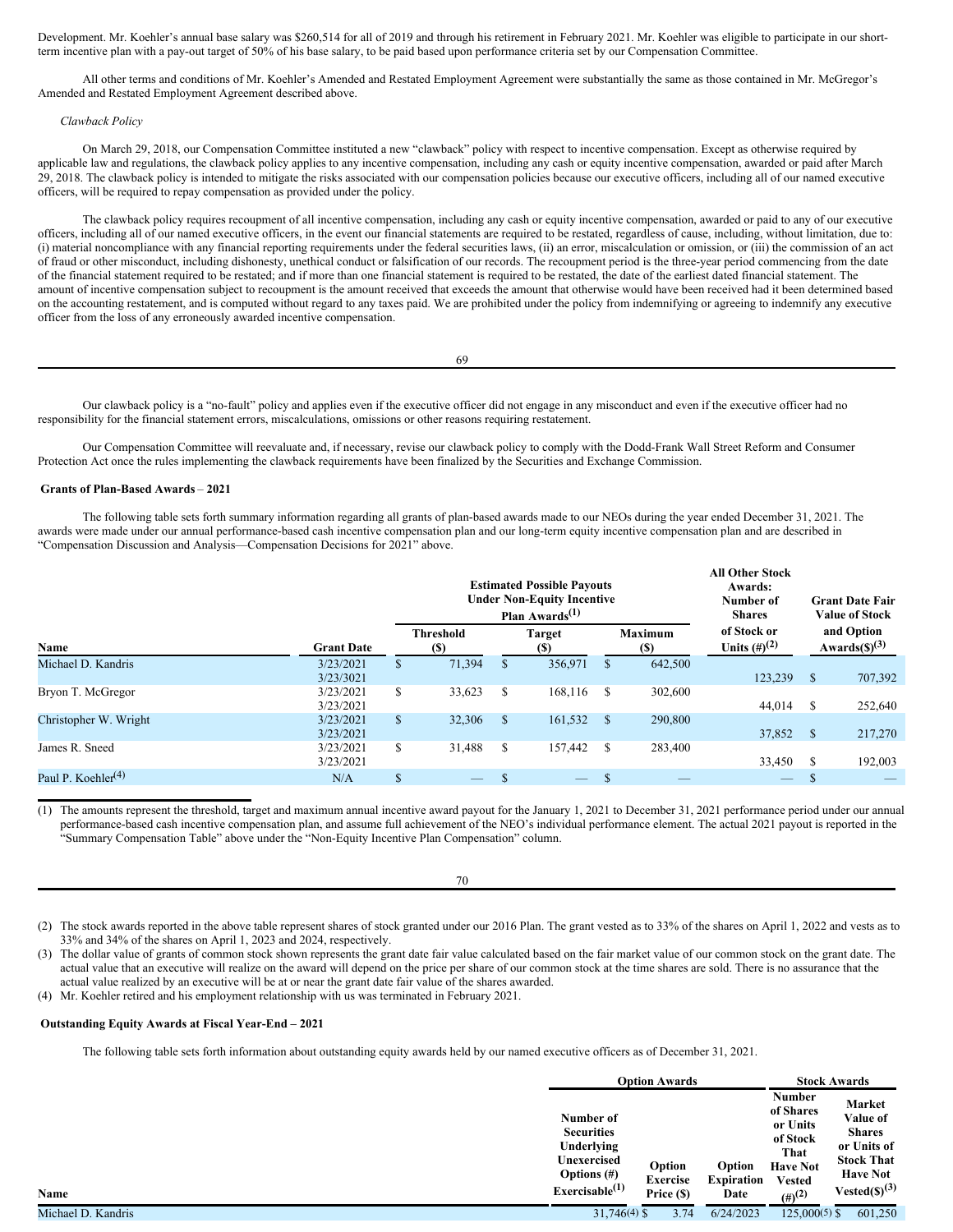|                                |                |                          |                                 | $123,239(6)$ \$               | 592,780                  |
|--------------------------------|----------------|--------------------------|---------------------------------|-------------------------------|--------------------------|
|                                |                |                          |                                 |                               |                          |
| Bryon T. McGregor              | $31,746(4)$ \$ | 3.74                     | 6/24/2023                       | $42,758(5)$ \$                | 205,666                  |
|                                |                |                          |                                 | $44,014(6)$ \$                | 211,707                  |
|                                |                |                          |                                 |                               |                          |
| Christopher W. Wright          |                |                          |                                 | $42,758(5)$ \$                | 205,666                  |
|                                |                |                          |                                 | $37,852(6)$ \$                | 182,068                  |
|                                |                |                          |                                 |                               |                          |
| James R. Sneed                 | $10,204(7)$ \$ | 3.74                     | 6/24/2023                       | $42,758(5)$ \$                | 205,666                  |
|                                |                |                          |                                 | $33,450(6)$ \$                | 160,895                  |
|                                |                |                          |                                 |                               |                          |
| Paul P. Koehler <sup>(8)</sup> | \$             | $\qquad \qquad - \qquad$ | $\hspace{0.1mm}-\hspace{0.1mm}$ | $\overline{\phantom{m}}$<br>ъ | $\overline{\phantom{a}}$ |
|                                |                |                          |                                 |                               |                          |

(1) The option awards reported in the above table represent stock options granted under our 2006 Stock Incentive Plan.

(2) The stock awards reported in the above table represent shares of restricted stock granted under our 2016 Plan.

(3) Represents the fair market value per share of our common stock of \$4.81 on December 31, 2021, the last business day of the most recently completed fiscal year, multiplied by the number of shares that had not vested as of that date.

- (4) Represents shares underlying a stock option granted on June 24, 2013. The option vested as to 33%, 33% and 34% of the 31,746 shares underlying the option on April 1, 2014, 2015 and 2016, respectively.
- (5) Represents shares granted on July 13, 2020. The grant vested on April 1, 2022.

(6) Represents shares granted on March 23, 2021. The grant vested as to 33% of the shares on April 1, 2022 and vests as to 33% and 34% of the shares on April 1, 2023 and 2024, respectively.

(8) Mr. Koehler retired and his employment relationship with us was terminated in February 2021.

### <span id="page-38-0"></span>**Option Exercises and Stock Vested**

The following table summarizes the exercise of option awards and the vesting of stock awards for each of our NEOs for the year ended December 31, 2021:

|                                             | <b>Option Awards</b>                                          |  |                                                     | <b>Stock Awards</b>                                               |  |                                                    |  |
|---------------------------------------------|---------------------------------------------------------------|--|-----------------------------------------------------|-------------------------------------------------------------------|--|----------------------------------------------------|--|
| Name                                        | <b>Number of Shares</b><br><b>Acquired on Exercise</b><br>(#) |  | <b>Value Realized</b><br>on Exercise<br>$(S)^{(1)}$ | <b>Number of Shares</b><br><b>Acquired on Vesting</b><br>$^{(#)}$ |  | <b>Value Realized</b><br>on Vesting<br>$(S)^{(2)}$ |  |
| Michael D. Kandris                          | $\overline{\phantom{a}}$                                      |  |                                                     | 110.981                                                           |  | 628,152                                            |  |
| Bryon T. McGregor                           | $\hspace{0.1mm}-\hspace{0.1mm}$                               |  |                                                     | 56,739                                                            |  | 321,143                                            |  |
| Christopher W. Wright                       | $\hspace{0.1mm}-\hspace{0.1mm}$                               |  |                                                     | 65,532                                                            |  | 370,911                                            |  |
| James R. Sneed                              | $\hspace{0.1mm}-\hspace{0.1mm}$                               |  | __                                                  | 57,049                                                            |  | 322,897                                            |  |
| Paul P. Koehler <sup><math>(3)</math></sup> | 10.204                                                        |  | 35.683                                              | 64,056                                                            |  | 494,512                                            |  |

(1) Represents the closing price of a share of our common stock on the date of exercise, minus the option exercise price, multiplied by the number of shares as to which the option was exercised.

(2) Represents the closing price of a share of our common stock on the date of vesting multiplied by the number of shares that vested on such date, including any shares that were withheld by us to satisfy minimum employment withholding taxes.

(3) Mr. Koehler retired and his employment relationship with us was terminated in February 2021. Upon his retirement, Mr. Koehler's unvested shares of restricted stock vested in full.

### <span id="page-38-1"></span>**Severance and Change in Control Arrangements with Named Executive Officers**

*Executive Employment Agreements*. We have entered into agreements with our NEOs that provide certain benefits upon the termination of their employment under certain prescribed circumstances. Those agreements are described under "Executive Employment Agreements" above.

*Stock Incentive Plans*. Under our 2016 Plan, if a change in control occurs, each outstanding equity award under the discretionary grant program will automatically accelerate in full, unless (i) that award is assumed by the successor corporation or otherwise continued in effect, (ii) the award is replaced with a cash retention program that preserves the spread existing on the unvested shares subject to that equity award (the excess of the fair market value of those shares over the exercise or base price in effect for the shares) and provides for subsequent payout of that spread in accordance with the same vesting schedule in effect for those shares, or (iii) the acceleration of the award is subject to other limitations imposed by the plan administrator. Each outstanding equity award under the stock issuance program will vest as to the number of shares of common stock subject to that award immediately prior to the change in control, unless that equity award is assumed by the successor corporation or otherwise continued in effect or replaced with a cash retention program similar to the program described in clause (ii) above or unless vesting is precluded by its terms. Immediately following a change in control, all outstanding awards under the discretionary grant program will terminate and cease to be outstanding except to the extent assumed by the successor corporation or its parent or otherwise expressly continued in full force and effect pursuant to the terms of the change in control transaction.

The plan administrator will have the discretion to structure one or more equity awards under the discretionary grant and stock issuance programs so that those equity awards will vest in full in the event the individual's service with us or the successor entity is terminated (actually or constructively) within a designated period following a change in control transaction, whether or not those equity awards are to be assumed or otherwise continued in effect or replaced with a cash retention program.

72

The definition of "change in control" under our 2016 Plan is substantially the same as provided under "Executive Employment Agreements" above.

# <span id="page-38-2"></span>**Calculation of Potential Payments upon Termination or Change in Control**

In accordance with the rules of the Securities and Exchange Commission, the following table presents our estimate of the benefits payable to our NEOs under their executive employment agreements and our 2016 Plan assuming that for each of the NEOs (i) a "change in control" occurred on December 31, 2021, the last business day of 2021, and (a) there was a termination by the executive "for good reason," or by us without "cause" within three months before or twelve months after the change in control, or (b) none of the executives' equity awards were assumed by the successor corporation or replaced with a cash retention program, (ii) a qualifying termination occurred on December 31, 2021, which is a termination by the executive "for good reason," by us without "cause" or upon the executive's disability, or (iii) a non-qualifying termination

<sup>(7)</sup> Represents shares underlying a stock option granted on June 24, 2013. The option vested as to 33%, 33% and 34% of the 10,204 shares underlying the option on April 1, 2014, 2015 and 2016, respectively.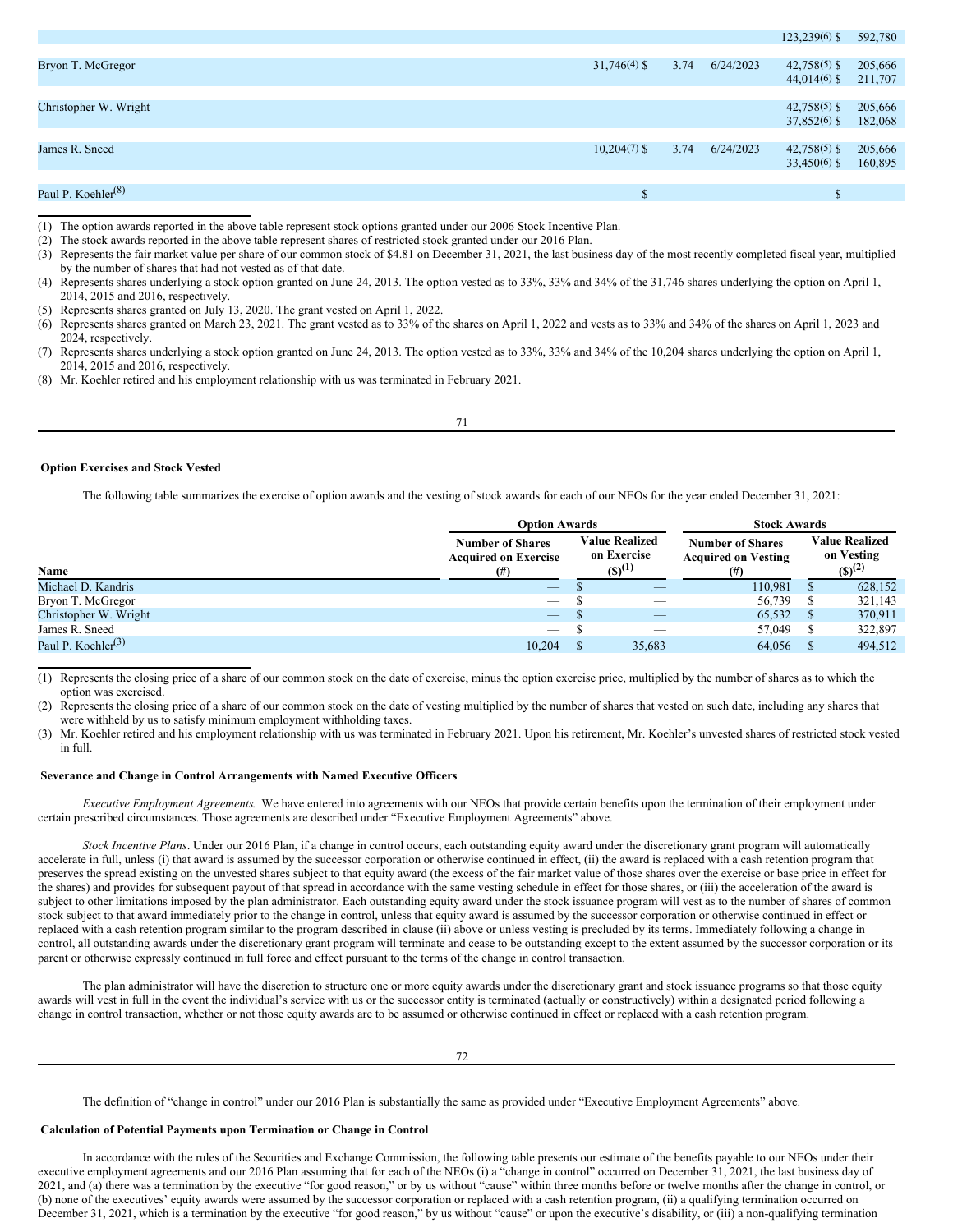occurred on December 31, 2021, which is a voluntary termination by the executive other than "for good reason" or by us for "cause." See "Executive Employment Agreements" above for the definitions of "for good reason," "cause" and "change in control."

**Value of**

| Name                           | <b>Trigger</b>                                                                   | <b>Salary</b><br>and Bonus $(1)$ |               | Continuation<br>of Benefits $^{(2)}$ |                          | value of<br><b>Stock</b><br>Acceleration <sup>(3)</sup> |                | <b>Total</b><br>Value <sup>(4)</sup> |  |
|--------------------------------|----------------------------------------------------------------------------------|----------------------------------|---------------|--------------------------------------|--------------------------|---------------------------------------------------------|----------------|--------------------------------------|--|
| Michael D. Kandris             | Change in Control<br><b>Qualifying Termination</b><br>Non-Qualifying Termination | \$<br>2,629,128<br>1,314,564     | \$<br>S<br>\$ | 39,127<br>19,563                     | S<br>S<br>S              | 1,194,034<br>298,509                                    | \$             | 3,862,289<br>1,632,636               |  |
| Bryon T. McGregor              | Change in Control<br><b>Qualifying Termination</b><br>Non-Oualifying Termination | 1,019,586<br>509,793             | \$<br>\$      | 37,424<br>18,712                     | S<br><sup>\$</sup>       | 419,884<br>104,971                                      | \$<br>\$       | 1,476,894<br>633,476                 |  |
| Christopher W. Wright          | Change in Control<br><b>Qualifying Termination</b><br>Non-Qualifying Termination | \$<br>979,638<br>489,819         | S<br>\$<br>\$ | 26,084<br>13,042                     | \$<br>\$<br>S            | 387,729<br>96,932                                       | \$<br>\$<br>\$ | 1,393,451<br>599,793                 |  |
| James R. Sneed                 | Change in Control<br><b>Oualifying Termination</b><br>Non-Qualifying Termination | \$<br>954,810<br>477,405         | \$<br>\$      | 26,084<br>13,042                     | <sup>\$</sup><br>\$<br>S | 454,800<br>113,700                                      | \$<br>\$       | 1,435,694<br>604,147                 |  |
| Paul P. Koehler <sup>(5)</sup> | Change in Control<br><b>Qualifying Termination</b><br>Non-Qualifying Termination | \$                               | \$.           |                                      | S                        |                                                         |                |                                      |  |

(1) Amount represents twenty-four months additional salary plus 200% of the executive's total target short-term cash incentive compensation after the date of termination in the event of a change in control and twelve months additional salary plus 100% of the executive's total target short-term cash incentive compensation after the date of termination in the event of a qualifying termination, in each case based on the executive's salary as of December 31, 2021; provided, that Michael D. Kandris is entitled to thirty-six months additional salary plus 300% of his total target short-term cash incentive compensation after the date of termination in the event of a change in control and eighteen months additional salary plus 150% of his total target short-term cash incentive compensation after the date of termination in the event of a qualifying termination, in each case based on his salary as of December 31, 2021.

(2) For those NEOs reported as eligible for benefits, the amount represents the aggregate value of the continuation of certain employee health benefits for up to twenty-four months after the date of termination in the event of a change in control and for up to twelve months after the date of termination in the event of a qualifying termination; provided, that Michael D. Kandris is entitled to thirty-six months of additional benefits after the date of termination in the event of a change in control and eighteen months of additional benefits after the date of termination in the event of a qualifying termination.

(3) For those NEOs reported as eligible for acceleration of vesting benefits, the amount represents the aggregate value of the accelerated vesting of 100% of all of the executive's unvested restricted stock grants in the event of a change in control and 25% of all of the executive's unvested restricted stock grants in the event of a qualifying termination. The amounts shown as the value of the accelerated restricted stock grants are based solely on the intrinsic value of the restricted stock grants as of December 31, 2021, which was calculated by multiplying (i) the fair market value of our common stock on December 31, 2021, which was \$4.81 per share, by (ii) the assumed number of shares vesting on an accelerated basis on December 31, 2021.

(4) Excludes the value to the executive of the continuing right to indemnification and continuing coverage under our directors' and officers' liability insurance, if applicable.

(5) Mr. Koehler retired and his employment relationship with us was terminated in February 2021.

## **Compensation Committee Interlocks and Insider Participation**

Our Compensation Committee consists of Gilbert E. Nathan, Terry L. Stone, John L. Prince and Dianne S. Nury. None of these individuals were officers or employees of Alto Ingredients at any time during 2021 or at any other time. During 2021, none of our executive officers served as a member of the board of directors or compensation committee of any other entity whose executive officer(s) served on our Board or Compensation Committee.

73

# <span id="page-39-0"></span>**CEO Pay Ratio**

As required by Section 953(b) of the Dodd-Frank Wall Street Reform and Consumer Protection Act, and Item 402(u) of Regulation S-K under the Securities Act, we are providing the following information about the relationship of the annual total compensation of Michael D. Kandris, our Chief Executive Officer (our "CEO"), and who is also our President and Chief Operating Officer, and the annual total compensation of our employees. The pay ratio included in this information is a reasonable estimate calculated in a manner consistent with Item 402(u) of Regulation S-K under the Securities Act. The Securities and Exchange Commission's rules for identifying our median employee and calculating the pay ratio allow companies to use different methodologies, estimates and assumptions, therefore the pay ratio disclosure below may not be comparable to the pay ratio reported by other companies.

For 2021, our last completed fiscal year:

- the annual total compensation of our CEO, as reported in the Summary Compensation Table included above in this Proxy Statement, was \$1,878,748; and
- the median of the annual total compensation of all employees (other than our CEO) was \$80,677.

Based on this information, for 2021 the ratio of the annual total compensation of Mr. Kandris, our CEO, to the median of the annual total compensation of all employees was 23.3 to 1.

To identify the median of the annual total compensation of all employees, as well as to determine the annual total compensation of our median employee and our CEO, we took the following steps:

1. We determined that as of October 7, 2021, our employee population consisted of approximately 375 individuals with all of these individuals located in the United States. This employee population consisted of our full-time, part-time and temporary employees. We did not employ any seasonal workers in 2021. We selected October 7, 2021, which is within the last three months of 2021, as the date upon which we would identify the "median employee" because it enabled us to make such identification in a reasonably efficient and economical manner.

2. To identify the "median employee" from our employee population, we compared the amount of wages of our employees, as reflected in our payroll records as of the determination date and ultimately reported to the Internal Revenue Service on Forms W-2 for 2021. In making this determination, we annualized the compensation of employees who were hired in 2021 but did not work for us for the entire year.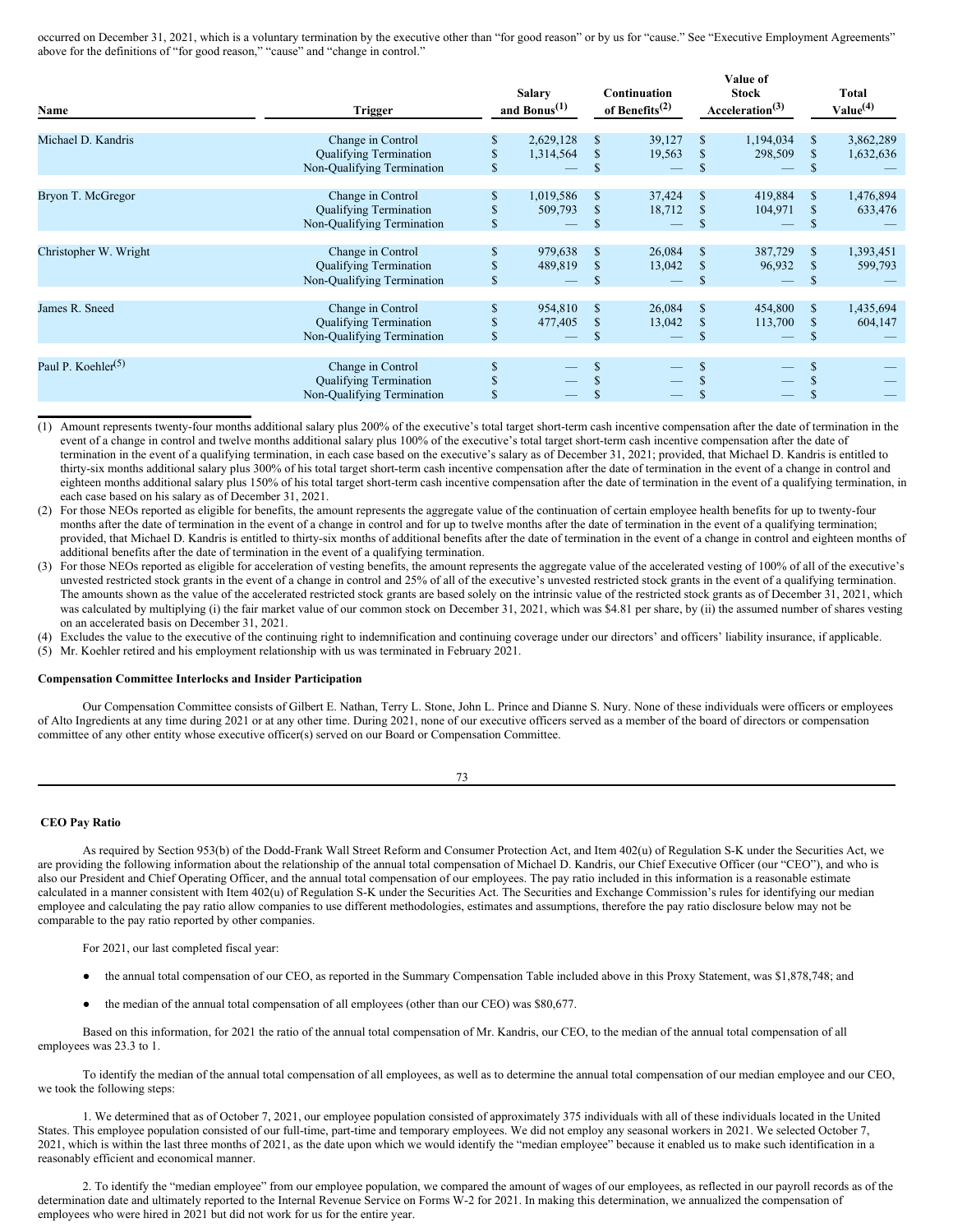3. We identified our median employee using this compensation measure, which was consistently applied to all employees included in the calculation. Since all employees are located in the United States, as is our CEO, we did not make any cost-of-living adjustments in identifying the "median employee."

4. Once we identified our median employee, who is a non-exempt, full-time employee, we combined all of the elements of the employee's compensation for 2021 in accordance with the requirements of Item  $402(c)(2)(x)$  of Regulation S-K under the Securities Act, resulting in annual total compensation of \$80,677, which includes base pay, overtime pay, equity incentive compensation, any matching contributions to the employee's 401(k) plan and any employer contribution to the employee's health savings account.

5. With respect to the annual total compensation of our CEO, we used the amount reported for 2021 in the "Total" column of our Summary Compensation Table included in this Proxy Statement and incorporated by reference under Item 11 of Part III of our Annual Report.

# <span id="page-40-0"></span>**CERTAIN RELATIONSHIPS AND RELATED TRANSACTIONS**

### **Policies and Procedures for Approval of Related Party Transactions**

Our Board has the responsibility to review and discuss with management and approve, and has adopted written policies and procedures relating to approval or ratification of, interested transactions with related parties. During this process, the material facts as to the related party's interest in a transaction are disclosed to all members of our Board or the members of an appropriate independent committee of our Board. Under our written policies and procedures, the Board, or an appropriate independent committee of our Board, is to review each interested transaction with a related party that requires approval and either approve or disapprove of the entry into the interested transaction. An interested transaction is any transaction in which we are a participant and in which any related party has or will have a direct or indirect interest. Transactions that are in the ordinary course of business and would not require either disclosure required by Item 404(a) of Regulation S-K under the Securities Act or approval of the Board or an independent committee of the Board as required by applicable NASDAQ rules would not be deemed interested transactions. No director may participate in any approval of an interested transaction with respect to which he or she is a related party. Our Board intends to approve only those related party transactions that are in the best interests of Alto Ingredients and our stockholders.

Other than as described below or elsewhere in this Proxy Statement, since January 1, 2021, there has not been a transaction or series of related transactions to which Alto Ingredients was or is a party involving an amount in excess of \$120,000 and in which any director, executive officer, holder of more than 5% of any class of our voting securities, or any member of the immediate family of any of the foregoing persons, had or will have a direct or indirect material interest. All of the below transactions were separately ratified and/or approved by our Board or an appropriate independent committee of our Board.

# **Certain Relationships and Related Transactions**

### *Miscellaneous*

We are or have been a party to employment and compensation arrangements with related parties, as more particularly described above in "Executive Compensation and Related Information." In addition, we have entered into an indemnification agreement with each of our directors and executive officers. The indemnification agreements and our certificate of incorporation and bylaws require us to indemnify our directors and officers to the fullest extent permitted by Delaware law.

### *Executive Of icers*

On March 30, 2022, we made the following grants of restricted common stock to our executive officers in consideration of services to be provided, which shares vest 33% on April 1, 2023, 33% on April 1, 2024 and 34% on April 1, 2025:

- Michael D. Kandris was granted 127,970 shares having a value of \$874,035.
- Bryon T. McGregor was granted 45,703 shares having a value of \$312,151.

75

- Auste M. Graham was granted 39,305 shares having a value of \$268,453.
- Christopher W. Wright was granted 15,000 shares having a value of \$102,450.
- James T. Sneed was granted 37,734 shares having a value of \$257,723.

# *William L. Jones*

On May 20, 2008, we sold to William L. Jones, who is our Chairman of the Board and one of our directors, 12,820 shares of our Series B Preferred Stock, all of which were initially convertible into an aggregate of 366 shares of our common stock based on an initial preferred-to-common conversion ratio of approximately 1-for-0.03, and warrants to purchase an aggregate of 184 shares of our common stock at a split-adjusted exercise price of \$735 per share, for an aggregate purchase price of \$250,000. As a result of various anti-dilution adjustments, the preferred-to-common conversion ratio of the Series B Preferred Stock has increased to approximately 1-for-1.04.

On December 19, 2019, certain holders of our outstanding Series B Preferred Stock, including Mr. Jones, agreed to waive any and all of their respective rights and remedies against us with respect to any unpaid quarterly cumulative dividends on our Series B Preferred Stock until we paid in full all of our obligations under our senior secured notes or upon certain events of default, whichever was earlier.

For the year ended December 31, 2021, we accrued and paid cash dividends in the amount of \$17,499 in respect of shares of Series B Preferred Stock held by Mr. Jones. During 2021, we also paid to Mr. Jones an aggregate of \$21,958 of cash dividends that had accrued and were unpaid for the period from December 19, 2019 to December 31, 2020 in respect of shares of Series B Preferred Stock held by Mr. Jones.

# *Lyles United, LLC*

On March 27, 2008, we sold to Lyles United, LLC an aggregate of 2,051,282 shares of our Series B Preferred Stock, all of which were initially convertible into an aggregate of 58,608 shares of our common stock based on an initial preferred-to-common conversion ratio of approximately 1-for-0.03, and warrants to purchase an aggregate of 29,304 shares of our common stock at a split-adjusted exercise price of \$735 per share, for an aggregate purchase price of \$40,000,000. As a result of various anti-dilution adjustments, the preferred-to-common conversion ratio of the Series B Preferred Stock has increased to approximately 1-for-1.04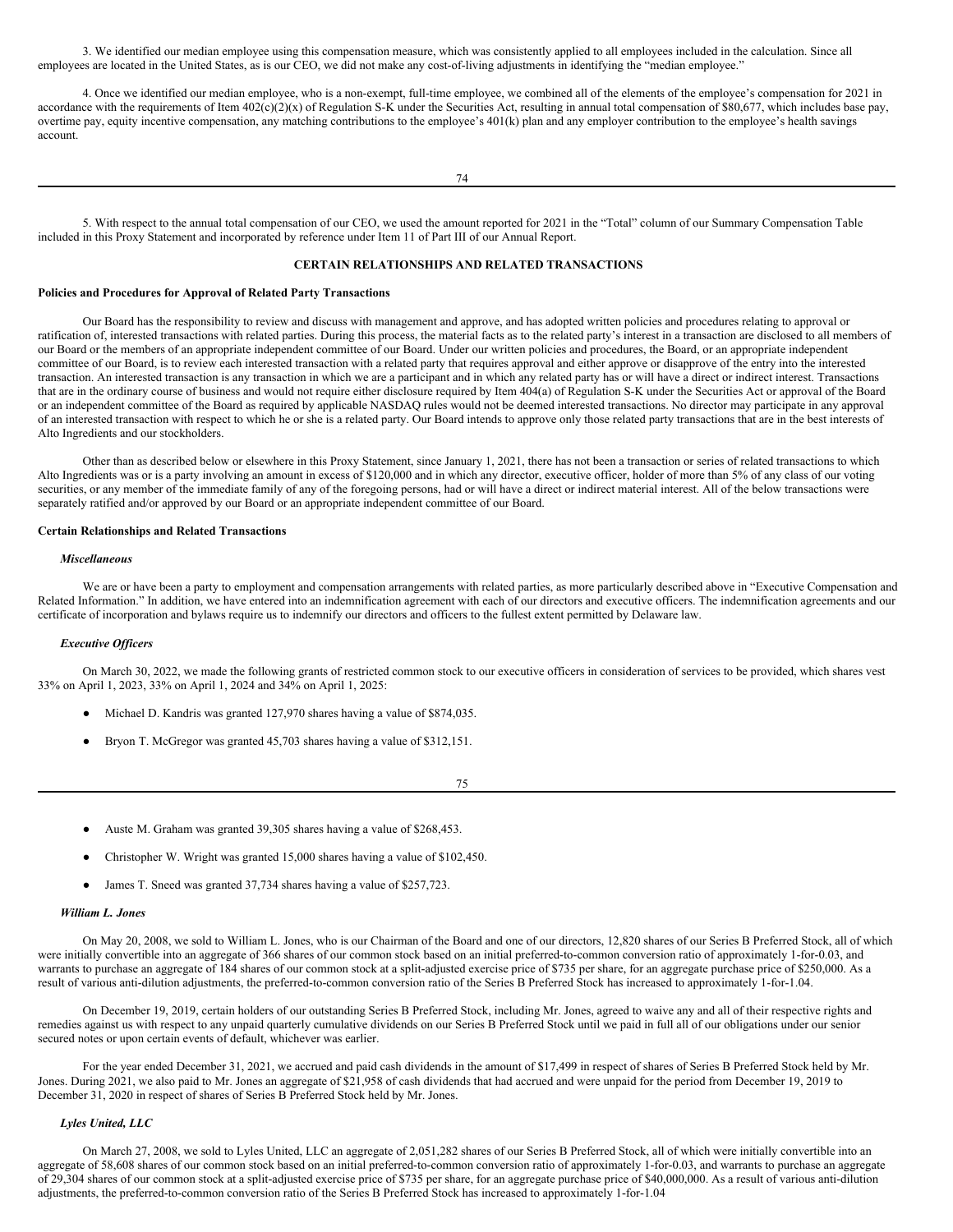On December 19, 2019, Lyles United, LLC agreed to waive any and all of its rights and remedies against us with respect to any unpaid quarterly cumulative dividends on our Series B Preferred Stock until we paid in full all of our obligations under our senior secured notes, upon certain events of default, or December 19, 2021, whichever was earliest.

For the year ended December 31, 2021, we accrued and paid cash dividends in the amount of \$700,000 in respect of shares of Series B Preferred Stock held by Lyles United, LLC. During 2021, we also paid to Lyles United, LLC an aggregate of \$878,355 of cash dividends that had accrued and were unpaid for the period from December 19, 2019 to December 31, 2020 in respect of shares of Series B Preferred Stock held by Lyles United, LLC.

### *SCF Investments LLC and the Greinke Trust*

The Greinke Personal Living Trust Dated April 20, 1999 (the "Greinke Trust") acquired shares of Series B Preferred Stock from Lyles United, LLC in December 2009. SCF Investments LLC acquired shares of Series B Preferred Stock from the Greinke Trust in January 2021. The preferred-to-common conversion ratio of the Series B Preferred Stock is approximately 1-for-1.04

On December 19, 2019, certain holders of our outstanding Series B Preferred Stock, including the Greinke Trust, agreed to waive any and all of their respective rights and remedies against us with respect to any unpaid quarterly cumulative dividends on our Series B Preferred Stock until we paid in full all of our obligations under our senior secured notes or upon certain events of default, whichever was earlier. SCF Investments LLC was bound by this agreement.

76

For the year ended December 31, 2021, we accrued and paid cash dividends in the amount of \$116,271 in respect of shares of Series B Preferred Stock held by SCF Investments LLC. During 2021, we also paid to SCF Investments LLC an aggregate of \$145,896 of cash dividends that had accrued and were unpaid for the period from December 19, 2019 to December 31, 2020 in respect of shares of Series B Preferred Stock held by SCF Investments LLC.

### *Auste M. Graham*

Auste M. Graham is employed by us as our Vice President, General Counsel and Secretary. Ms. Graham's annual base salary is \$325,000. Ms. Graham is eligible to participate in our short-term incentive plan with a pay-out target of 50% of her base salary, to be paid based upon performance criteria set by our Compensation Committee. All other terms and conditions of Ms. Graham's Employment Agreement are substantially the same as those contained in Bryon T. McGregor's Amended and Restated Employment Agreement described under "Executive Compensation and Related Information—Summary Compensation Table—Executive Employment Agreements" above.

On March 23, 2022, we granted 25,000 shares of our restricted common stock to Ms. Graham in consideration of services to be provided. The value of the common stock was determined to be \$155,500. The grant vested as to 50% of the shares on April 1, 2022 and vests as to 50% of the shares on April 1, 2023.

## *Maria G. Gray*

On June 1, 2021, we entered into a Board Advisor Agreement with Maria G. Gray, one of our director nominees, for the provision of strategic consulting services prior to becoming a director. Ms. Gray has been compensated at a rate of \$50,000 per year under this arrangement during 2021 and through the filing of this Proxy Statement. We also granted 2,183 shares of restricted stock to Ms. Gray on June 17, 2021. The shares had a grant date fair value of \$13,076 and vest on the date of the Annual Meeting.

### *Neil M. Koehler*

On May 20, 2008, we sold to Neil M. Koehler, our former Chief Executive Officer and President, and one of our former directors, 256,410 shares of our Series B Preferred Stock, all of which were initially convertible into an aggregate of 7,326 shares of our common stock based on an initial preferred-to-common stock conversion ratio of approximately 1-for-0.03, and warrants to purchase an aggregate of 3,663 shares of our common stock at a split-adjusted exercise price of \$735 per share, for an aggregate purchase price of \$5,000,000. As a result of various anti-dilution adjustments, the preferred-to-common conversion ratio of the Series B Preferred Stock has increased to approximately 1-for-1.04.

On December 19, 2019, certain holders of our outstanding Series B Preferred Stock, including Mr. Koehler, agreed to waive any and all of their respective rights and remedies against us with respect to any unpaid quarterly cumulative dividends on our Series B Preferred Stock until we paid in full all of our obligations under our senior secured notes or upon certain events of default, whichever was earlier.

For the year ended December 31, 2021, we accrued and paid cash dividends in the amount of \$350,000 in respect of shares of Series B Preferred Stock held by Mr. Koehler. During 2021, we also paid to Mr. Koehler an aggregate of \$439,178 of cash dividends that had accrued and were unpaid for the period from December 19, 2019 to December 31, 2020 in respect of shares of Series B Preferred Stock held by Mr. Koehler.

### 77

# <span id="page-41-0"></span>**OTHER INFORMATION**

### **Stockholder Proposals**

Pursuant to Rule 14a–8 under the Exchange Act, proposals by stockholders (other than a proposal for director nomination) that are intended for inclusion in our Proxy Statement and proxy card and to be presented at our next annual meeting must be received by us no later than January 11, 2023 in order to be considered for inclusion in our proxy materials relating to our next annual meeting. Such proposals shall be addressed to our corporate Secretary at Alto Ingredients, Inc., 1300 South Second Street, Pekin, Illinois 61554 and may be included in next year's annual meeting proxy materials if they comply with rules and regulations of the Securities and Exchange Commission governing stockholder proposals.

Stockholder nominations of persons for election to our Board, or proposals by stockholders that are not intended for inclusion in our proxy materials, may be made by any stockholder who timely and completely complies with the notice procedures contained in our bylaws, was a stockholder of record at the time of giving of notice and is entitled to vote at the meeting, so long as the proposal is a proper matter for stockholder action and the stockholder otherwise complies with the provisions of our bylaws and applicable law. However, stockholder nominations of persons for election to our Board at a special meeting may only be made if our Board has determined that directors are to be elected at the special meeting.

To be timely, stockholder nominations of persons for election to our Board, or proposals not intended for inclusion in our proxy materials, must be delivered to our Secretary at our Pekin, Illinois corporate headquarters not later than: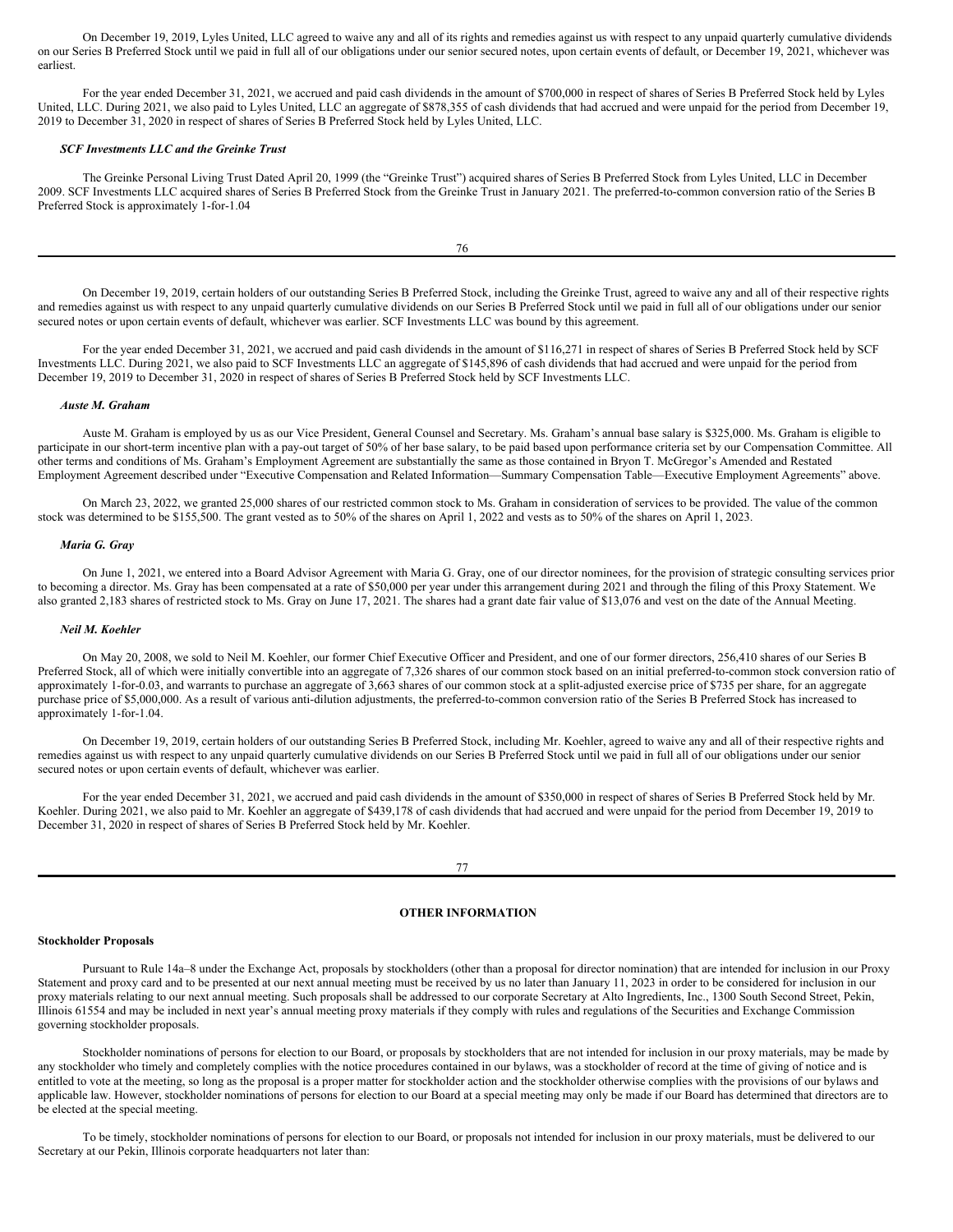- In the case of an annual meeting, the close of business on March 27, 2023. However, if the date of the meeting has changed more than 30 days from the date of the prior year's meeting, then in order for the stockholder's notice to be timely it must be delivered to our corporate Secretary a reasonable time before we mail our proxy materials for the current year's meeting. For purposes of the preceding sentence, a "reasonable time" coincides with any adjusted deadline we publicly announce.
- In the case of a special meeting, the close of business on the 7th day following the day on which we first publicly announce the date of the special meeting.

Except as otherwise provided by law, if the chairperson of the meeting determines that a nomination or any business proposed to be brought before a meeting was not made or proposed in accordance with the procedures set forth in our bylaws and summarized above, the chairperson may prohibit the nomination or proposal from being presented at the meeting.

### **Available Information**

We are subject to the informational requirements of the Exchange Act. In accordance with the Exchange Act, we file reports, proxy statements and other information with the Securities and Exchange Commission. These materials can be inspected and copied at the Public Reference Room maintained by the Securities and Exchange Commission at 100 F Street, N.E., Washington, D.C. 20549. The public may obtain information on the operation of the Public Reference Room by calling the Securities and Exchange Commission at 1-800-SEC-0330. Our common stock trades on The NASDAQ Capital Market under the symbol "ALTO."

| I<br>w<br>۹ |
|-------------|
|-------------|

# **Annual Report**

A copy of our Annual Report on Form 10-K for the year ended December 31, 2021 has been provided or made available concurrently with this Proxy Statement to all stockholders entitled to notice of and to vote at the Annual Meeting. The Annual Report is not incorporated into this Proxy Statement and is not deemed to be a part of our proxy solicitation materials. Copies of our Annual Report on Form 10-K (without exhibits) for the year ended December 31, 2021 will be furnished by first class mail, without charge, to any person from whom the accompanying proxy is solicited upon written or oral request to Alto Ingredients, Inc., 1300 South Second Street, Pekin, Illinois 61554, Attention: Investor Relations, telephone (916) 403-2123. If exhibit copies are requested, a copying charge of \$0.20 per page applies. In addition, all of our public filings, including our Annual Report, can be found free of charge on the website of the Securities and Exchange Commission at http://www.sec.gov.

# **ALL STOCKHOLDERS ARE URGED TO COMPLETE, SIGN AND RETURN PROMPTLY THE ACCOMPANYING PROXY CARD IN THE ENCLOSED ENVELOPE.**

#### **Forward-Looking Statements**

All statements included or incorporated by reference in this Proxy Statement other than statements or characterizations of historical fact, are forward-looking statements, within the meaning of the federal securities laws, including the Private Securities Litigation Reform Act of 1995. These forward-looking statements are based on our current expectations, estimates and projections about our business and industry, management's beliefs, and certain assumptions made by us, all of which are subject to change. Forward-looking statements can often be identified by words such as "anticipates," "expects," "intends," "plans," "predicts," "believes," "seeks," "estimates," "may," "will," "should," "would," "could," "potential," "continue," "ongoing," similar expressions, and variations or negatives of these words. These forward-looking statements are not guarantees of future results and are subject to risks, uncertainties and assumptions that could cause our actual results to differ materially and adversely from those expressed in any forward-looking statement. Important risk factors that could contribute to such differences are discussed in our Annual Report on Form 10-K for the year ended December 31, 2021, subsequent Quarterly Reports on Form 10-Q, Current Reports on Form 8-K, and other Securities and Exchange Commission filings. The forwardlooking statements in this Proxy Statement speak only as of this date. We undertake no obligation to revise or update publicly any forward-looking statement for any reason, *except as required by law.*

79

# <span id="page-42-0"></span>**APPENDIX A**

### **ALTO INGREDIENTS, INC. 2016 STOCK INCENTIVE PLAN**

**(Adopted March 25, 2016, and ratified by Stockholders June 16, 2016; Amended March 29, 2018, and ratified by Stockholders June 14, 2018; Amended August 6, 2019, and ratified by Stockholders November 7, 2019; Amended September 2, 2020, and ratified by Stockholders November 18, 2020; Amended March 30, 2022, and ratified by Stockholders June 23, 2022)**

# **ARTICLE ONE GENERAL PROVISIONS**

## **I. Purpose of the Plan.**

This 2016 Stock Incentive Plan is intended to promote the interests of Alto Ingredients, Inc. by providing eligible persons in the Corporation's service with the opportunity to acquire a proprietary or economic interest, or otherwise increase their proprietary or economic interest, in the Corporation as an incentive for them to remain in such service and render superior performance during such service. Capitalized terms not otherwise defined herein shall have the meanings assigned to such terms in the attached Appendix.

## **II. Structure of the Plan.**

A. The Plan is divided into two equity-based incentive programs:

- the Discretionary Grant Program, under which eligible persons may, at the discretion of the Plan Administrator, be granted options to purchase shares of common stock or stock appreciation rights tied to the value of such common stock; and
- the Stock Issuance Program, under which eligible persons may be issued shares of common stock pursuant to restricted stock or restricted stock unit awards or other stock-based awards, made by and at the discretion of the Plan Administrator, that vest upon the completion of a designated service period and/or the attainment of pre-established performance milestones, or under which shares of common stock may be issued through direct purchase or as a bonus for services rendered to the Corporation (or any Parent or Subsidiary).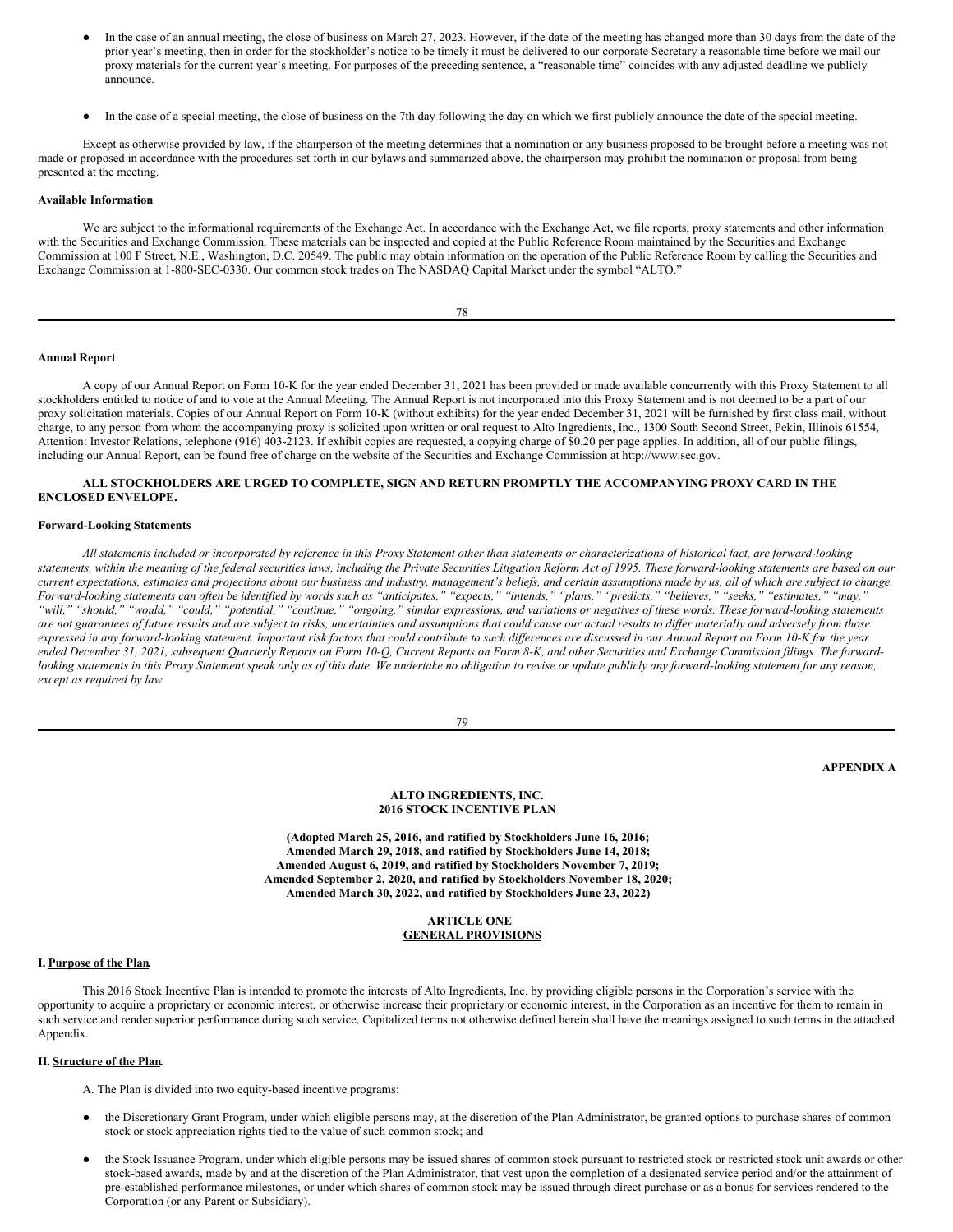B. The provisions of Articles One and Four shall apply to all equity programs under the Plan and shall govern the interests of all persons under the Plan.

# **III. Administration of the Plan.**

A. The Compensation Committee shall have sole and exclusive authority to administer the Discretionary Grant and Stock Issuance Programs, provided, however, that the Board may retain, reassume or exercise from time to time the power to administer those programs with respect to all persons. However, any discretionary Awards to members of the Compensation Committee must be authorized and approved by a disinterested majority of the Board.

B. The Plan Administrator shall, within the scope of its administrative functions under the Plan, have full power and authority (subject to the provisions of the Plan) to establish such rules and regulations as it may deem appropriate for proper administration of the Discretionary Grant and Stock Issuance Programs and to make such determinations under, and issue such interpretations of, the provisions of those programs and any outstanding Awards thereunder as it may deem necessary or advisable. Decisions of the Plan Administrator within the scope of its administrative functions under the Plan shall be final and binding on all parties who have an interest in the Discretionary Grant and Stock Issuance Programs under its jurisdiction or any Award thereunder.

 $A-1$ 

C. Service on the Compensation Committee shall constitute service as a Board member, and members of each such committee shall accordingly be entitled to full indemnification and reimbursement as Board members for their service on such committee. No member of the Compensation Committee shall be liable for any act or omission made in good faith with respect to the Plan or any Award under the Plan.

# **IV. Eligibility.**

A. The persons eligible to participate in the Discretionary Grant and Stock Issuance Programs are as follows:

(i) Employees;

(ii) non-employee members of the Board or the board of directors of any Parent or Subsidiary; and

(iii) Consultants.

B. The Plan Administrator shall, within the scope of its administrative jurisdiction under the Plan, have full authority to determine (i) with respect to Awards made under the Discretionary Grant Program, which eligible persons are to receive such Awards, the time or times when those Awards are to be made, the number of shares to be covered by each such Award, the status of any awarded option as either an Incentive Option or a Non-Statutory Option, the exercise price per share in effect for each Award (subject to the limitations set forth in Article Two), the time or times when each Award is to vest and become exercisable, subject to a minimum initial vesting period of one (1) year, and the maximum term for which the Award is to remain outstanding, and (ii) with respect to Awards under the Stock Issuance Program, which eligible persons are to receive such Awards, the time or times when the Awards are to be made, the number of shares subject to each such Award, the vesting schedule (if any) applicable to the shares subject to such Award, subject to a minimum initial vesting period of one (1) year, and the cash consideration (if any) payable for such shares.

C. The Plan Administrator shall have the absolute discretion to grant options or stock appreciation rights in accordance with the Discretionary Grant Program and to effect stock issuances or other stock-based awards in accordance with the Stock Issuance Program.

## **V. Stock Subject to the Plan.**

A. The stock issuable under the Plan shall be shares of authorized but unissued or reacquired common stock, including shares repurchased by the Corporation on the open market. Subject to any additional shares authorized by the vote of the Board and approved by the stockholders, the number of shares of common stock reserved for issuance over the term of the Plan shall not exceed 7,400,000 shares. Any or all of the shares of common stock reserved for issuance under the Plan shall be authorized for issuance pursuant to Incentive Options or other Awards.

B. No one person participating in the Plan may be granted Awards of common stock having a Fair Market Value on the applicable grant date(s) of more than One Million Dollars (\$1,000,000) in the aggregate per calendar year.

C. Shares of common stock subject to outstanding Awards under the Plan shall in no event become eligible for reissuance under the Plan, whether as a result of expiration or termination of an Award, cancellation or repurchase of unvested shares, tender of shares in connection with a net/cashless exercise program, withholding of shares to cover withholding taxes, or otherwise.

D. If any change is made to the common stock by reason of any stock split, stock dividend, recapitalization, combination of shares, exchange of shares or other change affecting the outstanding common stock as a class without the Corporation's receipt of consideration, appropriate adjustments shall be made by the Plan Administrator to (i) the maximum number and/or class of securities issuable under the Plan, (ii) the maximum number and/or class of securities for which any one person may be granted Awards under the Plan per calendar year, (iii) the number and/or class of securities and the exercise or base price per share (or any other cash consideration payable per share) in effect under each outstanding Award under the Discretionary Grant Program, and (iv) the number and/or class of securities subject to each outstanding Award under the Stock Issuance Program and the cash consideration (if any) payable per share thereunder. To the extent such adjustments are to be made to outstanding Awards, those adjustments shall be effected in a manner that shall preclude the enlargement or dilution of rights and benefits under those Awards. The adjustments determined by the Plan Administrator shall be final, binding and conclusive.

# **VI. Clawback Policy.**

The Plan Administrator shall, notwithstanding anything to the contrary contained in any Award document or in any employment or other agreement, have full power and authority, and is required, to terminate any vested or unvested Award or require repayment to the Corporation of the proceeds received by a participant arising from any Award, to apply the Corporation's Policy for Recoupment of Incentive Compensation dated March 29, 2018, as such policy may be amended by the Corporation from time to time, or any successor "clawback" or similar policy adopted by the Corporation, including any such policy or policy changes mandated by or implemented pursuant to the Dodd-Frank Wall Street Reform and Consumer Protection Act or the applicable listing requirements or rules and regulations of The NASDAQ Capital Market, if applicable, and any other stock exchange or other market on which common stock is then quoted or listed for trading.

## **ARTICLE TWO DISCRETIONARY GRANT PROGRAM**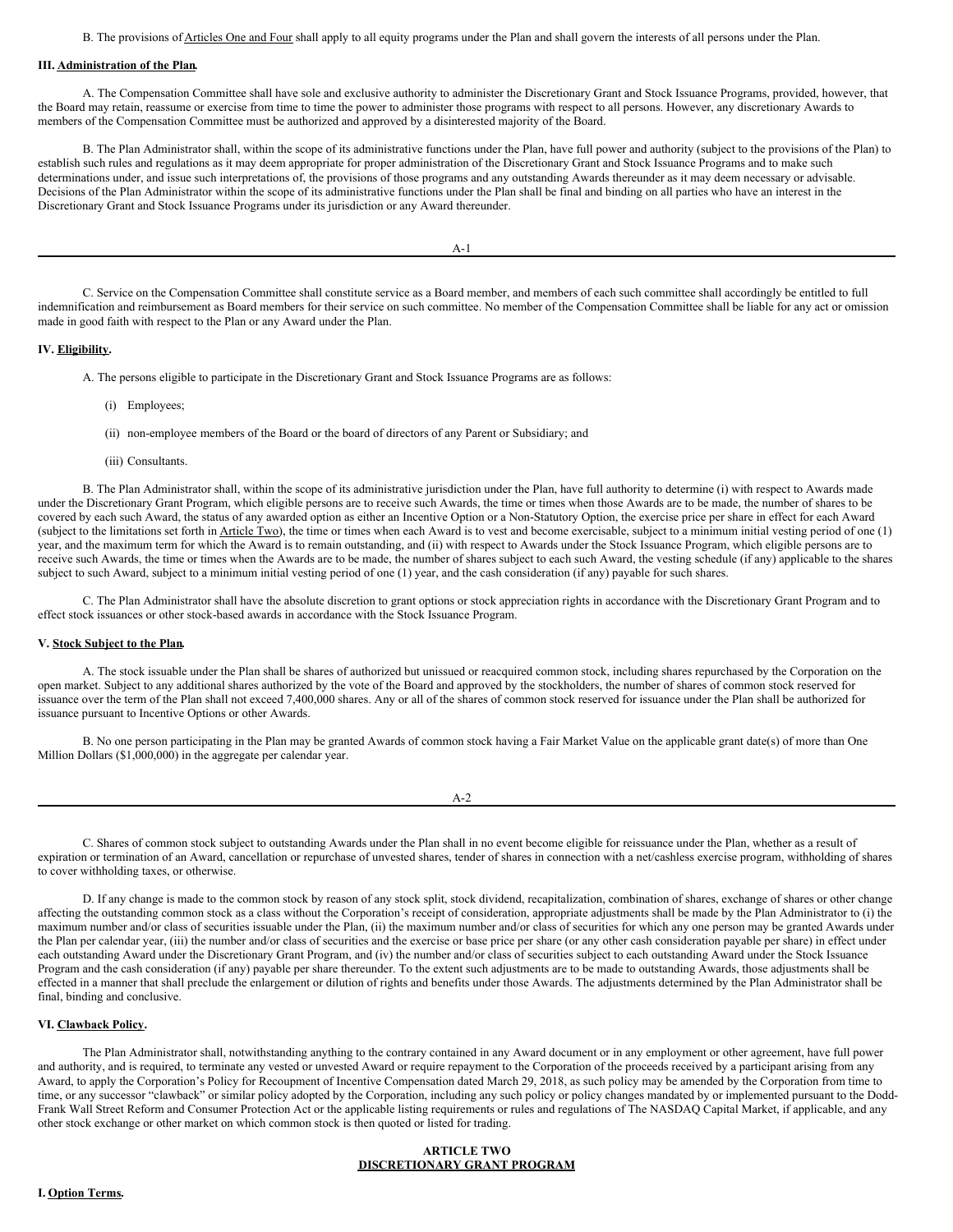Each option shall be evidenced by one or more documents in the form approved by the Plan Administrator; provided, however, that each such document shall comply with the terms specified below. Each document evidencing an Incentive Option shall, in addition, be subject to the provisions of the Plan applicable to such options.

## A. **Exercise Price**.

1. The exercise price per share shall be fixed by the Plan Administrator but shall not be less than 85% of the Fair Market Value per share of common stock on the option grant date.

2. The exercise price shall become immediately due upon exercise of the option and shall be payable in one or more of the following forms that the Plan Administrator may deem appropriate in each individual instance:

(i) cash or check made payable to the Corporation;

(ii)shares of common stock valued at Fair Market Value on the Exercise Date and held for the period (if any) necessary to avoid any additional charges to the Corporation's earnings for financial reporting purposes; or

(iii) to the extent the option is exercised for vested shares, through a special sale and remittance procedure pursuant to which the Optionee shall concurrently provide irrevocable instructions to (a) a brokerage firm to effect the immediate sale of the purchased shares and remit to the Corporation, out of the sale proceeds available on the settlement date, sufficient funds to cover the aggregate exercise price payable for the purchased shares plus all applicable federal, state and local income and employment taxes required to be withheld by the Corporation by reason of such exercise and (b) the Corporation to deliver the certificates for the purchased shares directly to such brokerage firm to complete the sale.

Except to the extent such sale and remittance procedure is utilized, payment of the exercise price for the purchased shares must be made on the Exercise Date.

B. **Exercise and Term of Options**. Each option shall be exercisable at such time or times, during such period and for such number of shares as shall be determined by the Plan Administrator and set forth in the documents evidencing the option. However, no option shall have a term in excess of ten years measured from the option grant date.

### C. **Effect of Termination of Service**.

1. The following provisions shall govern the exercise of any options held by the Optionee at the time of cessation of Service or death:

(i) Any option outstanding at the time of the Optionee's cessation of Service for any reason shall remain exercisable for such period of time thereafter as shall be determined by the Plan Administrator and set forth in the documents evidencing the option or as otherwise specifically authorized by the Plan Administrator in its sole discretion pursuant to an express written agreement with Optionee, but no such option shall be exercisable after the expiration of the option term.

(ii) Any option held by the Optionee at the time of death and exercisable in whole or in part at that time may be subsequently exercised by the personal representative of the Optionee's estate or by the person or persons to whom the option is transferred pursuant to the Optionee's will or the laws of inheritance or by the Optionee's designated beneficiary or beneficiaries of that option.

(iii) During the applicable post-Service exercise period, the option may not be exercised in the aggregate for more than the number of vested shares for which that option is at the time exercisable. No additional shares shall vest under the option following the Optionee's cessation of Service, except to the extent (if any) specifically authorized by the Plan Administrator in its sole discretion pursuant to an express written agreement with Optionee. Upon the expiration of the applicable exercise period or (if earlier) upon the expiration of the option term, the option shall terminate and cease to be outstanding for any shares for which the option has not been exercised.

A-4

2. The Plan Administrator shall have complete discretion, exercisable either at the time an option is granted or at any time while the option remains outstanding,

(i) extend the period of time for which the option is to remain exercisable following the Optionee's cessation of Service from the limited exercise period otherwise in effect for that option to such greater period of time as the Plan Administrator shall deem appropriate, but in no event beyond the expiration of the option term, and/or

(ii) permit the option to be exercised, during the applicable post-Service exercise period, not only with respect to the number of vested shares of common stock for which such option is exercisable at the time of the Optionee's cessation of Service but also with respect to one or more additional installments in which the Optionee would have vested had the Optionee continued in Service.

D. **Stockholder Rights**. The holder of an option shall have no stockholder rights with respect to the shares subject to the option until such person shall have exercised the option, paid the exercise price and become a holder of record of the purchased shares.

E. **Repurchase Rights**. The Plan Administrator shall have the discretion to grant options that are exercisable for unvested shares of common stock. Should the Optionee cease Service while holding such unvested shares, the Corporation shall have the right to repurchase, at the exercise price paid per share, any or all of those unvested shares. The terms upon which such repurchase right shall be exercisable (including the period and procedure for exercise and the appropriate vesting schedule for the purchased shares) shall be established by the Plan Administrator and set forth in the document evidencing such repurchase right.

F. **Transferability of Options**. The transferability of options granted under the Plan shall be governed by the following provisions:

(i) **Incentive Options**. During the lifetime of the Optionee, Incentive Options shall be exercisable only by the Optionee and shall not be assignable or transferable other than by will or the laws of inheritance following the Optionee's death.

(ii) **Non-Statutory Options**. Non-Statutory Options shall be subject to the same limitation on transfer as Incentive Options, except that the Plan Administrator may structure one or more Non-Statutory Options so that the option may be assigned in whole or in part during the Optionee's lifetime to one or more Family Members of the Optionee or to a trust established exclusively for the Optionee and/or one or more such Family Members, to the extent such assignment is in connection with the Optionee's estate plan or pursuant to a domestic relations order. The assigned portion may only be exercised by the person or persons who acquire a proprietary interest in the option pursuant to the assignment. The terms applicable to the assigned portion shall be the same as those in effect for the option immediately prior to such assignment and shall be set forth in such documents issued to the assignee as the Plan Administrator may deem

to: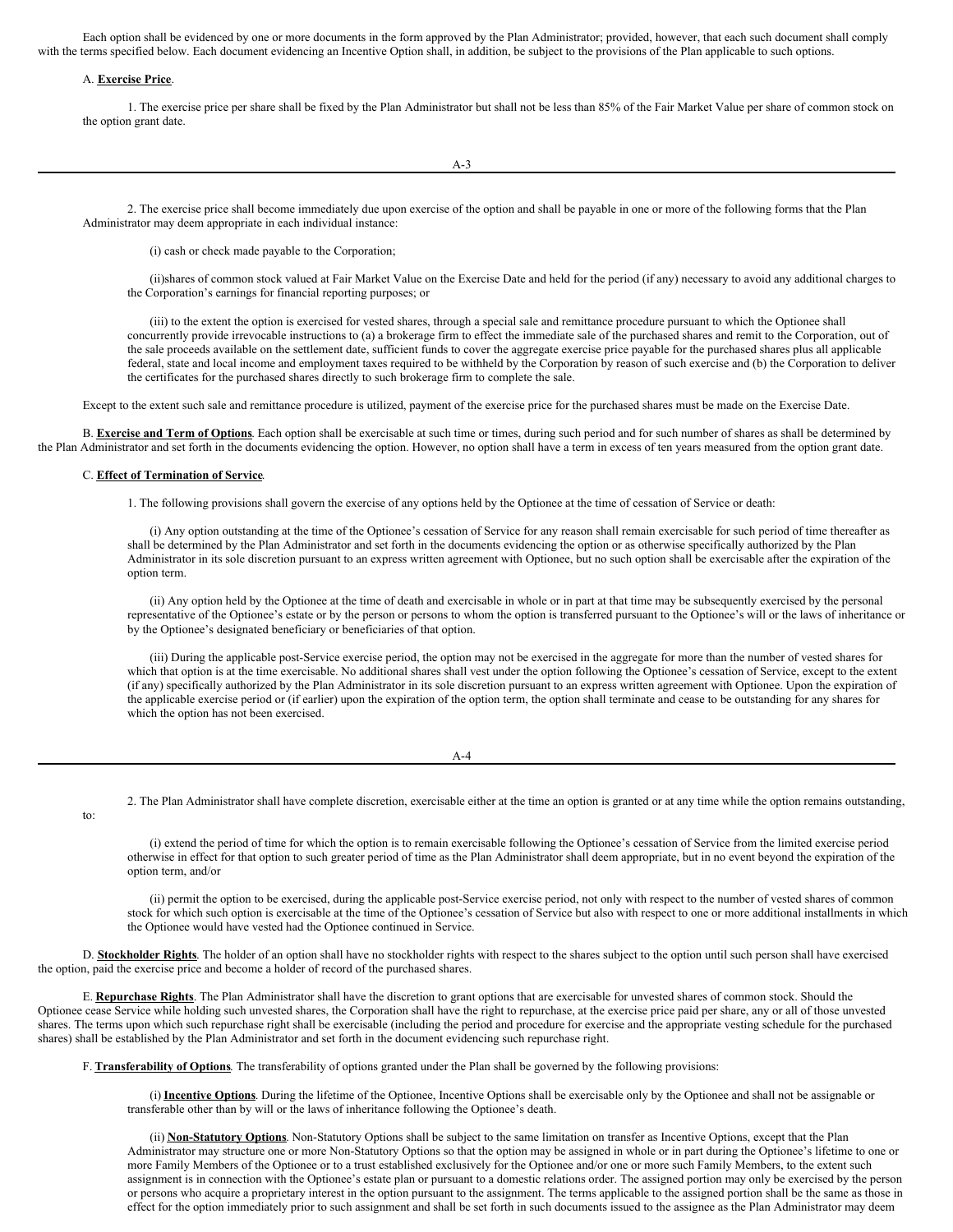(iii) **Beneficiary Designations**. Notwithstanding the foregoing, the Optionee may designate one or more persons as the beneficiary or beneficiaries of his or her outstanding options under this Article Two (whether Incentive Options or Non-Statutory Options), and those options shall, in accordance with such designation, automatically be transferred to such beneficiary or beneficiaries upon the Optionee's death while holding those options. Such beneficiary or beneficiaries shall take the transferred options subject to all the terms and conditions of the applicable agreement evidencing each such transferred option, including (without limitation) the limited time period during which the option may be exercised following the Optionee's death.

### **II. Incentive Options.**

The terms specified below, together with any additions, deletions or changes thereto imposed from time to time pursuant to the provisions of the Code governing Incentive Options, shall be applicable to all Incentive Options. Except as modified by the provisions of this Section II, all the provisions of Articles One, Two and Four shall be applicable to Incentive Options. Options that are specifically designated as Non-Statutory Options when issued under the Plan shall not be subject to the terms of this Section II.

A. **Eligibility**. Incentive Options may only be granted to Employees.

B. **Exercise Price**. The exercise price per share shall not be less than 100% of the Fair Market Value per share of common stock on the option grant date.

C. **Dollar Limitation**. The aggregate Fair Market Value of the shares of common stock (determined as of the respective date or dates of grant) for which one or more options granted to any Employee under the Plan (or any other option plan of the Corporation or any Parent or Subsidiary) may for the first time become exercisable as Incentive Options during any one calendar year shall not exceed the sum of One Hundred Thousand Dollars (\$100,000). To the extent the Employee holds two or more such options which become exercisable for the first time in the same calendar year, then for purposes of the foregoing limitation on the exercisability of those options as Incentive Options, such options shall be deemed to become first exercisable in that calendar year on the basis of the chronological order in which they were granted, except to the extent otherwise provided under applicable law or regulation.

D. **10% Stockholder**. If any Employee to whom an Incentive Option is granted is a 10% Stockholder, then the exercise price per share shall not be less than 110% of the Fair Market Value per share of common stock on the option grant date, and the option term shall not exceed five years measured from the option grant date.

#### **III. Stock Appreciation Rights.**

A. **Authority**. The Plan Administrator shall have full power and authority, exercisable in its sole discretion, to grant stock appreciation rights in accordance with this Section III to selected Optionees or other individuals eligible to receive option grants under the Discretionary Grant Program.

B. **Types**. Three types of stock appreciation rights shall be authorized for issuance under this**Section III:** (i) tandem stock appreciation rights ('Tandem Rights''), (ii) standalone stock appreciation rights ("Standalone Rights") and (iii) limited stock appreciation rights ('Limited Rights").

C. **Tandem Rights**. The following terms and conditions shall govern the grant and exercise of Tandem Rights.

1. One or more Optionees may be granted a Tandem Right, exercisable upon such terms and conditions as the Plan Administrator may establish, to elect between the exercise of the underlying stock option for shares of common stock or the surrender of that option in exchange for a distribution from the Corporation in an amount equal to the excess of (i) the Fair Market Value (on the option surrender date) of the number of shares in which the Optionee is at the time vested under the surrendered option (or surrendered portion thereof) over (ii) the aggregate exercise price payable for such vested shares.

| 2. No such option surrender shall be effective unless it is approved by the Plan Administrator, either at the time of the actual option surrender or at any earlier |
|---------------------------------------------------------------------------------------------------------------------------------------------------------------------|

time. If the surrender is so approved, then the distribution to which the Optionee shall accordingly become entitled under this Section III may be made in shares of common stock valued at Fair Market Value on the option surrender date, in cash, or partly in shares and partly in cash, as the Plan Administrator shall in its sole discretion deem appropriate.

3. If the surrender of an option is not approved by the Plan Administrator, then the Optionee shall retain whatever rights the Optionee had under the surrendered option (or surrendered portion thereof) on the option surrender date and may exercise such rights at any time prior to the later of (i) five business days after the receipt of the rejection notice or (ii) the last day on which the option is otherwise exercisable in accordance with the terms of the instrument evidencing such option, but in no event may such rights be exercised more than ten years after the date of the option grant.

D. **Standalone Rights**. The following terms and conditions shall govern the grant and exercise of Standalone Rights under this Article Two:

1. One or more individuals eligible to participate in the Discretionary Grant Program may be granted a Standalone Right not tied to any underlying option under this Discretionary Grant Program. The Standalone Right shall relate to a specified number of shares of common stock and shall be exercisable upon such terms and conditions as the Plan Administrator may establish. In no event, however, may the Standalone Right have a maximum term in excess of ten years measured from the grant date. Upon exercise of the Standalone Right, the holder shall be entitled to receive a distribution from the Corporation in an amount equal to the excess of (i) the aggregate Fair Market Value (on the exercise date) of the shares of common stock underlying the exercised right over (ii) the aggregate base price in effect for those shares.

2. The number of shares of common stock underlying each Standalone Right and the base price in effect for those shares shall be determined by the Plan Administrator in its sole discretion at the time the Standalone Right is granted. In no event, however, may the base price per share be less than the Fair Market Value per underlying share of common stock on the grant date.

3. Standalone Rights shall be subject to the same transferability restrictions applicable to Non-Statutory Options and may not be transferred during the holder's lifetime, except to one or more Family Members of the holder or to a trust established exclusively for the holder and/or such Family Members, to the extent such assignment is in connection with the holder's estate plan or pursuant to a domestic relations order covering the Standalone Right as marital property. In addition, one or more beneficiaries may be designated for an outstanding Standalone Right in accordance with substantially the same terms and provisions as set forth in Section I.F of this Article Two.

4. The distribution with respect to an exercised Standalone Right may be made in shares of common stock valued at Fair Market Value on the exercise date, in cash, or partly in shares and partly in cash, as the Plan Administrator shall in its sole discretion deem appropriate.

5. The holder of a Standalone Right shall have no stockholder rights with respect to the shares subject to the Standalone Right unless and until such person shall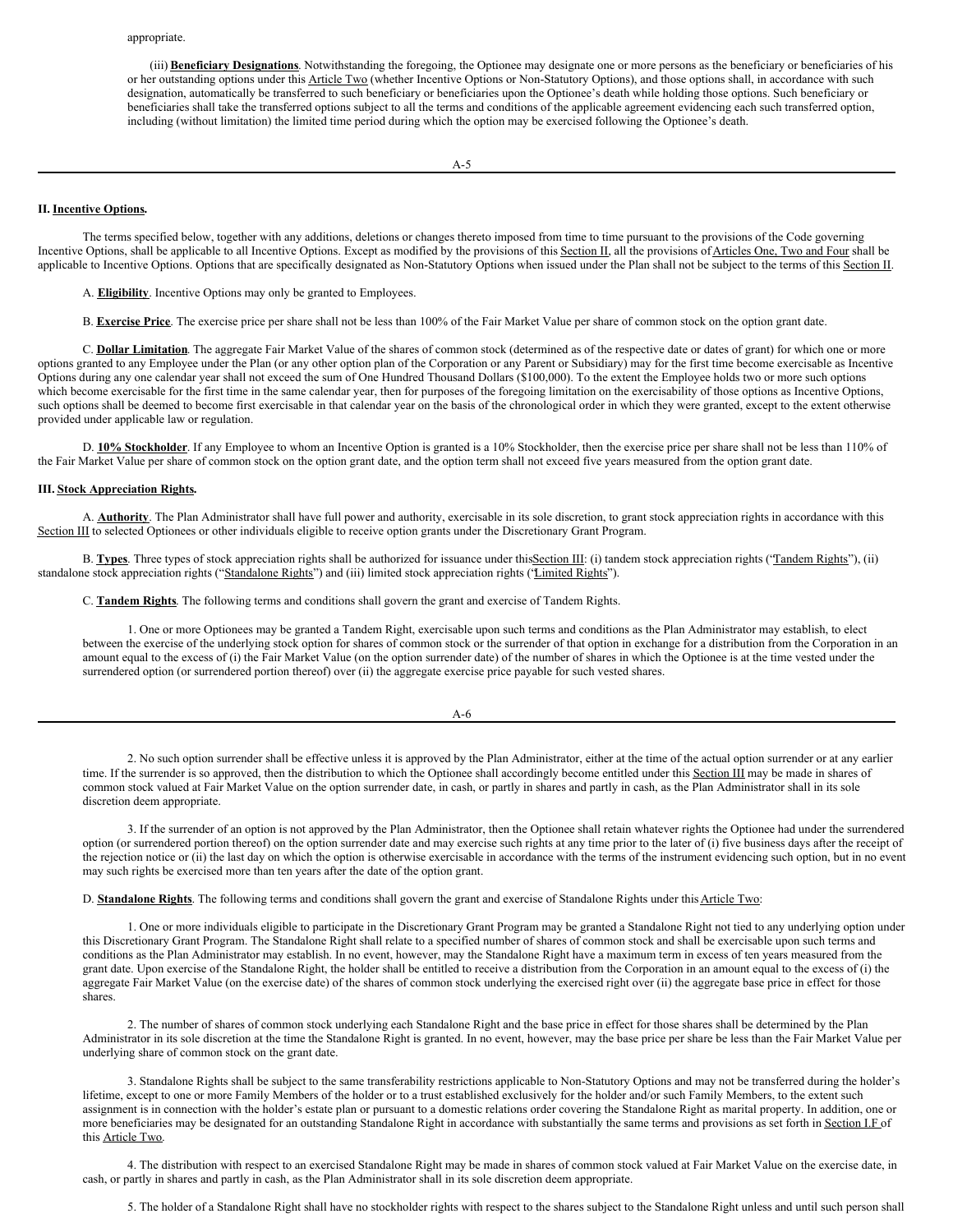A-7

E. Limited Rights. The following terms and conditions shall govern the grant and exercise of Limited Rights under this Article Two:

1. One or more Section 16 Insiders may, in the Plan Administrator's sole discretion, be granted Limited Rights with respect to their outstanding options under this Article Two.

2. Upon the occurrence of a Hostile Take-Over, the Section 16 Insider shall have the unconditional right (exercisable for a 30-day period following such Hostile Take-Over) to surrender each option with such a Limited Right to the Corporation. The Section 16 Insider shall in return be entitled to a cash distribution from the Corporation in an amount equal to the excess of (i) the Take-Over Price of the number of shares in which the Optionee is at the time vested under the surrendered option (or surrendered portion thereof) over (ii) the aggregate exercise price payable for those vested shares. Such cash distribution shall be made within five days following the option surrender date.

3. The Plan Administrator shall pre-approve, at the time such Limited Right is granted, the subsequent exercise of that right in accordance with the terms of the grant and the provisions of this Section III. No additional approval of the Plan Administrator or the Board shall be required at the time of the actual option surrender and cash distribution. Any unsurrendered portion of the option shall continue to remain outstanding and become exercisable in accordance with the terms of the instrument evidencing such grant.

F. **Post-Service Exercise**. The provisions governing the exercise of Tandem, Standalone and Limited Stock Appreciation Rights following the cessation of the recipient's Service or the recipient's death shall be substantially the same as those set forth in Section I.C of this Article Two for the options granted under the Discretionary Grant Program.

## **IV. Change in Control/ Hostile Take-Over.**

A. No Award outstanding under the Discretionary Grant Program at the time of a Change in Control shall vest and become exercisable on an accelerated basis if and to the extent that: (i) such Award is, in connection with the Change in Control, assumed by the successor corporation (or parent thereof) or otherwise continued in full force and effect pursuant to the terms of the Change in Control transaction, (ii) such Award is replaced with a cash retention program of the successor corporation that preserves the spread existing at the time of the Change in Control on the shares of common stock as to which the Award is not otherwise at that time vested and exercisable and provides for subsequent payout of that spread in accordance with the same exercise/vesting schedule applicable to those shares, or (iii) the acceleration of such Award is subject to other limitations imposed by the Plan Administrator. However, if none of the foregoing conditions are satisfied, each Award outstanding under the Discretionary Grant Program at the time of the Change in Control but not otherwise vested and exercisable as to all the shares at the time subject to that Award shall automatically accelerate so that each such Award shall, immediately prior to the effective date of the Change in Control, vest and become exercisable as to all the shares of common stock at the time subject to that Award and may be exercised as to any or all of those shares as fully vested shares of common stock.

B. All outstanding repurchase rights under the Discretionary Grant Program shall also terminate automatically, and the shares of common stock subject to those terminated rights shall immediately vest in full, in the event of any Change in Control, except to the extent: (i) those repurchase rights are assigned to the successor corporation (or parent thereof) or otherwise continue in full force and effect pursuant to the terms of the Change in Control transaction or (ii) such accelerated vesting is precluded by other limitations imposed by the Plan Administrator.

C. Immediately following the consummation of the Change in Control, all outstanding Awards under the Discretionary Grant Program shall terminate and cease to be outstanding, except to the extent assumed by the successor corporation (or parent thereof) or otherwise expressly continued in full force and effect pursuant to the terms of the Change in Control transaction.

| --<br>۰. |  |
|----------|--|
| ×<br>۰,  |  |

D. Each option that is assumed in connection with a Change in Control or otherwise continued in effect shall be appropriately adjusted, immediately after such Change in Control, to apply to the number and class of securities that would have been issuable to the Optionee in consummation of such Change in Control had the option been exercised immediately prior to such Change in Control. In the event outstanding Standalone Rights are to be assumed in connection with a Change in Control transaction or otherwise continued in effect, the shares of common stock underlying each such Standalone Right shall be adjusted immediately after such Change in Control to apply to the number and class of securities into which those shares of common stock would have been converted in consummation of such Change in Control had those shares actually been outstanding at that time. Appropriate adjustments to reflect such Change in Control shall also be made to (i) the exercise price payable per share under each outstanding option, provided the aggregate exercise price payable for such securities shall remain the same, (ii) the base price per share in effect under each outstanding Standalone Right, provided the aggregate base price shall remain the same, (iii) the maximum number and/or class of securities available for issuance over the remaining term of the Plan, and (iv) the maximum number and/or class of securities for which any one person may be granted Awards under the Plan per calendar year. To the extent the actual holders of the Corporation's outstanding common stock receive cash consideration for their common stock in consummation of the Change in Control, the successor corporation may, in connection with the assumption or continuation of the outstanding Awards under the Discretionary Grant Program, substitute, for the securities underlying those assumed Awards, one or more shares of its own common stock with a fair market value equivalent to the cash consideration paid per share of common stock in such Change in Control transaction.

E. The Plan Administrator shall have full power and authority to structure one or more outstanding Awards under the Discretionary Grant Program so that those Awards shall immediately vest and become exercisable as to all of the shares at the time subject to those Awards in the event the Optionee's Service is subsequently terminated by reason of an Involuntary Termination within a designated period (not to exceed 18 months) following the effective date of any Change in Control or a Hostile Take-Over in which those Awards do not otherwise vest on an accelerated basis. Any Awards so accelerated shall remain exercisable as to fully vested shares until the expiration or sooner termination of their term.

F. The portion of any Incentive Option accelerated in connection with a Change in Control shall remain exercisable as an Incentive Option only to the extent the applicable One Hundred Thousand Dollar (\$100,000) limitation is not exceeded. To the extent such dollar limitation is exceeded, the accelerated portion of such option shall be exercisable as a Non-Statutory Option under the federal tax laws.

G. Awards outstanding under the Discretionary Grant Program shall in no way affect the right of the Corporation to adjust, reclassify, reorganize or otherwise change its capital or business structure or to merge, consolidate, dissolve, liquidate or sell or transfer all or any part of its business or assets.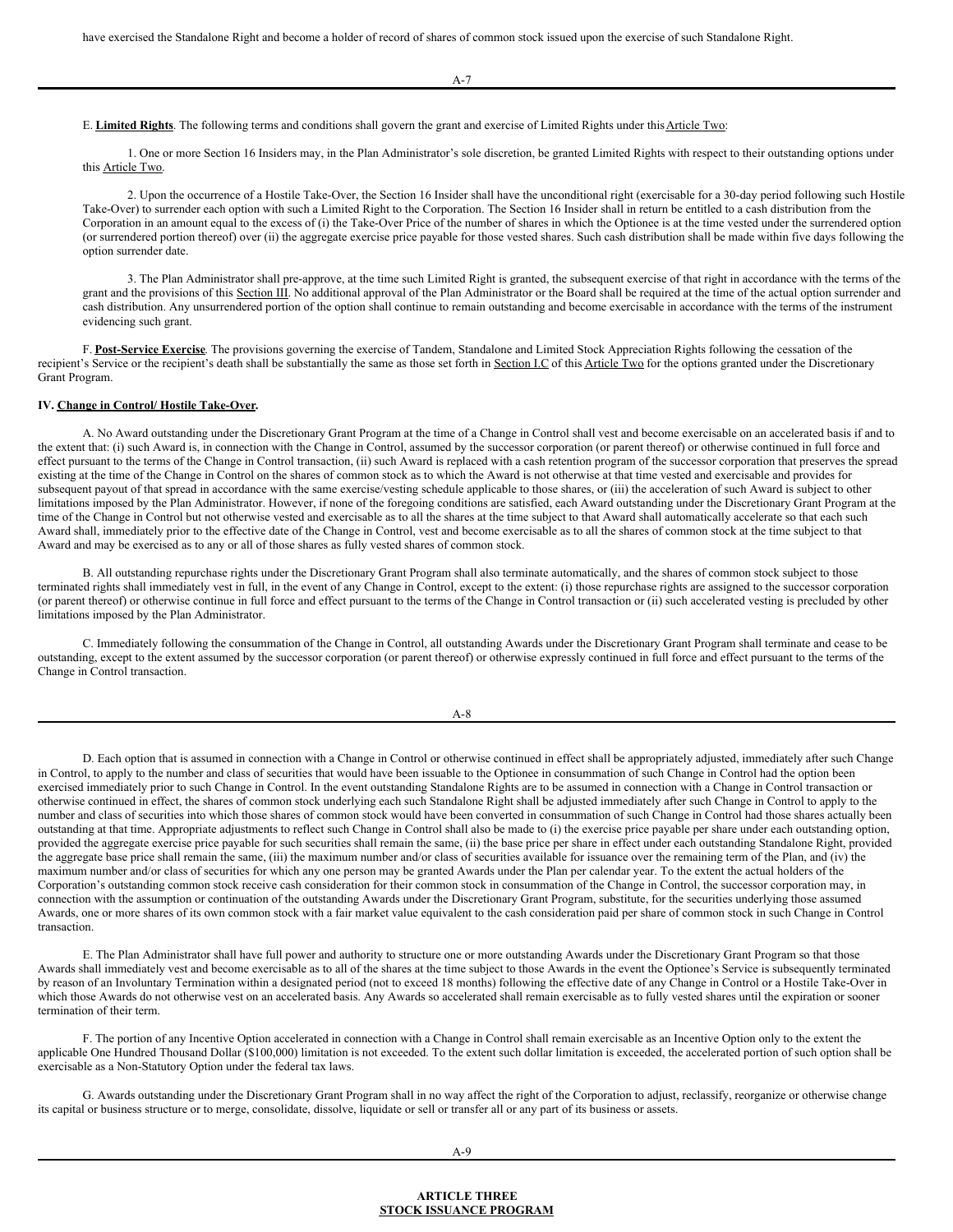# **I. Stock Issuance Terms.**

A. **Issuances**. Shares of common stock may be issued under the Stock Issuance Program through direct and immediate issuances without any intervening option grants. Each such stock issuance shall be evidenced by a Stock Issuance Agreement that complies with the terms specified below. Shares of common stock may also be issued under the Stock Issuance Program pursuant to restricted stock awards or restricted stock units, awarded by and at the discretion of the Plan Administrator, that entitle the recipients to receive the shares underlying those awards or units upon the attainment of designated performance goals and/or the satisfaction of specified Service requirements or upon the expiration of a designated time period following the vesting, subject to a minimum initial vesting period of one (1) year, of those awards or units.

### B. **Issue Price**.

1. The price per share at which shares of common stock may be issued under the Stock Issuance Program shall be fixed by the Plan Administrator, but shall not be less than 100% of the Fair Market Value per share of common stock on the issuance date.

2. Shares of common stock may be issued under the Stock Issuance Program for any of the following items of consideration that the Plan Administrator may deem appropriate in each individual instance:

(i) cash or check made payable to the Corporation;

(ii) past services rendered to the Corporation (or any Parent or Subsidiary); or

(iii) any other valid form of consideration permissible under the Delaware Corporations Code at the time such shares are issued.

### C. **Vesting Provisions**.

1. Shares of common stock issued under the Stock Issuance Program may, in the discretion of the Plan Administrator, vest in one or more installments over the Participant's period of Service, subject to a minimum initial vesting period of one (1) year, and/or upon attainment of specified performance objectives. The elements of the vesting schedule applicable to any unvested shares of common stock issued under the Stock Issuance Program shall be determined by the Plan Administrator and incorporated into the Stock Issuance Agreement. Shares of common stock may also be issued under the Stock Issuance Program pursuant to restricted stock awards or restricted stock units that entitle the recipients to receive the shares underlying those awards and/or units upon the attainment of designated performance goals or the satisfaction of specified Service requirements or upon the expiration of a designated time period, subject to a minimum initial vesting period of one (1) year, following the vesting of those awards or units, including (without limitation) a deferred distribution date following the termination of the Participant's Service.

A-10

2. The Plan Administrator shall also have the discretionary authority, consistent with Code Section 162(m), to structure one or more Awards under the Stock Issuance Program so that the shares of common stock subject to those Awards shall vest (or vest and become issuable) upon the achievement of certain pre-established corporate performance goals based on one or more of the following criteria: (i) return on total stockholders' equity; (ii) net income per share of common stock; (iii) net income or operating income; (iv) earnings before interest, taxes, depreciation, amortization and stock-compensation costs, or operating income before depreciation and amortization; (v) sales or revenue targets; (vi) return on assets, capital or investment; (vii) cash flow; (viii) market share; (ix) cost reduction goals; (x) budget comparisons; (xi) implementation or completion of projects or processes strategic or critical to the Corporation's business operations; (xii) measures of customer satisfaction; (xiii) any combination of, or a specified increase in, any of the foregoing; and (xiv) the formation of joint ventures, research and development collaborations, marketing or customer service collaborations, or the completion of other corporate transactions intended to enhance the Corporation's revenue or profitability or expand its customer base; provided, however, that for purposes of items (ii), (iii) and (vii) above, the Plan Administrator may, at the time the Awards are made, specify certain adjustments to such items as reported in accordance with generally accepted accounting principles in the U.S. ("GAAP"), which will exclude from the calculation of those performance goals one or more of the following: certain charges related to acquisitions, stock-based compensation, employer payroll tax expense on certain stock option exercises, settlement costs, restructuring costs, gains or losses on strategic investments, non-operating gains or losses, certain other non-cash charges, valuation allowance on deferred tax assets, and the related income tax effects, purchases of property and equipment, and any extraordinary non-recurring items as described in Accounting Principles Board Opinion No. 30 or its successor, provided that such adjustments are in conformity with those reported by the Corporation on a non-GAAP basis. In addition, such performance goals may be based upon the attainment of specified levels of the Corporation's performance under one or more of the measures described above relative to the performance of other entities and may also be based on the performance of any of the Corporation's business groups or divisions thereof or any Parent or Subsidiary. Performance goals may include a minimum threshold level of performance below which no award will be earned, levels of performance at which specified portions of an award will be earned, and a maximum level of performance at which an award will be fully earned. The Plan Administrator may provide that, if the actual level of attainment for any performance objective is between two specified levels, the amount of the award attributable to that performance objective shall be interpolated on a straight-line basis.

3. Any new, substituted or additional securities or other property (including money paid other than as a regular cash dividend) that the Participant may have the right to receive with respect to the Participant's unvested shares of common stock by reason of any stock dividend, stock split, recapitalization, combination of shares, exchange of shares or other change affecting the outstanding common stock as a class without the Corporation's receipt of consideration shall be issued subject to (i) the same vesting requirements applicable to the Participant's unvested shares of common stock and (ii) such escrow arrangements as the Plan Administrator shall deem appropriate.

4. The Participant shall have full stockholder rights with respect to any shares of common stock issued to the Participant under the Stock Issuance Program, whether or not the Participant's interest in those shares is vested; provided, however, that the Corporation shall withhold and retain any dividends on unvested shares until such time as the shares vest, if at all, and shall thereafter promptly pay to the Participant any such dividends withheld and retained or, if the shares do not vest, return any such dividends to the corporate treasury. Accordingly, the Participant shall have the right to vote all such shares but shall not receive any cash dividends paid on any unvested shares unless and until the shares vest. The Participant shall not have any stockholder rights with respect to the shares of common stock subject to a restricted stock unit award until that award vests and the shares of common stock are actually issued thereunder. However, dividend-equivalent units may be paid or credited, either in cash or in actual or phantom shares of common stock, on outstanding restricted stock unit or restricted stock awards, subject to such terms and conditions as the Plan Administrator may deem appropriate and subject to the withholding and retention of dividends with respect to any unvested awards on the same terms as set forth above.

5. Should the Participant cease to remain in Service while holding one or more unvested shares of common stock issued under the Stock Issuance Program or should the performance objectives not be attained with respect to one or more such unvested shares of common stock, then except as set forth in Section I.C.6 of this Article Three, those shares shall be immediately surrendered to the Corporation for cancellation, and the Participant shall have no further stockholder rights with respect to those shares. To the extent the surrendered shares were previously issued to the Participant for consideration paid in cash, cash equivalent or otherwise, the Corporation shall repay to the Participant the same amount and form of consideration as the Participant paid for the surrendered shares.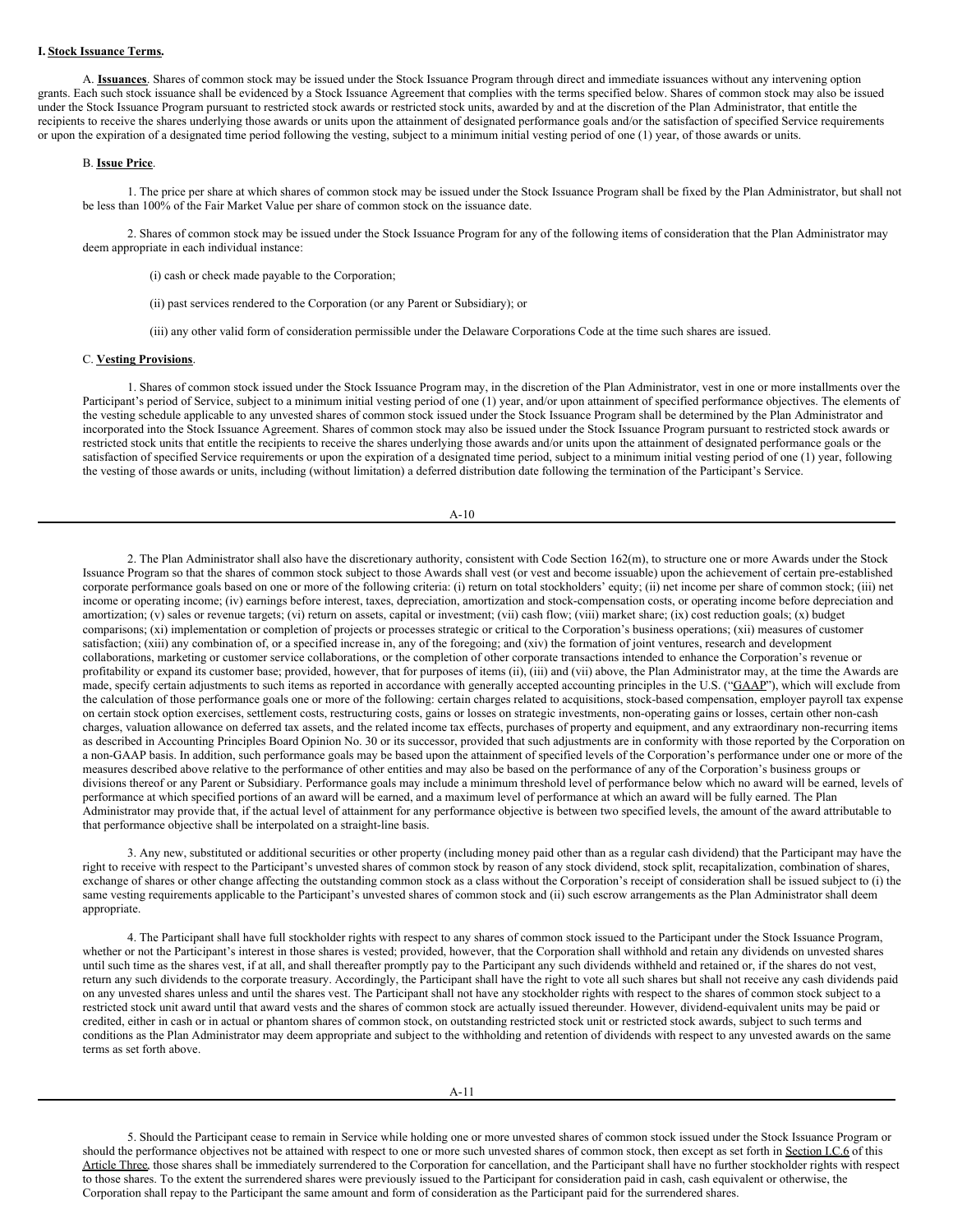6. In the event of the Participant's retirement, the Plan Administrator may in its discretion waive the surrender and cancellation of one or more unvested shares of common stock that would otherwise occur upon the cessation of the Participant's Service. Any such waiver shall result in the immediate vesting of the Participant's interest in the shares of common stock as to which the waiver applies. Such waiver may be effected at any time, whether before or after the Participant's cessation of Service as a result of the Participant's retirement. No vesting requirements tied to the attainment of performance objectives may be waived with respect to shares that were intended at the time of issuance to qualify as performance-based compensation under Code Section 162(m), except in the event of the Participant's Involuntary Termination or as otherwise provided in **Section II.E** of this **Article Three**.

7. Outstanding restricted stock awards or restricted stock units under the Stock Issuance Program shall automatically terminate, and no shares of common stock shall actually be issued in satisfaction of those awards or units, if the performance goals or Service requirements established for such awards or units are not attained or satisfied.

### **II. Change in Control/ Hostile Take-Over.**

A. All of the Corporation's outstanding repurchase rights under the Stock Issuance Program shall terminate automatically, and all the shares of common stock subject to those terminated rights shall immediately vest in full, in the event of any Change in Control, except to the extent (i) those repurchase rights are to be assigned to the successor corporation (or parent thereof) or otherwise continued in full force and effect pursuant to the express terms of the Change in Control transaction or (ii) such accelerated vesting is precluded by other limitations imposed in the Stock Issuance Agreement.

B. Each outstanding Award under the Stock Issuance Program that is assumed in connection with a Change in Control or otherwise continued in effect shall be adjusted immediately after the consummation of that Change in Control to apply to the number and class of securities into which the shares of common stock subject to the Award immediately prior to the Change in Control would have been converted in consummation of such Change in Control had those shares actually been outstanding at that time, and appropriate adjustments shall also be made to the cash consideration (if any) payable per share thereunder, provided the aggregate amount of such consideration shall remain the same. If any such Award is not so assumed or otherwise continued in effect or replaced with a cash retention program which preserves the Fair Market Value of the shares underlying the Award at the time of the Change in Control and provides for the subsequent payout of that value in accordance with the vesting schedule in effect for the Award at the time of such Change in Control, such Award shall vest, and the shares of common stock subject to that Award shall be issued as fully-vested shares, immediately prior to the consummation of the Change in Control.

C. The Plan Administrator shall have full power and authority to structure one or more outstanding Awards under the Stock Issuance Program so that the shares of common stock subject to those Awards shall immediately vest (or vest and become issuable) as to all of the shares at the time subject to those Awards in the event the Participant's Service is subsequently terminated by reason of an Involuntary Termination within a designated period (not to exceed 18 months) following the effective date of any Change in Control or a Hostile Take-Over in which those Awards do not otherwise vest on an accelerated basis.

A-12

D. The Plan Administrator's authority under Paragraph C of this Section II shall also extend to any Award intended to qualify as performance-based compensation under Code Section 162(m), even though the automatic vesting of those Awards pursuant to Paragraph C of this Section II may result in their loss of performance-based status under Code Section 162(m).

E. Awards outstanding under the Stock Issuance Program shall in no way affect the right of the Corporation to adjust, reclassify, reorganize or otherwise change its capital or business structure or to merge, consolidate, dissolve, liquidate or sell or transfer all or any part of its business or assets.

# **ARTICLE FOUR MISCELLANEOUS**

### **I. Tax Withholding.**

A. The Corporation's obligation to deliver shares of common stock upon the issuance, exercise or vesting of Awards under the Plan shall be subject to the satisfaction of all applicable federal, state and local income and employment tax withholding requirements.

B. Subject to applicable laws, rules and regulations and policies of the Corporation, the Plan Administrator may, in its discretion, provide any or all Optionees or Participants to whom Awards are made under the Plan with the right to utilize any or all of the following methods to satisfy all or part of the Withholding Taxes to which those holders may become subject in connection with the issuance, exercise or vesting of those Awards.

> (i) *Stock Withholding*: The election to have the Corporation withhold, from the shares of common stock otherwise issuable upon the issuance, exercise or vesting of those Awards a portion of those shares with an aggregate Fair Market Value equal to the percentage of the Withholding Taxes (not to exceed 100%) designated by the Optionee or Participant and make a cash payment equal to such Fair Market Value directly to the appropriate taxing authorities on such individual's behalf.

> (ii) *Stock Delivery*: The election to deliver to the Corporation, at the time the Award is issued, exercised or vests, one or more shares of common stock previously acquired by such the Optionee or Participant (other than in connection with the issuance, exercise or vesting triggering the Withholding Taxes) with an aggregate Fair Market Value equal to the percentage of the Withholding Taxes (not to exceed 100%) designated by such holder. The shares of common stock so delivered shall not be added to the shares of common stock authorized for issuance under the Plan.

> (iii) *Sale and Remittance*: The election to deliver to the Corporation, to the extent the Award is issued or exercised for vested shares, through a special sale and remittance procedure pursuant to which the Optionee or Participant shall concurrently provide irrevocable instructions to a brokerage firm to effect the immediate sale of the purchased or issued shares and remit to the Corporation, out of the sale proceeds available on the settlement date, sufficient funds to cover the Withholding Taxes required to be withheld by the Corporation by reason of such issuance, exercise or vesting.

### **II. Share Escrow/Legends.**

Unvested shares issued under the Plan may, in the Plan Administrator's discretion, be held in escrow by the Corporation until the Participant's interest in such shares vests or may be issued directly to the Participant with restrictive legends on the certificates evidencing those unvested shares.

### **III. Effective Date and Term of the Plan.**

A. The Plan was initially adopted by the Board on March 25, 2016 and ratified and approved by the Corporation's stockholders on June 16, 2016. The Plan was amended by the Board on March 29, 2018, which was ratified and approved by the Corporation's stockholders on June 14, 2018, to increase the number of shares authorized for issuance under the Plan from 1,150,000 shares to 3,650,000 shares and to implement other updates. The Plan was further amended by the Board on August 6, 2019, which was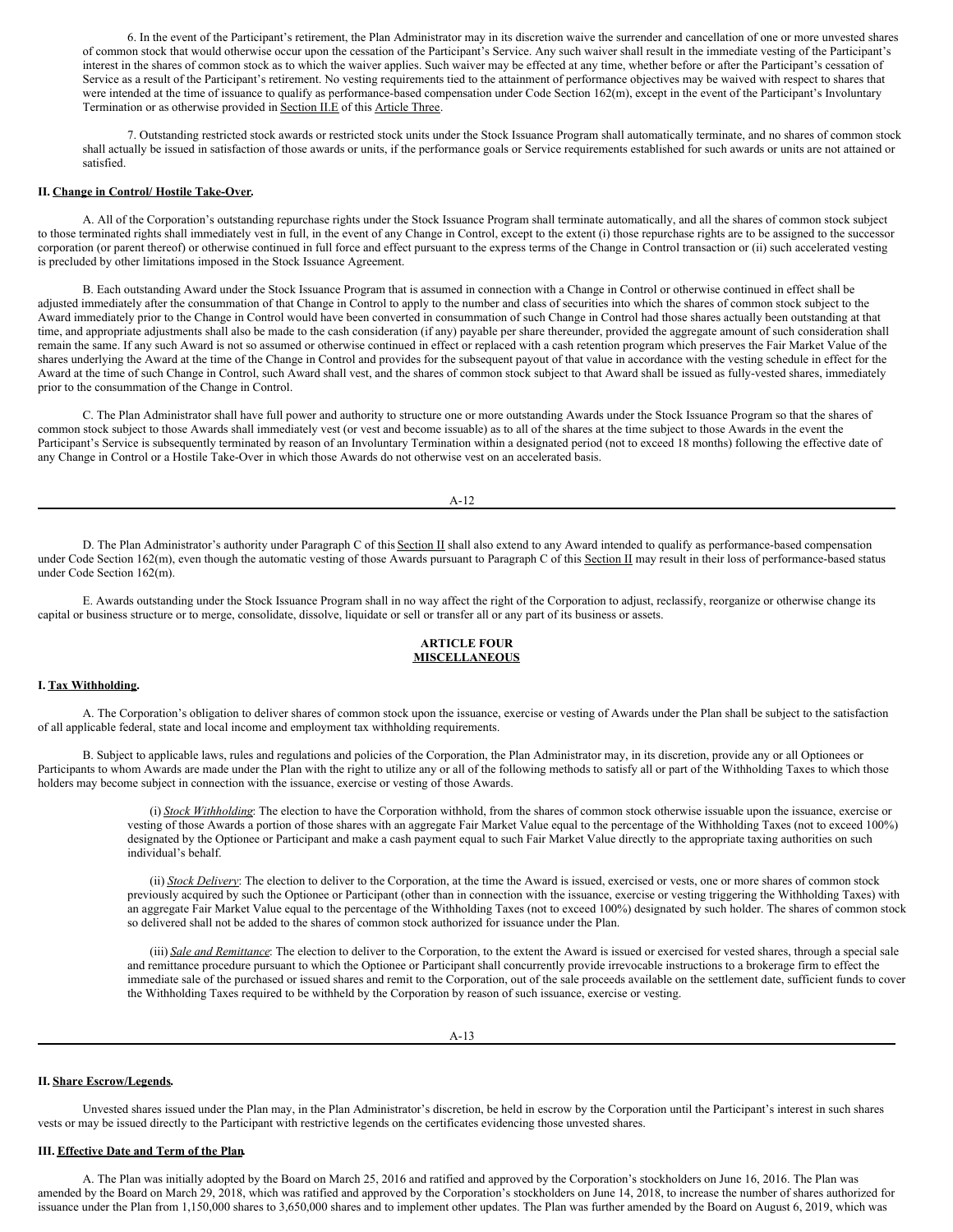ratified and approved by the Corporation's stockholders on November 7, 2019, to increase the number of shares authorized for issuance under the Plan from 3,650,000 shares to 5,650,000 shares and to implement other updates. The Plan was further amended by the Board on September 2, 2020, which was ratified and approved by the Corporation's stockholders on November 18, 2020, to increase the number of shares authorized for issuance under the Plan from 5,650,000 shares to 7,400,000 shares. The Plan was further amended by the Board on March 30, 2022, which was ratified and approved by the Corporation's stockholders on June 23, 2022, to increase the number of shares authorized for issuance under the Plan from 7,400,000 shares to 8,900,000 shares.

B. The Plan shall become effective on the Plan Effective Date. Awards may be granted under the Discretionary Grant Program and the Stock Issuance Program at any time on or after the Plan Effective Date.

C. The Plan shall terminate upon the earliest to occur of (i) March 25, 2026, (ii) the date on which all shares available for issuance under the Plan shall have been issued as fully-vested shares, (iii) the termination of all outstanding Awards in connection with a Change in Control, or (iv) such other date as the Board in its sole discretion terminates the Plan. If the Plan terminates on March 25, 2026 or on such other date as the Board terminates the Plan, then all Awards outstanding at that time shall continue to have force and effect in accordance with the provisions of the documents evidencing such Awards.

# **IV. Amendment, Suspension or Termination of the Plan.**

The Board may suspend or terminate the Plan at any time, without notice, and in its sole discretion. The Board shall have complete and exclusive power and authority to amend or modify the Plan in any or all respects. However, no such amendment or modification shall materially impair the rights and obligations with respect to Awards at the time outstanding under the Plan unless the Optionee or the Participant consents to such amendment or modification. In addition, stockholder approval will be required for any amendment to the Plan that (i) materially increases the number of shares of common stock available for issuance under the Plan, (ii) materially expands the class of individuals eligible to receive option grants or other awards under the Plan, (iii) materially increases the benefits accruing to the Optionees and Participants under the Plan or materially reduces the price at which shares of common stock may be issued or purchased under the Plan, (iv) materially extends the term of the Plan, (v) expands the types of awards available for issuance under the Plan, or (vi) is required under applicable laws, rules or regulations to be approved by stockholders.

# **V. Use of Proceeds.**

Any cash proceeds received by the Corporation from the sale of shares of common stock under the Plan shall be used for general corporate purposes.

# **VI. Regulatory Approvals.**

A. The implementation of the Plan, the grant of any Award and the issuance of shares of common stock in connection with the issuance, exercise or vesting of any Award made under the Plan shall be subject to the Corporation's procurement of all approvals and permits required by regulatory authorities having jurisdiction over the Plan, the Awards made under the Plan and the shares of common stock issuable pursuant to those Awards.

B. No shares of common stock or other assets shall be issued or delivered under the Plan unless and until there shall have been compliance with all applicable requirements of federal and state securities laws, including the filing and effectiveness of the Form S-8 registration statement for the shares of common stock issuable under the Plan, and all applicable listing requirements of The NASDAQ Capital Market, if applicable, and any other stock exchange or other market on which common stock is then quoted or listed for trading.

### **VII. No Employment/Service Rights.**

Nothing in the Plan shall confer upon the Optionee or the Participant any right to continue in Service for any period of specific duration or interfere with or otherwise restrict in any way the rights of the Corporation (or any Parent or Subsidiary employing or retaining such person) or of the Optionee or the Participant, which rights are hereby expressly reserved by each, to terminate such person's Service at any time for any reason, with or without cause.

# **VIII. Non-Exclusivity of the Plan.**

Nothing contained in the Plan is intended to amend, modify, or rescind any previously approved compensation plans, programs or options entered into by the Corporation. This Plan shall be construed to be in addition to and independent of any and all other arrangements. Neither the adoption of the Plan by the Board nor the submission of the Plan to the stockholders of the Corporation for approval shall be construed as creating any limitations on the power or authority of the Board to adopt, with or without stockholder approval, such additional or other compensation arrangements as the Board may from time to time deem desirable.

# **IX. Governing Law.**

All questions and obligations under the Plan and agreements issued pursuant to the Plan shall be construed and enforced in accordance with the laws of the State of Delaware.

# **X. Information to Optionees and Participants.**

Optionees and Participants under the Plan who do not otherwise have access to financial statements of the Corporation will receive the Corporation's financial statements at least annually.

A-15

## **APPENDIX**

The following definitions shall be in effect under the Plan:

A. "Award" means any of the following stock or stock-based awards authorized for issuance or grant under the Plan: stock option, stock appreciation right, direct stock issuance, restricted stock or restricted stock unit award or other stock-based award.

B. "Board" means the Corporation's board of directors.

C. "Change in Control" shall be deemed to have occurred if, in a single transaction or series of related transactions:

(i) any person (as such term is used in Section 13(d) and 14(d) of the 1934 Act, or persons acting as a group, other than a trustee or fiduciary holding securities under an employment benefit program, is or becomes a "beneficial owner" (as defined in Rule 13-3 under the 1934 Act), directly or indirectly of securities of the Corporation representing 51% or more of the combined voting power of the Corporation, or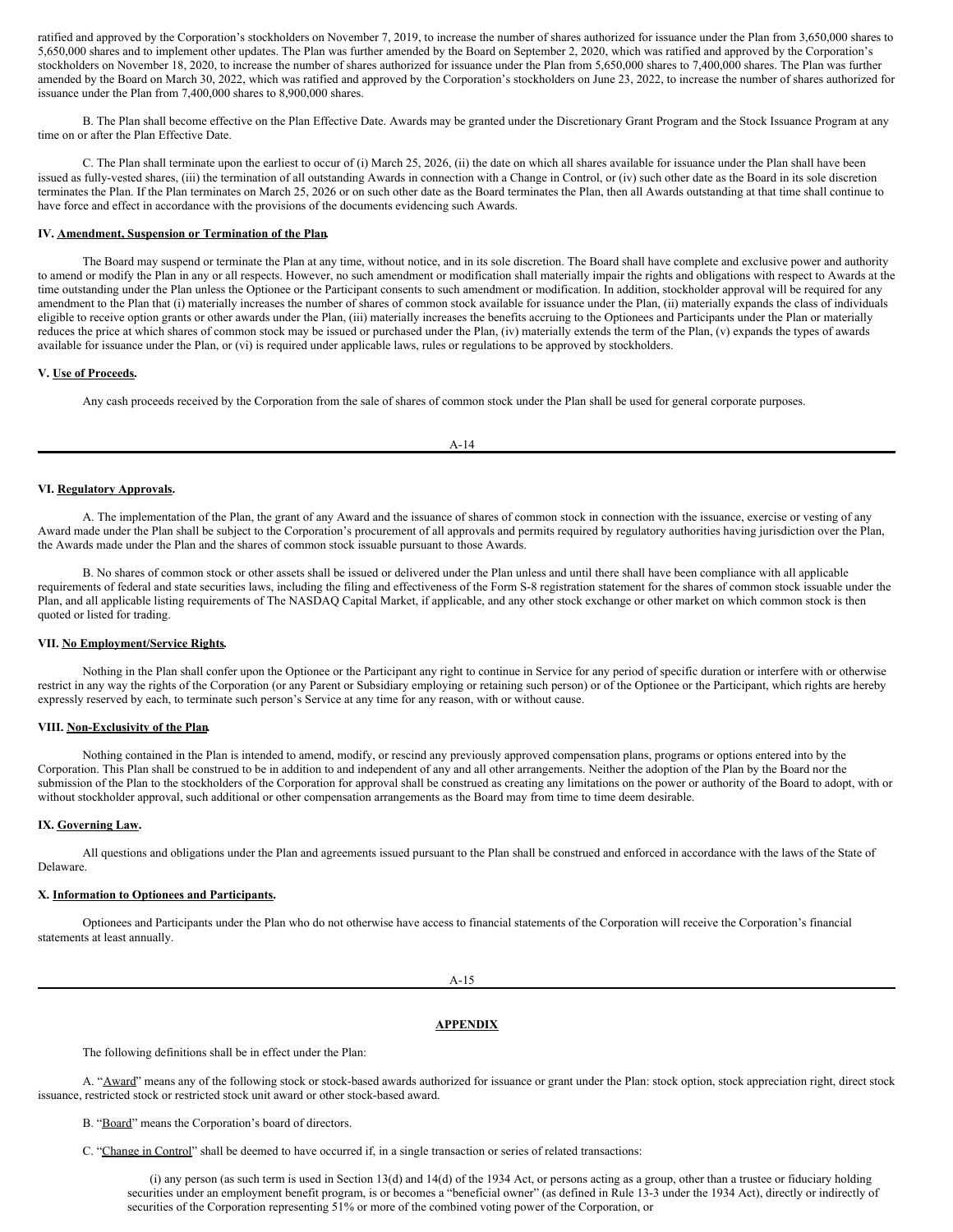(ii) there is a merger, consolidation, or other business combination transaction of the Corporation with or into another corporation, entity or person, other than a transaction in which the holders of at least a majority of the shares of voting capital stock of the Corporation outstanding immediately prior to such transaction continue to hold (either by such shares remaining outstanding or by their being converted into shares of voting capital stock of the surviving entity) a majority of the total voting power represented by the shares of voting capital stock of the Corporation (or surviving entity) outstanding immediately after such transaction, or

(iii) all or substantially all of the Corporation's assets are sold.

D. "Code" means the Internal Revenue Code of 1986, as amended.

E. "common stock" means the Corporation's common stock, \$0.001 par value per share.

F. "Compensation Committee" means a committee of the Board comprised solely of two or more Eligible Directors who are appointed by the Board to administer the Discretionary Grant and Stock Issuance Programs, who are "outside directors" within the meaning of Section 162(m) of the Code and who are "non-employee directors" within the meaning of Rule 16b-3(b)(3)(i).

G. "Consultant" means a consultant or other independent advisor who is under written contract with the Corporation (or any Parent or Subsidiary) to provide consulting or advisory services to the Corporation (or any Parent or Subsidiary) and whose securities issued pursuant to the Plan could be registered on Form S-8.

H. "Corporation" means Alto Ingredients, Inc., a Delaware corporation, and any corporate successor to all or substantially all of the assets or voting stock of Alto Ingredients, Inc. that shall by appropriate action adopt the Plan.

I. "Discretionary Grant Program" means the discretionary grant program in effect under Article Two of the Plan pursuant to which stock options and stock appreciation rights may be granted to one or more eligible individuals.

A-16

J. "Eligible Director" means a Board member who is not, at the time of such determination, an employee of the Corporation (or any Parent or Subsidiary).

K. "Employee" means an individual who is in the employ of the Corporation (or any Parent or Subsidiary), subject to the control and direction of the employer entity as to both the work to be performed and the manner and method of performance.

L. "Exercise Date" means the date on which the Corporation shall have received written notice of the option exercise.

M. "Fair Market Value" per share of common stock on any relevant date shall be determined in accordance with the following provisions:

(i) If the common stock is at the time traded on The NASDAQ Capital Market, then the Fair Market Value shall be the closing selling price per share of common stock at the close of regular hours trading (i.e., before after- hours trading begins) on The NASDAQ Capital Market on the date in question, as such price is reported by the National Association of Securities Dealers. If there is no closing selling price for the common stock on the date in question, then the Fair Market Value shall be the closing selling price on the last preceding date for which such quotation exists.

(ii) If the common stock is not traded on The NASDAQ Capital Market but is at the time listed or quoted on any other market or exchange, then the Fair Market Value shall be the closing selling price per share of common stock at the close of regular hours trading (i.e., before after-hours trading begins) on the date in question on the market or exchange determined by the Plan Administrator to be the primary market for the common stock, as such price is officially quoted in the composite tape of transactions on such exchange. If there is no closing selling price for the common stock on the date in question, then the Fair Market Value shall be the closing selling price on the last preceding date for which such quotation exists.

(iii) In the absence of an established market for the common stock, the Fair Market Value shall be determined in good faith by the Plan Administrator.

In addition, with respect to any Incentive Option, the Fair Market Value shall be determined in a manner consistent with any regulations issued by the Secretary of the Treasury for the purpose of determining fair market value of securities subject to an Incentive Option plan under the Code.

N. "Family Member" means, with respect to a particular Optionee or Participant, any child, stepchild, grandchild, parent, stepparent, grandparent, spouse, former spouse, sibling, niece, nephew, mother-in-law, father-in-law, son-in-law, daughter-in-law, brother-in-law or sister-in-law, including adoptive relationships.

O. "Hostile Take-Over" means either of the following events effecting a change in control or ownership of the Corporation:

(i) the acquisition, directly or indirectly, by any person or related group of persons (other than the Corporation or a person that directly or indirectly controls, is controlled by, or is under common control with, the Corporation) of beneficial ownership (within the meaning of Rule 13d-3 of the 1934 Act) of securities possessing more than 50% of the total combined voting power of the Corporation's outstanding securities pursuant to a tender or exchange offer made directly to the Corporation's stockholders that the Board does not recommend such stockholders to accept, or

A-17

(ii) a change in the composition of the Board over a period of 36 consecutive months or less such that a majority of the Board members ceases, by reason of one or more contested elections for Board membership, to be composed of individuals who either (A) have been Board members continuously since the beginning of such period or (B) have been elected or nominated for election as Board members during such period by at least a majority of the Board members described in clause (A) who were still in office at the time the Board approved such election or nomination.

P. "Incentive Option" means an option that satisfies the requirements of Code Section 422.

Q. "Involuntary Termination" means the termination of the Service of any individual that occurs by reason of:

(i) if such individual is providing services to the Corporation pursuant to a written contract that defines "cause" or "misconduct" or similar reasons such individual could be dismissed or discharged by the Corporation, then such individual's involuntary dismissal or discharge by the Corporation other than for any of such reasons and other than for Misconduct shall be an Involuntary Termination;

(ii) if such individual is not providing services to the Corporation pursuant to a written contract that defines "cause" or "misconduct" or similar reasons such individual could be dismissed or discharged by the Corporation, then such individual's involuntary dismissal or discharge by the Corporation for reasons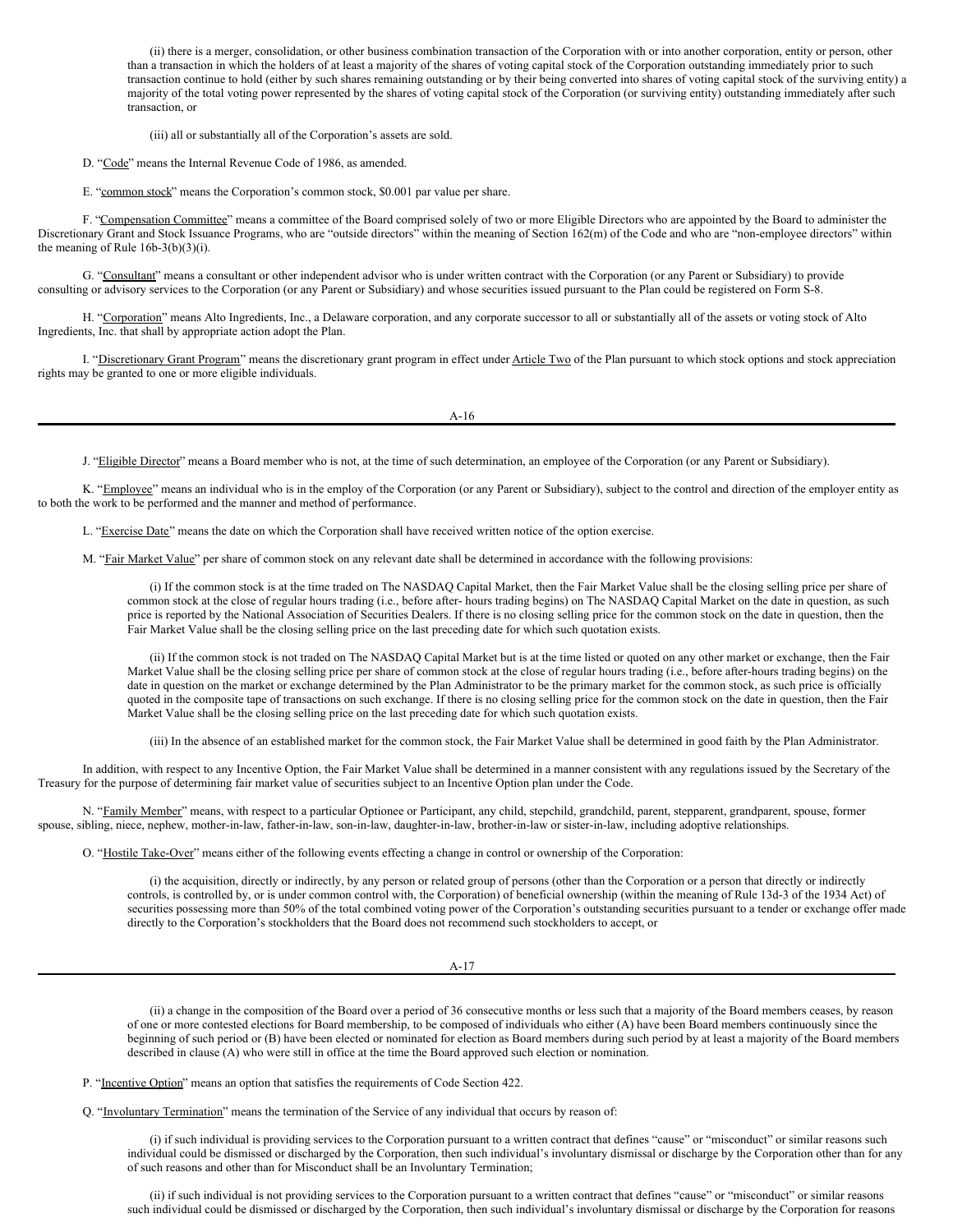other than Misconduct shall be an Involuntary Termination;

(iii) if such individual is providing services to the Corporation pursuant to a written contract that defines "good reason" or similar reasons such individual could voluntarily resign, then such individual's voluntary resignation for any of such reasons shall be an Involuntary Termination; or

(iv) if such individual is providing services to the Corporation pursuant to a written contract that does not define "good reason" or similar reasons such individual could voluntarily resign, then such individual's voluntary resignation following (A) a change in his or her position with the Corporation that materially reduces his or her duties and responsibilities or the level of management to which he or she reports, (B) a reduction in his or her level of compensation (including base salary, fringe benefits and target bonus under any corporate-performance based bonus or incentive programs) by more than 15% or (C) a relocation of such individual's place of employment by more than 50 miles, provided and only if such change, reduction or relocation is effected by the Corporation without the individual's consent, shall be an Involuntary Termination.

R. "Misconduct" means the commission of: any act of fraud, embezzlement or dishonesty by the Optionee or Participant; any unauthorized use or disclosure by such person of confidential information or trade secrets of the Corporation (or any Parent or Subsidiary); any illegal or improper conduct or intentional misconduct, gross negligence or recklessness by such person that has adversely affected or, in the determination of the Plan Administrator, is likely to adversely affect, the business, reputation, goodwill or affairs of the Corporation (or any Parent or Subsidiary) in a material manner; any conduct that provides a basis for the Corporation to terminate for "cause," "misconduct" or similar reasons the written contract pursuant to which the Optionee or Participant is providing Services to the Corporation; resignation by the Optionee or Participant on fewer than 30 days' prior written notice and in violation of an agreement to remain in Service of the Corporation, in anticipation of a termination for "cause," "misconduct" or similar reasons under the agreement, or in lieu of a formal discharge for "cause," "misconduct" or similar reasons. The foregoing definition shall not in any way preclude or restrict the right of the Corporation (or any Parent or Subsidiary) to discharge or dismiss any Optionee, Participant or other person in the Service of the Corporation (or any Parent or Subsidiary) for any other acts or omissions, but such other acts or omissions shall not be deemed, for purposes of the Plan, to constitute grounds for termination for Misconduct.

A-18

S. "1934 Act" means the Securities Exchange Act of 1934, as amended.

T. "Non-Statutory Option" means an option not intended to satisfy the requirements of Code Section 422.

U. "Optionee" means any person to whom an option is granted under the Discretionary Grant Program.

V. "Parent" means any corporation (other than the Corporation) in an unbroken chain of corporations ending with the Corporation, provided each corporation in the unbroken chain (other than the Corporation) owns, at the time of the determination, stock possessing 50% or more of the total combined voting power of all classes of stock in one of the other corporations in such chain.

W. "Participant" means any person who is issued shares of common stock or restricted stock units or other stock-based awards under the Stock Issuance Program.

X. "Permanent Disability" or "Permanently Disabled" means the inability of the Optionee or the Participant to engage in any substantial gainful activity by reason of any medically determinable physical or mental impairment expected to result in death or to be of continuous duration of twelve months or more.

Y. "Plan" means the Corporation's 2016 Stock Incentive Plan, as set forth in this document.

Z. "Plan Administrator" means the particular entity, whether the Compensation Committee or the Board, which is authorized to administer the Discretionary Grant and Stock Issuance Programs with respect to one or more classes of eligible persons, to the extent such entity is carrying out its administrative functions under those programs with respect to the persons then subject to its jurisdiction.

AA. "Plan Effective Date" means the date that stockholder approval of the Plan is obtained in accordance withSection III.A. of Article Four.

BB. "Section 16 Insider" means an officer or director of the Corporation subject to the short-swing profit liability provisions of Section 16 of the 1934 Act.

CC. "Service" means the performance of services for the Corporation (or any Parent or Subsidiary) by a person in the capacity of an Employee, an Eligible Director or a Consultant, except to the extent otherwise specifically provided in the documents evidencing the Award made to such person. For purposes of the Plan, an Optionee or Participant shall be deemed to cease Service immediately upon the occurrence of the either of the following events: (i) the Optionee or Participant no longer performs services in any of the foregoing capacities for the Corporation or any Parent or Subsidiary or (ii) the entity for which the Optionee or Participant is performing such services ceases to remain a Parent or Subsidiary of the Corporation, even though the Optionee or Participant may subsequently continue to perform services for that entity.

A-19

DD. "Stock Issuance Agreement" means the agreement entered into by the Corporation and the Participant at the time of issuance of shares of common stock under the Stock Issuance Program.

EE. "Stock Issuance Program" means the stock issuance program in effect under Article Three of the Plan.

FF. "Subsidiary" means any corporation (other than the Corporation) in an unbroken chain of corporations beginning with the Corporation, provided each corporation (other than the last corporation) in the unbroken chain owns, at the time of the determination, stock possessing 50% or more of the total combined voting power of all classes of stock in one of the other corporations in such chain.

GG. "Take-Over Price" means the greater of (i) the Fair Market Value per share of common stock on the date the option is surrendered to the Corporation in connection with a Hostile Take-Over or, if applicable, (ii) the highest reported price per share of common stock paid by the tender offeror in effecting such Hostile Take-Over through the acquisition of such common stock. However, if the surrendered option is an Incentive Option, the Take-Over Price shall not exceed the clause (i) price per share.

HH. "10% Stockholder" means the owner of stock (as determined under Code Section 424(d)) possessing more than 10% of the total combined voting power of all classes of stock of the Corporation (or any Parent or Subsidiary).

II. "Withholding Taxes" means the federal, state and local income and employment taxes to which the Optionee or Participant may become subject in connection with the issuance, exercise or vesting of the Award made to him or her under the Plan.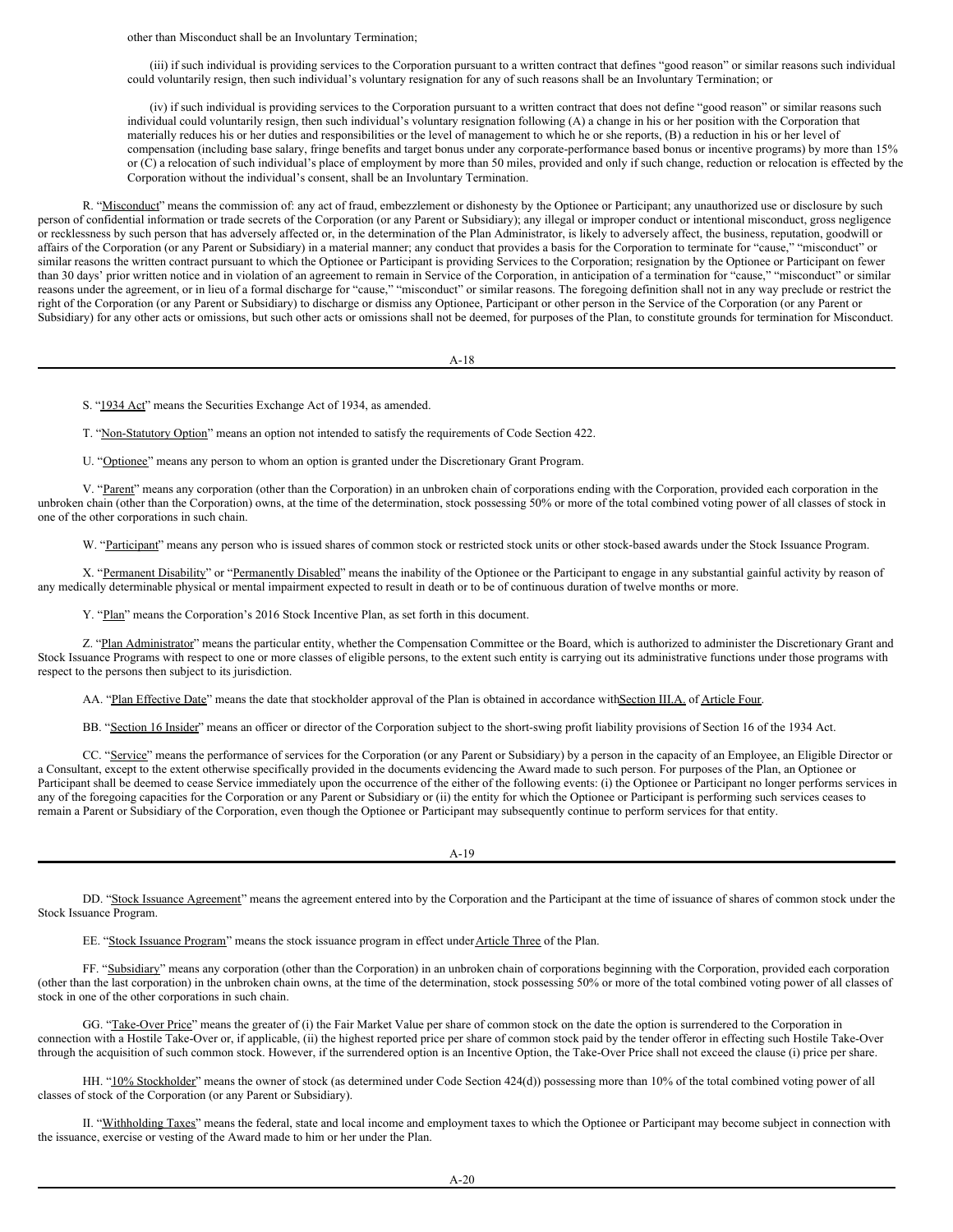## **LIST OF COMPANIES INCLUDED IN THIRD-PARTY SURVEY DATA**

# **Korn Ferry Benchmark Database Executive Compensation Survey**

<span id="page-52-0"></span>**Company**

3M Company ABBYY Acerinox SA AdvanSix Agrana Air Products & Chemicals Albaugh Albemarle Corporation Amcor Limited - Rigid Plastics Amsted Industries, Inc. - Amsted Rail Amsted Industries, Inc. - Baltimore Aircoil Amsted Industries, Inc. - Burgess Norton Amsted Industries, Inc. - Consolidated Metco Inc. Amsted Industries, Inc. - Corporate Amsted Industries, Inc. - Means Industries, Inc. AOC Aliancys Apple, Inc. Arcor Ardent Mills LLC Arkema Armacell AutoZone - ALLDATA AVX Corporation Bacardi Limited -- Bacardi USA Barilla Pasta US BASF SE Beam Suntory Beneo **BICS** Bostik Boston Beer Company, The Bourns, Inc. Brake Parts, Inc. Cabot

B-1

Calgon Carbon Campari America Carus Chemical Caterpillar Clayton Homes Coca-Cola Colgate-Palmolive Company Comet Compass Mineral Group Constellation Brands Coty Inc. Covestro CSW Industrials Daikin America Danfoss US Dart Container Dawn Food Products, Inc. Deere & Company Delicato Family Vineyards Diageo North America Distell Ltd dorma+kaba Holding AG DSM Dyneema LLC DSM Inc -- Desotech DSM Nutritional Products, Inc. DuPont Dymax Dyno Nobel Eastman Chemical Eaton Edrington Group USA ELG Utica Alloys, Inc. Elkem Silicones USA Corporation Elliott Company Emerald Performance Materials

EnerSys Inc.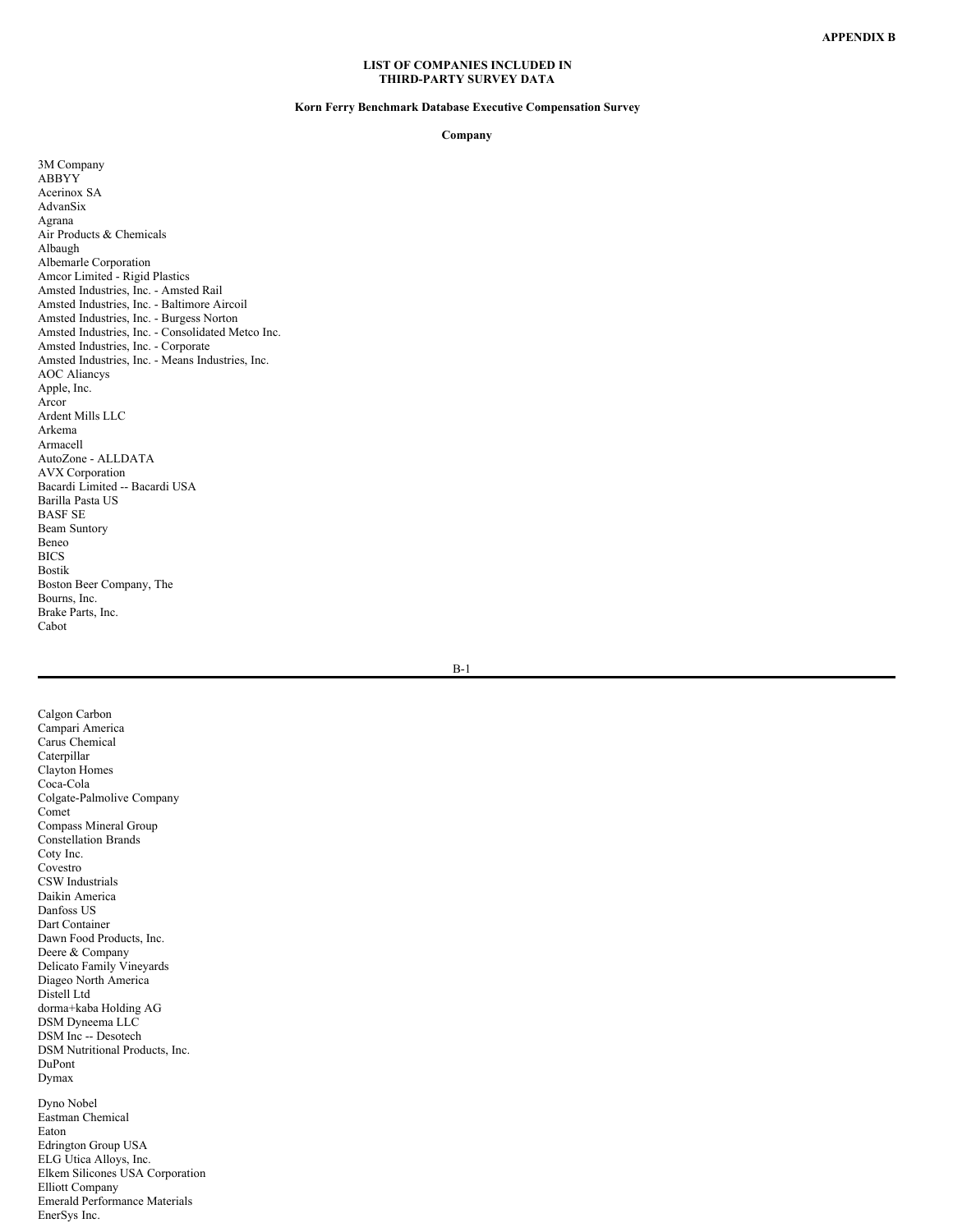B-2

Flint Hills Resources FN America, LLC Fortune Brands -- Future Brands Franklin International Fritz Egger GmbH & Co. OG Gentherm Gerdau AmeriSteel Corporation Ghirardelli Chocolate Gibraltar Industries, Inc. Gibraltar Industries, Inc. - AMICO Gibraltar Industries, Inc. - Rough Brothers Inc. Griffith Foods H.B. Fuller Company Hain Celestial Group, The Heaven Hill Distilleries Heineken International Hendrix Genetics Herr Foods Inc. Hilti - US Hormel Foods HP Hood Huhtamaki Huntsman -- Advanced Materials Huntsman -- Performance Products Huntsman -- Polyurethanes Huntsman -- Textile Effects Huntsman Corporation Illinois Tool Works Inc. Iluka Resources Imdex Ingevity Corporation Innophos, Inc. Inolex Chemicals itext software

Japan Tobacco - JT International USA John I. Haas Johnson Matthey Kelvion Holding GmbH Kemin Kimberly-Clark Kloeckner Pentaplast GmbH Knorr-Bremse AG - Bendix

B-3

Komatsu Mining Corp. Group Koninklijke Vopak L'Oreal USA -- SalonCentric Lafarge Corporation Lantmannen Lavazza Premium Coffees Lhoist North America Linde Plc Lindt and Sprungli LiquidPower Specialty Products Inc. Little Potato Company, The Louis Dreyfus Company LLC Lubrizol LVMH Moet Hennessy Louis Vuitton - Moet Hennessy USA LyondellBasell North America - Lyondell Mars, Incorporated Mast-Jagermeister US Maxim Integrated Products McCormick & Company Merisant Mitsubishi International Momentive Performance Materials MonoSol Moog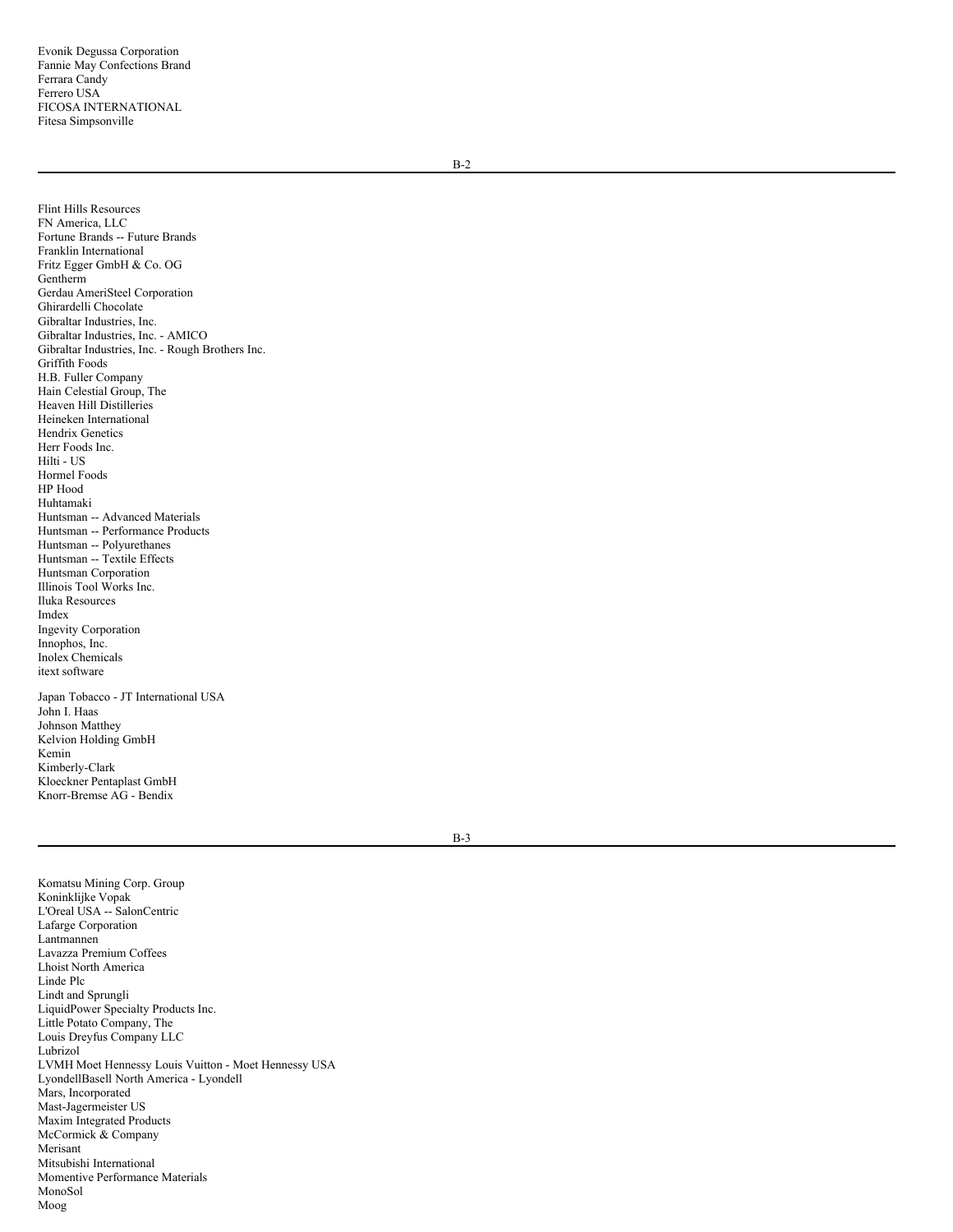Mosaic Company, The N.S. International, Ltd. Nature Works Neapco Holdings LLC Nevada Gold Mines NewMarket Corporation -- Afton Chemical Nitto Americas Inc NKT Photonics NOVA Chemicals Nutreco Holding -- Trouw Nutrition USA Occidental Petroleum -- Occidental Chemical OCI Alabama LLC OCI Enterprises Inc. Olin Corporation Ornua USA Outokumpu Stainless Packsize LLC Performance Contracting Group

B-4

Pernod Ricard SA - Pernod Ricard USA Peroxychem LLC Peugeot Citroen Philip Morris United States of America Plastic Omnium Prayon, Inc. Procter & Gamble Company, The RÃoTGERS Holding Germany GmbH Recticel - Flexible Foams - US - Deer Park Recticel - Flexible Foams - US - Irvine Remy Cointreau USA RING Container Technologies Ring Container Technologies - Rapac Royal DSM N.V. Samuel, Son & Co., Limited Santen Pharmaceutical Saudi Basic Industries Corporation (SABIC) Sazerac Company Schweitzer Engineering Laboratories Shiseido Co., Ltd SHV Holdings -- Eriks Siegwerk Siemens Corporation Sierra Nevada Brewing Co. Sika AG Sojitz Corporation of America

Solvay America Sonoco Products Spartan Light Metal Products Stepan Company Stork B.V. Stryker Subaru of Indiana Automotive Inc Sumitomo SHI FW T. Marzetti Company Tech Data Corporation Tekni-Plex Tessenderlo Toray Advanced Composites Toyota Motor Engineering & Manufacturing North America Toyota Motor North America - TABC Toyota Motor North America - Toyota Logistics Service

B-5

Toyota Motor North America --Toyota Manufacturing Company Toyota Motor Sales North America Treasury Wine Estates Trinseo TSRC Corporation Tumalum Lumber Tyson Foods, Inc. Umicore Unifrax Vaisala Valvoline Venator Materials Verallia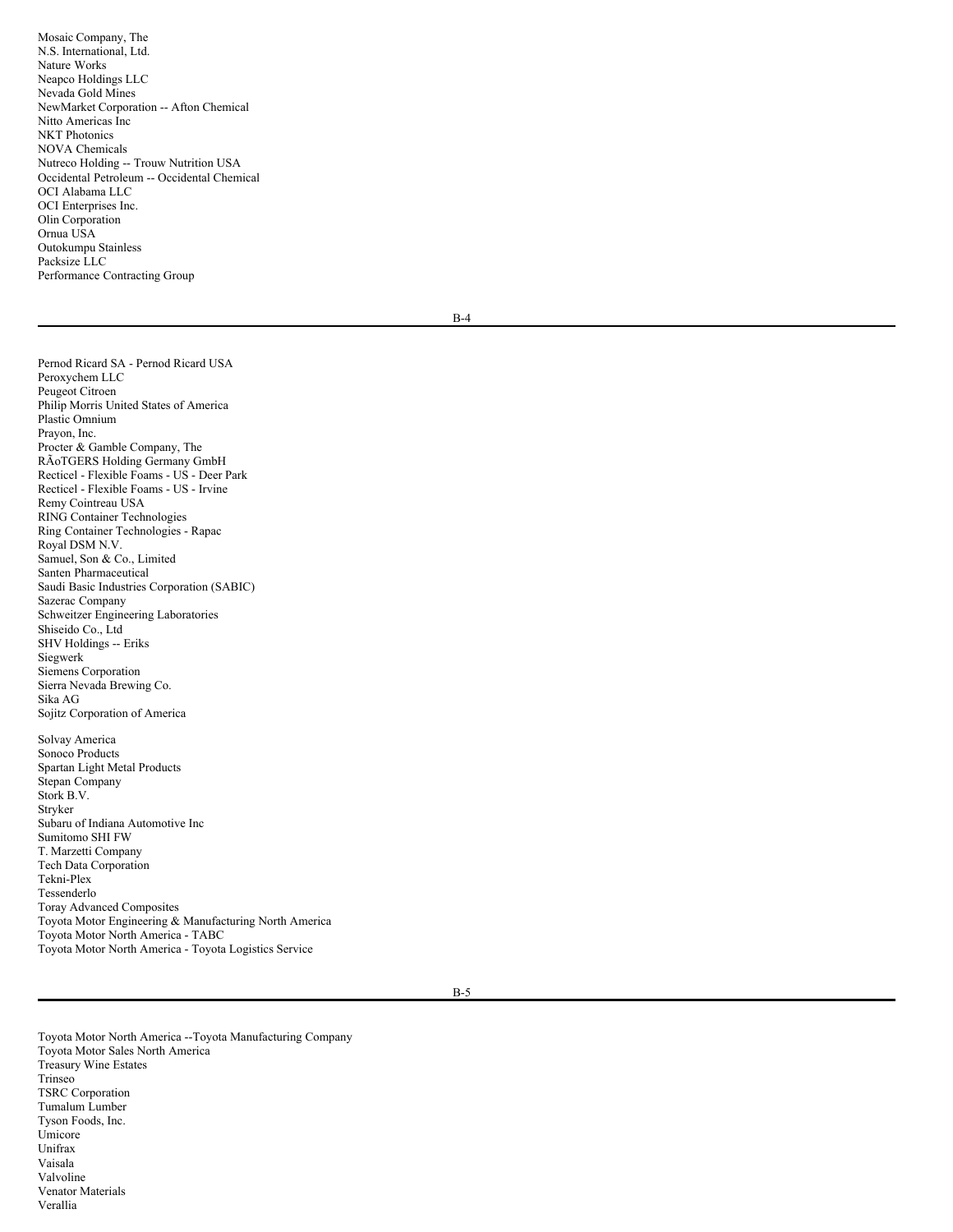W R Grace & Co Wacker Chemie WD-40 Company Weber Metals, Inc. WEG Electric Corp WEG Group -- Bluffton Motor Works Westlake Chemical Corporation Wika Instrument Corporation William Grant & Sons YCI Methanol Zeon Chemicals Zoltek Companies, Inc.



B -6

VOTE BY INTERNET - www.proxyvote.com or scan the GR Barcode above<br>use the internet to transmit your voting instructions and for electronic delivery of<br>information up until it:59 p.m. Eastern Time the day before the cut-off C.C. The world like to reduce the costs incurred by our company in mailing proxy materials, the of the costs incurred by our company in mailing proxy categorials, the effection of the mail of the line of the effection of t

system the concess provinces and concern in music years.<br>UOTE BY PHONE - 1-800-690-6903<br>Use any buch-lone telephone to transmit your voting instructions up until 11:59 p.m.<br>Eastern Time the day before the cut-off date or m **VOTE BY MAIL** 

VOIE DT MAIL<br>Mark, sign and date your proxy card and return it in the postage-paid envelope we have<br>provided or return it to Vote Processing, cio Broadridge, 51 Mercedes Way, Edgewood,<br>NY 11717.

TO VOTE, MARK BLOCKS BELOW IN BLUE OR BLACK INK AS FOLLOWS: KEEP THIS PORTION FOR YOUR RECORDS DETACH AND RETURN THIS PORTION ONLY THIS PROXY CARD IS VALID ONLY WHEN SIGNED AND DATED. To withhold authority to vota for any<br>individual nominae(s), mark "For All<br>Except" and write the number(s) of the<br>nominae(s) on the line below. Withhold For All The Board of Directors recommends you vote FOR<br>the following:  $\Omega$  $\Box$ 1. To elect seven directors to serve on our Board<br>of Directors until the next annual meeting of<br>stockholders and/or until their successors are<br>duly elected and qualified. **Nominees** 02) Michael D. Kandris<br>07) Dianne S. Nury 01) William L. Jones<br>06) Gilbert E. Nathan 04) Maria G. Gray 03) Terry L. Stone 05) Douglas L. Kieta The Board of Directors recommends you vote FOR proposals 2, 3 and 4. **Against Abstain** For 2. To cast a non-binding advisory vote to approve our executive compensation ("say-on-pay"). 0  $\Box$ O 3. To approve an amendment to our 2016 Stock Incentive Plan to increase the number of shares of common stock<br>authorized for issuance under the plan from 7,400,000 shares to 8,900,000 shares.  $\Box$  $\begin{array}{c} 0 \\ 0 \end{array}$ O 4. To ratify the appointment of RSM US LLP as our independent registered public accounting firm for the year ending December 31, 2022.  $\overline{O}$  $\cup$ O NOTE: To transact such other business as may properly come before the Annual Meeting or any adjournment(s) or<br>postponement(s) thereof. No R1.0.0.24 Yes Please indicate if you plan to attend this meeting  $\Box$  $\Omega$ Please sign exactly as your name(s) appear(s) hereon. When signing as<br>attorney, executor, administrator, or other fiduciary, please give full<br>title as such. Joint owners should each sign personally. All holders mus<br>sign. I 0000570878.1 Signature [PLEASE SIGN WITHIN BOX] Date Signature (Joint Owners) Date

**ALTO INGREDIENTS, INC.<br>ATTN: MIKE KRAMER<br>400 CAPITOL MALL # 2060<br>SACRAMENTO, CA 95814**